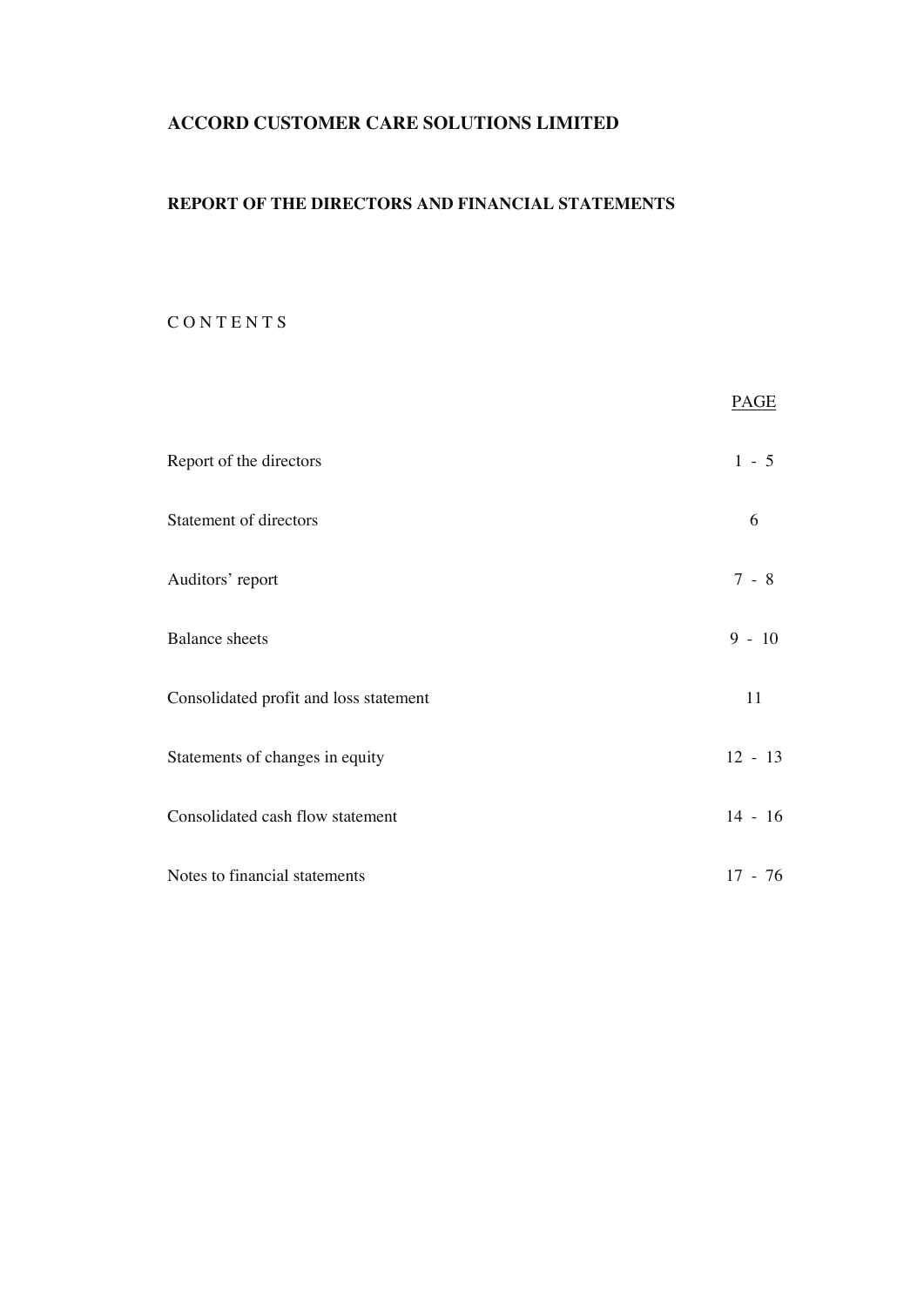## **REPORT OF THE DIRECTORS**

The directors present their report together with the audited consolidated financial statements of the group and balance sheet and statement of changes in equity of the company for the financial year ended December 31, 2005.

## 1 DIRECTORS

The directors of the company in office at the date of this report are:

| Philip Eng Heng Nee | (Appointed on June 1, 2005)      |
|---------------------|----------------------------------|
| Tong Choo Cherng    | (Appointed on May 25, 2005)      |
| Henry Tan Hor Thye  |                                  |
| David Ding Yew Mui  | (Appointed on September 9, 2005) |
| Mah Kah On          | (Appointed on September 9, 2005) |
|                     |                                  |

 During the financial year and up to the date of this report, the following directors resigned as directors of the company:

| Victor Tan Hor Peow | (Resigned on May 25, 2005)                                 |
|---------------------|------------------------------------------------------------|
| Chia Leok Yeen      | (Alternate director to Liow Voon Kheong and                |
|                     | resigned on May 31, 2005)                                  |
| Ed Ng Ee Peng       | (Appointed on March 5, 2004 and resigned on July 14, 2005) |
| Gay Chee Cheong     | (Resigned on September 9, 2005)                            |
| Leow Poh Tat Philip | (Resigned on August 31, 2005)                              |
| Liow Voon Kheong    | (Resigned on August 31, 2005)                              |
|                     |                                                            |

## 2 AUDIT COMMITTEE

 The Board of Directors has adopted the principles of corporate governance under the Best Practices Guide with regards to audit committee formulated by SGX-ST.

The members of the Audit Committee at the date of this report are:

| Mah Kah On          | (Appointed as independent non-executive director)               |  |  |  |  |
|---------------------|-----------------------------------------------------------------|--|--|--|--|
|                     | on September 9, 2005 and appointed as Audit                     |  |  |  |  |
|                     | Committee Chairman on September 23, 2005)                       |  |  |  |  |
| David Ding Yew Mui  | (Member and independent non-executive director and              |  |  |  |  |
|                     | appointed on September 9, 2005)                                 |  |  |  |  |
| Philip Eng Heng Nee | (Member and independent non-executive director.                 |  |  |  |  |
|                     | Appointed as Audit Committee Chairman on July 25, 2005 and      |  |  |  |  |
|                     | stepped down as Audit Committee Chairman on September 23, 2005) |  |  |  |  |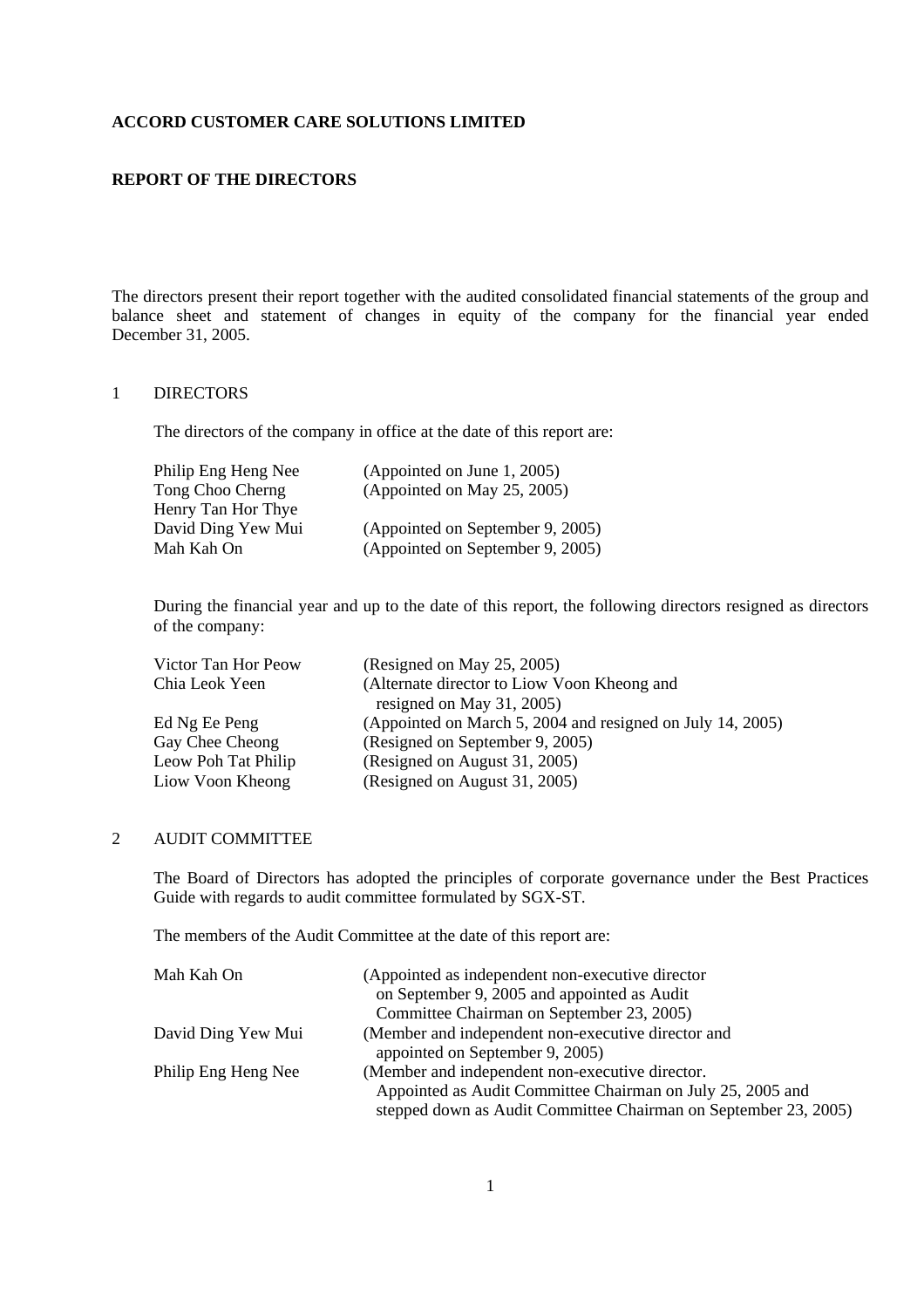During the financial year and up to the date of this report, the following member resigned from the Audit Committee:

| Leow Poh Tat Philip | (Resigned on August 31, 2005)   |
|---------------------|---------------------------------|
| Gay Chee Cheong     | (Resigned on September 9, 2005) |

The Audit Committee performs the functions as set out in the Singapore Companies Act.

## 3 ARRANGEMENTS TO ENABLE DIRECTORS TO ACQUIRE BENEFITS BY MEANS OF THE ACQUISITION OF SHARES AND DEBENTURES

 Neither at the end of the financial year nor at any time during the financial year did there subsist any arrangement whose object is to enable the directors of the company to acquire benefits by means of the acquisition of shares or debentures in the company or any other body corporate other than the options described below.

### 4 DIRECTORS' INTERESTS IN SHARES AND DEBENTURES

 The directors of the company holding office at the end of the financial year and their interests in the share capital and debentures of the company and related corporations as recorded in the register of directors' shareholdings kept by the company under Section 164 of the Singapore Companies Act are as

|              |                                   |             | are deemed to have interest                          |                                     |                                  |  |
|--------------|-----------------------------------|-------------|------------------------------------------------------|-------------------------------------|----------------------------------|--|
| At           |                                   |             | At                                                   |                                     |                                  |  |
| January 1,   |                                   |             | January 1,                                           |                                     |                                  |  |
| 2005         |                                   |             | 2005                                                 |                                     |                                  |  |
| or date of   | At                                | At          | or date of                                           | At                                  | At                               |  |
| appointment, | December                          | January     | appointment,                                         | December                            | January                          |  |
| if later     | 31, 2005                          | 21, 2006    | if later                                             | 31, 2005                            | 21, 2006                         |  |
| 137,592,337  | 137,592,337                       | 137,592,337 | 2,257,380                                            | 2,257,380                           | 2,257,380                        |  |
|              |                                   |             |                                                      |                                     |                                  |  |
|              |                                   |             |                                                      |                                     |                                  |  |
|              |                                   |             |                                                      |                                     |                                  |  |
|              |                                   |             |                                                      |                                     |                                  |  |
|              | - Ordinary shares of \$0.025 each |             | Shareholdings registered<br>in the name of directors | 7,000,000<br>7,000,000<br>7,000,000 | Shareholdings in which directors |  |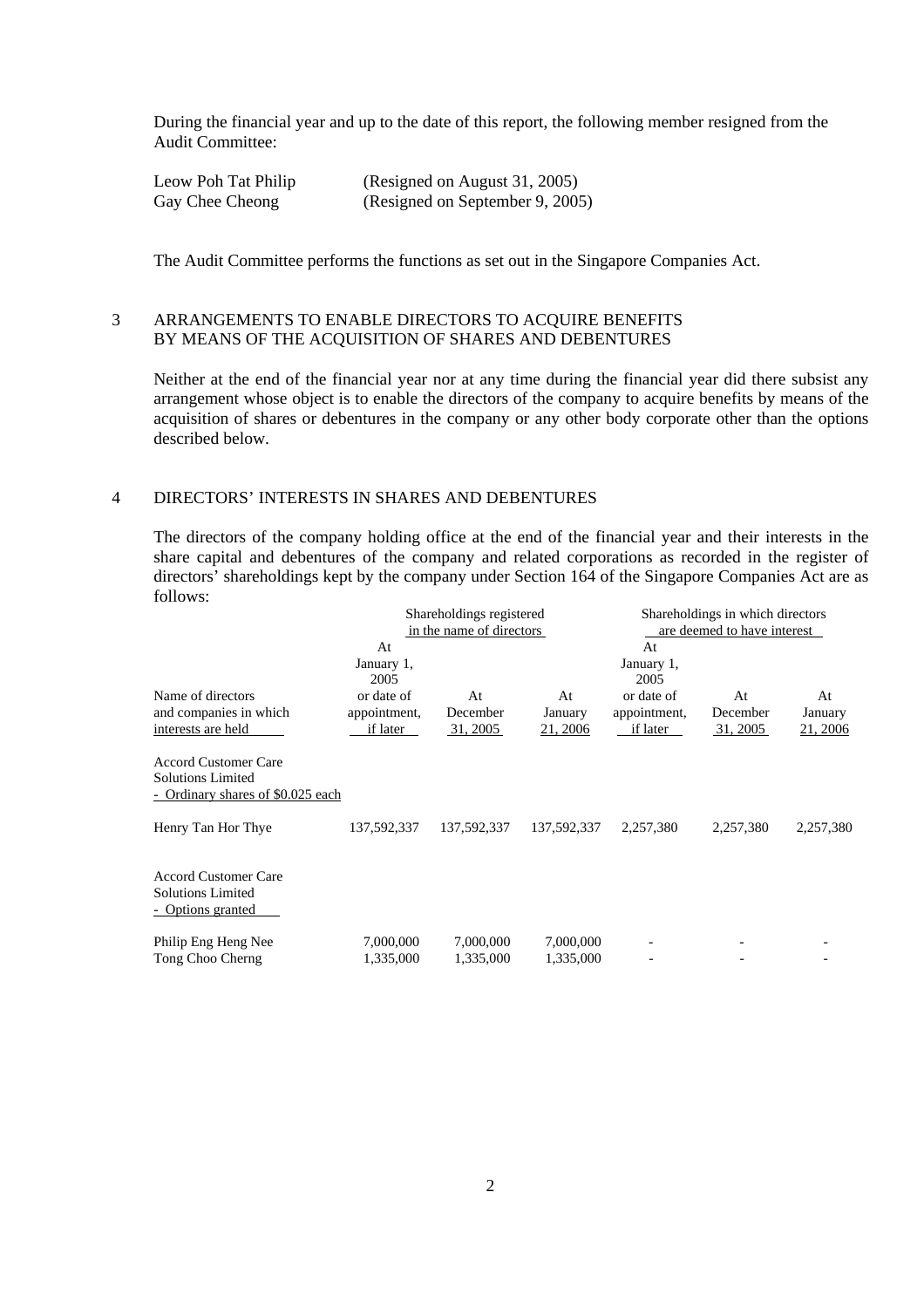#### 5 DIRECTORS' RECEIPT AND ENTITLEMENT TO CONTRACTUAL BENEFITS

 Since the beginning of the financial year, no director has received or become entitled to receive a benefit which is required to be disclosed under Section 201(8) of the Singapore Companies Act, by reason of a contract made by the company or a related corporation with the director or with a firm of which he is a member, or with a company in which he has a substantial financial interest except as disclosed below and in the financial statements.

### 6 SHARE OPTIONS

 a) At the Extraordinary Meeting held on January 13, 2003, the shareholders approved the adoption of the ACCS Share Option Scheme 2003 (the "2003 Scheme"). The share option scheme is administered by the Remuneration Committee, comprising the following:

| David Ding Yew Mui  | (Appointed as member on September 9, 2005 and |  |  |  |
|---------------------|-----------------------------------------------|--|--|--|
|                     | as Chairman on September 23, 2005)            |  |  |  |
| Mah Kah On          | (Appointed as member on September 9, 2005)    |  |  |  |
| Philip Eng Heng Nee | (Appointed as member on September 23, 2005)   |  |  |  |

 During the financial year and up to the date of this report, the following members resigned from the Remuneration Committee:

| Leow Poh Tat Philip | (Resigned on August 31, 2005)   |
|---------------------|---------------------------------|
| Gay Chee Cheong     | (Resigned on September 9, 2005) |

 b) Each share option entitles the employees of the group and of its associated company(ies) to subscribe for one new ordinary share of \$0.025 each in the company. The options are granted at a consideration of \$1.00 paid by each option holder.

 The 2003 Scheme will operate for a maximum period of 10 years commencing on January 13, 2003. Under the 2003 Scheme, share options may be granted to the employees of the group and its associated company(ies), if any, provided that the company has control over the associated company(ies). Control is defined as the capacity to dominate decision making in relation to the financial and operating policies of the company. Approval of the independent shareholders in separate resolutions is required for the participation by and the number and terms of options to be granted to participants who are controlling shareholders of the company or their associates.

 Options that are granted may be at the market price ("Market Price Options") or may have exercise prices that are, at the Remuneration Committee's discretion, set at a discount to the market price of a share. The maximum discount cannot exceed 20%. In the event that options are issued at a discount, such options may be exercised only after the second anniversary from the date of the grant of the option.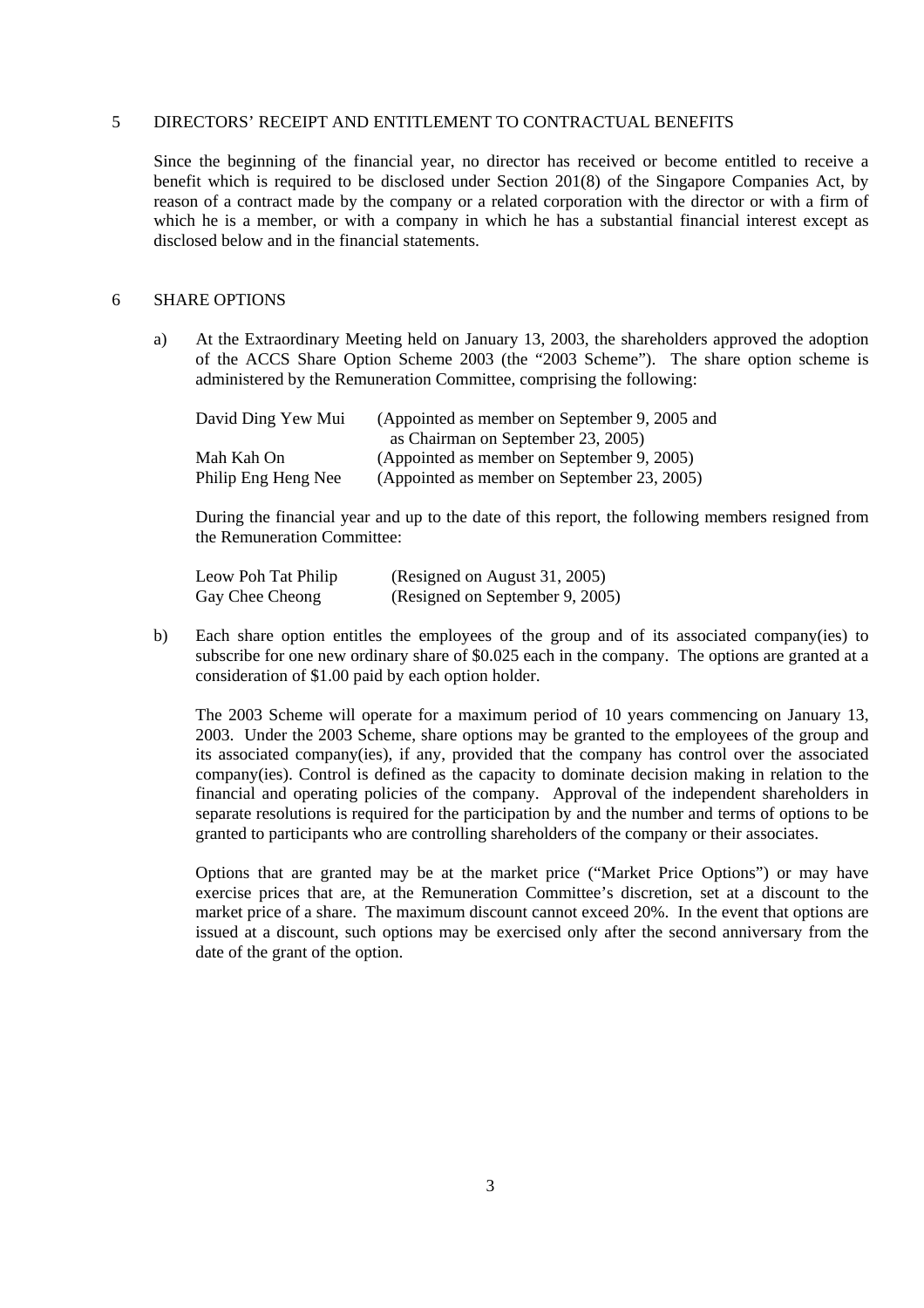If an option holder ceases to be in full time employment with the company or any of the companies within the group or its associated company(ies) for any reason whatsoever, the option holder may exercise any unexercised options within 1 month from the last date of employment with the relevant entity.

 Market Price Options shall only be exercisable, in whole or in part (provided that an option may be exercised in part only in respect of 1,000 shares or any multiple thereof) at any time after (12) twelve months of the date of grant of that option.

 Options granted with an exercise price set at discount to market price shall only be exercisable by a participant, in whole or in part (provided that an option may be exercised in part only in respect of 1,000 shares or any multiple thereof) at any time after twenty four (24) months from the date of grant of that option.

 Provided always that options shall be exercised before the end of one hundred and twenty (120) months (or sixty (60) months where the participant is a non-Executive Director) of the date of grant of that option and subject to such other condition as may be introduced by the Remuneration Committee from time to time.

- c) At the Extraordinary Meeting held on April 14, 2004, the shareholders approved the amendment of certain provisions of the 2003 Scheme to:
	- i) allow non-executive directors of the company to participate in the 2003 Scheme; and
	- ii) extend the size of the 2003 Scheme from 10% to 15% of the issued share capital of the company.
- d) The share options granted and exercised during the financial year and share options outstanding as at December 31, 2005 under the 2003 Scheme were as follows:

| Number of share options              |                                                        |                |                             |                            |               |                                      |
|--------------------------------------|--------------------------------------------------------|----------------|-----------------------------|----------------------------|---------------|--------------------------------------|
|                                      | Balance at<br>January 1,<br>$2005$ or<br>date of grant |                | Lapsed/                     | Balance at<br>December 31. | Subscription  |                                      |
| Date of grant                        | if later                                               | Exercised      | Cancelled                   | 2005                       | price<br>\$   | Expiry date                          |
| September 17, 2003<br>April 14, 2004 | 2,612,000<br>26,958,000                                | (318,000)<br>۰ | (630,000)<br>(13, 125, 000) | 1.664.000<br>13,833,000    | 0.40<br>0.651 | September 16, 2013<br>April 13, 2014 |
| September 22, 2005                   | 7,000,000<br>36,570,000                                | (318,000)      | (13,755,000)                | 7,000,000<br>22,497,000    | 0.155         | September 21, 2010                   |

e) Options granted to directors of the company under the 2003 Scheme were as follows:

| Name of<br>director                                 | Options<br>granted<br>during the<br>financial year | Aggregate options<br>granted since<br>commencement<br>of the Scheme to<br>December 31, 2005 | Aggregate<br>options exercised<br>since commencement<br>of the Scheme to<br>December 31, 2005 | Aggregate<br>options<br>outstanding at<br>December 31, 2005 | Percentage of<br>total number of<br>options<br>outstanding at<br>December 31, 2005 |
|-----------------------------------------------------|----------------------------------------------------|---------------------------------------------------------------------------------------------|-----------------------------------------------------------------------------------------------|-------------------------------------------------------------|------------------------------------------------------------------------------------|
| Philip Eng Heng Nee $7,000,000$<br>Tong Choo Cherng | -                                                  | 7,000,000<br>1,335,000                                                                      |                                                                                               | 7,000,000<br>1,335,000                                      | 31.1%<br>5.9%                                                                      |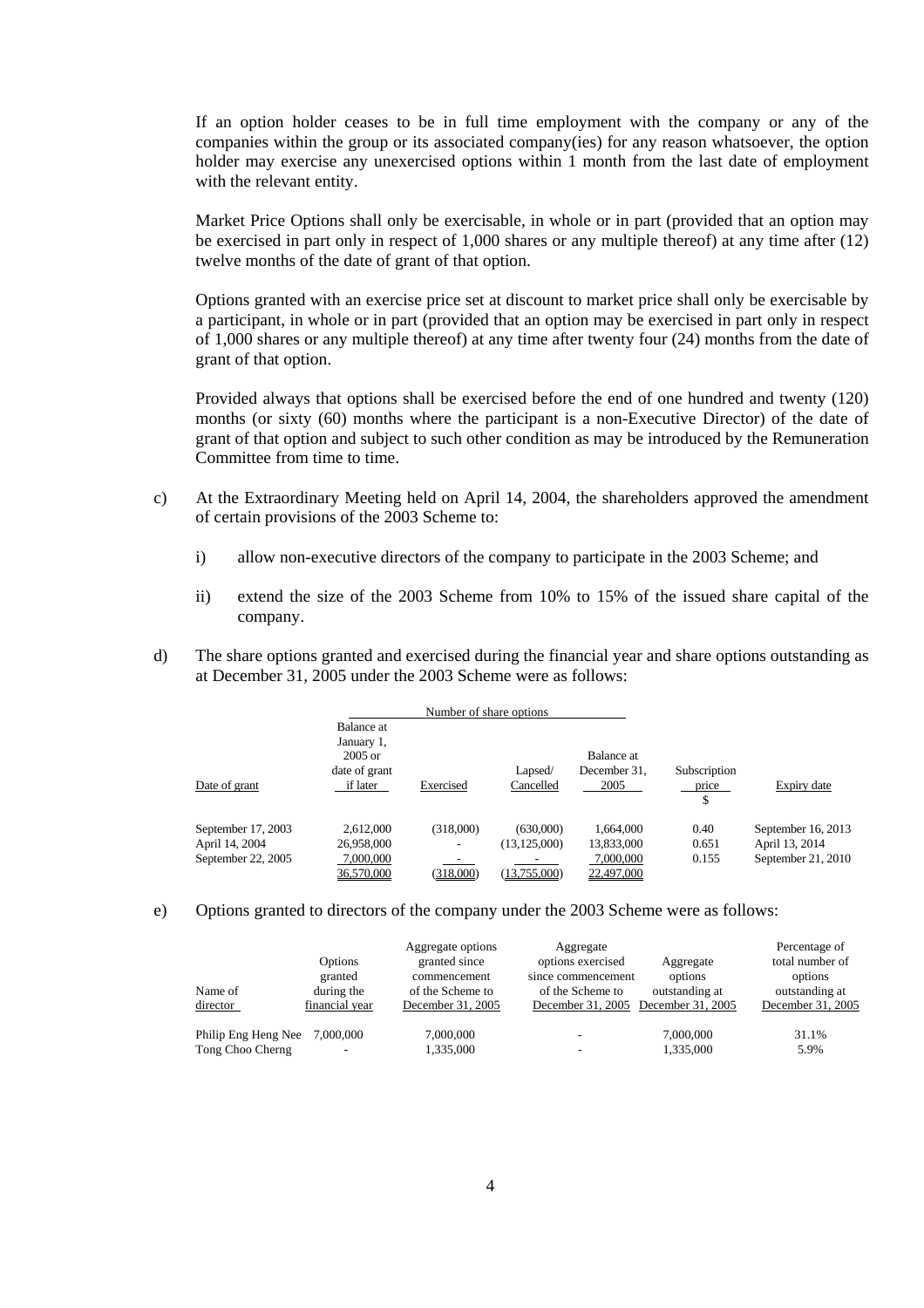- f) During the financial year, except as disclosed in paragraph 6(e) above in respect of options granted to Philip Eng Heng Nee, no employees received 5% or more of the total number of options available under the 2003 scheme. No shares were issued at a discount to the market price.
- g) At the end of the financial year, there were no unissued shares of the subsidiaries under option.

## 7 AUDITORS

The auditors, Deloitte & Touche, have expressed their willingness to accept re-appointment.

## ON BEHALF OF THE DIRECTORS

Philip Eng Heng Nee

Tong Choo Cherng

March 1, 2006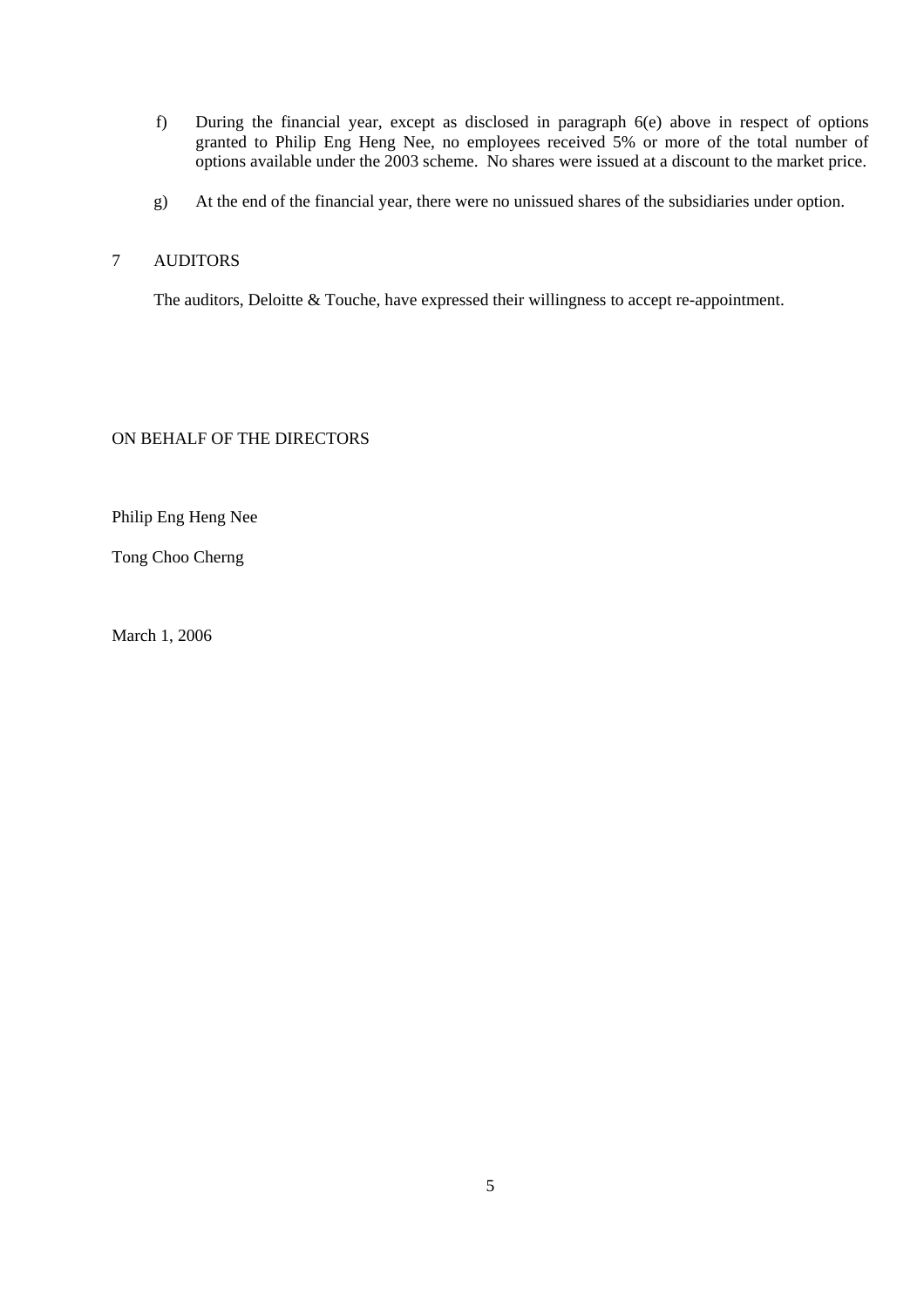## **STATEMENT OF DIRECTORS**

In the opinion of the directors, the consolidated financial statements of the group and the balance sheet and statement of changes in equity of the company as set out on pages 9 to 76 are drawn up so as to give a true and fair view of the state of affairs of the company and of the group as at December 31, 2005 and of the results, changes in equity and cash flows of the group and the changes in equity of the company for the financial year then ended and on the date of this statement, there are reasonable grounds to believe that the company will be able to pay its debts as and when they fall due.

## ON BEHALF OF THE DIRECTORS

Philip Eng Heng Nee

Tong Choo Cherng

March 1, 2006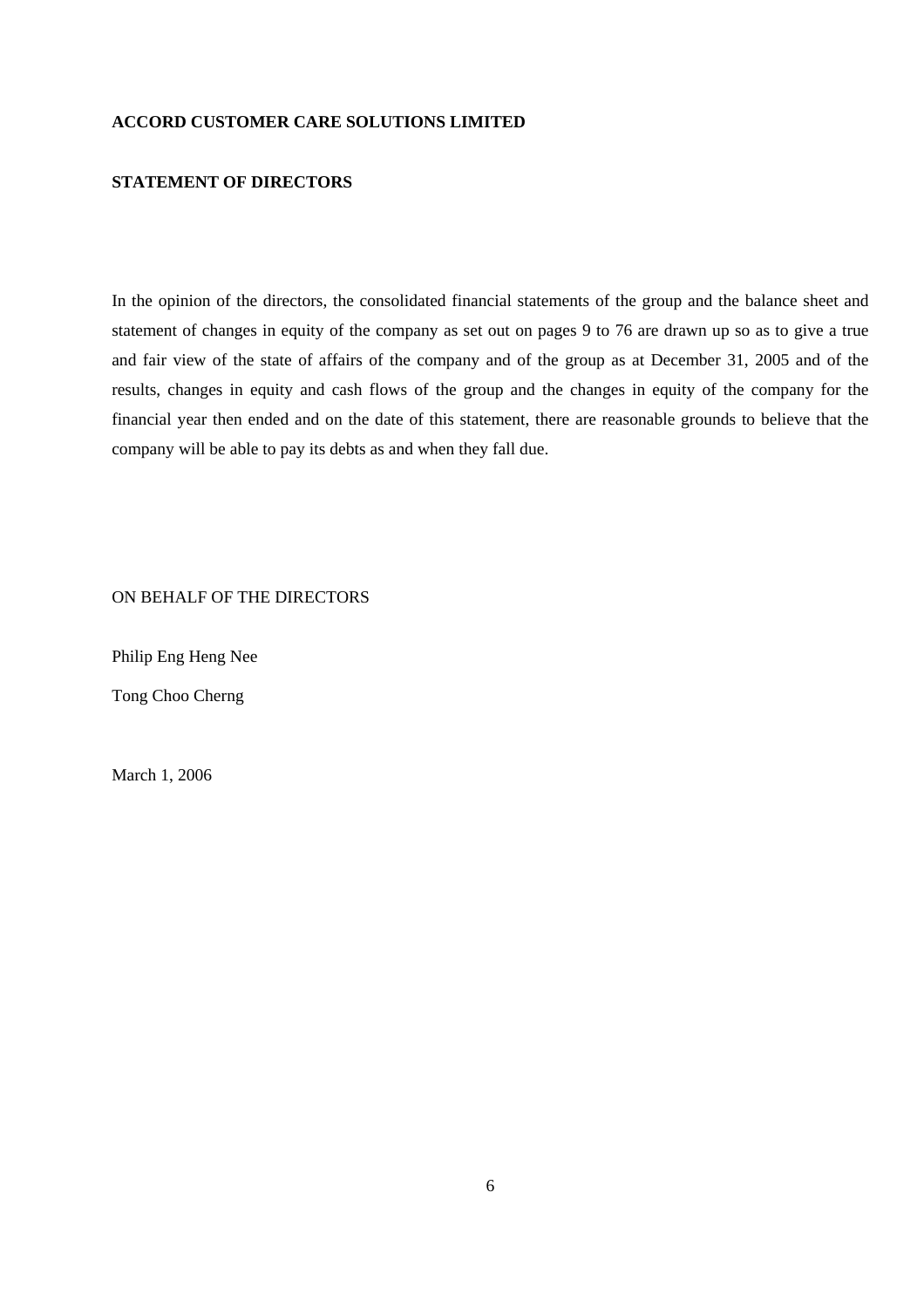## **AUDITORS' REPORT TO THE MEMBERS OF**

## **ACCORD CUSTOMER CARE SOLUTIONS LIMITED**

We have audited the financial statements of Accord Customer Care Solutions Limited set out on pages 9 to 76 for the year ended December 31, 2005. These financial statements are the responsibility of the company's directors.

Except as discussed in the following paragraphs, we conducted our audit in accordance with the Singapore Standards on Auditing. Those Standards require that we plan and perform the audit to obtain reasonable assurance about whether the financial statements are free of material misstatement. An audit includes examining, on a test basis, evidence supporting the amounts and disclosures in the financial statements. An audit also includes assessing the accounting principles used and significant estimates made by the directors, as well as, evaluating the overall financial statements presentation.

The matters described below were highlighted in our auditors' report on the financial statements for the year ended December 31, 2004 whereby we issued a disclaimer of opinion:

#### a) Refurbishment service income and investigations

As described in Note 2(g) to the financial statements, the investigations by the independent investigator into the overstatement of revenue from one contract with a specific customer and refurbishment business have concluded and management has determined that the effects of the overstatement of revenue from the one contract with the specific customer is not material and from the refurbishment business is largely consistent with those reported in the financial statements for the financial year ended December 31, 2004.

#### b) Payments for certain investments

As described in Notes 2(c), 2(f) and 2(i) to the financial statements, the management has now determined the nature and extent of the relationship, transactions and/or dealings between the intermediary companies and/or individual and the group. The directors are satisfied that the investments in certain subsidiaries and associates and other investments that were previously determined as not valid nor bona fide have been appropriately written down to their recoverable amounts as at December 31, 2005.

#### c) Adjustments made by the company in relation to financial years 2004 and 2003

As described in Notes 2(d) and 2(e) to the financial statements, the group made provisions against certain assets, provided for additional liabilities and wrote off certain assets by reducing/offsetting the profits arising from the refurbishment business and commission income initially recorded, and by charging the balance to the profit and loss statement. If the originally recorded assets were not valid, these assets should have been reversed from the accompanying financial statements instead of making provisions or write-offs against those assets. We were unable to satisfy ourselves as to the correctness of the offsetting of certain provisions and write-offs for the group against the profits arising from the refurbishment business and commission income initially recorded, and the validity, correctness and adequacy of part or all of the related provisions and write-offs that were made against certain assets or liabilities as at December 31, 2004 arising from the refurbishment business and commission income.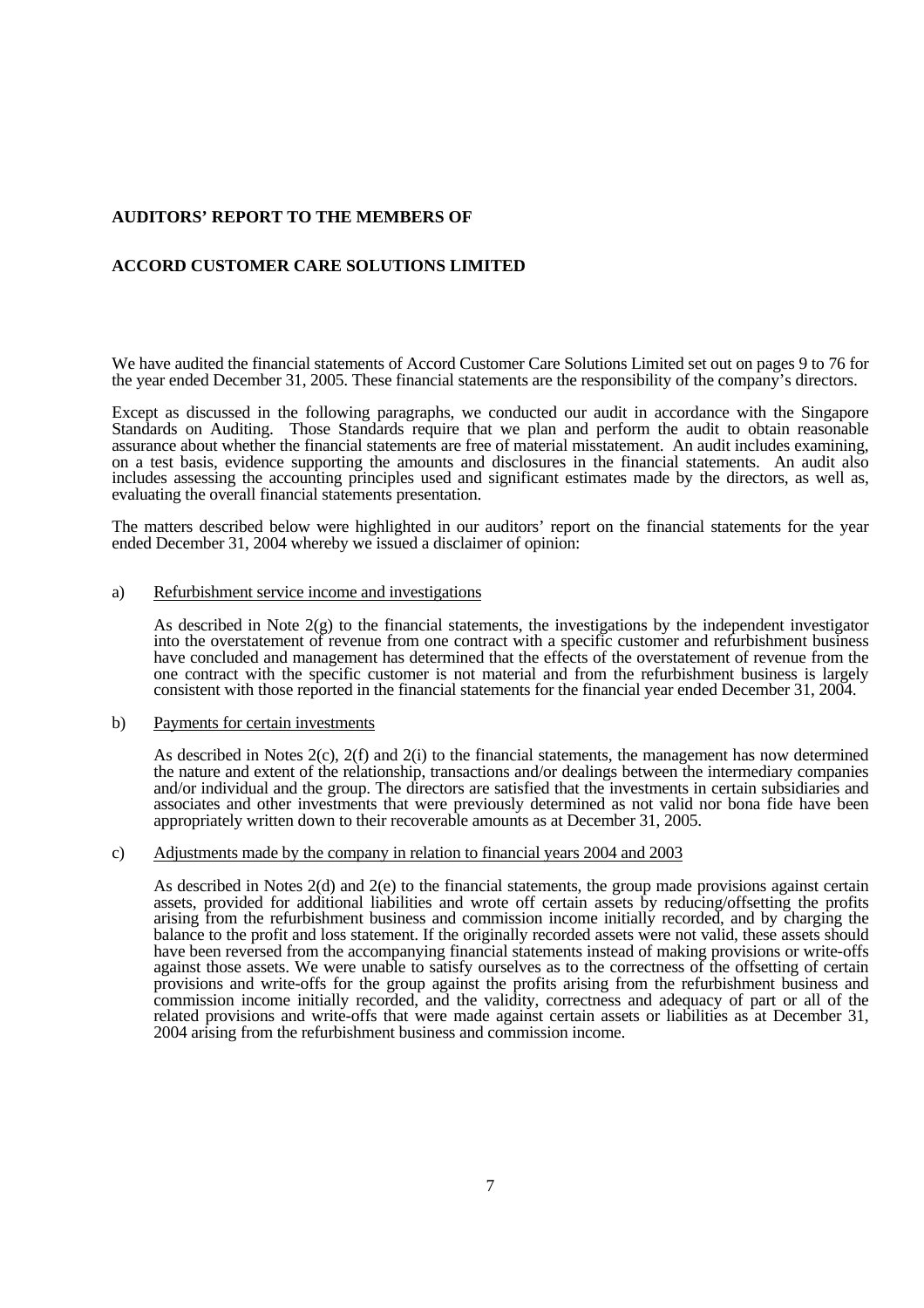#### d) Limitation on the scope of work of auditors of certain overseas subsidiaries

The 2004 financial statements of certain overseas subsidiaries were affected by adjustments which were not subject to audit by the respective subsidiaries' auditors due to inadequate supporting documentation. Had these auditors been able to perform an audit on the adjustments to the financial statements of the respective subsidiaries, further adjustments or disclosures may have to be made to the 2004 financial statements.

The opening balances affected by the adjustments mentioned above were brought forward into the financial statements for the year ended December 31, 2005 and hence these matters have effects on the 2005 financial statements.

The Commercial Affairs Department's ("CAD") proceedings against the former executives arising from investigations into the affairs of the company are still ongoing. The outcome of such proceedings may uncover other information which may require adjustments to be made to the financial statements.

As disclosed in Note 2(f) to the financial statements, the company has determined the source of the receipts, nature, relationship and the transactions/dealings between the Intermediaries and the company. However, we are unable to satisfy ourselves as to the completeness of the disclosure of related party transactions and any other effects on the financial statements as the former executives of the company who have been subsequently charged by the CAD were still presiding over the affairs of the company during the first half of financial year 2005.

As described in Notes 8, 10 and 14 to the financial statements, the auditors of certain subsidiaries expressed disclaimer of opinion due to limitation of scope on certain allowances for doubtful trade receivables and inventories and impairment of plant and equipment in the current year arising from lack of adequate supporting documentation.

As described in Note 12 to the financial statements, we have not received the audit clearance for certain subsidiaries for consolidation purposes as the respective auditors of those subsidiaries have not completed their audit as of the date of this report. Further adjustments or disclosures may have to be made to the accompanying financial statements upon completion of the audit of those subsidiaries.

Except for the effects of such adjustments or disclosures, if any, on the accompanying financial statements, of the matters referred to in the preceding paragraphs, we are of the opinion that:

- (a) the accompanying financial statements and consolidated financial statements are properly drawn up in accordance with the provisions of the Singapore Companies Act, Cap. 50 (the "Act") and Singapore Financial Reporting Standards so as to give a true and fair view of the state of affairs of the group and of the company as at December 31, 2005 and of the results, changes in equity and cash flows of the group and the changes in equity of the company for the year ended on that date; and
- (b) the accounting and other records required by the Act to be kept by the company and by those subsidiaries incorporated in Singapore of which we are the auditors have been properly kept in accordance with the provisions of the Act.

Deloitte & Touche Certified Public Accountants

Singapore March 1, 2006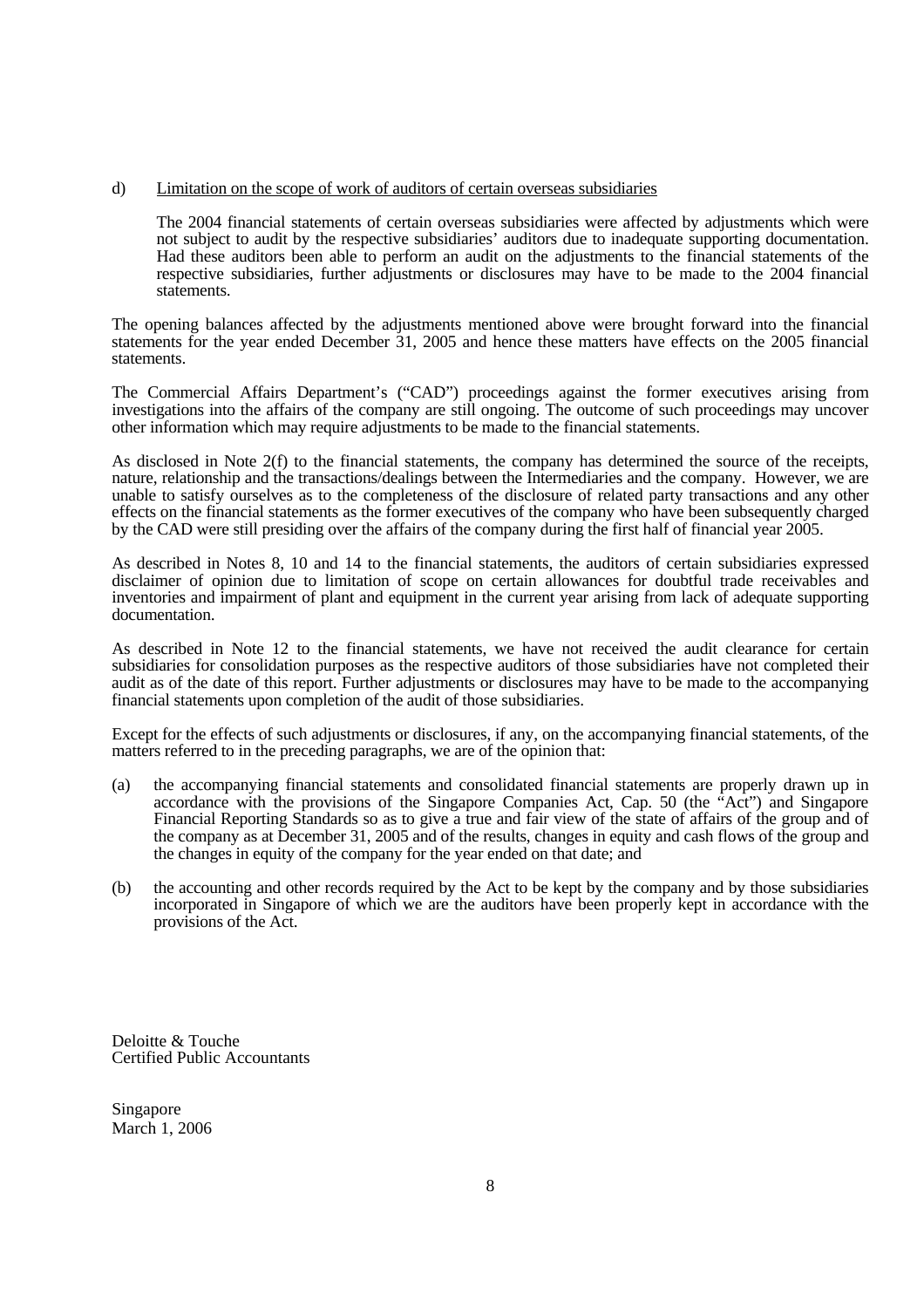## **BALANCE SHEETS December 31, 2005**

|                               |                | Group          |                              | Company                  |                              |
|-------------------------------|----------------|----------------|------------------------------|--------------------------|------------------------------|
|                               | <b>Note</b>    | 2005<br>\$'000 | 2004<br>\$'000<br>(restated) | 2005<br>\$'000           | 2004<br>\$'000<br>(restated) |
| <b>ASSETS</b>                 |                |                |                              |                          |                              |
| <b>Current assets:</b>        |                |                |                              |                          |                              |
| Cash                          | 7              | 16,685         | 33,338                       | 1,838                    | 19,426                       |
| Cash pledged                  | $\overline{7}$ | 5,448          | 8,645                        | 5,448                    | 6,825                        |
| Trade receivables             | 8              | 22,518         | 25,940                       | 7,950                    | 6,745                        |
| Other receivables and         |                |                |                              |                          |                              |
| prepayments                   | 9              | 16,564         | 21,331                       | 45,131                   | 20,186                       |
| Inventories                   | 10             | 11,667         | 15,189                       | $\overline{\phantom{a}}$ |                              |
| Total current assets          |                | 72,882         | 104,443                      | 60,367                   | 53,182                       |
| <b>Non-current assets:</b>    |                |                |                              |                          |                              |
| Investment in associates      | 11             | 14             | 203                          |                          |                              |
| Investment in subsidiaries    | 12             |                |                              | 21,642                   | 23,929                       |
| Advance payments for          |                |                |                              |                          |                              |
| investments                   | 13             | 2,487          |                              | 2,487                    |                              |
| Plant and equipment           | 14             | 13,963         | 23,041                       | 2,027                    | 2,650                        |
| Other investments             | 15             | 17,731         | 13,813                       | 14,090                   | 13,061                       |
| Goodwill on consolidation     | 16             | 10,116         | 10,284                       |                          |                              |
| Other goodwill                | 17             | 10,346         | 11,998                       |                          | 961                          |
| Due from subsidiaries         | 18             |                |                              |                          | 11,801                       |
| Total non-current assets      |                | 54,657         | 59,339                       | 40,246                   | 52,402                       |
|                               |                |                |                              |                          |                              |
| <b>Total assets</b>           |                | 127,539        | 163,782                      | 100,613                  | 105,584                      |
| <b>LIABILITIES AND EQUITY</b> |                |                |                              |                          |                              |
| <b>Current liabilities:</b>   |                |                |                              |                          |                              |
| Bank loans and overdrafts     | 19             | 35,616         | 40,675                       | 8,413                    | 7,050                        |
| Trade payables                | 20             | 10,910         | 17,955                       | 8,555                    | 8,923                        |
| Other payables                | 21             | 42,484         | 47,497                       | 51,935                   | 25,241                       |
| Income tax payable            |                | 1,198          | 2,601                        |                          |                              |
| Finance leases                | 22             | 68             | 221                          |                          |                              |
| Current portion of long-term  |                |                |                              |                          |                              |
| bank loans                    | 24             | 508            | 490                          |                          |                              |
| Total current liabilities     |                | 90,784         | 109,439                      | 68,903                   | 41,214                       |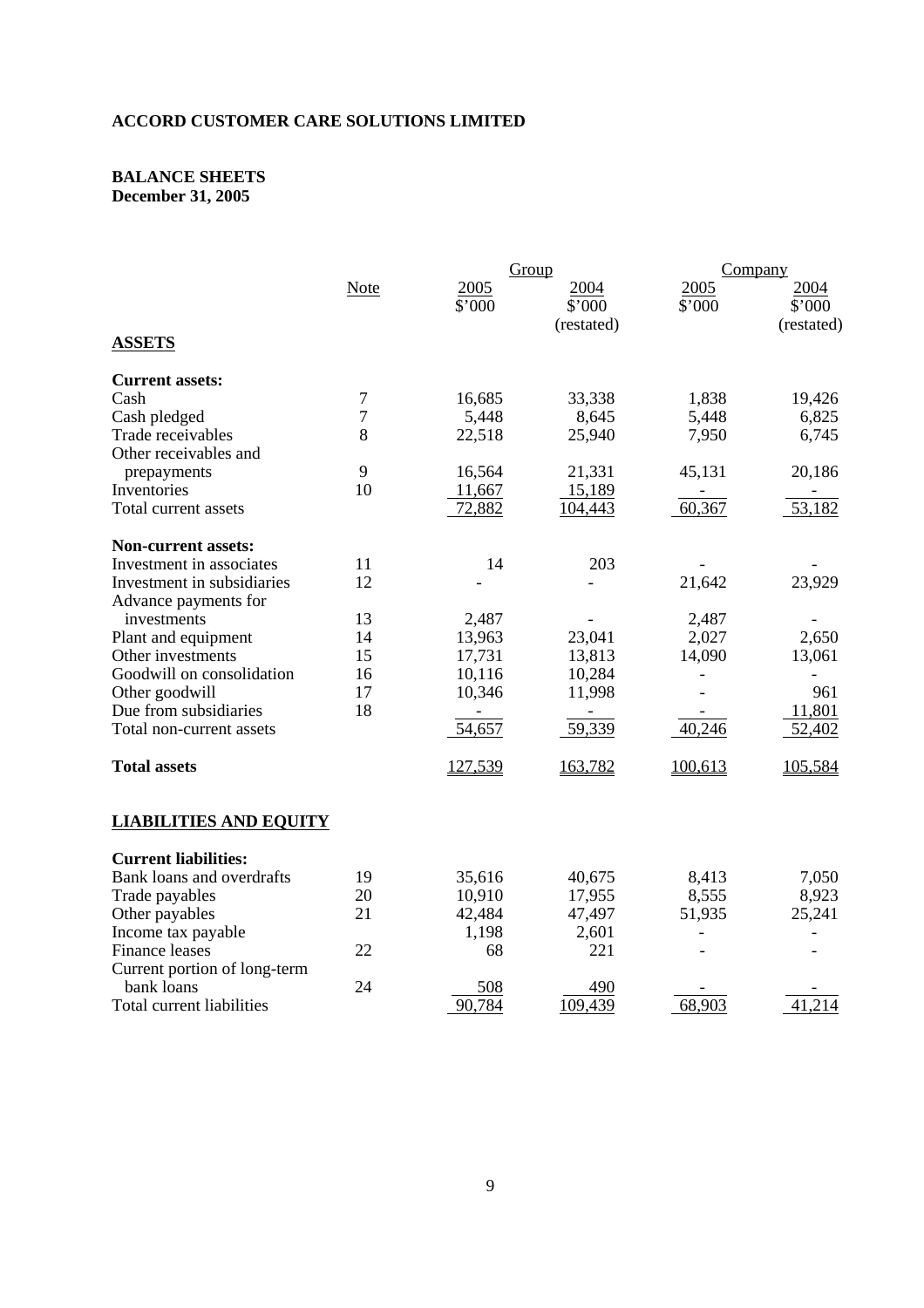|                                              |      |           | Group         | Company   |            |
|----------------------------------------------|------|-----------|---------------|-----------|------------|
|                                              | Note | 2005      | 2004          | 2005      | 2004       |
|                                              |      | \$'000    | \$'000        | \$'000    | \$'000     |
|                                              |      |           | (restated)    |           | (restated) |
| <b>Non-current liabilities:</b>              |      |           |               |           |            |
| <b>Finance leases</b>                        | 22   | 212       | 440           |           |            |
| Deferred income tax                          | 23   | 1,021     | 593           | 912       | 912        |
| Long-term bank loan                          | 24   | 324       | 792           |           |            |
| Total non-current liabilities                |      | 1,557     | 1,825         | 912       | 912        |
| Capital, reserves<br>and minority interests: |      |           |               |           |            |
| Share capital                                | 26   | 24,024    | 24,017        | 24,024    | 24,017     |
| Share premium reserve                        |      | 38,394    | 38,274        | 38,394    | 38,274     |
| Capital redemption reserve                   |      | 22        | 22            | 22        | 22         |
| Share options reserve                        | 27   | 2,716     | 1,903         | 2,716     | 1,903      |
| Foreign currency translation                 |      |           |               |           |            |
| reserve                                      |      | (633)     | 333           |           |            |
| <b>Accumulated losses</b>                    |      | (34, 723) | (24, 777)     | (34, 358) | (758)      |
| Equity attributable to equity                |      |           |               |           |            |
| holders of the company                       |      | 29,800    | 39,772        | 30,798    | 63,458     |
| Minority interests                           |      | 5,398     | 12,746        |           |            |
| Total equity                                 |      | 35,198    | <u>52,518</u> | 30,798    | 63,458     |
| <b>Total liabilities and equity</b>          |      | 127,539   | 163,782       | 100,613   | 105,584    |

See accompanying notes to financial statements.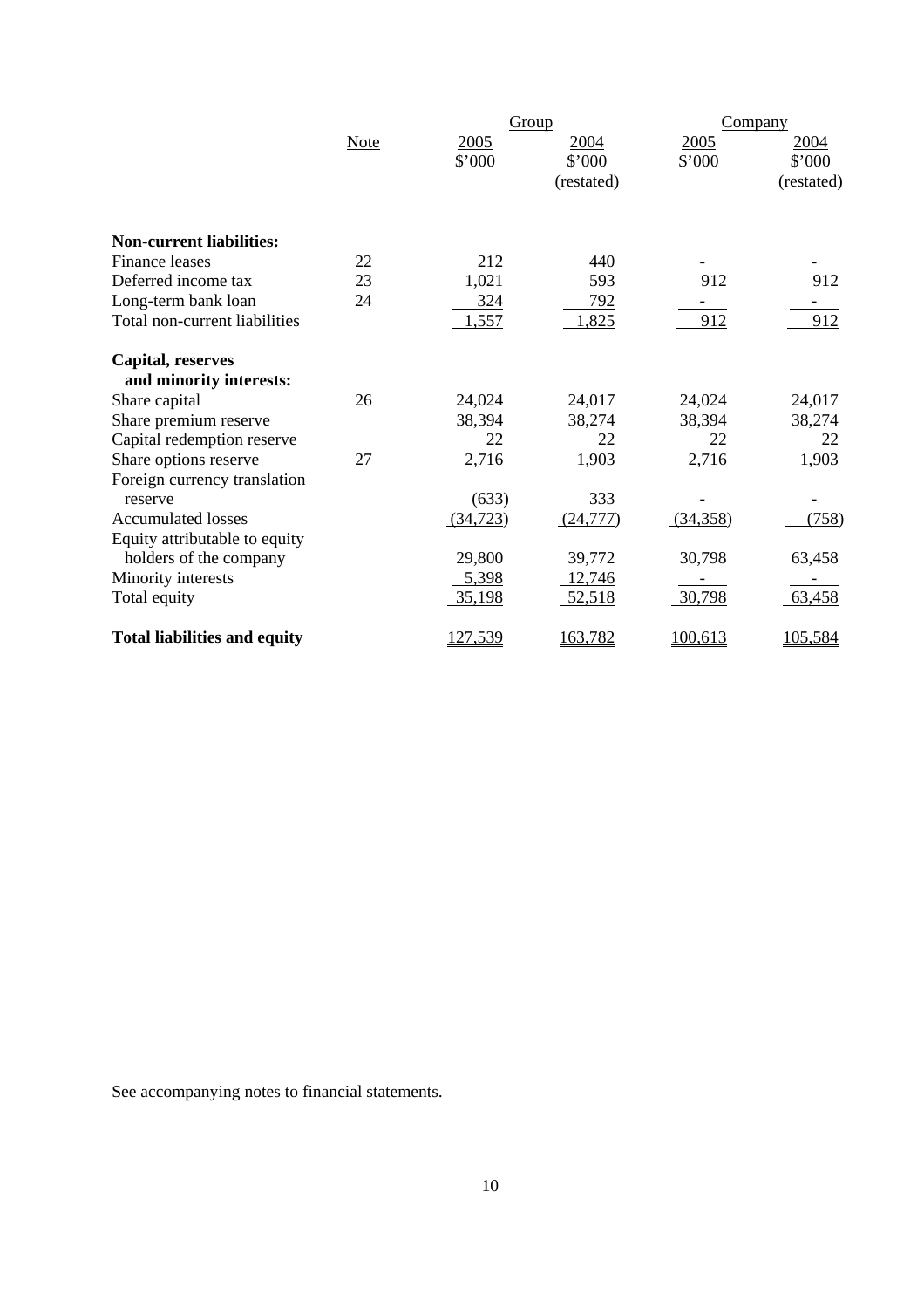#### **CONSOLIDATED PROFIT AND LOSS STATEMENT Year ended December 31, 2005**

|                                      |              |                | Group                        |  |
|--------------------------------------|--------------|----------------|------------------------------|--|
|                                      | <b>Notes</b> | 2005<br>\$'000 | 2004<br>\$'000<br>(restated) |  |
| <b>Revenue</b>                       | 28           | 284,320        | 276,743                      |  |
| <b>Cost of sales</b>                 |              | (216, 607)     | (205, 155)                   |  |
| <b>Gross profit</b>                  |              | 67,713         | 71,588                       |  |
| Other operating income               | 29           | 7,068          | 17,331                       |  |
| Administrative expenses              |              | (65, 214)      | (63,179)                     |  |
| Other operating expenses             | 30           | (21,001)       | (60, 236)                    |  |
| Finance cost                         | 31           | (2,054)        | (1,378)                      |  |
| Share of results of associates       |              | -              | (47)                         |  |
| Loss before income tax               |              | (13, 488)      | (35, 921)                    |  |
| Income tax expense                   | 32           | (500)          | (2,777)                      |  |
| Loss for the year                    | 33           | (13,988)       | (38,698)                     |  |
| Attributable to:                     |              |                |                              |  |
| <b>Equity holders of the company</b> |              | (9,946)        | (38, 893)                    |  |
| Minority interests                   |              | (4,042)        | 195                          |  |
|                                      |              | (13,988)       | (38,698)                     |  |
| Loss per share (cents):<br>- Basic   | 34           | (1.03)         | (4.08)                       |  |
| - Diluted                            | 34           | (1.03)         | (4.08)                       |  |

See accompanying notes to financial statements.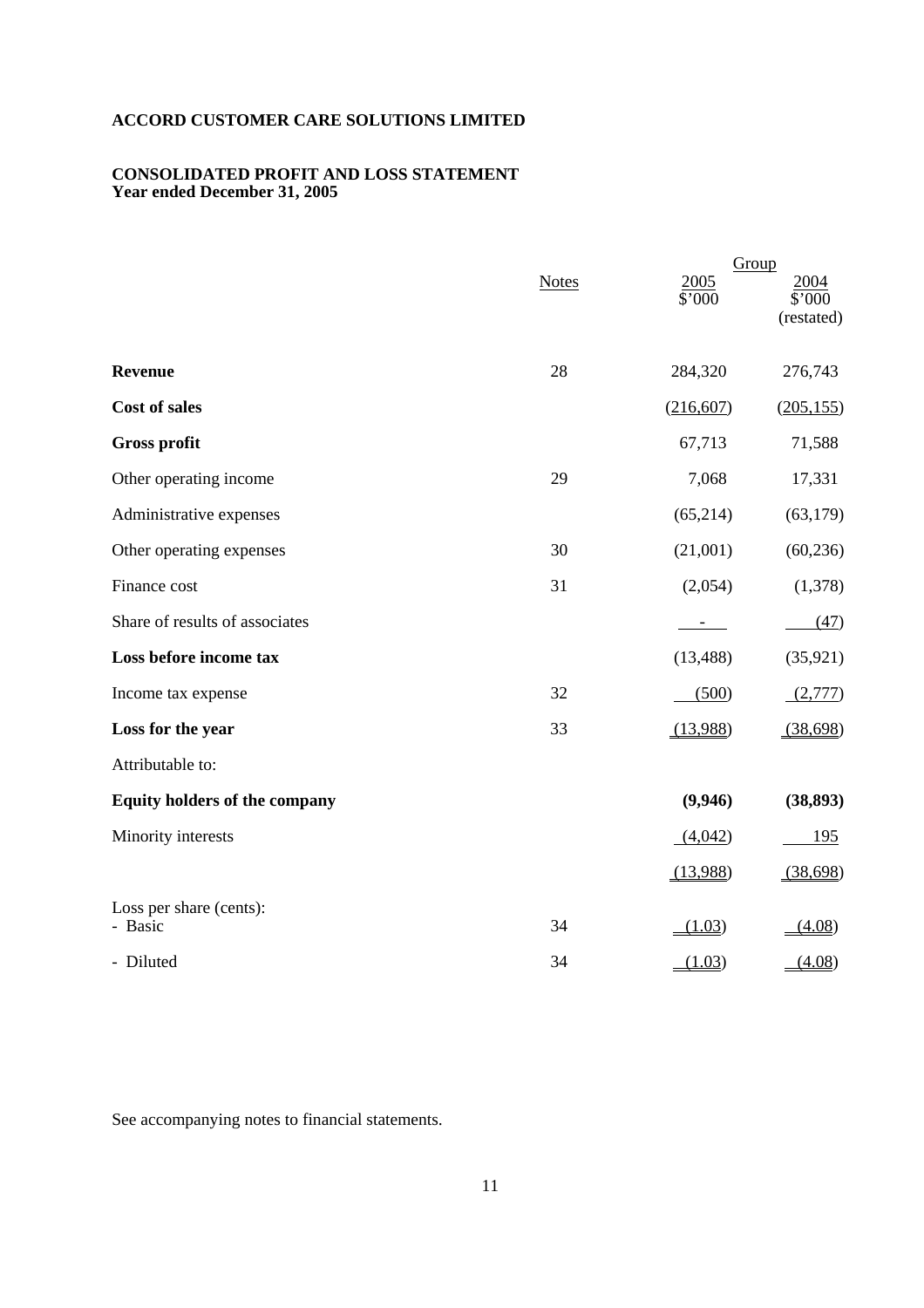## **STATEMENTS OF CHANGES IN EQUITY Year ended December 31, 2005**

|                                       | Share<br>capital<br>\$'000 | Share<br>premium<br>reserve<br>\$'000 | Capital<br>redemption<br>reserve<br>\$'000 | Share<br>options<br>reserve<br>\$'000 | Foreign<br>currency<br>translation<br>reserve<br>\$'000 | Accumulated<br>losses<br>\$'000 | Attributable<br>to equity<br>holders of<br>the company<br>\$'000 | Minority<br>interest<br>\$'000 | Total<br>\$'000 |
|---------------------------------------|----------------------------|---------------------------------------|--------------------------------------------|---------------------------------------|---------------------------------------------------------|---------------------------------|------------------------------------------------------------------|--------------------------------|-----------------|
| Group                                 |                            |                                       |                                            |                                       |                                                         |                                 |                                                                  |                                |                 |
| Balance at January 1, 2004            | 15,829                     | 42,098                                | 22                                         |                                       | 544                                                     | 14,116                          | 72,609                                                           | 485                            | 73,094          |
| Issue of shares on:                   |                            |                                       |                                            |                                       |                                                         |                                 |                                                                  |                                |                 |
| - bonus share issue                   | 7,915                      | (7.915)                               |                                            |                                       |                                                         |                                 |                                                                  |                                |                 |
| - exercise of share options           | 273                        | 4,091                                 |                                            |                                       |                                                         |                                 | 4.364                                                            |                                | 4,364           |
| Net loss for the year                 |                            |                                       |                                            |                                       |                                                         | (38, 893)                       | (38, 893)                                                        | 195                            | (38, 698)       |
| Recognition of share-based            |                            |                                       |                                            |                                       |                                                         |                                 |                                                                  |                                |                 |
| payments (Note 27)                    |                            |                                       |                                            | 1,903                                 |                                                         |                                 | 1,903                                                            |                                | 1,903           |
| Effects of dilution on disposal of    |                            |                                       |                                            |                                       |                                                         |                                 |                                                                  |                                |                 |
| interest to minority shareholders     |                            |                                       |                                            | ٠                                     |                                                         |                                 | $\blacksquare$                                                   | 12,066                         | 12,066          |
| Exchange differences arising on       |                            |                                       |                                            |                                       |                                                         |                                 |                                                                  |                                |                 |
| translation of foreign operations     |                            |                                       |                                            |                                       | (211)                                                   |                                 | (211)                                                            |                                | (211)           |
| Balance at December 31, 2004          |                            |                                       |                                            |                                       |                                                         |                                 |                                                                  |                                |                 |
| - restated                            | 24,017                     | 38,274                                | 22                                         | 1,903                                 | 333                                                     | (24, 777)                       | 39,772                                                           | 12,746                         | 52,518          |
| Issue of shares on exercise           |                            |                                       |                                            |                                       |                                                         |                                 |                                                                  |                                |                 |
| of share options                      | 7                          | 120                                   |                                            |                                       |                                                         |                                 | 127                                                              |                                | 127             |
| Net loss for the year                 |                            |                                       |                                            |                                       |                                                         | (9,946)                         | (9,946)                                                          | (4,042)                        | (13,988)        |
| Recognition of share-based            |                            |                                       |                                            |                                       |                                                         |                                 |                                                                  |                                |                 |
| payments (Note 27)                    |                            |                                       |                                            | 813                                   |                                                         |                                 | 813                                                              |                                | 813             |
| Effects of acquisition of interest in |                            |                                       |                                            |                                       |                                                         |                                 |                                                                  |                                |                 |
| subsidiaries                          |                            |                                       |                                            |                                       |                                                         |                                 |                                                                  | (3,306)                        | (3,306)         |
| Exchange differences arising on       |                            |                                       |                                            |                                       |                                                         |                                 |                                                                  |                                |                 |
| translation of foreign operations     |                            |                                       |                                            |                                       | (966)                                                   |                                 | (966)                                                            |                                | (966)           |
| Balance at December 31, 2005          | 24,024                     | 38.394                                | $\frac{1}{22}$                             | 2.716                                 | (633)                                                   | (34, 723)                       | 29,800                                                           | 5,398                          | 35,198          |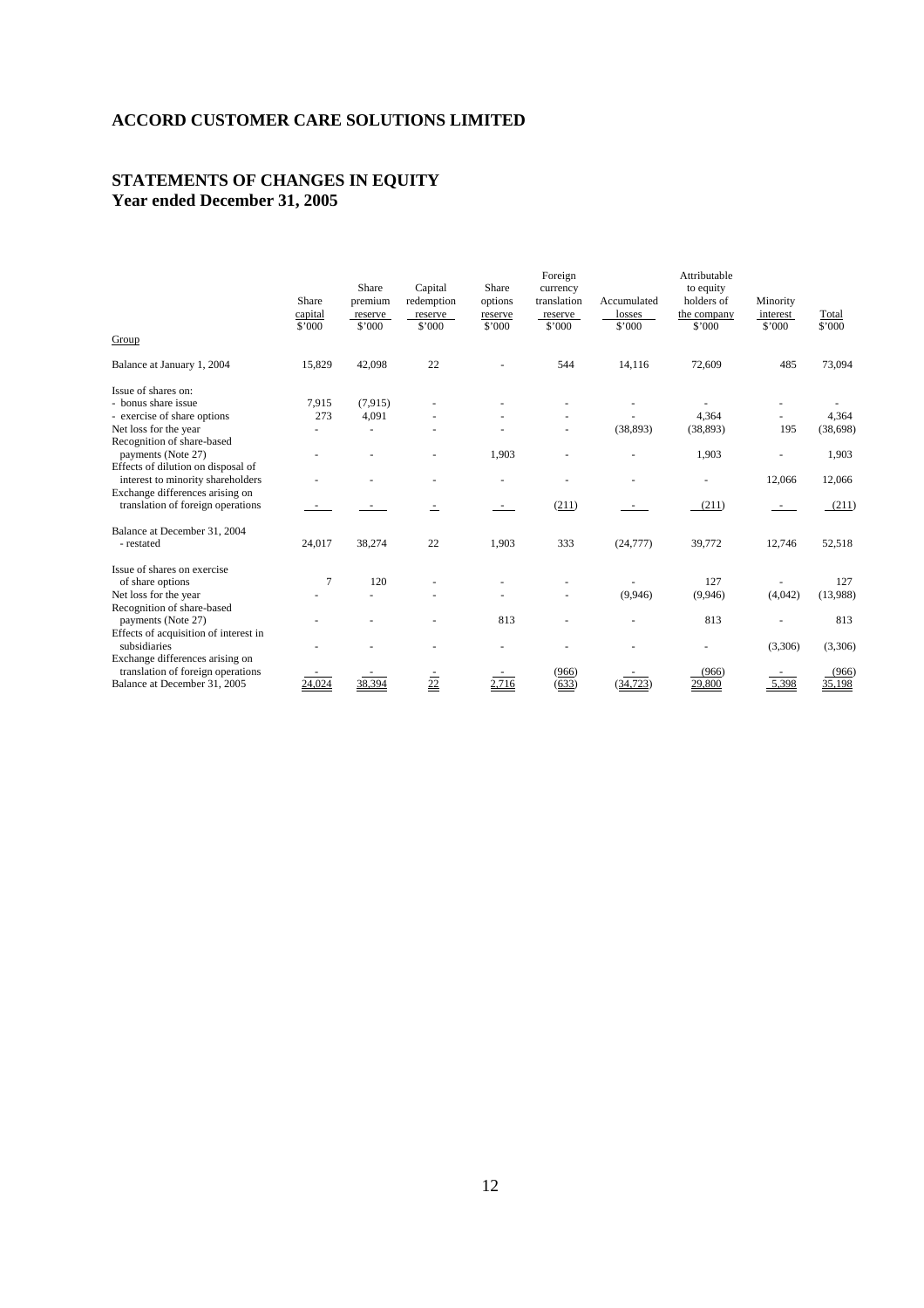|                                                                                  | <b>Share</b><br>capital<br>\$'000 | <b>Share</b><br>premium<br>reserve<br>\$'000 | Share<br>options<br>reserves<br>\$'000 | Capital<br>redemption<br>reserve<br>\$'000 | Accumulated<br>losses<br>\$'000 | <b>Total</b><br>\$'000 |
|----------------------------------------------------------------------------------|-----------------------------------|----------------------------------------------|----------------------------------------|--------------------------------------------|---------------------------------|------------------------|
| Company                                                                          |                                   |                                              |                                        |                                            |                                 |                        |
| Balance at January 1, 2004                                                       | 15,829                            | 42,098                                       |                                        | 22                                         | 8,507                           | 66,456                 |
| Issue of shares on:                                                              |                                   |                                              |                                        |                                            |                                 |                        |
| - bonus share issue                                                              | 7,915                             | (7,915)                                      |                                        |                                            |                                 |                        |
| - exercise of share options                                                      | 273                               | 4,091                                        |                                        |                                            |                                 | 4,364                  |
| Net loss for the year                                                            |                                   |                                              |                                        |                                            | (9,265)                         | (9,265)                |
| Recognition of share-based<br>payments (Note 27)<br>Balance at December 31, 2004 |                                   |                                              | 1,903                                  |                                            |                                 | 1,903                  |
| - restated                                                                       | 24,017                            | 38,274                                       | 1,903                                  | 22                                         | (758)                           | 63,458                 |
| Issue of shares on exercise of                                                   |                                   |                                              |                                        |                                            |                                 |                        |
| share options                                                                    | 7                                 | 120                                          |                                        |                                            |                                 | 127                    |
| Recognition of share-based                                                       |                                   |                                              |                                        |                                            |                                 |                        |
| payments (Note 27)                                                               |                                   |                                              | 813                                    |                                            |                                 | 813                    |
| Net loss for the year                                                            |                                   |                                              |                                        |                                            | (33,600)                        | (33,600)               |
| Balance at December 31, 2005                                                     | <u>24,024</u>                     | 38,394                                       | 2,716                                  | 22                                         | (34, 358)                       | 30,798                 |

See accompanying notes to financial statements.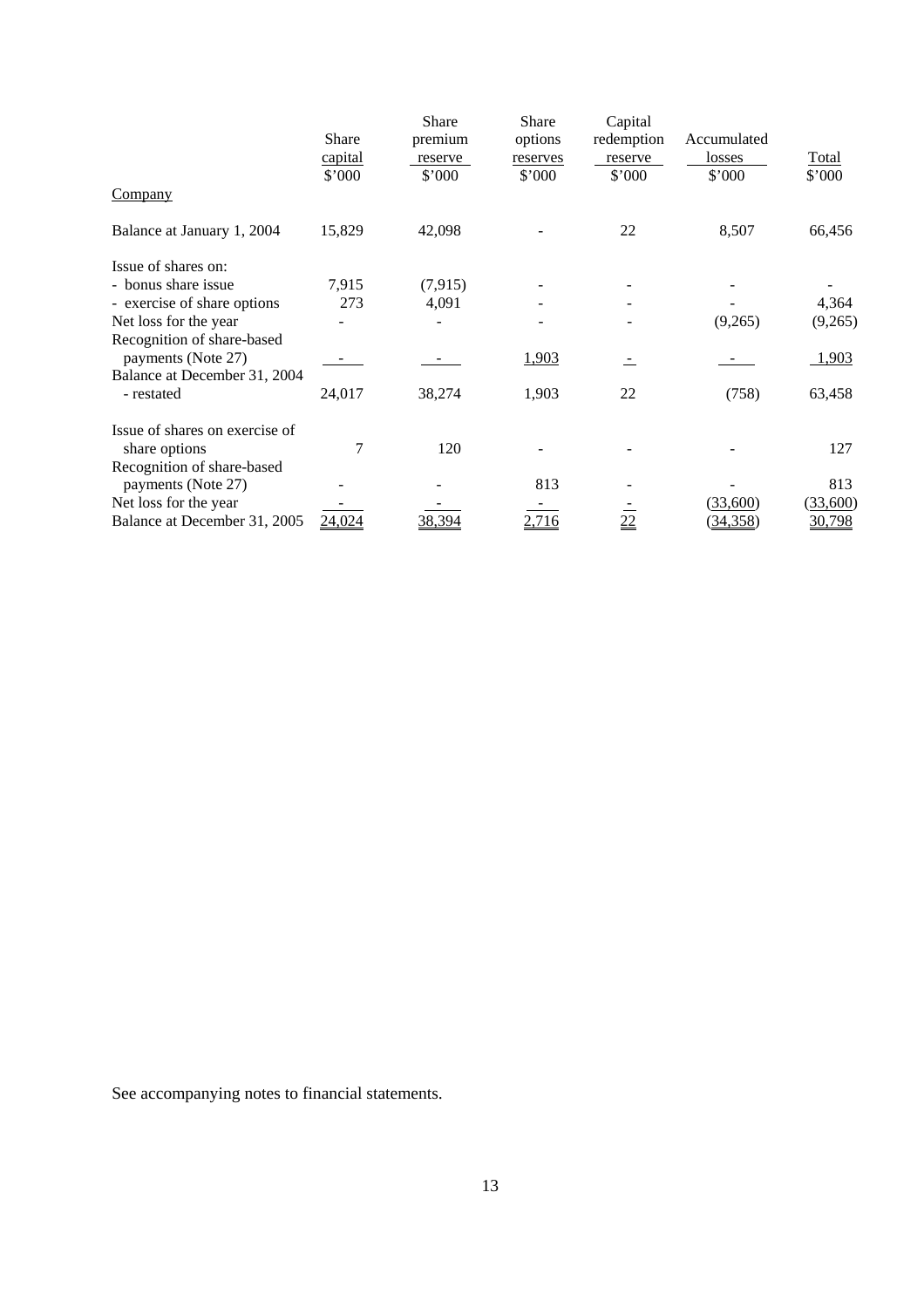# **CONSOLIDATED CASH FLOW STATEMENT Year ended December 31, 2005**

|                                                              | 2005<br>\$'000 | 2004<br>\$'000<br>(restated) |
|--------------------------------------------------------------|----------------|------------------------------|
| <b>Operating activities:</b>                                 |                |                              |
| Loss before income tax                                       | (13, 488)      | (35, 921)                    |
| Adjustments for:                                             |                |                              |
| Share of results of associates                               |                | 47                           |
| Depreciation expense                                         | 5,242          | 4,792                        |
| Interest expense                                             | 2,054          | 1,378                        |
| Interest income                                              | (2,184)        | (648)                        |
| (Gain) Loss on disposal of plant and equipment               | (399)          | 364                          |
| Plant and equipment written off                              | 4,119          |                              |
| Reversal of impairment of plant and equipment                | (2,467)        |                              |
| Impairment of plant and equipment                            | 799            |                              |
| Share-based payments                                         | 813            | 1,903                        |
| Gain on partial disposal/dilution of subsidiaries            |                | (16,253)                     |
| Amortisation of goodwill on consolidation and other goodwill |                | 3,966                        |
| Other goodwill written off                                   | 1,613          |                              |
| Impairment of goodwill on consolidation                      | 865            |                              |
| Impairment of other investments                              | 857            |                              |
| Negative goodwill released to income                         | (4,371)        |                              |
| Provisions (Note D)                                          | (18,102)       | 53,680                       |
| Operating cash flows before movements in working capital     | (24, 649)      | 13,308                       |
| Trade receivables                                            | 3,422          | 2,125                        |
| Other receivables and prepayments                            | 6,056          | (4,081)                      |
| Inventories                                                  | 3,522          | 396                          |
| Trade payables                                               | (7,045)        | (1,318)                      |
| Other payables                                               | 15,369         | (5,022)                      |
| Cash (used in) generated from operation                      | (3,325)        | 5,408                        |
| Income tax paid                                              | (2,764)        | (135)                        |
| Interest received                                            | 2,184          | 648                          |
| Net cash (used in) from operating activities                 | (3,905)        | 5,921                        |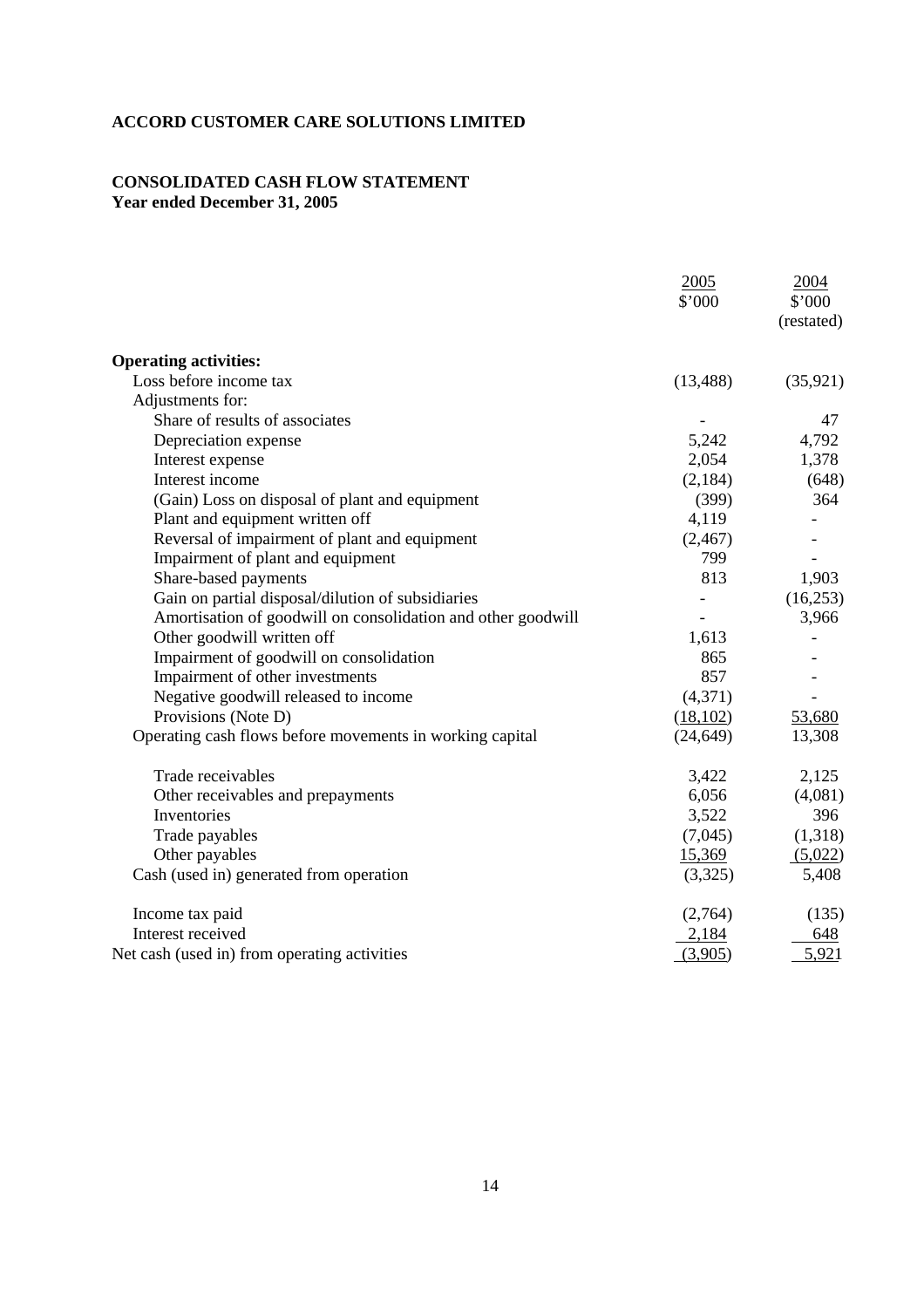|                                                             | 2005      | 2004                  |
|-------------------------------------------------------------|-----------|-----------------------|
|                                                             | \$'000    | \$'000                |
| <b>Investing activities:</b>                                |           |                       |
| Acquisition of subsidiaries (Note A)                        |           | (31,000)              |
| Additional investment in subsidiaries                       | (3,878)   |                       |
| Proceeds from disposal of plant and equipment               | 4,325     | 2,212                 |
| Purchase of businesses (Note B)                             |           | (10,503)              |
| Purchase of plant and equipment (Note C)                    | (2,445)   | (12,991)              |
| Increase in investments/bonds in associate - net            | (8,347)   | (19,712)              |
| Advance payments for investments                            | (7,055)   | (15, 643)             |
| Provisions (Note D)                                         | 10,284    | 43,308                |
| Net cash used in investing activities                       | (7,116)   | $\left(44,329\right)$ |
| <b>Financing activities:</b>                                |           |                       |
| Interest paid                                               | (2,054)   | (1,378)               |
| (Repayment of) Proceed from bank loans                      | (17, 123) | 16,437                |
| Contribution by minority shareholders                       |           | 26,762                |
| Proceeds from issuing shares                                | 127       | 4,364                 |
| Decrease in finance leases                                  | (381)     | (375)                 |
| Cash pledged (Note E)                                       | 3,197     | (3,675)               |
| Net cash (used in) from financing activities                | (16, 234) | 42,135                |
| Net (decrease) increase in cash and cash equivalents        | (27, 255) | 3,727                 |
| Cash and cash equivalents at beginning of year              | 33,338    | 27,670                |
| Effect of foreign exchange rate changes                     | (1,012)   | 1,941                 |
| Cash and cash equivalents at end of financial year (Note E) | 5,071     | <u>33,338</u>         |

# **Notes to the consolidated cash flow statements**

A. Summary of the effects of acquisition of subsidiaries:

|                                                 | 2005   | 2004      |
|-------------------------------------------------|--------|-----------|
|                                                 | \$'000 | \$'000    |
| Cash                                            |        | 3,302     |
| Other current assets                            |        | 33,793    |
| <b>Current liabilities</b>                      |        | (30,716)  |
| Net current assets                              |        | 6,379     |
| Plant and equipment                             |        | 2,925     |
| Goodwill on acquisition of subsidiaries         |        | 41,754    |
| Goodwill on adjustment to cost                  |        | (272)     |
| Investment in associates                        |        | 42        |
| Purchase consideration                          |        | 50,828    |
| Deferred consideration [Note 21]                |        | (2,280)   |
| Less: Cash of acquired subsidiaries             |        | (3,302)   |
| Less: Advance payments made in prior years      |        | (14, 246) |
| Net cash outflow on acquisition of subsidiaries |        | 31,000    |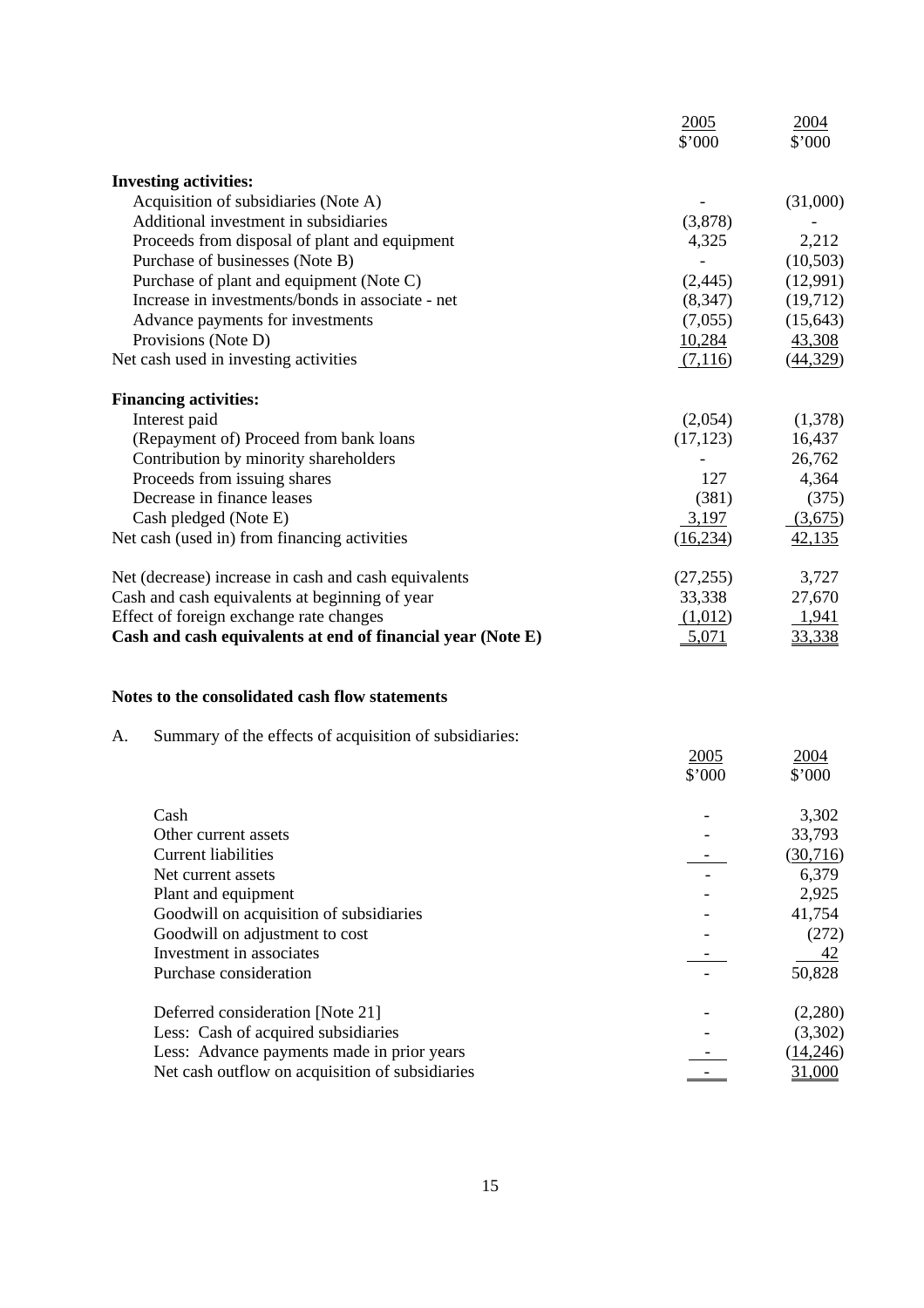B. Summary of the effects of purchase of businesses:

| <u>.</u> |                                            | 2005<br>\$'000 | 2004<br>\$'000 |
|----------|--------------------------------------------|----------------|----------------|
|          | Cash                                       |                |                |
|          | Other current assets                       |                | 3,021          |
|          | <b>Current liabilities</b>                 |                | (4, 724)       |
|          | Net current liabilities                    |                | (1,682)        |
|          | Goodwill on purchase of businesses         |                | 12,206         |
|          | Purchase consideration discharged by cash  |                | 10,524         |
|          | Less: Cash of acquired businesses          |                |                |
|          | Net cash outflow on purchase of businesses |                |                |

## C. Plant and equipment:

 During the financial year, the group acquired plant and equipment with aggregate cost of \$2,445,000 (2004 : \$13,532,000) of which \$Nil (2004 : \$541,000) was acquired by means of finance lease. Cash payment of \$2,445,000 (2004 : \$12,991,000) were made to purchase plant and equipment.

#### D. Provisions:

| 11010000                                                                                                         | 2005<br>\$'000 | 2004<br>\$'000          |
|------------------------------------------------------------------------------------------------------------------|----------------|-------------------------|
| Total (reversal of) provision and write-offs [Note 2]<br>Amortisation of other goodwill included in amortisation | (7,818)        | 84,405                  |
| expense                                                                                                          |                | (757)                   |
| Minority interest's share of additional losses included in gain<br>on partial disposal/dilution of subsidiaries  | (7.818)        | <u>13,340</u><br>96,988 |
| Shown as adjustments to:                                                                                         |                |                         |
| Cash flow (from) used in operations                                                                              | (18, 102)      | 53,680                  |
| Cash flow used in investing activities *                                                                         | 10.284         | 43,308                  |
|                                                                                                                  | (7,818)        | 96,988                  |

 \* In 2005, these represent provision for advance payments for investment [Note 2(G)], investment in associate [Note  $2(F)$ ], goodwill on consolidation [Note  $2(H)$ ] and other investment [Note  $2(J)$ ]. In 2004, these represented provision for advance payments for investment, investment in associate and goodwill on consolidation.

#### E. Cash and cash equivalents at end of financial year:

|                             | 2005<br>\$'000 | 2004<br>\$'000 |
|-----------------------------|----------------|----------------|
| Cash                        | 22,133         | 41,983         |
| Bank overdrafts             | (11,614)       |                |
| Less: Cash pledged (Note 7) | (5.448)        | (8,645)        |
| Net                         | 5,07           | 33,338         |

See accompanying notes to financial statements.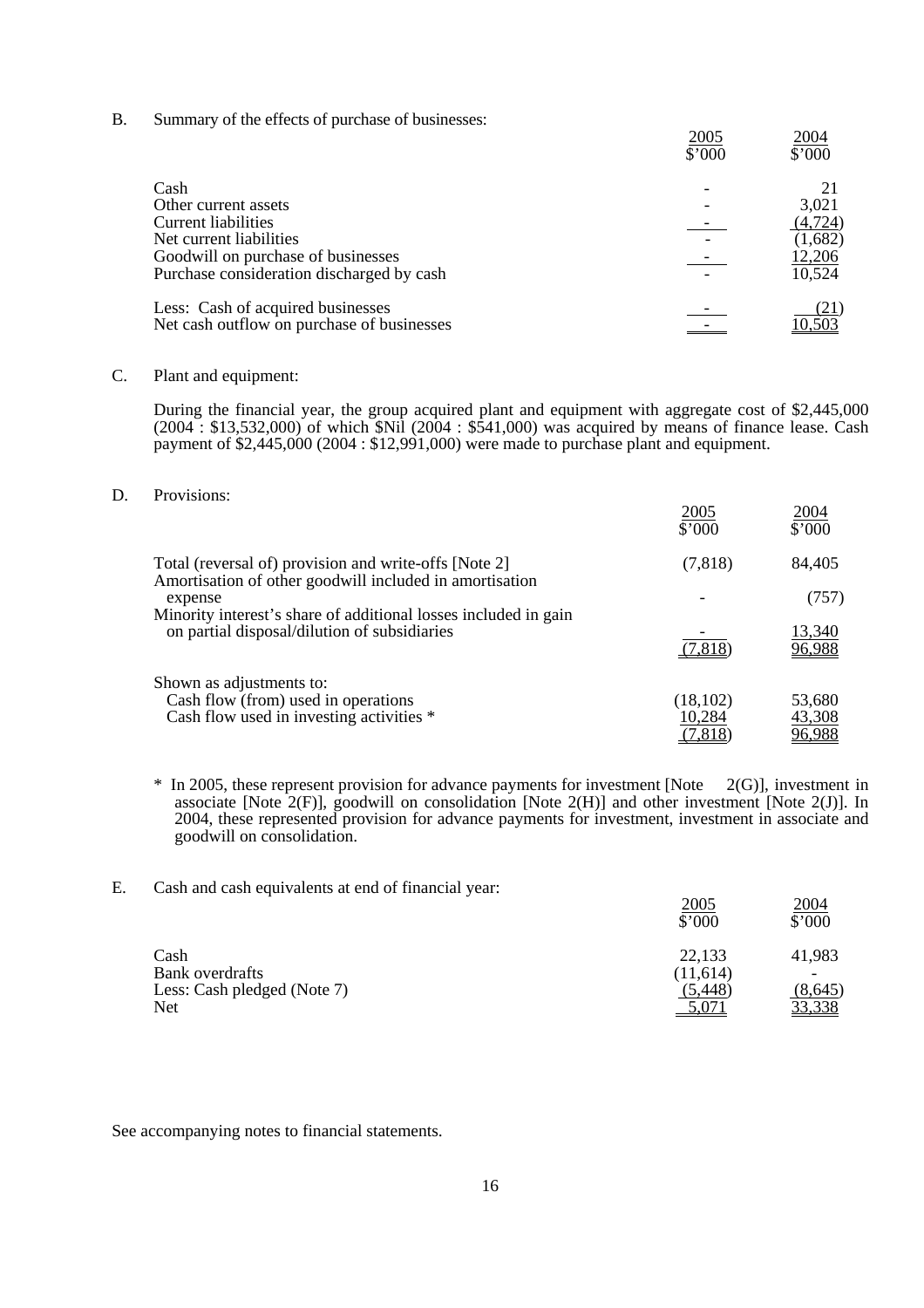## **NOTES TO FINANCIAL STATEMENTS December 31, 2005**

#### 1 GENERAL AND GOING CONCERN ASSUMPTION

- a) The company (Registration No. 200009059G) is incorporated in the Republic of Singapore with its registered office and principal place of business at 20 Toh Guan Road #07-00 Accord Distri Centre, Singapore 608839. The company is listed on the Singapore Exchange Securities Trading Limited ("SGX-ST"). The financial statements are expressed in Singapore dollars.
- b) The principal activities of the company are the provision of after-market services for mobile communication devices and investment holding. Provision of after-market services comprise repair management, technical services management, customer relationship management, administrative management and other value added services which include sale of accessories, merchandise and e-distribution and mobile clinic management.
- c) The principal activities of the subsidiaries are described in Note 12 to the financial statements respectively.
- d) The group incurred losses of \$13,988,000 for the financial year ended December 31, 2005. As at December 31, 2005, the group's current liabilities exceeded their current assets by \$17,902,000. In addition, as disclosed in Note  $19(c)$ , a bank has frozen the bank balances of the company pending the restructuring of the loans owing by certain subsidiaries and an associate. The other banks have continued to provide the group with the existing credit facilities and did not modify, withdraw or suspend any credit facilities provided to the group, except for the conversion of an outstanding bank loan into bank overdraft of a subsidiary as the bank loan was not repaid upon maturity. At the date of this report, the company is also in negotiation with certain of its bankers to restructure the group's banking facilities.
- e) The consolidated financial statements of the group and balance sheet and statement of changes in equity of the company for the year ended December 31, 2005 were authorised for issue by the Board of Directors on March 1, 2006.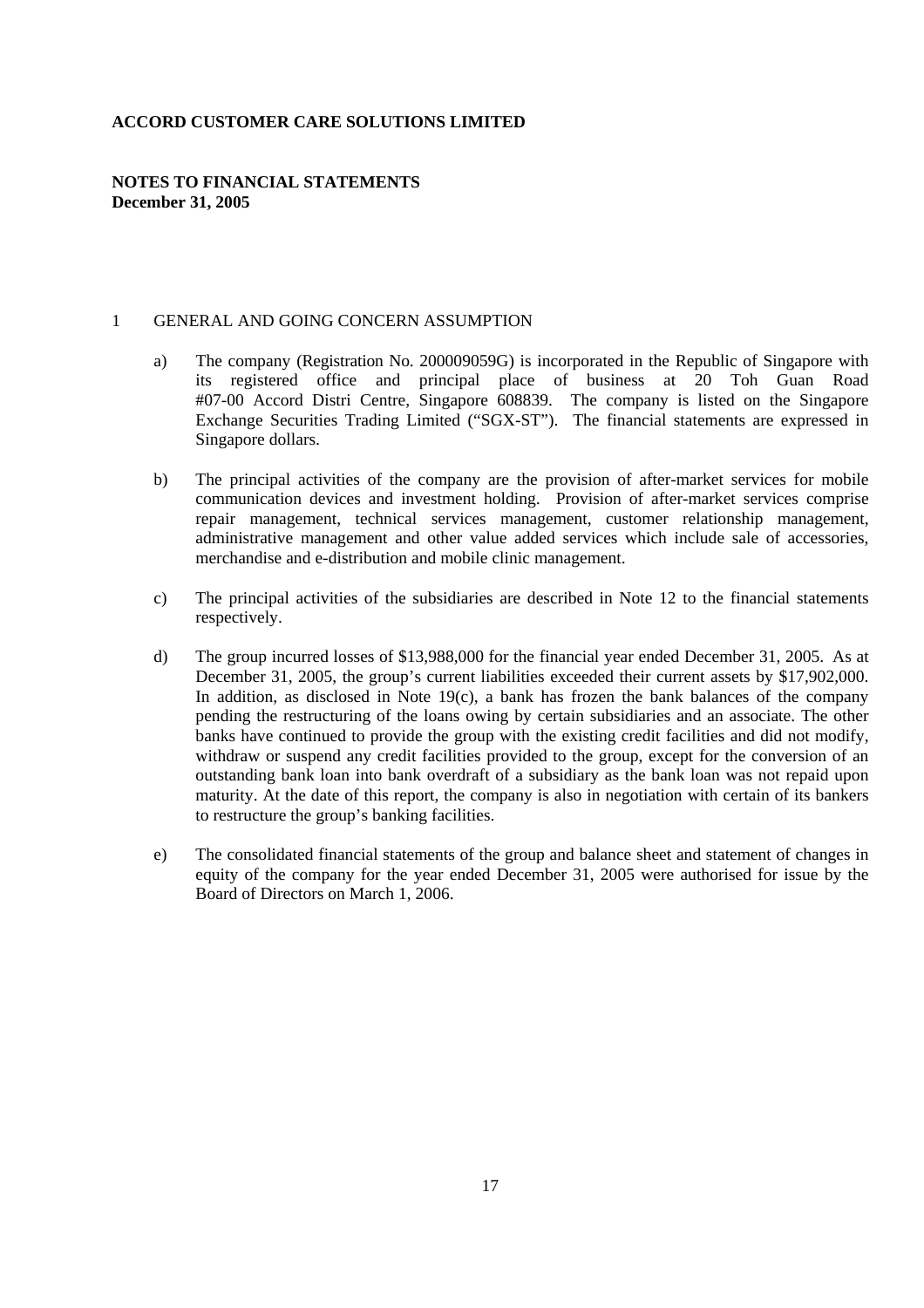#### 2 INVESTIGATIONS AND ADJUSTMENTS TO FINANCIAL STATEMENTS

#### Matters raised in 2004 and updates in 2005

 a) On February 22, 2005, the company announced that the Commercial Affairs Department ("CAD") has commenced its investigation into the company's affairs. Subsequently, the company announced that it had overstated revenue from one contract with a specific customer. This led to the appointment of an independent investigator by the company's Independent Committee on February 28, 2005. On May 26, 2005, the company announced that the independent investigator had concluded that the effect of such overstatement of revenue and profits in relation to this particular contract is not likely to be material to the group for 2004.

 The independent investigator was tasked by the Independent Committee on May 1, 2005 to investigate into the refurbishment income. The independent investigator reported the result of its investigations and the effect of such overstatement on revenue and profit on May 26, 2005 and the company announced such effect on the same day.

- b) On May 6, 2005, the company's auditors informed the company in writing the auditors' concern over certain audit findings and inconsistencies relating to the refurbishment service income. The basis for the auditors' concerns included lack of documentation supporting transactions, uncertainty over the validity of confirmation replies from customers, settlement of refurbishment income by way of cashier orders, as well as inconsistencies in the description of manner of delivery of refurbishment services, the description of nature of the refurbishment income, representation as to the availability of the serial numbers of the refurbished hand phones and the check digit of these serial numbers.
- c) In addition, on May 6, 2005, the company's auditors also informed the company in writing the auditors' concern over certain audit findings and inconsistencies relating to certain payments amounting to \$31.9 million made by the company to purchase investments. Subsequently, it was also discovered that there were inconsistencies relating to certain payments made by a subsidiary to purchase investments. The basis of the auditors' concern included payments in excess of amounts stated in the original investment agreements, amendments made to the original agreements, inconsistency between the names of payee in the paid cheques and in the accounting records and inconsistency between the details in the investment agreements and in the accounting records. As a result, certain adjustments relating to advance payments for investments, investments, goodwill on consolidation and other goodwill and other provisions were made by the company as described in the 2004 financial statements.
- d) On May 26, 2005, the company also announced that in the course of the investigations being conducted by the independent investigator, it was discovered that for financial year 2004, there had been an overstatement of group revenue of approximately \$60 million (2003 : \$22 million) and an overstatement of group profit before tax of approximately \$54 million (2003 : \$19 million) in relation to the refurbishment business. Further, in light of the new business model of the group, the group intended to make further provisions against certain assets and for contingent liabilities totalling \$81 million in 2004.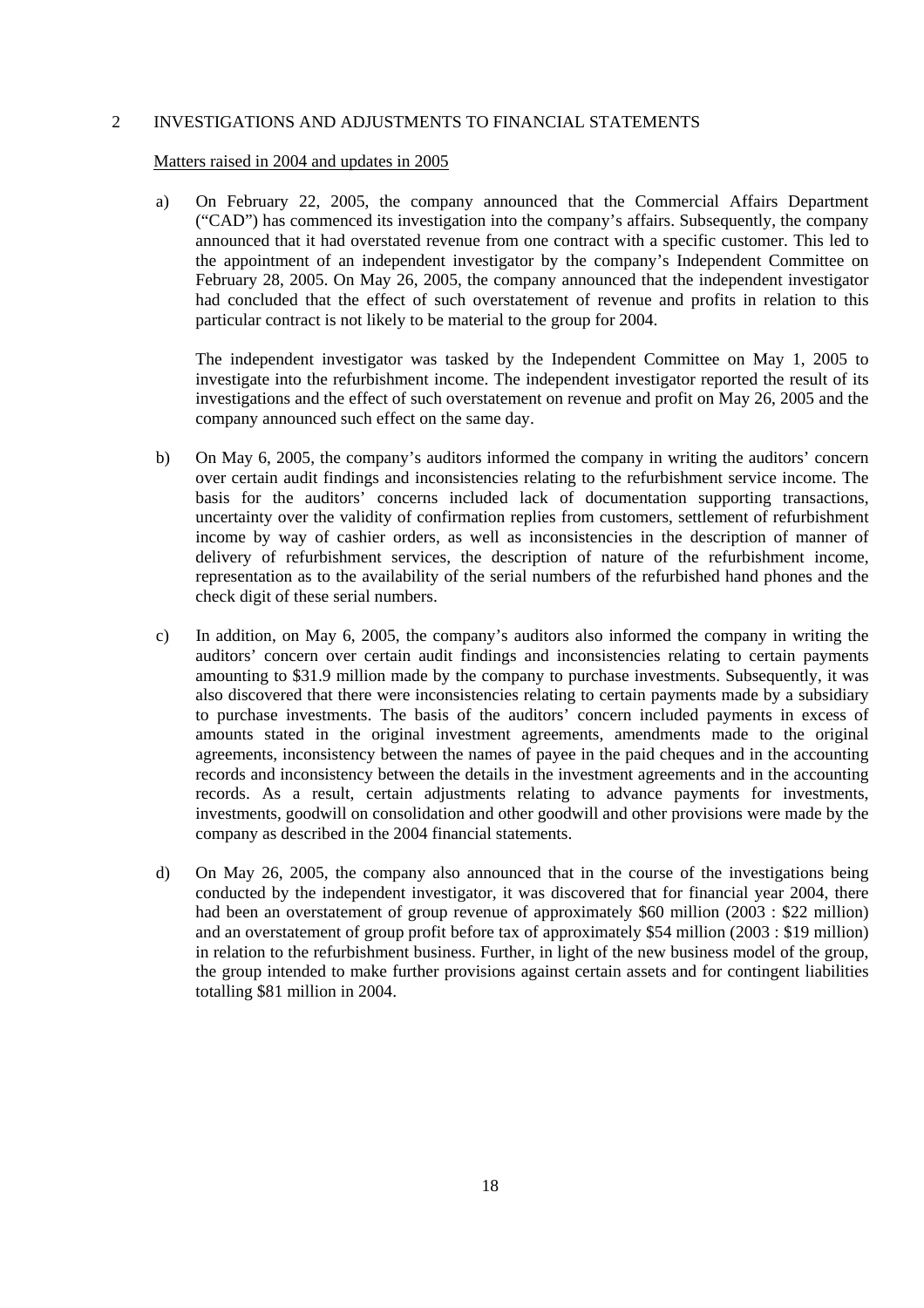- e) As described in note 2(i) below, the group subsequently made further provisions against certain assets and liabilities, wrote off certain assets and made other adjustments totalling \$84,405,000 (2003 : \$18,830,000). Due to inadequate supporting documentation which are not conclusive, the above adjustments were provisionally made by offsetting \$60,685,000 (2003 : \$19,172,000) against the invalid profits from refurbishment business and invalid commission income, and by charging \$23,720,000 (2003 : crediting \$342,000) to profit and loss statement.
- f) It was also discovered that the banked-in receipts in respect of certain 2004 refurbishment income amounting to \$53,327,000 were not received from any customers but were received by the company from intermediary companies and/or individuals (the "Intermediaries"). The company has determined the actual sources of the banked-in receipt in respect of the 2004 commission income and the 2003 refurbishment income and determined the validity of the originally recorded assets in 2004 and 2003.

 In addition, it was also discovered that the company and the group made payments to the Intermediaries in respect of the purchase of certain investments and businesses described above.

 Based on the information available at year-end and up to the date of this report, the management has disclosed to the best of their knowledge all the related parties and transactions of the group as described in these financial statements. No further adjustments are required to the financial statements in 2005 and prior periods.

- g) On December 12, 2005, the company announced that the independent investigator has issued the final written reports in relation to the investigations into the overstatement of revenue from one contract with a specific customer and refurbishment income has concluded and that the effects of the overstatement of revenue from one contract with a specific customer is not material and refurbishment business is largely consistent with those reported in the financial statements for the financial year ended December 31, 2004.
- h) The Commercial Affairs Department ("CAD") proceedings against the former executives arising from their investigations into the affairs of the company are still ongoing. The outcome of such proceedings may uncover other information which may require adjustments to be made to the financial statements.
- i) In 2005, the group has reassessed the provisions, write-offs and adjustments made in 2004 as described in the preceding paragraphs. Based on available information as at year-end and up to the date of this report, the group has made certain reversals of provisions and adjustments as follows: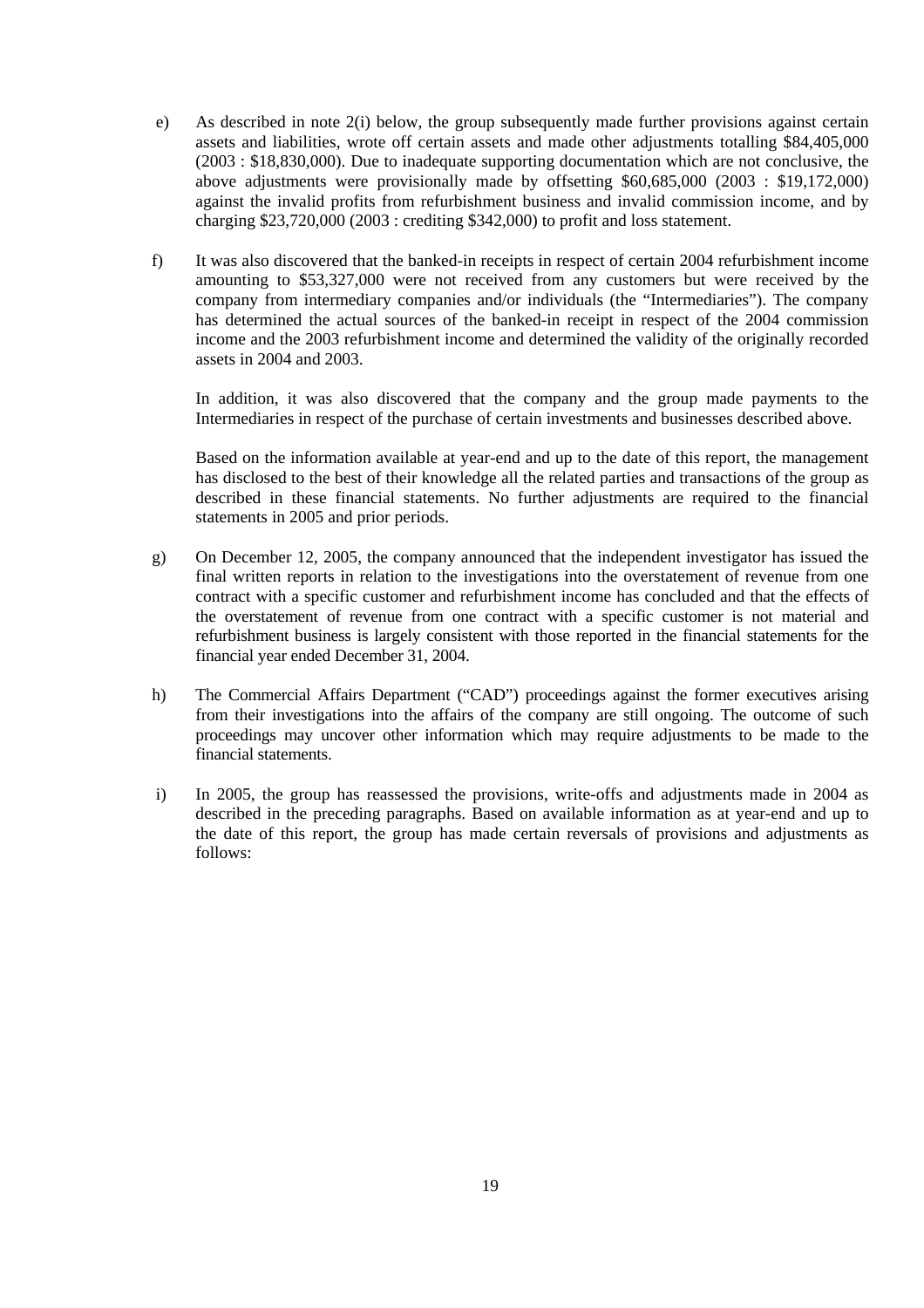|                                                                                                                                           |             |         | <b>Adjustments and Provisions</b> |          |           |
|-------------------------------------------------------------------------------------------------------------------------------------------|-------------|---------|-----------------------------------|----------|-----------|
|                                                                                                                                           |             | Group   |                                   | Company  |           |
|                                                                                                                                           | <b>Note</b> | 2005    | 2004                              | 2005     | 2004      |
| <b>REVENUE</b>                                                                                                                            |             | \$'000  | \$'000                            | \$'000   | \$'000    |
| Revenue for the year/as                                                                                                                   |             |         |                                   |          |           |
| previously announced                                                                                                                      |             | 284,320 | 340,414                           | 1,948    | 27,733    |
| Adjustments to:<br>Refurbishment income                                                                                                   |             |         | (61,074)                          |          | (11, 470) |
| Commission income                                                                                                                         |             |         | (2,597)                           |          |           |
| Revenue for the year                                                                                                                      |             |         |                                   |          |           |
| as adjusted                                                                                                                               |             | 284,320 | 276,743                           | 1,948    | 16,263    |
| <b>NET LOSS</b><br>Net loss for the year/as restated<br>attributable to equity holders<br>of the company<br>The net loss for the year was |             | (9,946) | (38, 893)                         | (23,600) | (9,265)   |
| arrived at after the<br>following adjustments:                                                                                            |             |         |                                   |          |           |
| Refurbishment income                                                                                                                      |             |         | (61,074)                          |          | (11, 470) |
| Cost of services                                                                                                                          |             |         | 2,986                             |          |           |
| <b>Net</b>                                                                                                                                |             |         | (58,088)                          |          | (11, 470) |
| Commission revenue                                                                                                                        |             |         | (2,597)                           |          |           |
| Net invalid income reversed                                                                                                               |             |         | (60, 685)                         |          | (11, 470) |
| Writeback of provisions and adjustments                                                                                                   |             |         |                                   |          |           |
| (Additional provisions, write off                                                                                                         |             |         |                                   |          |           |
| and adjustments)                                                                                                                          |             | 7,818   | (23,720)                          | 3,250    | (11,291)  |
| Total adjustments                                                                                                                         |             | 7,818   | (84, 405)                         | 3,250    | (22,761)  |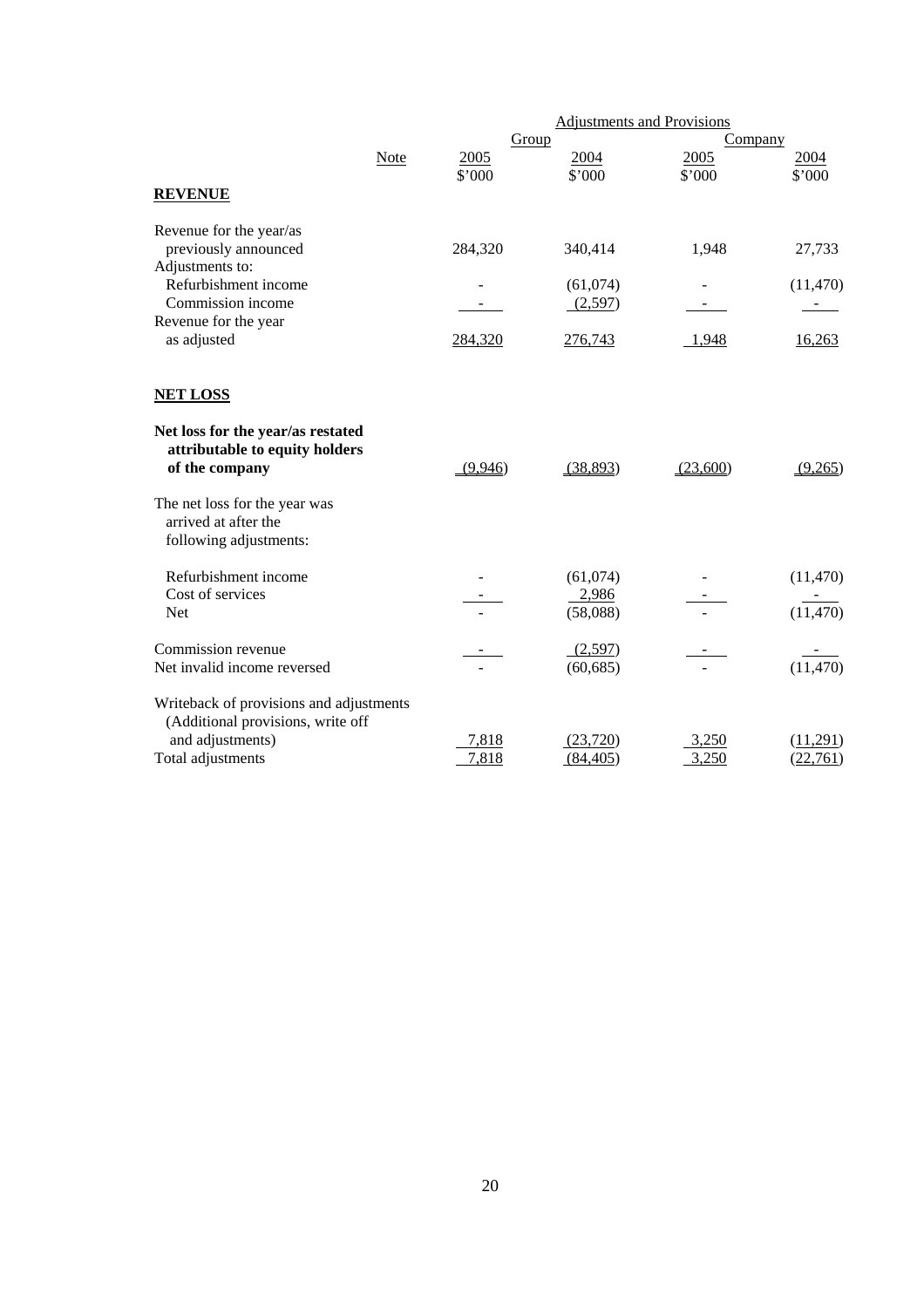|                                                                                                        |                |         | <b>Adjustments and Provisions</b> |          |          |
|--------------------------------------------------------------------------------------------------------|----------------|---------|-----------------------------------|----------|----------|
|                                                                                                        |                | Group   |                                   | Company  |          |
|                                                                                                        | <b>Note</b>    | 2005    | 2004                              | 2005     | 2004     |
| <b>BALANCE SHEET ITEMS</b>                                                                             |                | \$'000  | \$'000                            | \$'000   | \$'000   |
| (Writeback of provisions and adjustments)                                                              |                |         |                                   |          |          |
| Provisions on and write-off of assets                                                                  |                |         |                                   |          |          |
| made through reversal of invalid                                                                       |                |         |                                   |          |          |
| income and balance sheet items:                                                                        |                |         |                                   |          |          |
| - Trade receivables                                                                                    |                |         |                                   |          |          |
| written-off                                                                                            | A              | (6,916) | 6,916                             | (644)    | 644      |
| - Commission receivable                                                                                |                |         |                                   |          |          |
| written-off                                                                                            | B              | (2,597) | 2,597                             |          |          |
| - Other receivables                                                                                    | $\mathcal{C}$  | (769)   | 4,000                             | (769)    | 4,000    |
| - Due from subsidiaries                                                                                | D              |         |                                   | (17,769) | (23,589) |
| - Investment in subsidiaries                                                                           | Ε              |         |                                   | 3,886    | 4,813    |
| - Investment in associates                                                                             | $\overline{F}$ | 3,347   |                                   | 3,347    |          |
| - Advance payments for                                                                                 |                |         |                                   |          |          |
| investments                                                                                            | G              | 4,568   | 18,193                            | 4,568    | 13,333   |
| - Goodwill on consolidation                                                                            | $\, {\rm H}$   | 1,915   | 18,475                            |          |          |
| - Due from                                                                                             |                |         |                                   |          |          |
| subsidiaries (long-term)                                                                               |                |         |                                   |          | 10,243   |
| - Provision for liabilities                                                                            | Ι              | (8,067) | 8,478                             |          |          |
| - Other investment                                                                                     | $\bf J$        | 454     | 2,026                             | 3,884    | 2,026    |
|                                                                                                        |                | (8,065) | 60,685                            | (3,497)  | 11,470   |
| Provisions on assets, write-off<br>of assets and other adjustments<br>charged (credited) to profit and |                |         |                                   |          |          |
| loss statement:                                                                                        |                |         |                                   |          |          |
| - Trade receivables                                                                                    |                |         | 1,010                             |          |          |
| - Other receivables                                                                                    |                |         | 3,540                             |          |          |
| - IPO expenses written-off                                                                             |                |         | 438                               |          |          |
| - Inventories                                                                                          |                |         | 3,734                             |          |          |
| - Investment in associate                                                                              |                |         | 2,556                             |          |          |
| - Plant and equipment                                                                                  |                |         | 4,704                             |          | 1,732    |
| - Other investments                                                                                    |                |         | 3,972                             |          |          |
| - Goodwill on consolidation                                                                            |                |         | 4,084                             |          |          |
| - Other goodwill                                                                                       |                |         | 1,857                             |          |          |
| - Bank loan of an associate                                                                            |                |         | 3,380                             |          |          |
| - Trade payables                                                                                       |                |         | (1,529)                           |          |          |
| - Other payables                                                                                       |                |         | 321                               |          |          |
| - Provision for other                                                                                  |                |         |                                   |          |          |
| liabilities                                                                                            | $\bf K$        | 247     | 10,400                            | 247      | 10,400   |
| - Income tax payable                                                                                   |                |         | (1,407)                           |          | (841)    |
| - Minority interest - debit                                                                            |                |         | (13,340)                          |          |          |
|                                                                                                        |                | 247     | 23,720                            | 247      | 11,291   |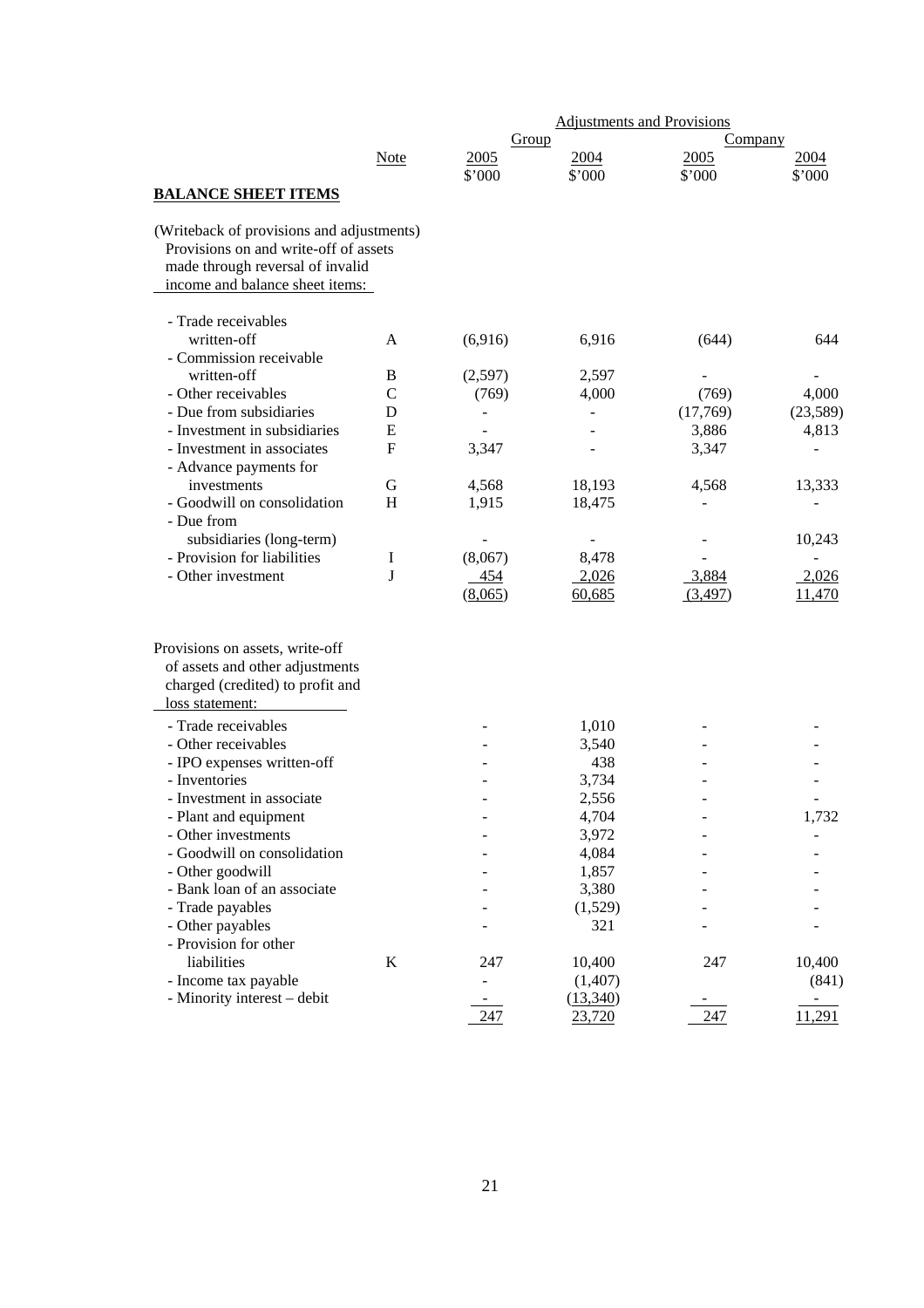|                                                                | Adjustments and Provisions |         |                |         |        |  |
|----------------------------------------------------------------|----------------------------|---------|----------------|---------|--------|--|
|                                                                |                            | Group   |                | Company |        |  |
|                                                                | <b>Note</b>                | 2005    | 2004           | 2005    | 2004   |  |
|                                                                |                            | \$'000  | $$^{\circ}000$ | \$'000  | \$'000 |  |
| Other adjustments:                                             |                            |         |                |         |        |  |
| - Other receivables                                            |                            |         | (4,620)        | -       |        |  |
| - Other payables                                               |                            |         | 4,620          |         |        |  |
|                                                                |                            |         |                |         |        |  |
| <b>Total (reversal of provisions</b><br>and other adjustments) |                            |         |                |         |        |  |
| provisions and write-off                                       |                            | (7,818) | 84,405         | (3.250) | 22,761 |  |
|                                                                |                            |         |                |         |        |  |

The above adjustments and write-off are shown as adjustments to:

|                                                                                | Group  |          |
|--------------------------------------------------------------------------------|--------|----------|
|                                                                                | 2005   | 2004     |
|                                                                                | \$'000 | \$'000   |
| Revenue                                                                        |        | (61,074) |
| Cost of sales                                                                  |        | 2,986    |
| Other operating income                                                         |        |          |
| - Commission                                                                   |        | (2,597)  |
| - Interest                                                                     |        | 62       |
| - Gain on dilution/disposal of subsidiary                                      |        | 13,086   |
| - Gain on partial disposal of subsidiary                                       |        | 361      |
| Other operating expenses                                                       |        |          |
| - Staff costs                                                                  |        | 81       |
| - Amortisation of goodwill                                                     |        | (757)    |
| - Reversal of provisions and other adjustments                                 |        |          |
| (additional provisions, write-off and other adjustments)                       | 7,818  | (37,960) |
| Income tax expense                                                             |        | 1,407    |
| Total reversal of provisions and other adjustments (provisions and write-offs) | 7.818  | (84,405) |
|                                                                                |        |          |

 d) In preparing the 2004 consolidated financial statements, the company has consolidated the financial statements of Distribution Management Solutions Limited ("DMS") and Accord Customer Care Solutions (Aust) Pty Ltd ("ACCSA") into the group. As at December 31, 2004, the company owns 50% equity interest in DMS and ACCSA. Subsequent to the year-end, a minority shareholder of DMS signed a deed of undertaking to vote as directed by the company on any resolution proposed at any general meeting of DMS and the other corporate shareholder of ACCSA signed a letter of undertaking to sell its 50% equity interest in ACCSA to the company for a nominal purchase consideration. Accordingly, the company determined that its control over DMS and ACCSA has become permanent subsequent to the financial year ended December 31, 2004.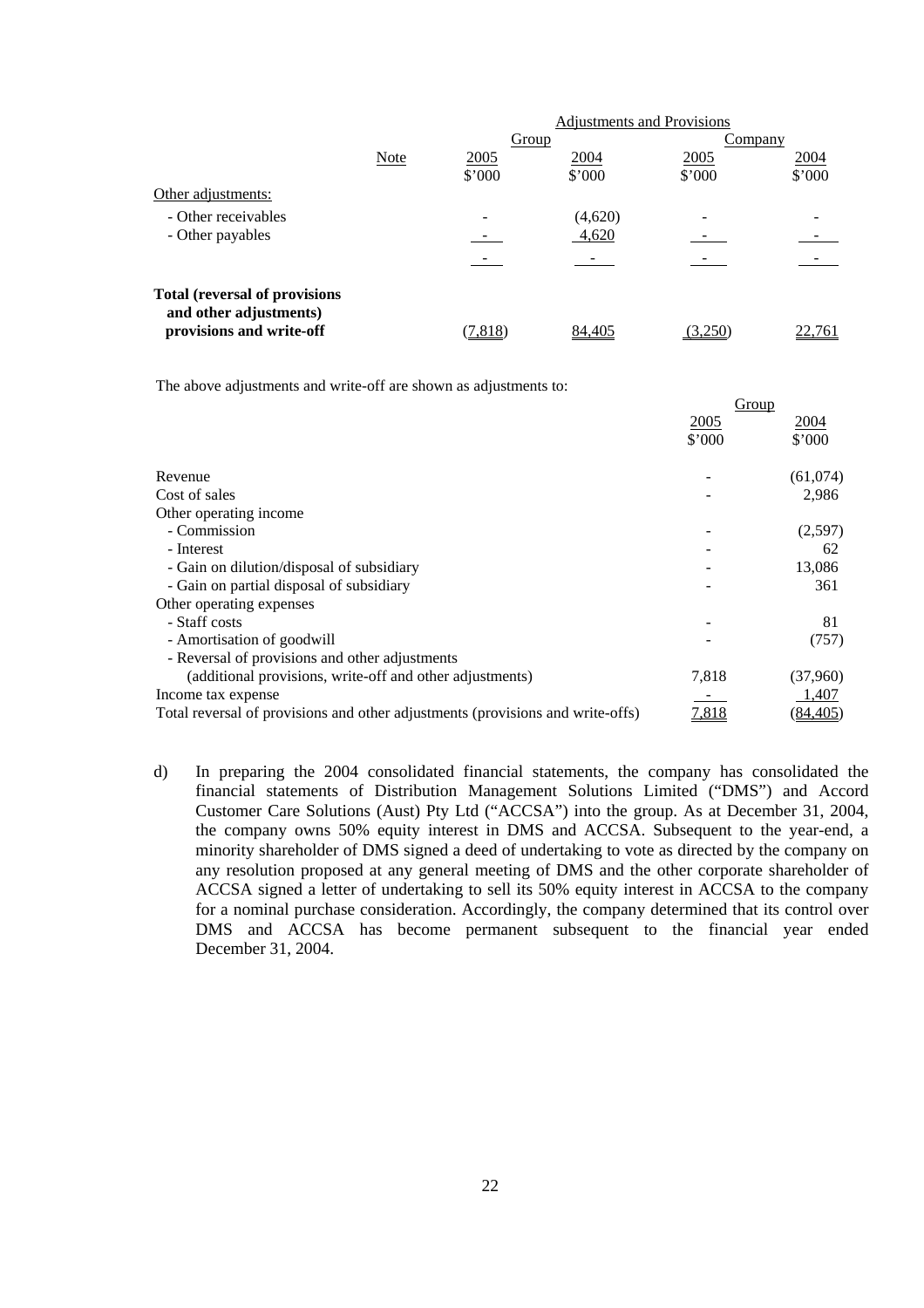### Notes to adjustments and provisions

- A) Refurbishment income. In 2005, the group recorded cash receipts for trade receivables written-off due to reversal of overstatement of revenue from the refurbishment business in 2004 amounting to \$6,916,000. These cash receipts were initially recorded as liabilities and subsequently utilised for the provision for advance payments for investments.
- B) Commission income. During the financial year, the group recorded cash receipts for trade receivables written-off due to reversal of invalid commission income of \$2,597,000. Management has assessed that the initially recorded liabilities arising from the cash receipts is not required, and has reversed the amount to the profit and loss statement at year-end.
- C) Other receivables. This comprises the following:
	- i) Write back of provision for retention sum receivable made in 2004 from the buyer on partial disposal of a subsidiary amounting to \$3,250,000 to the profit and loss statement. In 2004, management made a provision of \$4,000,000 for the retention sum receivable; and
	- ii) Provision for accrued interest for investment in unquoted bonds of \$2,481,000 via the transfer of liabilities arising from cash receipts for trade receivables written-off due to reversal of overstatement of revenue from the refurbishment business in 2004 (Note 2D).
- D) Due from subsidiaries. This comprise the following:
	- i) Reversal of intercompany balances due to transfer of liabilities arising from cash receipts for trade receivables written-off due to reversal of overstatement of revenue from the refurbishment business in 2004 amounting to \$6,272,000; and
	- ii) Transfer of provision for liabilities made in 2004 for the balance of invalid net income related to the refurbishment business to provide for invalid payments, invalid assets or unrecorded liabilities of \$8,067,000 and provision for impairment in other unquoted investment no longer required of \$3,430,000.

The total reversal of intercompany balances amounting to \$17,769,000 were utilised for the following:

- a) Provision for accrued interest for investment in unquoted bonds of \$2,481,000 (Note 2C);
- b) Provision for impairment against the company's investment in subsidiaries amounting to \$3,886,000 (Note 2E);
- c) Provision for investment in an associate, Tri-Max Pte Ltd, of \$3,347,000 (Note 2F);
- d) Provision for impairment in advance payments for investments amounting to \$4,568,000 (Note 2G);
- e) Provision for impairment in other investments relating to unquoted redeemable convertible bonds in Ventures Management Solutions Pte. Ltd. ("VMS") amounting to \$3,240,000 (Note 2J); and
- f) Provision for other liabilities of \$247,000 for additional legal and professional fees relating to the investigations conducted by the company (Note 2L).
- E) Investment in Subsidiaries. This relates to provision against the company's investment in Accord Customer Care Solutions Philippines Inc., Accord Customer Care Solutions (Korea) Co., Ltd, Accord Customer Care Solutions (Taiwan) Corp, P.T. Accord Customer Care Solutions and Accord Customer Care Solutions (Vietnam) Limited. The provision was made via transfer of the provision for liabilities from subsidiaries (Note 2D).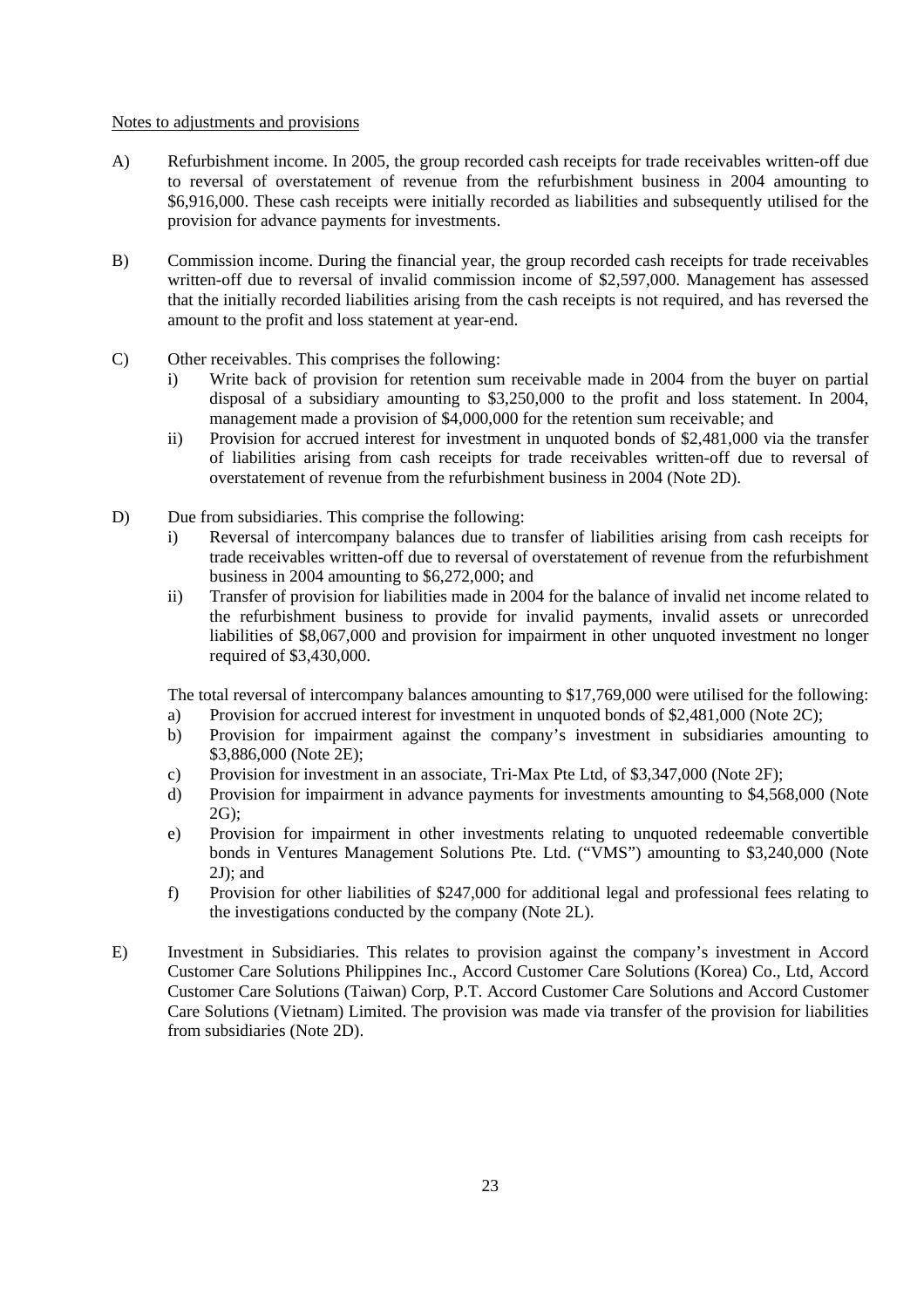- F) Investment in associates. This relates to additional provision for impairment in an associate, Tri-Max Pte Ltd, of \$3,347,000 due to inconsistency between the names of payee in the paid cheques and in the accounting records and inconsistency between the details in the investment agreements and in the accounting records. The provision was made via transfer of the provision of liabilities from subsidiaries (Note 2D).
- G) Advance payments for investments. This relates to the provision for advance payments paid to a vendor for equity stakes in an investee company during the year via transfer of liabilities from a subsidiary relating to cash receipts for trade receivables written-off due to reversal of overstatement of revenue from refurbishment business (Notes 2A and 2D).
- H) Goodwill on consolidation. This relates to provision for impairment of goodwill in Accord Customer Care Solutions (Taiwan) Corp via the transfer of the provision for liabilities from subsidiaries (Note 2D).
- I) Provision for liabilities. In 2004, the provision for liabilities relates to the balance of the invalid net income related to the refurbishment business which will be utilised to provide for invalid payments, invalid assets or unrecorded liabilities which may be discovered or which may occur after the date of the issue of these financial statements. In 2005, management had determined that the provision for liabilities was no longer required, and transferred the provision to the company which was utilised for the provision for impairment in other receivables, investment in an associate, investment in subsidiaries, advance payments for investments, other investments and provision for other liabilities (Note 2D).
- J) Other investment. This comprises the following:
	- i) Transfer of provision for impairment on other unquoted investments no longer required to provision for liabilities of \$3,430,000 ; and
	- ii) Provision for additional impairment on other investments relating to unquoted redeemable convertible bonds in VMS of \$3,884,000 (Note 2D).
- K) Provision for other liabilities. This relates to the provision for other liabilities for legal and professional fees relating to investigations conducted by the company.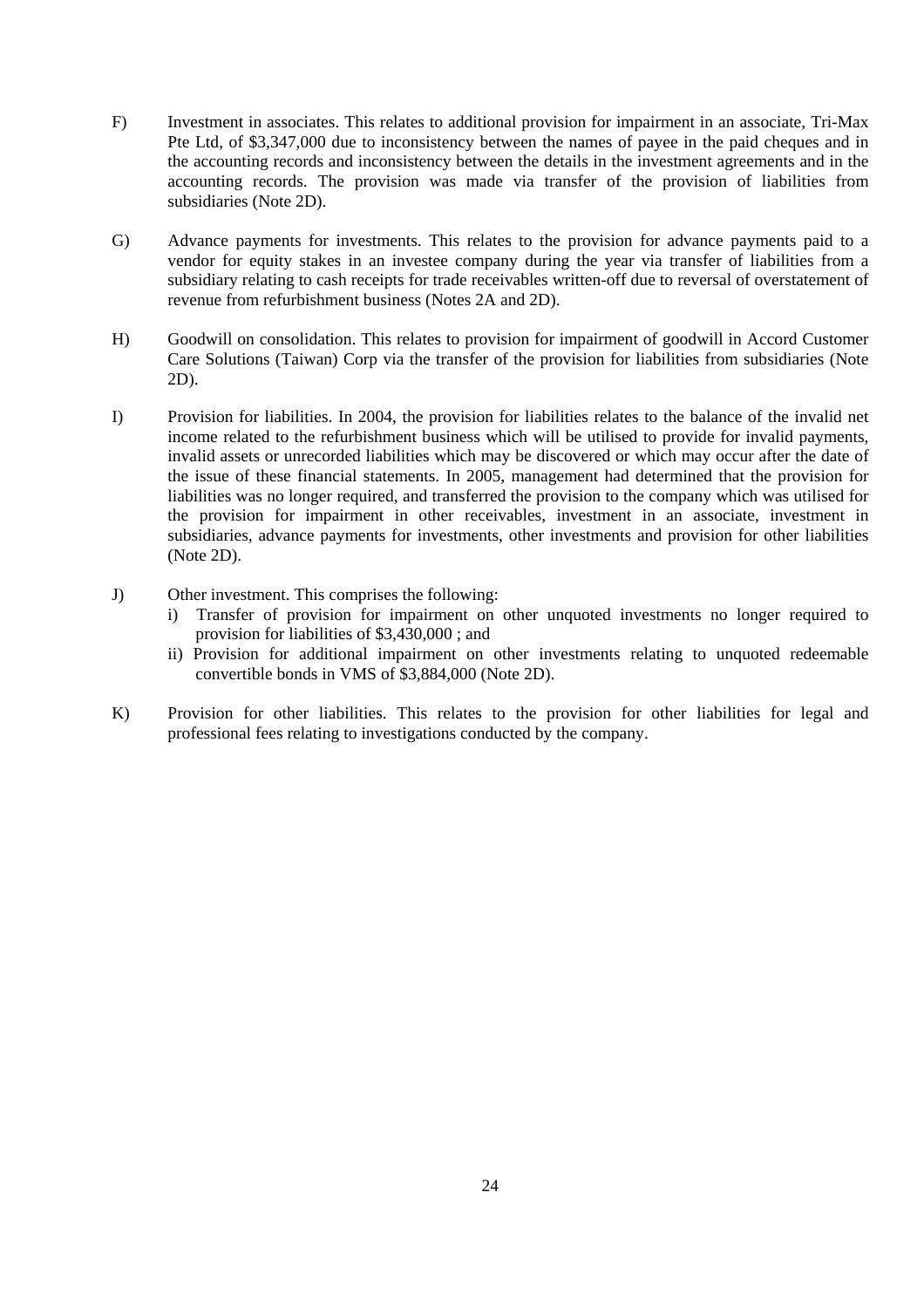## 3 SUMMARY OF SIGNIFICANT ACCOUNTING POLICIES

 BASIS OF ACCOUNTING – The financial statements are prepared in accordance with the historical cost convention, except as disclosed in the accounting policies below, and are drawn up in accordance with the provisions of the Singapore Companies Act and Singapore Financial Reporting Standards ("FRS").

 In the current financial year, the group has adopted all the new and revised FRSs and Interpretations of FRS ("INT FRS") issued by the Council on Corporate Disclosure and Governance that are relevant to its operations and effective for annual periods beginning on or after January 1, 2005. The adoption of these new/revised FRSs and INT FRSs has no material effect on the financial statements except as disclosed below and in the notes to financial statements.

## *(a) FRS 102 - Share-based Payment*

 FRS 102 Share-based Payment requires the recognition of equity-settled share-based payments at fair value at the date of grant. Prior to the adoption of FRS 102, the group did not recognise the financial effect of share-based payments until such payments were settled.

 In accordance with the transitional provisions of FRS 102, the accounting standard has been applied retrospectively to all grants of equity instruments after November 22, 2002 that were unvested as of January 1, 2005. The accounting standard therefore applies to share options granted in 2004 and 2005.

For 2004, the change in accounting policy has resulted in a net decrease in profit for the year of \$1,903,000. The balance sheet at December 31, 2004 has been restated to reflect the recognition of a share options reserve of \$1,903,000.

For 2005, the impact of share-based payments is a net charge to income of \$813,000. At December 31, 2005, the share options reserve amounted to \$2,716,000.

The share-based payments expense has been included in administrative expenses as shown in the profit and loss statement.

### *(b) FRS 103 - Business Combinations*

### **Goodwill**

FRS 103 has been adopted for financial years beginning July 1, 2004. The option of limited retrospective application of the accounting standard has not been taken up, thus avoiding the need to restate past business combinations. The first transaction to which the new accounting standard has been applied is the acquisition of the remaining 50% equity interest in an existing subsidiary, Accord Customer Care Solutions (Aust) Pty Ltd on December 12, 2005 (Note 12).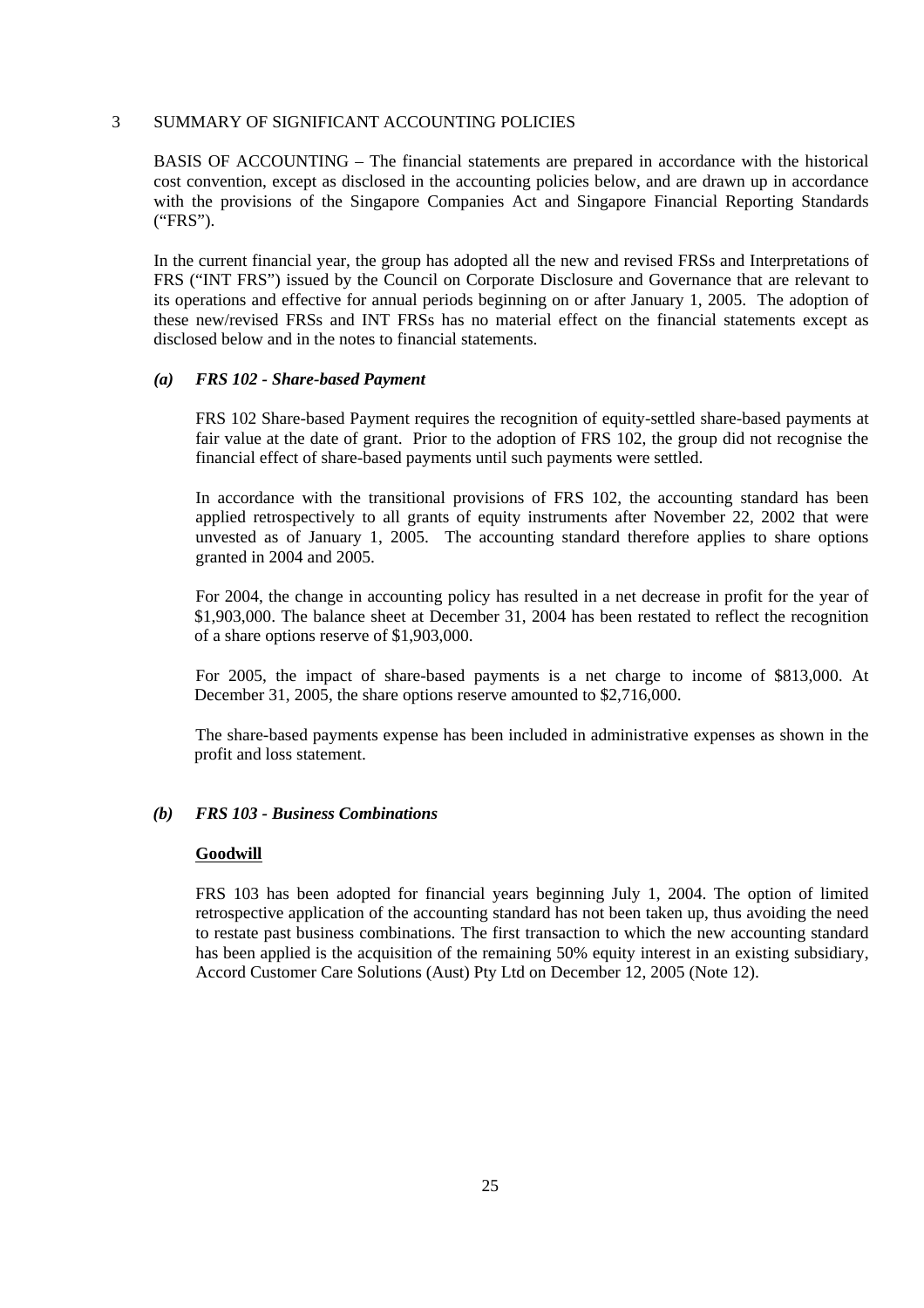After initial recognition, FRS 103 requires goodwill acquired in a business combination to be carried at cost less any accumulated impairment losses. Under FRS 36 Impairment of Assets (as revised in 2004), impairment reviews are required annually, or more frequently if there are indications that goodwill might be impaired. FRS 103 prohibits the amortisation of goodwill. Previously, under FRS 22, the group carried goodwill in its balance sheet at cost less accumulated amortisation and accumulated impairment losses. Amortisation was charged over the estimated useful life of the goodwill, subject to the rebuttable presumption that the maximum useful life of goodwill was 20 years.

In accordance with the transitional provisions of FRS 103, the group has applied the revised accounting policy for goodwill prospectively from the beginning of its first annual period beginning on or after July 1, 2004, to goodwill acquired in business combinations. Therefore, from January 1, 2005, the group has discontinued amortising such goodwill and has tested the goodwill for impairment in accordance with FRS 36. At January 1, 2005, the accumulated amortisation as at December 31, 2004 of \$4,094,000 has been eliminated, with a corresponding decrease in the gross carrying amount of goodwill leaving the net carrying amount of goodwill unchanged.

Because the revised accounting policy has been applied prospectively, the change has had no impact on amounts reported for 2004 or prior periods.

No amortisation has been charged in 2005. The charge in 2004 was \$2,685,000.

An impairment loss of \$2,780,000 has been recognised in the current year in accordance with FRS 36. Had the group's previous accounting policy been applied in the current year, this amount would have been split between an amortisation charge of \$2,665,000 and an impairment loss of \$115,000, because the calculation of the recoverable amount of goodwill has not been affected by the 2004 amendments to FRS 36. Therefore, the change in accounting policy has had no impact on the profit/loss for the year – although it has resulted in a re-analysis between amortisation charges and impairment losses recognised.

## **Excess of acquirer's interest in the net fair value of acquiree's identifiable assets, liabilities and contingent liabilities over cost (previously known as negative goodwill)**

FRS 103 requires that, after reassessment, any excess of the acquirer's interest in the net fair value of the acquiree's identifiable assets, liabilities and contingent liabilities over the cost of the business combination should be recognised immediately in the profit and loss statement. FRS 103 prohibits the recognition of negative goodwill in the balance sheet.

 Except for the negative goodwill arising from the acquisition of the remaining 50% equity interest of Accord Customer Care Solutions (Aust) Pty Ltd, the change has had no impact on the group's financial statements as no negative goodwill had been recognised in 2004 or prior periods.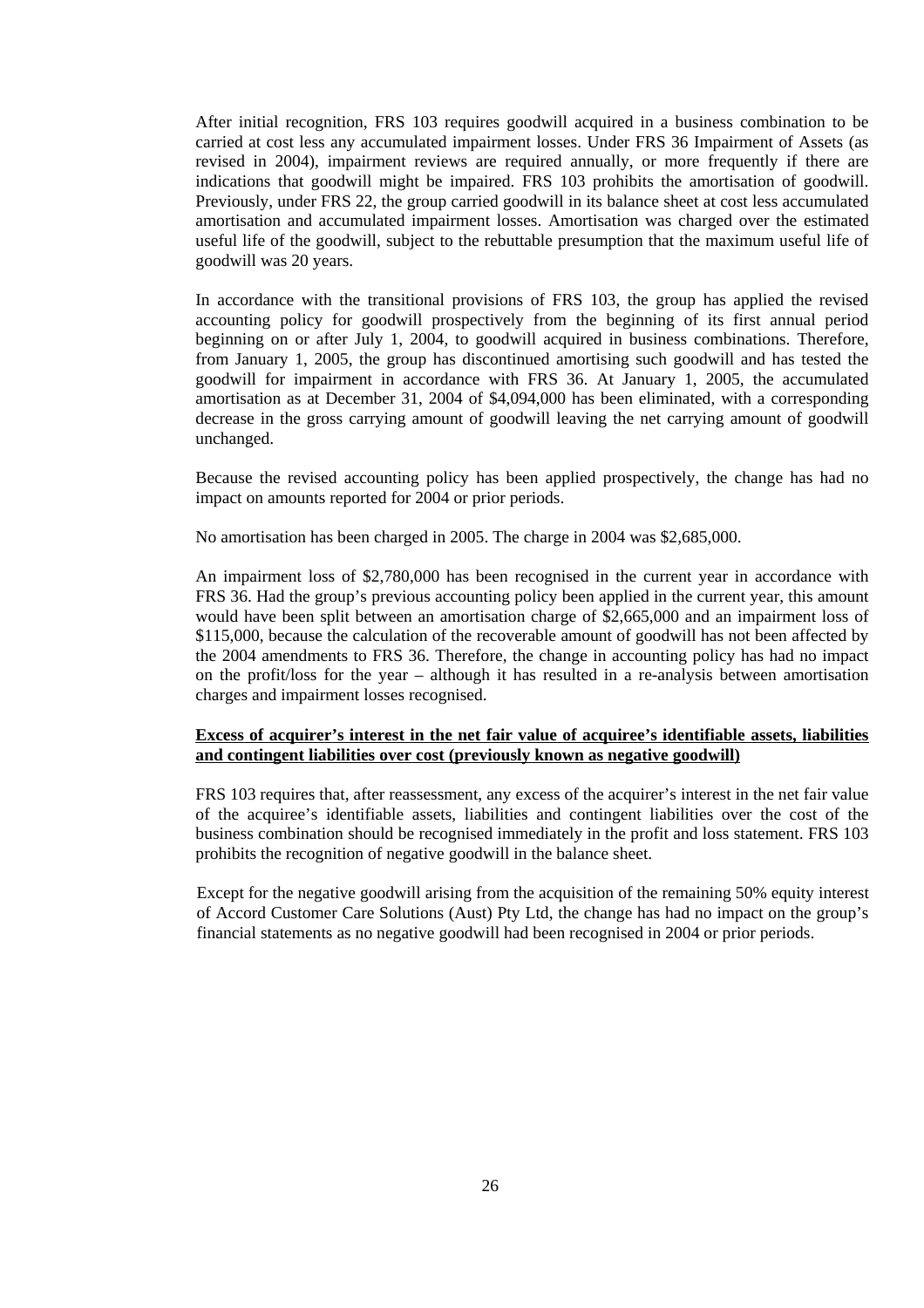At the date of authorisation of these financial statements, the FRSs and INT FRSs that were issued but not effective include the following:

| <b>FRS 40</b>      |                          | <b>Investment Property</b>                                                                                        |
|--------------------|--------------------------|-------------------------------------------------------------------------------------------------------------------|
| <b>FRS</b> 106     |                          | <b>Exploration for and Evaluation of Mineral Resources</b>                                                        |
| <b>FRS 107</b>     |                          | Financial Instruments: Disclosures                                                                                |
| <b>INT FRS 104</b> | $\overline{\phantom{a}}$ | Determining whether an Arrangement contains a Lease                                                               |
| <b>INT FRS 105</b> | $\overline{\phantom{0}}$ | Rights to Interests arising from Decommissioning, Restoration and<br><b>Environmental Rehabilitation Funds</b>    |
| <b>INT FRS 106</b> | $\overline{\phantom{0}}$ | Liabilities Arising from Participating in a Specific Market – Waste<br><b>Electrical and Electronic Equipment</b> |
| <b>INT FRS 107</b> |                          | Financial Instruments: Disclosure                                                                                 |

Amendments to FRS 1 Presentation of Financial Statements on Capital Disclosures

Amendments to FRS 39 Financial Instruments: Recognition and Measurement on hedge accounting provisions, fair value options and financial guarantee contracts.

Amendments to FRS 101 First-time Adoption of Financial Reporting Standards on comparative disclosures for FRS 106 Exploration for and Evaluation of Mineral Resources.

Amendments to FRS 104 Insurance Contracts on financial guarantee contracts.

Consequential amendments were also made to various standards as a result of these new/revised standards.

## **FRS 40, FRS 106, FRS 107, INT FRS 104, INT FRS 105 and Amendments to FRS 1, FRS 39, FRS 101 and FRS 104**

 The directors anticipate that the adoption of FRS 40, FRS 106, FRS 107, INT FRS 104, INT FRS 105, INT FRS 106, and the amendments to FRS 1, FRS 39, FRS 101 and FRS 104 that were issued but not yet effective until future periods will not have a material impact on the financial statements of the company. The directors anticipate that the adoption of these FRSs and INT FRSs in future periods will have no material impact on the financial statements of the company.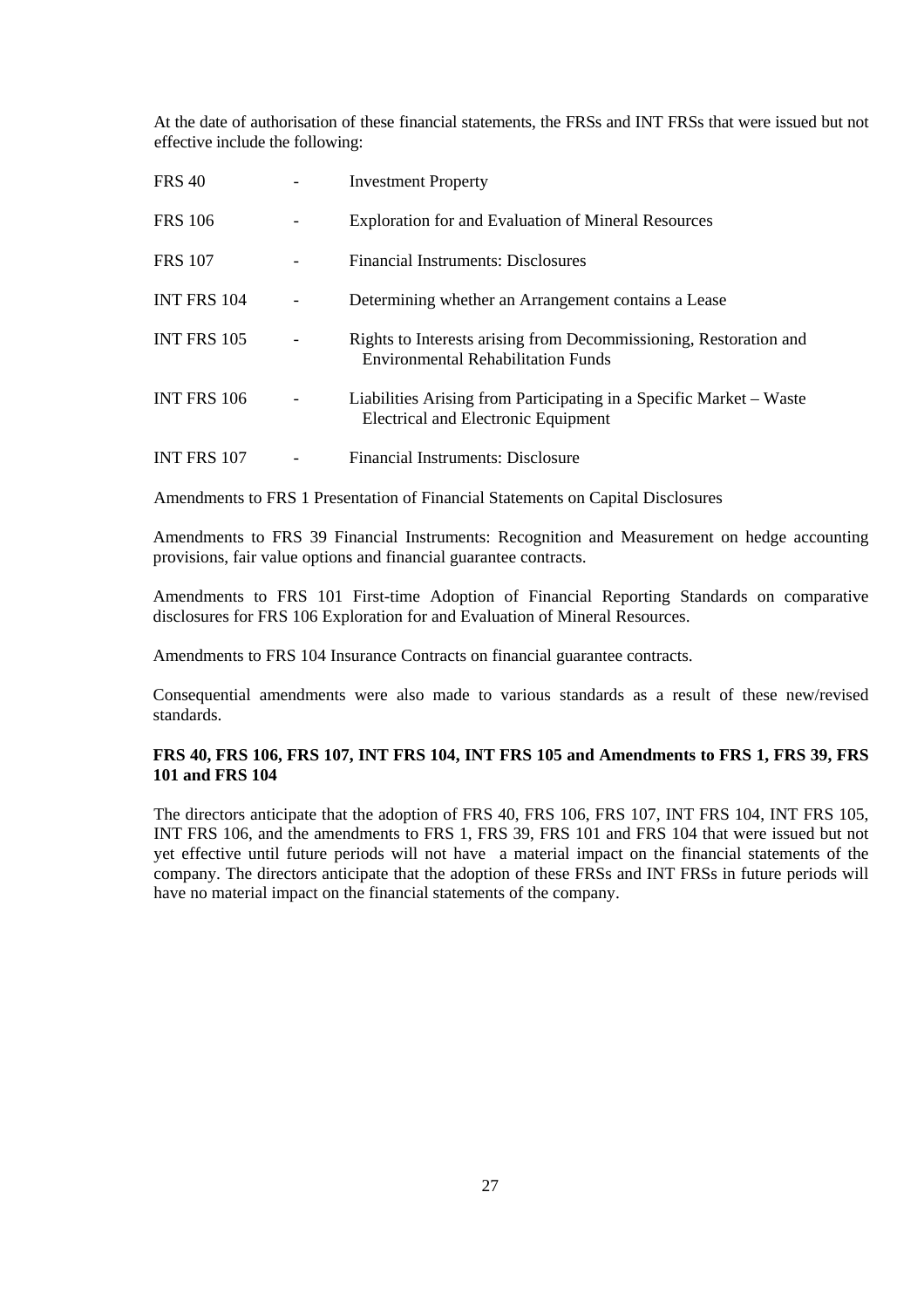BASIS OF CONSOLIDATION - The consolidated financial statements incorporate the financial statements of the company and entities controlled by the company (its subsidiaries). Control is achieved when the company has the power to govern the financial and operating policies of an entity so as to obtain benefits from its activities.

 The results of subsidiaries acquired or disposed of during the year are included in the consolidated profit and loss statement from the effective date of acquisition or up to the effective date of disposal, as appropriate.

 Where necessary, adjustments are made to the financial statements of subsidiaries to bring the accounting policies used into line with those used by other members of the group.

All intra-group transactions, balances, income and expenses are eliminated on consolidation.

 Minority interests in the net assets of consolidated subsidiaries are identified separately from the group's equity therein. Minority interests consist of the amount of those interests at the date of the original business combination (see below) and the minority's share of changes in equity since the date of the combination. Losses applicable to the minority in excess of the minority's interest in the subsidiary's equity are allocated against the interests of the group except to the extent that the minority has a binding obligation and is able to make an additional investment to cover its share of those losses.

 In the company's financial statements, investments in subsidiaries and associates are carried at cost less any impairment in net recoverable value that has been recognised in the profit and loss statement.

 BUSINESS COMBINATIONS - The acquisition of subsidiaries is accounted for using the purchase method. The cost of the acquisition is measured at the aggregate of the fair values, at the date of exchange, of assets given, liabilities incurred or assumed, and equity instruments issued by the group in exchange for control of the acquiree, plus any costs directly attributable to the business combination. The acquiree's identifiable assets, liabilities and contingent liabilities that meet the conditions for recognition under FRS 103 are recognised at their fair values at the acquisition date.

Goodwill arising on acquisition is recognised as an asset and initially measured at cost, being the excess of the cost of the business combination over the group's interest in the net fair value of the identifiable assets, liabilities and contingent liabilities recognised. If, after reassessment, the group's interest in the net fair value of the acquiree's identifiable assets, liabilities and contingent liabilities exceeds the cost of the business combination, the excess is recognised immediately in the consolidated profit and loss statement.

The interest of minority shareholders in the acquiree is initially measured at the minority's proportion of the net fair value of the assets, liabilities and contingent liabilities recognised.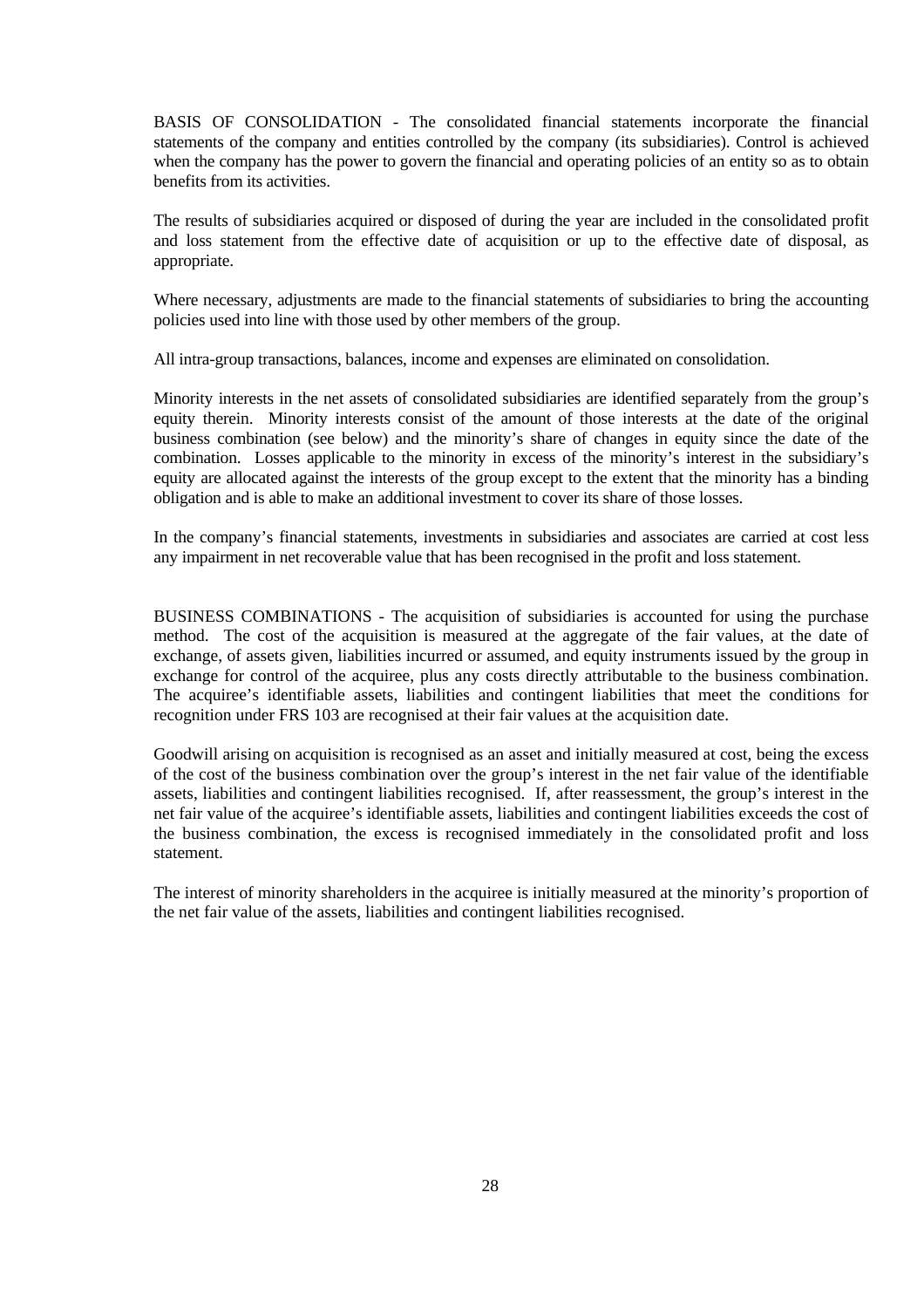FINANCIAL INSTRUMENTS - Financial assets and financial liabilities are recognised on the group's balance sheet when the group becomes a party to the contractual provisions of the instrument.

#### Trade and other receivables

 Trade receivables are measured at initial recognition at fair value, and are subsequently measured at amortised cost using the effective interest rate method. Appropriate allowances for estimated irrecoverable amounts are recognised in the profit and loss statement when there is objective evidence that the asset is impaired. The allowance recognised is measured as the difference between the asset's carrying amount and the present value of estimated future cash flows discounted at the effective interest rate computed at initial recognition.

#### Other investments and advance payments for investments

Investment in unquoted bonds, unquoted equity shares and advance payments for investments is stated at amortised cost, less any impairment in net recoverable value that has been recognised in the profit and loss statement.

### Cash and cash equivalents

 Cash and cash equivalents comprise cash on hand and demand deposits, bank overdrafts, and other short-term highly liquid investments that are readily convertible to a known amount of cash and are subject to an insignificant risk of changes in value.

#### Financial liabilities and equity

 Financial liabilities and equity instruments issued by the group are classified according to the substance of the contractual arrangements entered into and the definitions of a financial liability and an equity instrument. An equity instrument is any contract that evidences a residual interest in the assets of the group after deducting all of its liabilities. The accounting policies adopted for specific financial liabilities and equity instruments are set out below.

#### Bank borrowings

 Interest-bearing bank loans and overdrafts are initially measured at fair value, and are subsequently measured at amortised cost, using the effective interest rate method. Borrowing costs are recognised in the profit and loss statement in the period in which they are incurred.

#### Trade payables

 Trade payables are initially measured at fair value, and are subsequently measured at amortised cost, using the effective interest rate method.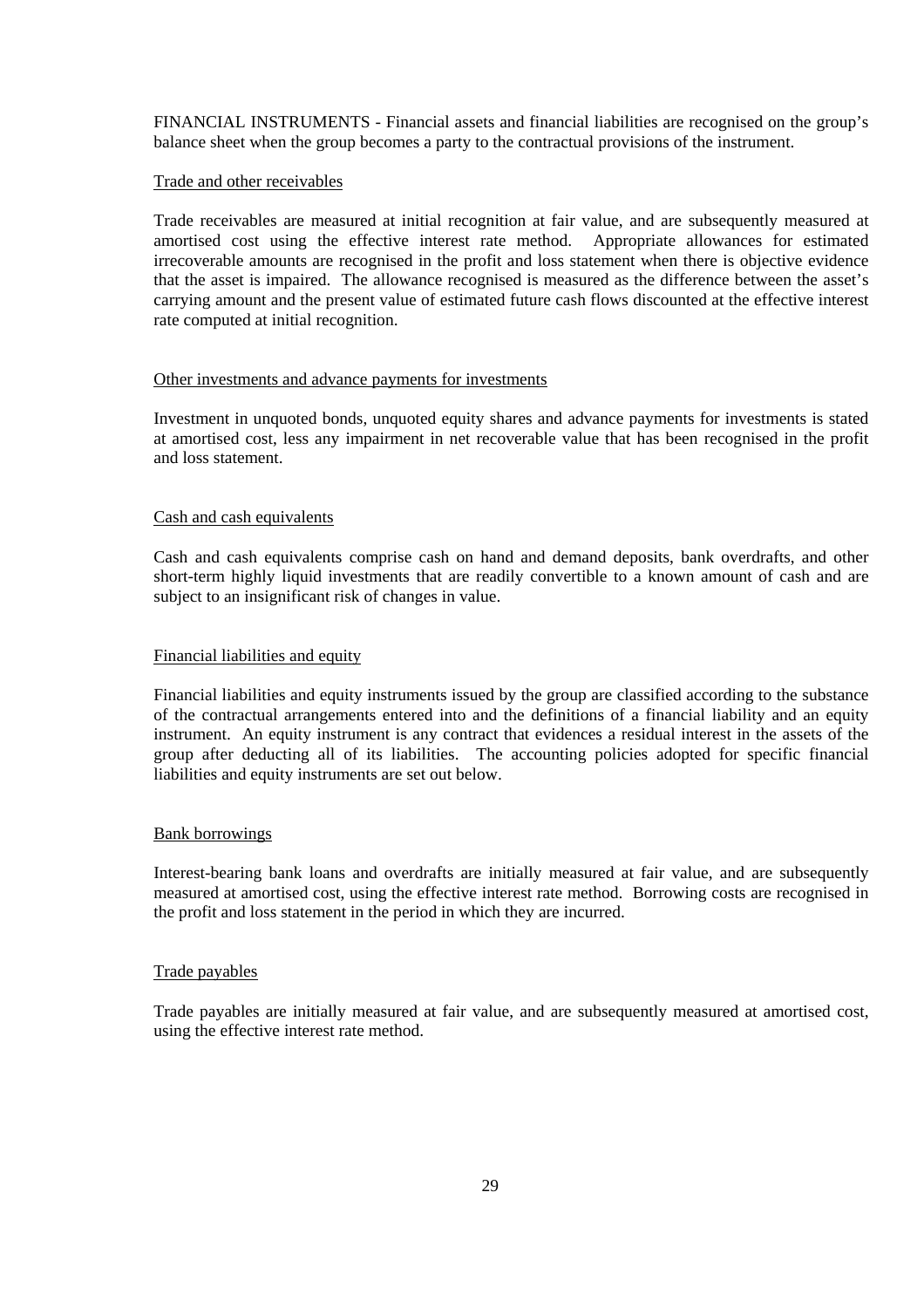#### Equity instruments

 Equity instruments issued by the company are recorded at the proceeds received, net of direct issue costs.

 LEASES - Leases are classified as finance leases whenever the terms of the lease transfer substantially all the risks and rewards of ownership to the lessee. All other leases are classified as operating leases.

 Rental income from operating leases is recognised on a straight-line basis over the term of the relevant lease. Initial direct costs incurred in negotiating and arranging an operating lease are added to the carrying amount of the leased asset and recognised on a straight-line basis over the lease term.

#### The group as lessee

 Assets held under finance leases are recognised as assets of the group at their fair value at the inception of the lease or, if lower, at the present value of the minimum lease payments. The corresponding liability to the lessor is included in the balance sheet as a finance lease obligation. Lease payments are apportioned between finance charges and reduction of the lease obligation so as to achieve a constant rate of interest on the remaining balance of the liability. Finance charges are charged directly to profit or loss.

 Rentals payable under operating leases are charged to profit or loss on a straight-line basis over the term of the relevant lease. Benefits received and receivable as an incentive to enter into an operating lease are also spread on a straight-line basis over the lease term.

 INVENTORIES – Inventories consist principally of handphone spare parts, accessories and handphone sets that are stated at the lower of cost (determined on a first-on, first-out basis) and net realisable value. Cost comprises direct materials and those overheads that have been incurred in bringing the inventories to their present location and condition. Net realisable value represents the estimated selling price less all estimated costs of completion and costs to be incurred in marketing, selling and distribution.

 PLANT AND EQUIPMENT – Plant and equipment are stated at cost less accumulated depreciation and any accumulated impairment losses.

 Depreciation is charged so as to write off the cost of assets over their estimated useful lives, using the straight-line method, on the following bases:

| Computers and computer system       | 20% to $33^{1/3}$ % |
|-------------------------------------|---------------------|
| Plant and equipment                 | 10\% to 20\%        |
| Motor vehicles                      | 18% to $33^{1/3}$ % |
| Furniture, fittings and renovations | 10% to $33^{1/3}$ % |

 Assets held under finance leases are depreciated over their expected useful lives on the same basis as owned assets or, where shorter, the term of the relevant lease.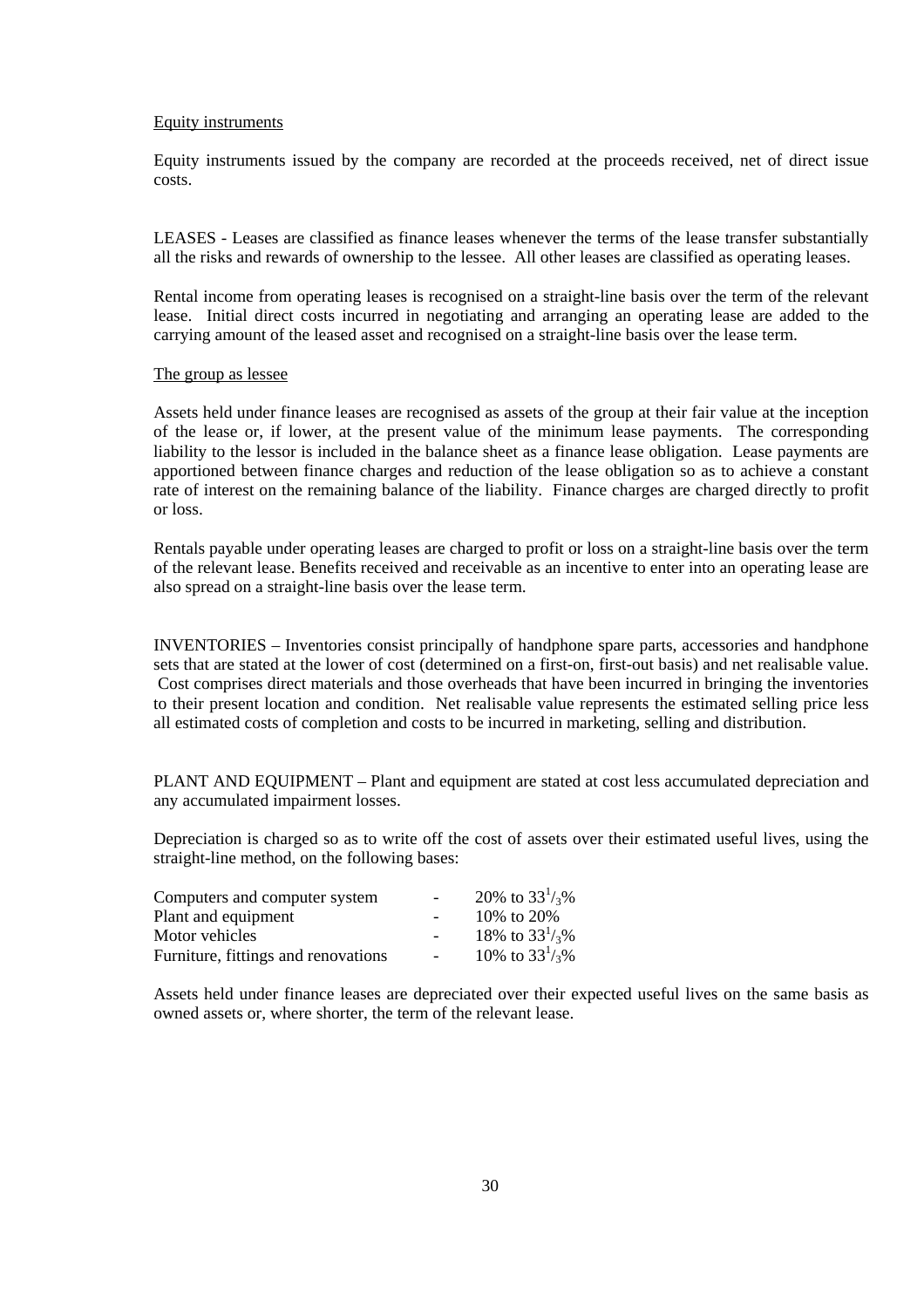The gain or loss arising on disposal or retirement of an item of plant and equipment is determined as the difference between the sales proceeds and the carrying amounts of the asset and is recognised in the profit and loss statement.

 GOODWILL - Goodwill arising on the acquisition of a subsidiary represents the excess of the cost of acquisition over the group's interest in the net fair value of the identifiable assets, liabilities and contingent liabilities of the subsidiary recognised at the date of acquisition. Goodwill is initially recognised as an asset at cost and is subsequently measured at cost less any accumulated impairment losses.

 For the purpose of impairment testing, goodwill is allocated to each of the group's cash-generating units expected to benefit from the synergies of the combination. Cash-generating units to which goodwill has been allocated are tested for impairment annually, or more frequently when there is an indication that the unit may be impaired. If the recoverable amount of the cash-generating unit is less than the carrying amount of the unit, the impairment loss is allocated first to reduce the carrying amount of any goodwill allocated to the unit and then to the other assets of the unit pro-rata on the basis of the carrying amount of each asset in the unit. An impairment loss recognised for goodwill is not reversed in a subsequent period.

 On disposal of a subsidiary, the attributable amount of goodwill is included in the determination of the profit or loss on disposal.

IMPAIRMENT OF ASSETS EXCLUDING GOODWILL - At each balance sheet date, the group reviews the carrying amounts of its assets to determine whether there is any indication that those assets have suffered an impairment loss. If any such indication exists, the recoverable amount of the asset is estimated in order to determine the extent of the impairment loss (if any). Where it is not possible to estimate the recoverable amount of an individual asset, the group estimates the recoverable amount of the cash-generating unit to which the asset belongs.

 Recoverable amount is the higher of fair value less costs to sell and value in use. In assessing value in use, the estimated future cash flows are discounted to their present value using a pre-tax discount rate that reflects current market assessments of the time value of money and the risks specific to the asset.

 If the recoverable amount of an asset (or cash-generating unit) is estimated to be less than its carrying amount, the carrying amount of the asset (cash-generating unit) is reduced to its recoverable amount. An impairment loss is recognised immediately in the profit and loss statement.

 Where an impairment loss subsequently reverses, the carrying amount of the asset (cash-generating unit) is increased to the revised estimate of its recoverable amount, but so that the increased carrying amount does not exceed the carrying amount that would have been determined had no impairment loss been recognised for the asset (cash-generating unit) in prior years. A reversal of an impairment loss is recognised immediately in the profit and loss statement.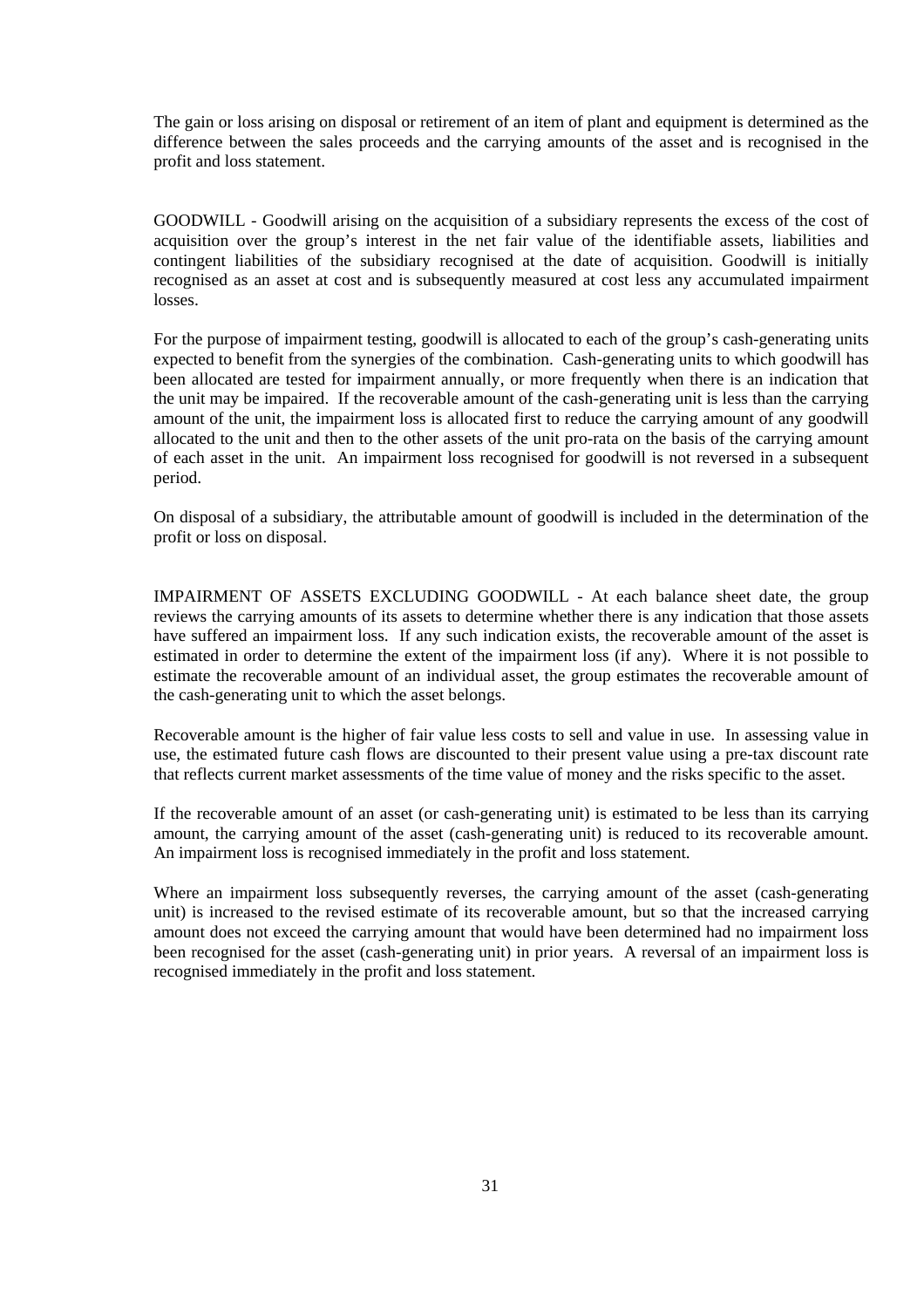ASSOCIATES - An associate is an entity over which the group has significant influence and that is neither a subsidiary nor an interest in a joint venture. Significant influence is the power to participate in the financial and operating policy decisions of the investee but is not control or joint control over those policies.

 The results and assets and liabilities of associates are incorporated in these financial statements using the equity method of accounting. Under the equity method, investments in associates are carried in the consolidated balance sheet at cost as adjusted for post-acquisition changes in the group's share of the net assets of the associate, less any impairment in the value of individual investments. Losses of an associate in excess of the group's interest in that associate (which includes any long-term interests that, in substance, form part of the group's net investment in the associate) are not recognised.

 Any excess of the cost of acquisition over the group's share of the net fair value of the identifiable assets, liabilities and contingent liabilities of the associate recognised at the date of acquisition is recognised as goodwill. The goodwill is included within the carrying amount of the investment and is assessed for impairment as part of the investment. Any excess of the group's share of the net fair value of the identifiable assets, liabilities and contingent liabilities over the cost of acquisition, after reassessment, is recognised immediately in the consolidated profit and loss statement.

 Where a group entity transacts with an associate of the group, profits and losses are eliminated to the extent of the group's interest in the relevant associate.

 PROVISIONS - Provisions are recognised when the group has a present obligation as a result of a past event, and it is probable that the group will be required to settle that obligation. Provisions are measured at the directors' best estimate of the expenditure required to settle the obligation at the balance sheet date, and are discounted to present value where the effect is material.

 SHARE-BASED PAYMENTS - The group issues equity-settled payments to certain employees. Equity-settled share-based payments are measured at fair value (excluding the effect of non marketbased vesting conditions) at the date of grant. The fair value determined at the grant date of the equitysettled share-based payments is expensed on a straight-line basis over the vesting period, based on the group's estimate of shares that will eventually vest and adjusted for the effect of non market-based vesting conditions.

 Fair value is measured using the Black-Scholes pricing model. The expected life used in the model has been adjusted, based on management's best estimate, for the effects of non-transferrability, exercise restrictions, behavioural considerations and the effects arising from the restatement and adjustments to the group's and company's financial statements in 2003 and 2004 respectively.

 GOVERNMENT GRANTS - Government grants relating to the purchase of plant and equipment are included in the balance sheet as deferred income and are credited to the profit and loss statement on a straight-line basis over the expected lives of the related assets. Government grants relating to expenditures which are not capitalised are credited to the profit and loss statement as and when the underlying expenses are included and taken to the profit and loss statement to match such related expenditure.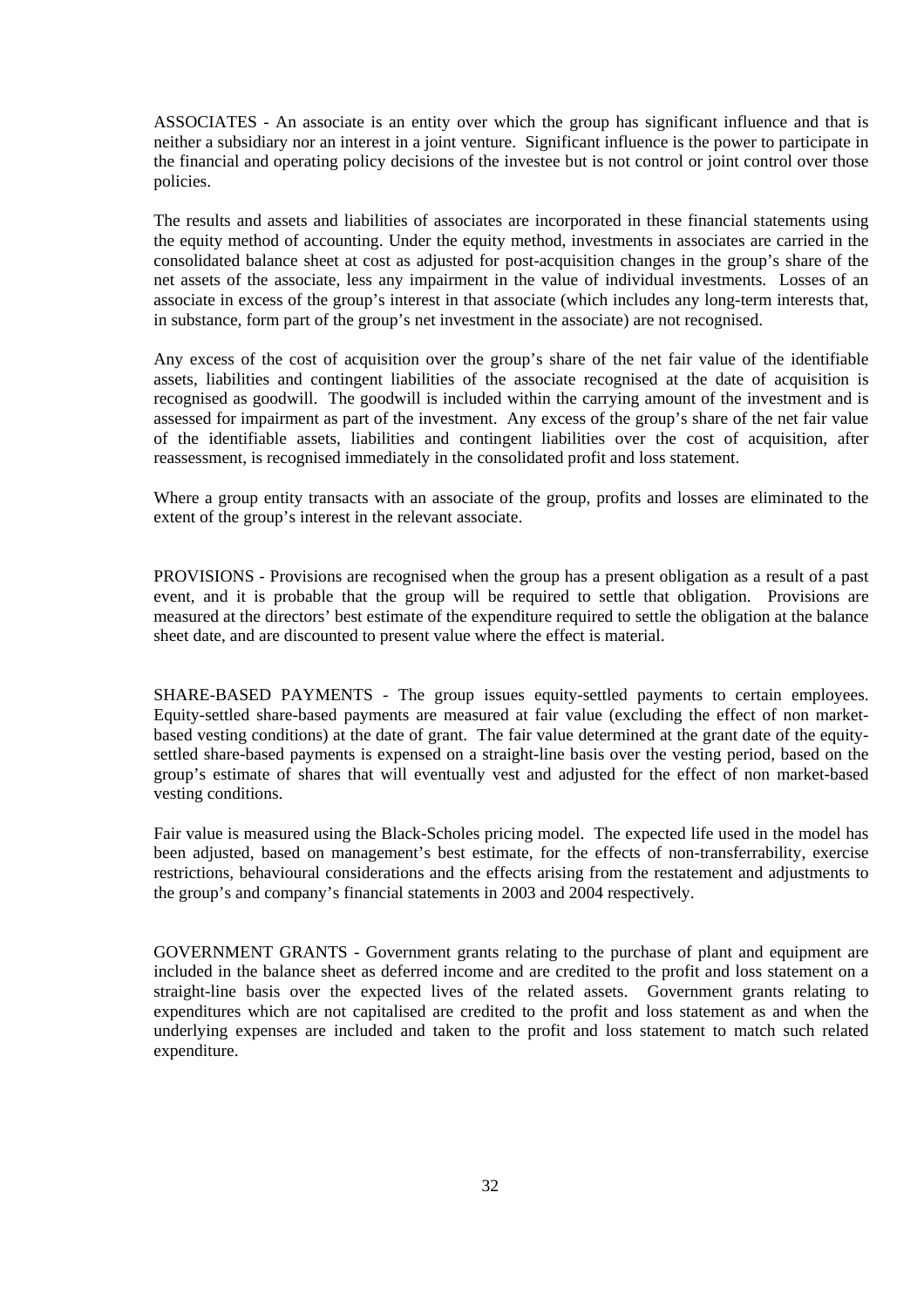REVENUE RECOGNITION - Revenue from rendering of after-market services, including retrofit services and repair management fee services is recognised when the services are completed.

 Revenue from rendering of distribution management services is recognised when the services are completed.

 Revenue from sale of goods is recognised when significant risks and rewards of ownership are transferred to the buyer and the amount of revenue and the costs of the transaction can be measured reliably.

Retrofit income is recognised when the services are completed.

Other management fees are recognised when services are rendered.

Management and corporate advisory fees are recognised when services are rendered.

 Interest income is accrued on a time proportionate basis, by reference to the principal outstanding and at the interest rate applicable, on an effective yield basis.

Rental income is recognised over the terms of the lease contracts.

 RETIREMENT BENEFIT COSTS - Payments to defined contribution retirement benefit plans are charged as an expense as they fall due. Payments made to state-managed retirement benefit schemes, such as the Singapore Central Provident Fund, are dealt with as payments to defined contribution plans where the group's obligations under the plans are equivalent to those arising in a defined contribution retirement benefit plan.

 EMPLOYEE LEAVE ENTITLEMENT – Employee entitlements to annual leave are recognised when they accrue to employees. A provision is made for the estimated liability for annual leave as a result of services rendered by employees up to the balance sheet date.

INCOME TAX - Income tax expense represents the sum of the tax currently payable and deferred tax.

 The tax currently payable is based on taxable profit for the year. Taxable profit differs from profit as reported in the profit and loss statement because it excludes items of income or expense that are taxable or deductible in other years and it further excludes items that are not taxable or tax deductible. The group's liability for current tax is calculated using tax rates that have been enacted or substantively enacted in countries where the subsidiaries operate by the balance sheet date.

 Deferred tax is recognised on differences between the carrying amounts of assets and liabilities in the financial statements and the corresponding tax bases used in the computation of taxable profit, and is accounted for using the balance sheet liability method. Deferred tax liabilities are generally recognised for all taxable temporary differences and deferred tax assets are recognised to the extent that it is probable that taxable profits will be available against which deductible temporary differences can be utilised. Such assets and liabilities are not recognised if the temporary difference arises from goodwill or from the initial recognition (other than in a business combination) of other assets and liabilities in a transaction that affects neither the taxable profit nor the accounting profit.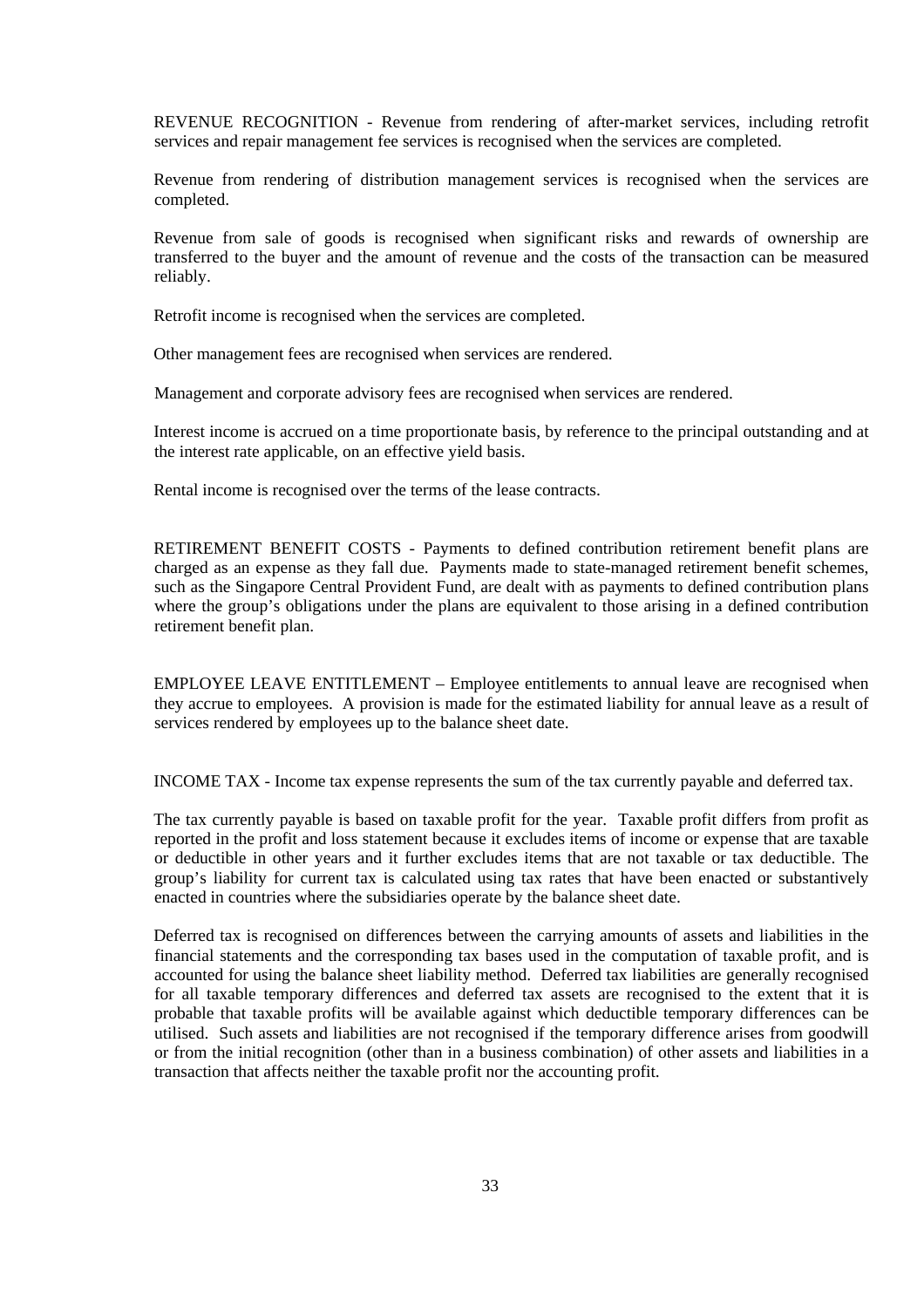The carrying amount of deferred tax assets is reviewed at each balance sheet date and reduced to the extent that it is no longer probable that sufficient taxable profits will be available to allow all or part of the asset to be recovered.

Deferred tax is calculated at the tax rates that are expected to apply in the period when the liability is settled or the asset realised. Deferred tax is charged or credited to profit or loss, except when it relates to items charged or credited directly to equity, in which case the deferred tax is also dealt with in equity.

 Deferred tax assets and liabilities are offset when there is a legally enforceable right to set off current tax assets against current tax liabilities and when they relate to income taxes levied by the same taxation authority and the group intends to settle its current tax assets and liabilities on a net basis.

 FOREIGN CURRENCY TRANSACTIONS AND TRANSLATION - The individual financial statements of each group entity are measured in the currency of the primary economic environment in which the entity operates (its functional currency). The consolidated financial statements of the group and the balance sheet of the company are presented in Singapore dollars, which is the functional currency of the company, and the presentation currency for the consolidated financial statements.

 In preparing the financial statements of the individual entities, transactions in currencies other than the entity's functional currency are recorded at the rates of exchange prevailing on the date of the transaction. At each balance sheet date, monetary items denominated in foreign currencies are retranslated at the rates prevailing on the balance sheet date. Non-monetary items carried at fair value that are denominated in foreign currencies are retranslated at the rates prevailing on the date when the fair value was determined. Non-monetary items that are measured in terms of historical cost in a foreign currency are not retranslated.

 Exchange differences arising on the settlement of monetary items, and on retranslation of monetary items are included in profit or loss for the period. Exchange differences arising on the retranslation of non-monetary items carried at fair value are included in profit or loss for the period except for differences arising on the retranslation of non-monetary items in respect of which gains and losses are recognised directly in equity. For such non-monetary items, any exchange component of that gain or loss is also recognised directly in equity.

 For the purpose of presenting consolidated financial statements, the assets and liabilities of the group's foreign operations (including comparatives) are expressed in Singapore dollars using exchange rates prevailing on the balance sheet date. Income and expense items (including comparatives) are translated at the average exchange rates for the period, unless exchange rates fluctuated significantly during that period, in which case the exchange rates at the dates of the transactions are used. Exchange differences arising, if any, are classified as equity and transferred to the group's translation reserve. Such translation differences are recognised in profit or loss in the period in which the foreign operation is disposed of.

 On consolidation, exchange differences arising from the translation of the net investment in foreign entities are taken to the foreign currency translation reserve.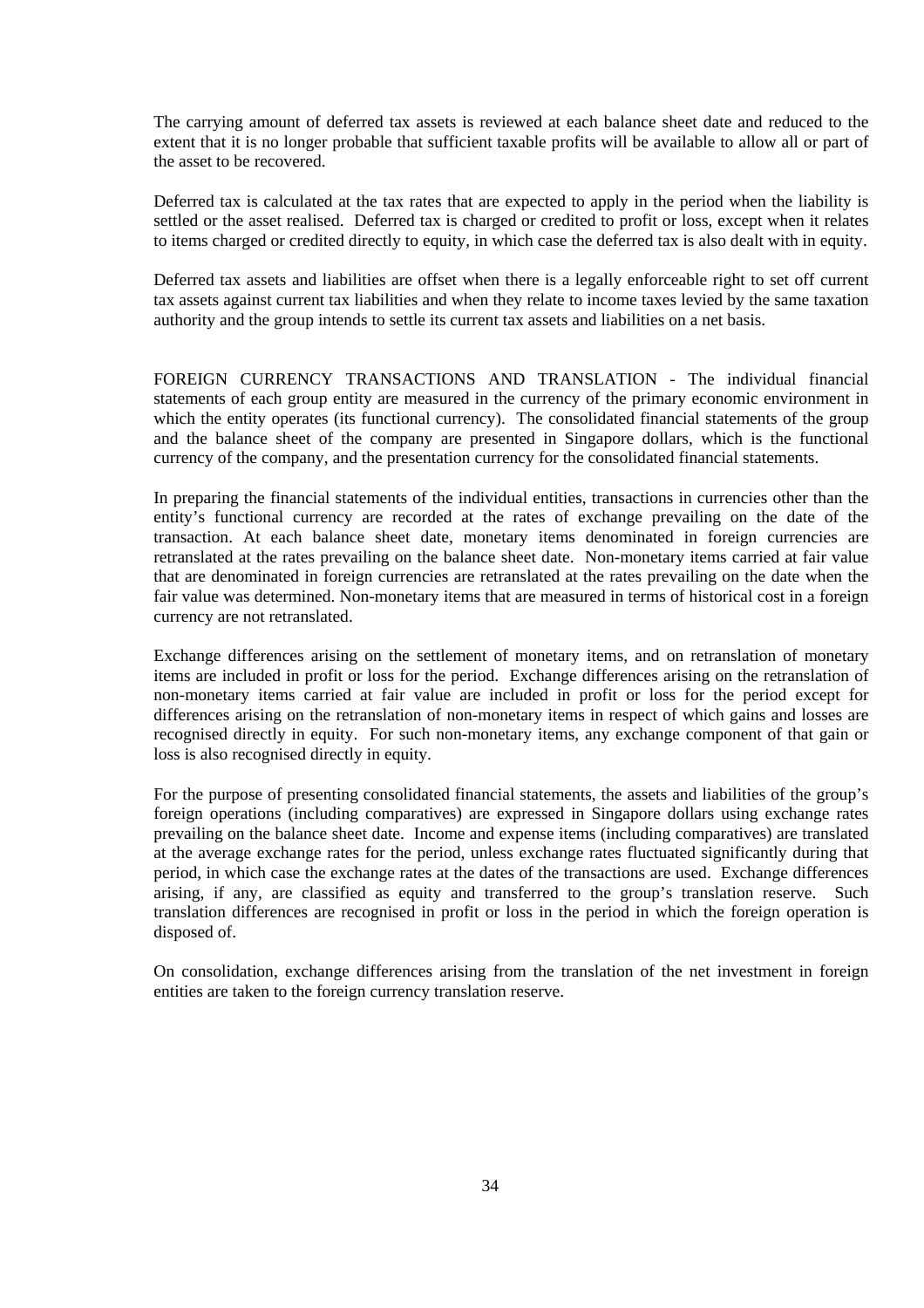## 4 CRITICAL ACCOUNTING JUDGEMENTS AND KEY SOURCES OF ESTIMATION UNCERTAINTY

### *Critical judgements in applying the entity's accounting policies*

In the process of applying the entity's accounting policies, which are described in Note 3, management is of the opinion that any instances of application of judgements (other than those arising from estimates discussed below) are not expected to have a significant effect on the amounts recognised in the financial statements.

## *Key sources of estimation uncertainty*

The key assumptions concerning the future, and other key sources of estimation uncertainty at the balance sheet date, that have a significant risk of causing a material adjustment to the carrying amounts of assets and liabilities within the next financial year, are discussed below.

## Impairment of goodwill on consolidation

Determining whether goodwill is impaired requires an estimation of the value in use of the cashgenerating units to which goodwill has been allocated. The value in use calculation requires the entity to estimate the future cash flows expected to arise from the cash-generating unit and a suitable discount rate in order to calculate present value. The carrying amount of goodwill at the balance sheet date was \$10.12 million after an additional impairment loss of \$2.78 million was recognised during 2005. Details of the impairment loss calculation are provided in Note 16 to the financial statements.

### Impairment of unquoted redeemable convertible bonds in related party

During the year, the management reconsidered the recoverability of its investment in unquoted redeemable convertible bonds in a related party which has been included in its balance sheet as at December 31, 2005 at \$14.09 million after an additional impairment loss of \$3.88 million was recognised during 2005.

The management is confident that the carrying amount of the bonds will be substantially recovered based on assets that have been assessed as recoverable and the latest market value of the quoted investments held by VMS and its subsidiary (Note 15). Adjustment will be made in future periods in the event that there is objective evidence of impairment resulting from future loss events.

## Recoverability of advance payments for investments and other receivables

During the year, the management reconsidered the recoverability of certain advance payments for investments and retention receivables on partial disposal of subsidiary in 2004 which has been included in its balance sheet as at December 31, 2005 at \$2.49 million and \$3.25 million respectively after accounting for an impairment loss of \$4.57 million and reversal of provision for impairment of \$3.25 million respectively in 2005 (Notes 9 and 13).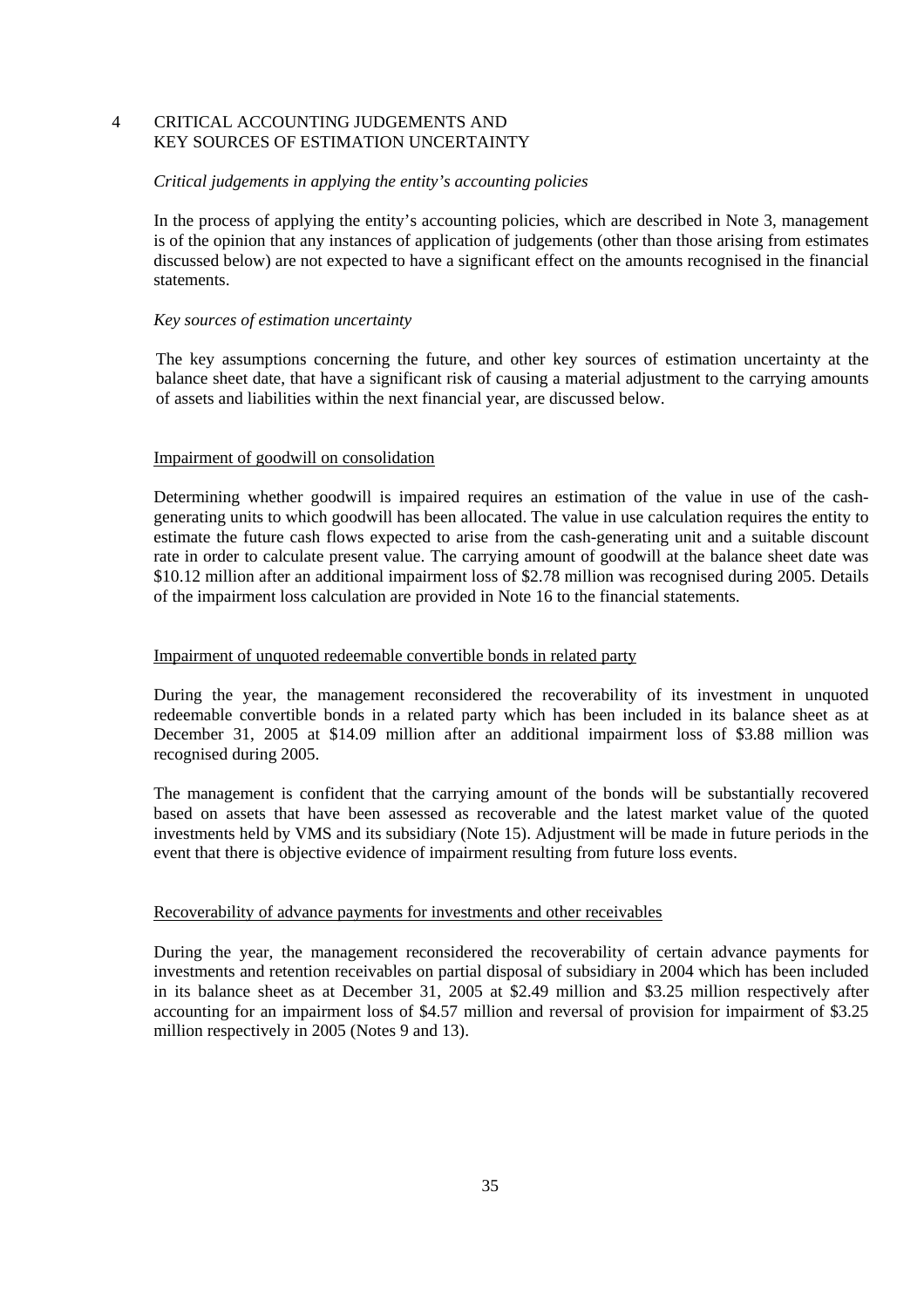The management is confident that the carrying amount of the above will be substantially recovered from the realisation of investments and assets held by the respective parties. Adjustment will be made in future periods in the event that there is objective evidence of impairment resulting from future loss events.

The management also considered the recoverability of other receivables due from certain subsidiaries included in the balance sheet of the company as at December 31, 2005, and made a provision for doubtful other receivables of \$30.35 million (Note 9).

### 5 FINANCIAL RISKS AND MANAGEMENT

#### a) Foreign exchange risk

 The group transacts business in various foreign currencies, including Euro and US dollars, and therefore is exposed to foreign exchange risk. This risk is managed through natural hedges as revenue and sales denominated in foreign currency are partly matched with corresponding costs in the same foreign currency.

# b) Interest rate risk

The group's policy is to maintain cash equivalents and borrowings in fixed rate instruments.

 Interest-bearing financial assets are mainly bank balances and fixed deposits which are all shortterm in nature. Interest-bearing financial liabilities are mainly bank overdrafts, finance leases and bank loans. The interest rates are disclosed in the notes to the financial statements.

#### c) Credit risk

 The group performs ongoing credit evaluation of its customers' financial condition and generally does not require collateral. This evaluation includes assessing and valuation of customers' credit reliability and periodic review of their financial status to determine credit limits to be granted.

 The maximum exposure to credit risk in the event that the counter parties fail to perform their obligations as at the end of the financial period in relation to each class of recognised financial assets is the carrying amount of those assets stated in the balance sheet. The group does not have any significant concentration of credit risk.

Cash and fixed deposits are held with creditworthy financial institutions.

#### d) Liquidity risk

 As described in Note 1(d) to the financial statements, the directors are of the view that the group will be able to pay its obligations as and when they fall due.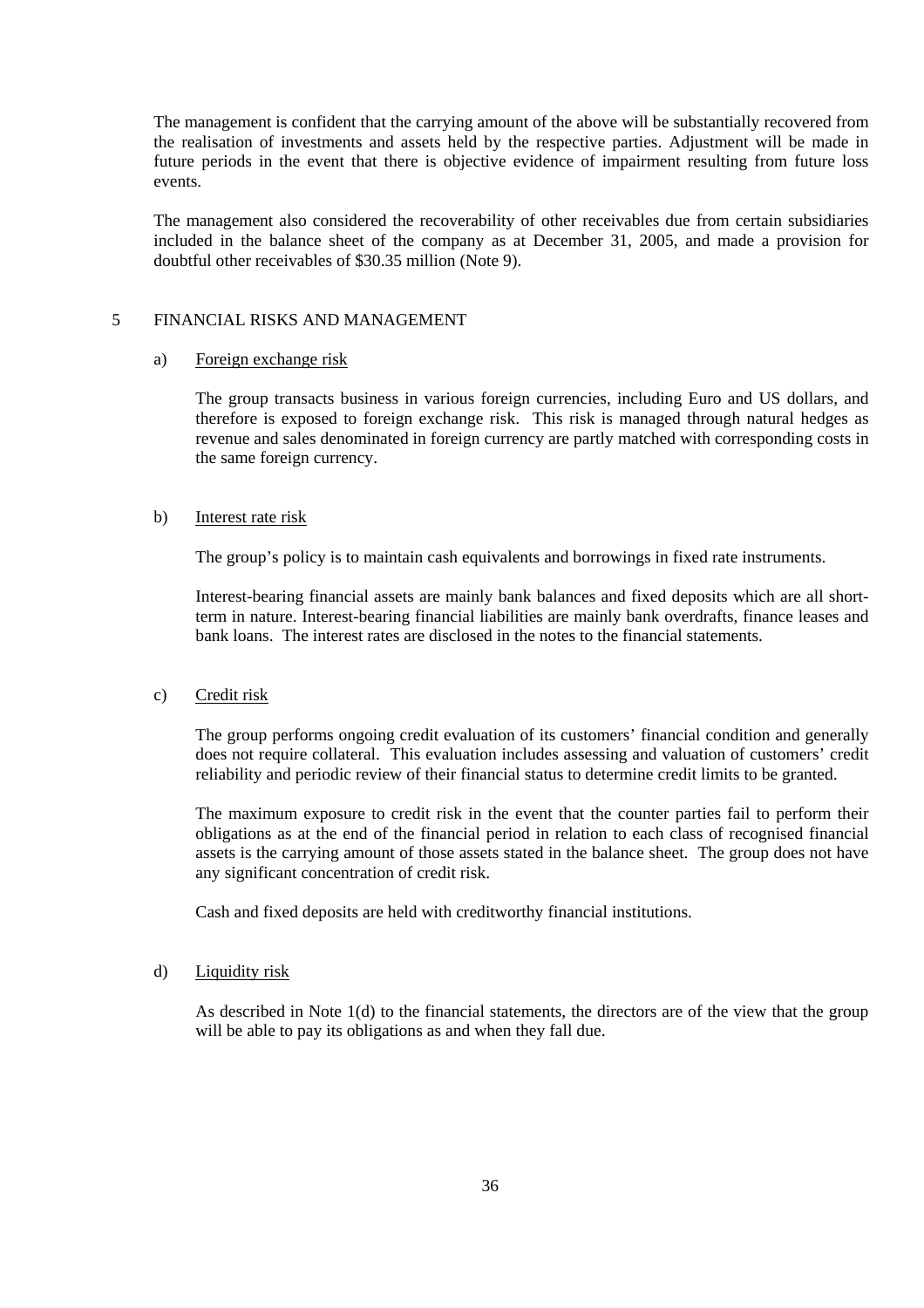#### e) Fair value of financial assets and financial liabilities

 The carrying amounts of cash and cash equivalents, trade and other current receivables and payables, provisions and other liabilities and amounts payable approximate their respective fair values due to the relatively short-term maturity of these financial instruments. The fair values of other classes of financial assets and financial liabilities are disclosed in the respective notes to the financial statements.

# 6 RELATED PARTY TRANSACTIONS

 Related parties are entities with common direct or indirect shareholders and/or directors. Parties are considered to be related if one party has the ability to control the other party or exercise significant influence over the other party in making financial and operating decisions.

 Some of the company's transactions and arrangements are with related parties and the effect of these on the basis determined between the parties is reflected in these financial statements. The balances are unsecured, interest-free and repayable on demand.

During the year, group entities entered into the following trading transactions with related parties:

|                                                          | Group   |        |
|----------------------------------------------------------|---------|--------|
|                                                          | 2005    | 2004   |
|                                                          | \$'000  | \$'000 |
| Nature of transactions                                   |         |        |
| Companies with common directors:                         |         |        |
| Bond interest income                                     | (1,985) | (496)  |
| Rental expense on premises                               | 824     | 890    |
| Freight expense                                          | 35      | 39     |
| Information technology service expenses                  | 253     | 552    |
| Purchase of plant and equipment on behalf of the company | 3       |        |
| Purchase of plant and equipment on behalf by the company |         | 115    |
| Payments on behalf of the company                        | 1,668   |        |
| Expenses paid on behalf of the company                   | 181     |        |
| Expenses paid on behalf by the company                   |         |        |
|                                                          |         |        |

 The amounts outstanding are unsecured and will be settled in cash. No guarantees have been given or received.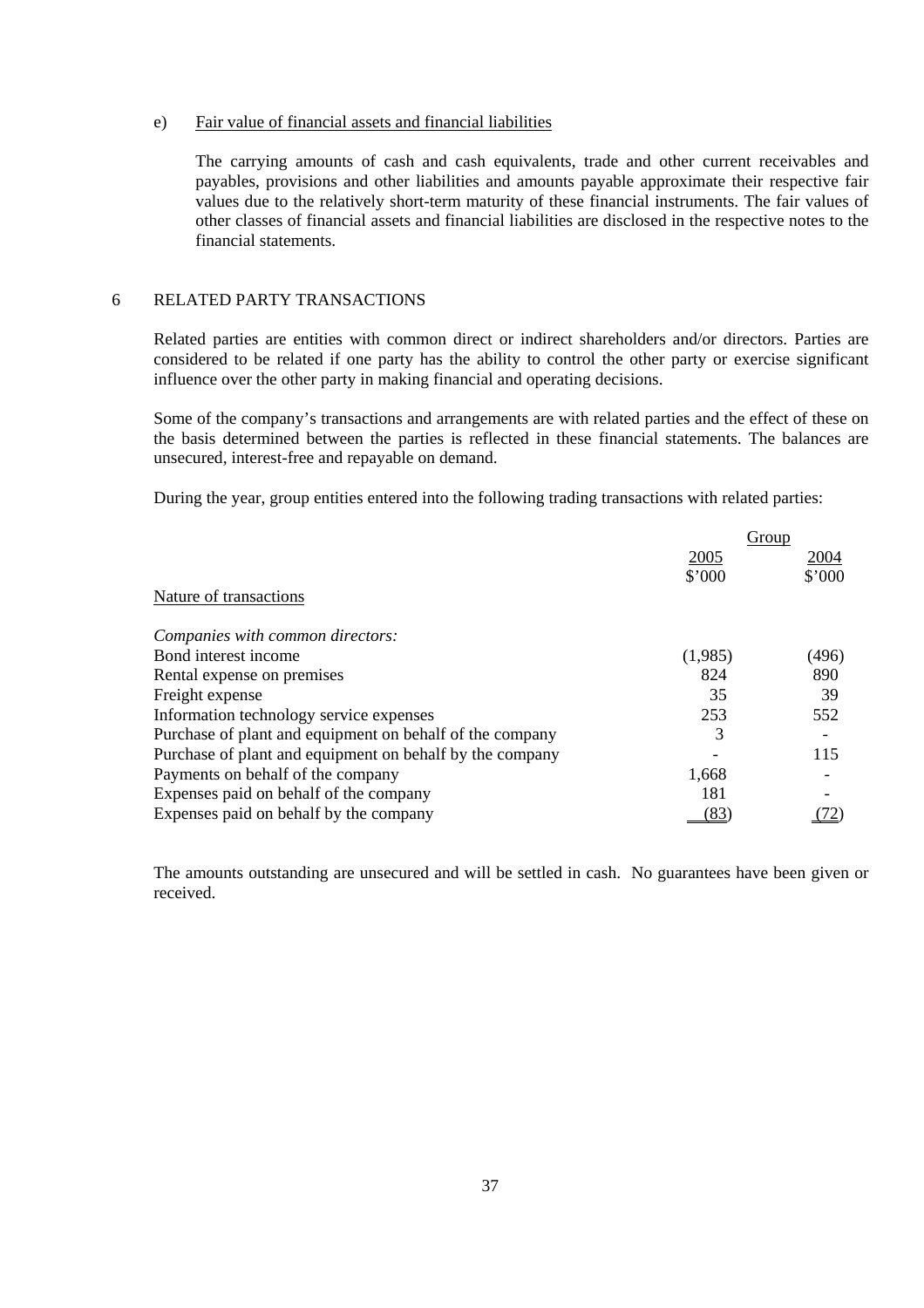#### Compensation of directors and key management personnel

The remuneration of directors and other members of key management during the year was as follows:

|                          | Group       |        |
|--------------------------|-------------|--------|
|                          | <u>2005</u> | 2004   |
|                          | \$'000      | \$'000 |
| Short-term benefits      | 1,478       | 1,817  |
| Post-employment benefits | 144         | 36     |
| Share-based payments     |             | 239    |

 The remuneration of directors and key management is determined by the remuneration committee having regard to the performance of individuals and market trends.

# 7 CASH

|                                          | Group                     |                            | Company                 |                           |
|------------------------------------------|---------------------------|----------------------------|-------------------------|---------------------------|
|                                          | 2005<br>\$'000            | 2004<br>\$'000             | 2005<br>\$'000          | 2004<br>\$'000            |
| Cash and bank balances<br>Fixed deposits | 16,623<br>5,510<br>22,133 | 21,095<br>20,888<br>41,983 | 3,422<br>3,864<br>7,286 | 8,021<br>18,230<br>26,251 |
| Shown as:                                |                           |                            |                         |                           |
| Cash not pledged                         | 16,685                    | 33,338                     | 1,838                   | 19,426                    |
| Cash pledged                             | 5,448                     | 8,645                      | 5,448                   | 6,825                     |
|                                          | 22,133                    | 41,983                     | 7,286                   | 26,251                    |

 Bank balances and cash comprise cash held by the group and short-term bank deposits with an original maturity of three months or less. The carrying amounts of these assets approximately their fair values.

 The above fixed deposits bear average effective interest rate of 1.81% (2004 : 1.24%) per annum and for a tenure of approximately 7 to 182 days (2004 : 14 to 365 days). Cash and bank balances are pledged in connection with credit facilities granted by certain banks (Note 19).

 The group and company's cash that are not denominated in the functional currencies of the respective entities are as follow:

|                              | Group  |            | Company |        |
|------------------------------|--------|------------|---------|--------|
|                              | 2005   | 2004       | 2005    | 2004   |
|                              | \$'000 | \$'000     | \$'000  | \$'000 |
| <b>United States dollars</b> | 757    | 520        | 292     | ⇁      |
| <b>EURO</b>                  | 44     | 369        | 44      | 206    |
| Singapore dollars            | 7,663  | $94^\circ$ |         |        |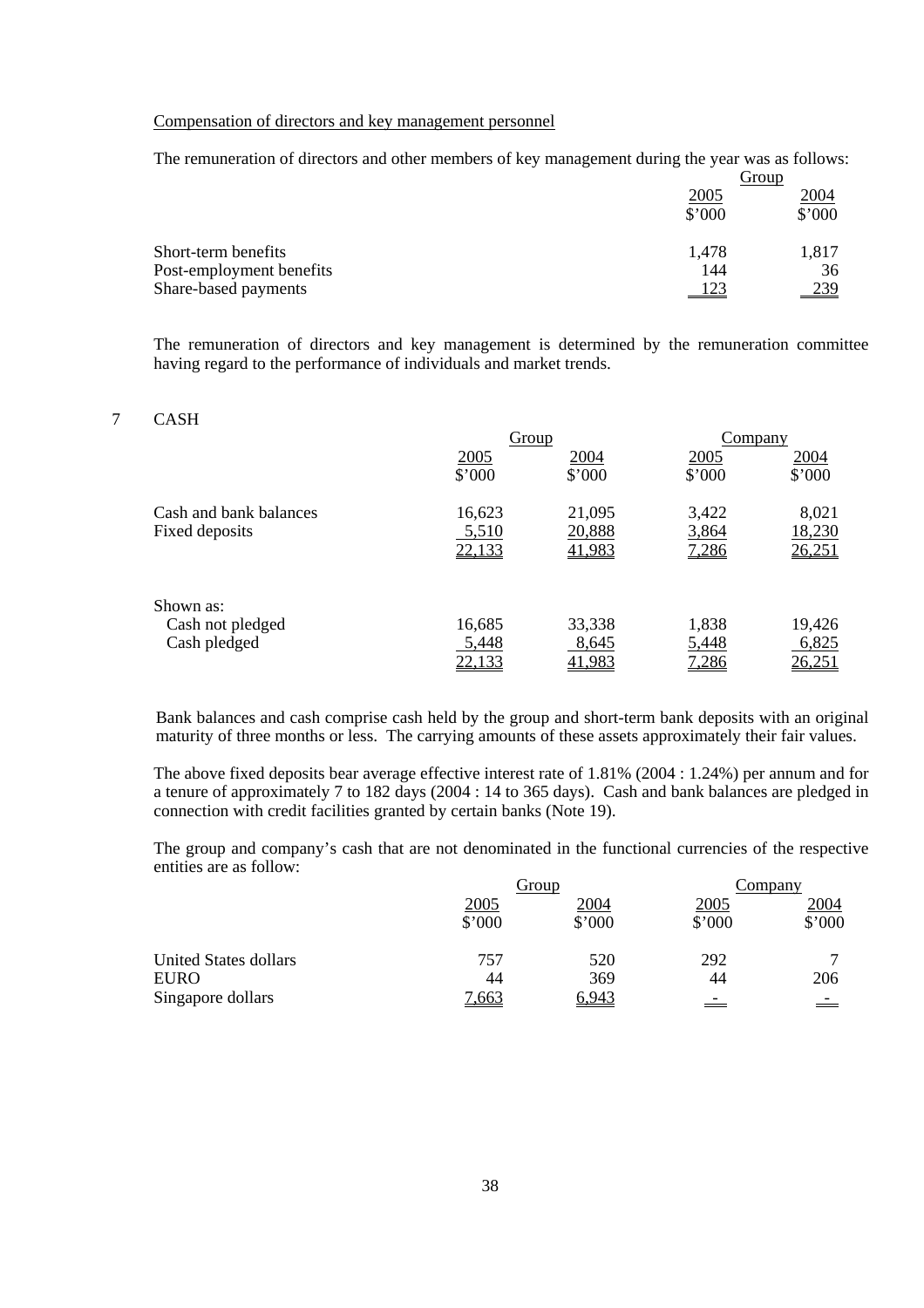# 8 TRADE RECEIVABLES

|                                                       | Group             |                 | Company       |               |
|-------------------------------------------------------|-------------------|-----------------|---------------|---------------|
|                                                       | 2005              | 2004            | 2005          | 2004          |
|                                                       | \$'000            | \$'000          | \$'000        | \$'000        |
| Outside parties                                       | 24,595            | 33,813          | 1,862         | 2,360         |
| Subsidiaries (Note 12)                                |                   |                 | 5,952         | 5,115         |
| Related parties (Note 6)                              | 274<br>24,869     | 33,813          | 176<br>7,990  | 7,475         |
| Less allowances for doubtful trade                    |                   |                 |               |               |
| receivables - outside parties                         | (2,351)<br>22,518 | (957)<br>32,856 | (40)<br>7,950 | (86)<br>7,389 |
| Provision for impairment/write-off                    |                   | (6,916)         |               | (644)         |
|                                                       | 22,518            | 25,940          | 7,950         | 6,745         |
| Movement in allowances:                               |                   |                 |               |               |
| At beginning of year                                  | 957               | 131             | 86            |               |
| Charge to profit and loss (Note b)                    | 1,440             | 86              |               | 86            |
| Additional charge to profit and loss                  |                   | 1,010           |               |               |
| Used during the year                                  |                   | (270)           |               |               |
| Reversal to profit and loss                           | (46)              |                 | (46)          |               |
| At end of year                                        | 2,351             | 957             | 40            | 86            |
| Movement in provision for<br>impairment/write-off:    |                   |                 |               |               |
| At beginning of year                                  | 6,916             | 2,000           | 644           |               |
| Reclassification to                                   |                   |                 |               |               |
| - Provision on goodwill<br>on consolidation [Note 16] |                   | (2,000)         |               |               |
| - Provision for liabilities [Note 2(D)]               | (6,916)           |                 | (644)         |               |
| Current year provision                                |                   | 6,916           |               | 644           |
| At end of year                                        |                   | 6,916           |               | 644           |

a) This allowance has been determined by reference to past default experience.

 b) The auditors of a subsidiary expressed a disclaimer of opinion due to limitation of scope on the allowance for doubtful trade receivables amounting to \$158,000 charged to the profit and loss statement in the current year as they were not able to obtain reliable financial information.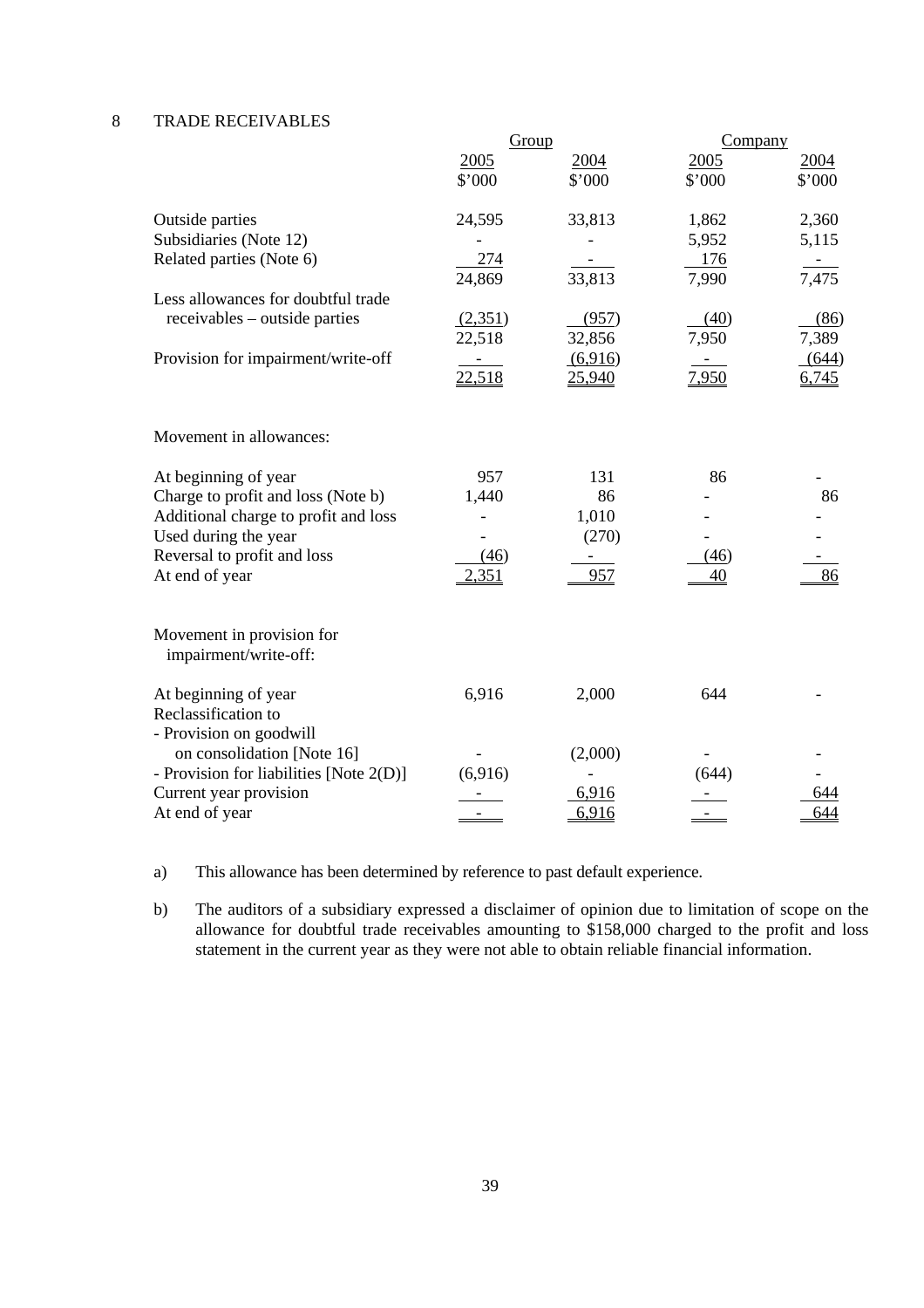The group and company's trade receivables that are not denominated in the functional currencies of the respective entities are as follow:

|                              | Group  |        | Company                            |                                             |
|------------------------------|--------|--------|------------------------------------|---------------------------------------------|
|                              | 2005   | 2004   | 2005                               | 2004                                        |
|                              | \$'000 | \$'000 | \$'000                             | \$'000                                      |
| <b>United States dollars</b> | 2,442  | 3,229  | 452                                | 234                                         |
| <b>EURO</b>                  | 856    | 1,653  | 161                                | 130                                         |
| Singapore dollars            | 2,534  | 5,247  | $\stackrel{\text{\tiny -}}{\,=\,}$ | $\stackrel{\text{\tiny -}}{\text{\tiny -}}$ |

# 9 OTHER RECEIVABLES AND PREPAYMENTS

|                                          |           | Group     | Company   |         |
|------------------------------------------|-----------|-----------|-----------|---------|
|                                          | 2005      | 2004      | 2005      | 2004    |
|                                          | \$'000    | \$'000    | \$'000    | \$'000  |
| Accrued interest receivable              | 2,481     | 552       | 2,481     | 525     |
| Deposits                                 | 3,847     | 4,346     | 154       | 557     |
| Retention receivable on partial disposal |           |           |           |         |
| of subsidiary [Note 12(a)]               | 4,000     | 4,000     | 4,000     | 4,000   |
| Prepayments                              | 782       | 1,244     | 55        | 86      |
| Recoverables                             | 1,356     | 8,756     | 1,310     | 767     |
| Other investee                           |           | 420       |           |         |
| Staff advances                           | 177       | 224       |           | 103     |
| Others                                   |           | 3,288     |           | 6       |
|                                          | 12,643    | 22,830    | 8,000     | 6,044   |
| Related party – deposit for purchase     |           |           |           |         |
| of investment                            | 649       | 2,169     |           |         |
| Associates (Note 11)                     | 4,620     | 4,620     |           |         |
| Related parties (Note 6)                 | 8,564     | 2,393     | 6,444     | 437     |
| Due from minority shareholders of        |           |           |           |         |
| a subsidiary                             | 239       | 239       |           |         |
| Subsidiaries (Note 12)                   |           |           | 64,270    | 17,705  |
|                                          | 26,715    | 32,251    | 78,714    | 24,186  |
| Current year provision for doubtful      |           |           |           |         |
| other receivables – subsidiaries         |           |           | (30, 352) |         |
|                                          | 26,715    | 32,251    | 48,362    | 24,186  |
| Provision for impairment                 | (10, 151) | (10, 920) | (3,231)   | (4,000) |
|                                          | 16,564    | 21,331    | 45,131    | 20,186  |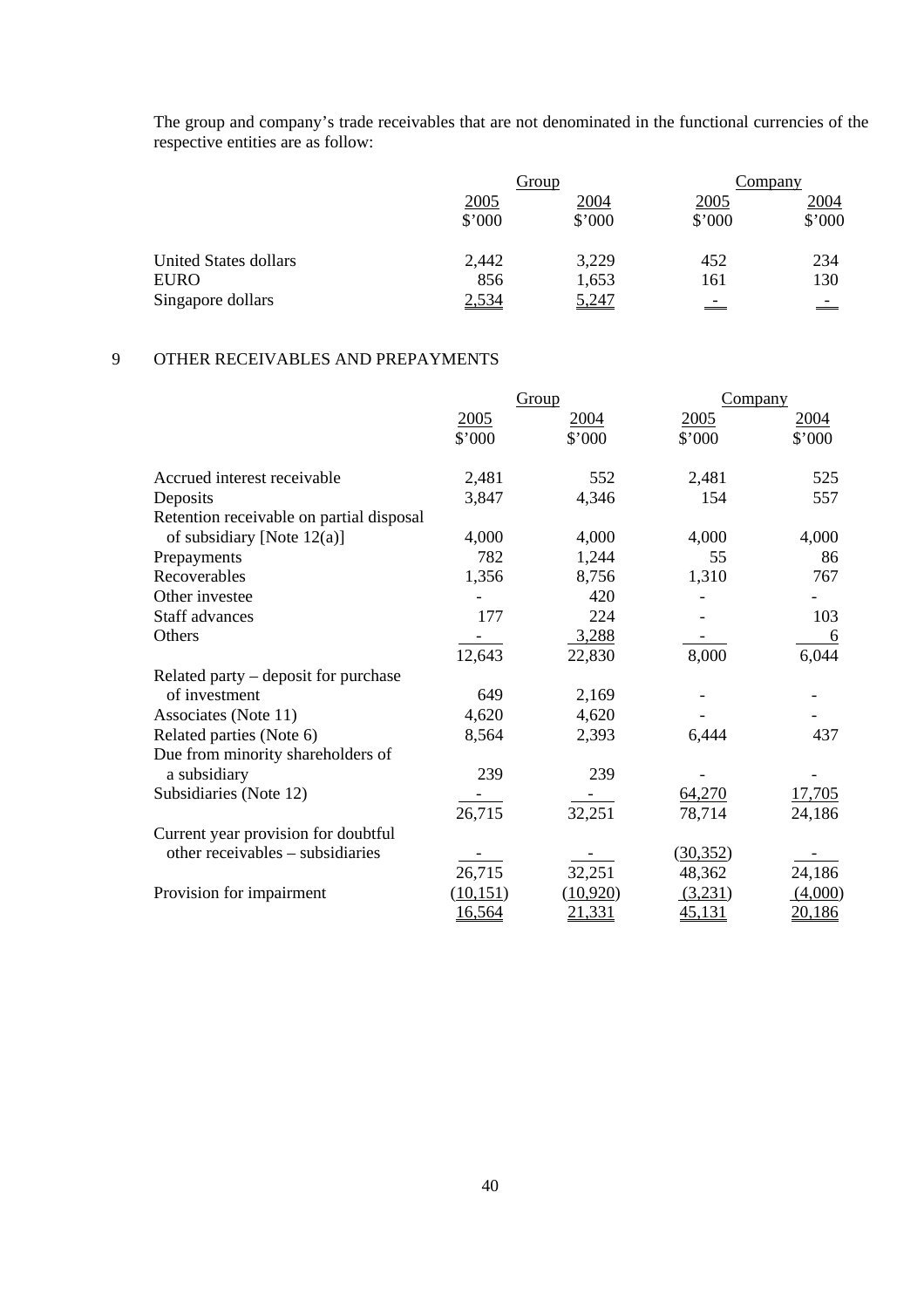Movement in provision for impairment:

|                             | Group   |        | Company                  |        |
|-----------------------------|---------|--------|--------------------------|--------|
|                             | 2005    | 2004   | 2005                     | 2004   |
|                             | \$'000  | \$'000 | \$'000                   | \$'000 |
| At beginning of year        | 10,920  |        | 4,000                    |        |
| Current year provision      |         | 10,920 | $\overline{\phantom{a}}$ | 4,000  |
| Reversal [Note $2(C)$ ]     | (3,250) |        | (3,250)                  |        |
| Transfer from provision for |         |        |                          |        |
| liabilities [Note $2(C)$ ]  | 2,481   |        | 2,481                    |        |
| At end of year              | 10,15   | 10.920 | 3,23                     | 4,000  |

The amounts due from associates are unsecured, interest free and repayable on demand.

The group and company's other receivables and prepayments that are not denominated in the functional currencies of the respective entities are as follow:

|                       | Group       |             | Company  |             |
|-----------------------|-------------|-------------|----------|-------------|
|                       | 2005        | 2004        | 2005     | <u>2004</u> |
|                       | \$'000      | \$'000      | \$'000   | \$'000      |
| United States dollars | 618         | 917         | 113      | 115         |
| Singapore dollars     | $7^{\circ}$ | <u>.269</u> | $\equiv$ |             |

### 10 INVENTORIES

|                                                                                           | Group         |               | Company |        |
|-------------------------------------------------------------------------------------------|---------------|---------------|---------|--------|
|                                                                                           | 2005          | 2004          | 2005    | 2004   |
| Spare parts, accessories and<br>consumables, carried at net<br>realisable value after the | \$'000        | \$'000        | \$'000  | \$'000 |
| following allowances and<br>provision for impairment                                      | <u>11,667</u> | <u>15,189</u> |         |        |
| Movement in allowances:                                                                   |               |               |         |        |
| At beginning of year                                                                      | 41            | 320           |         |        |
| Charge to profit and loss                                                                 | 3,333         |               |         |        |
| of subsidiaries                                                                           |               | (277)         |         |        |
| Used during the year                                                                      | (234)         |               |         |        |
| Exchange adjustment                                                                       |               |               |         |        |
| At end of year                                                                            | 3.140         | 4             |         |        |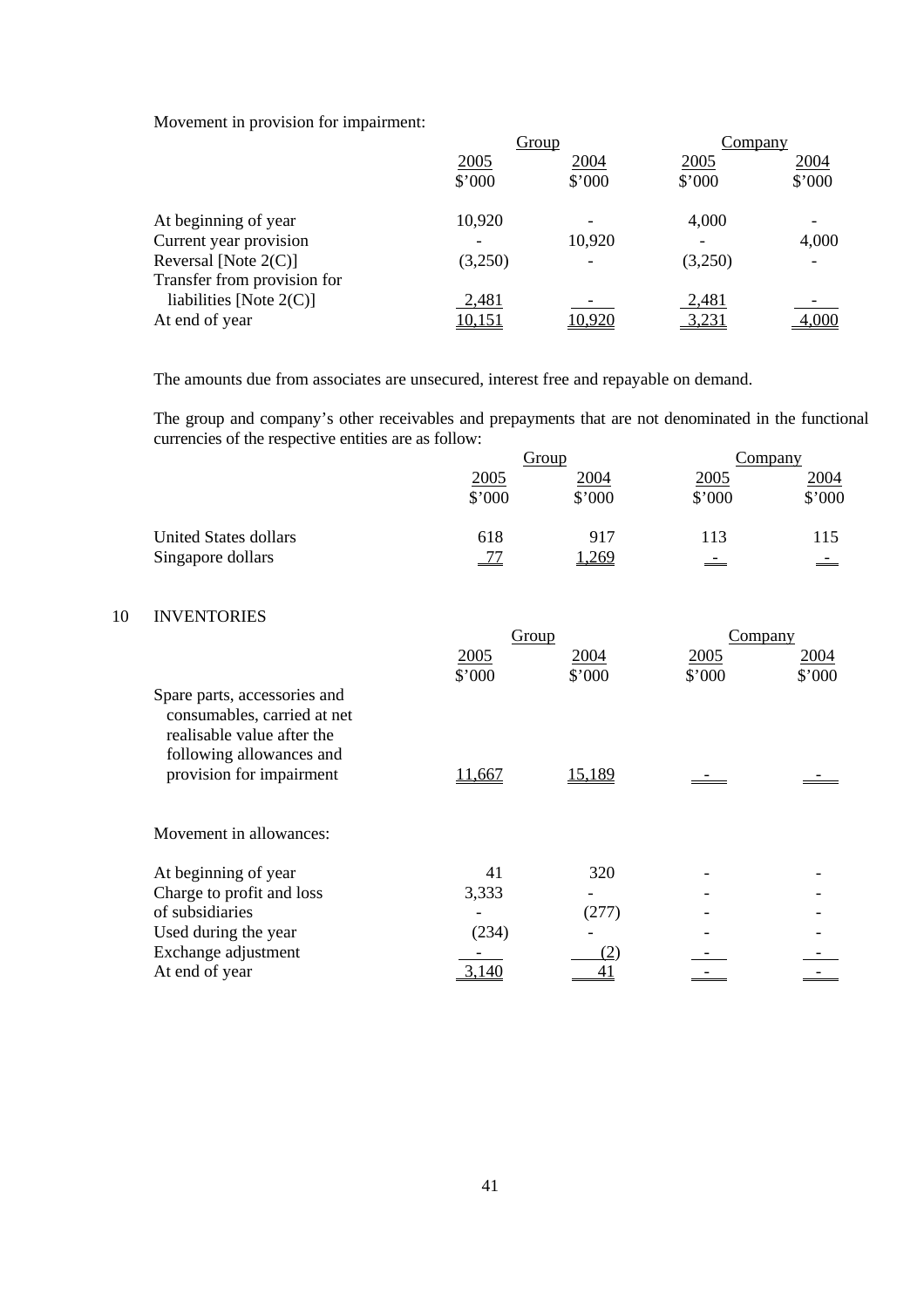Movement in provision for impairment:

|                              | Group   |        | Company |        |
|------------------------------|---------|--------|---------|--------|
|                              | 2005    | 2004   | 2005    | 2004   |
|                              | \$'000  | \$'000 | \$'000  | \$'000 |
| Balance at beginning of year | 3,734   |        |         |        |
| Current year provision       |         | 3,734  |         |        |
| Used during the year         | (2,757) |        |         |        |
| Balance at end of year       |         |        |         |        |

 The auditors of certain subsidiaries have expressed disclaimer of opinion due to limitation of scope on the allowance for inventory, amounting to \$558,180 and \$142,000 respectively due to lack of supporting documentary evidence to determine that the allowances are appropriate.

# 11 INVESTMENT IN ASSOCIATES

|                                       |                      | <b>Company</b> |             |
|---------------------------------------|----------------------|----------------|-------------|
| 2005                                  | 2004                 | 2005           | <u>2004</u> |
| \$'000                                | \$'000               | \$'000         | \$'000      |
| 9,278                                 | 4,098                | 6,680          | 1,500       |
| (28)                                  | 161                  |                |             |
| (9,236)                               | $\left(4,056\right)$ | (6,680)        | (1,500)     |
| 14                                    | 203                  |                |             |
| Movement in provision for impairment: |                      |                |             |
| 4,056                                 |                      | 1,500          |             |
|                                       |                      |                |             |
| 3,347                                 |                      | 3,347          |             |
|                                       |                      |                |             |
| 3,333                                 | 1,500                | 3,333          | 1,500       |
|                                       |                      |                |             |
| (1,500)                               |                      | (1,500)        |             |
|                                       | 2,556                |                |             |
| 9,236                                 | <u>4,056</u>         | 6,680          | .500        |
|                                       |                      | Group          |             |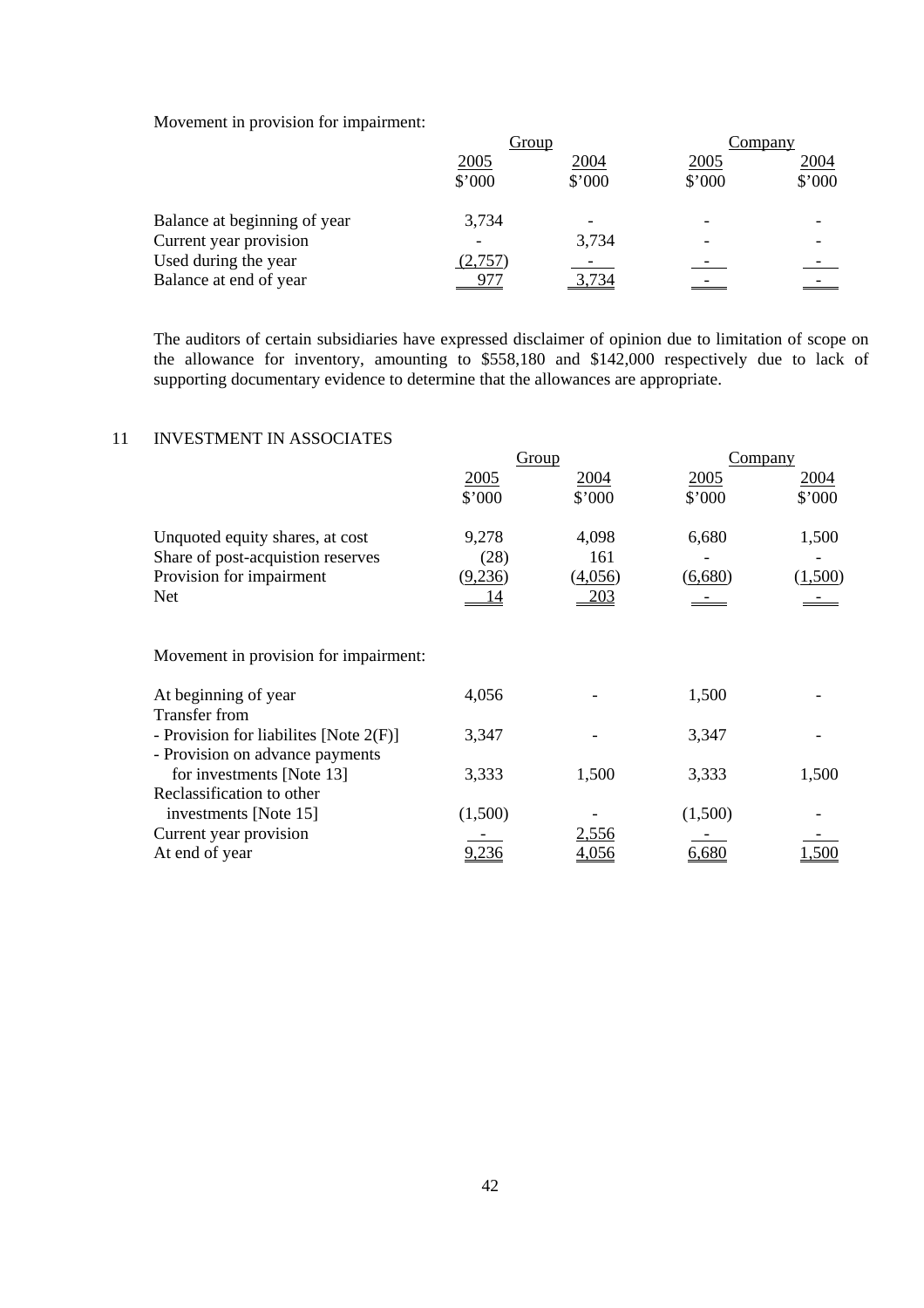Details of the associates at December 31, 2005 are as follows:

| Associates                                                                 | Cost of<br>investment<br>2005<br>\$'000 | 2004<br>\$'000 | 2005<br>$\%$ | Effective<br>equity interest<br>held by group<br>2004<br>$\%$ | Principal activities/<br>Country of incorporation<br>and operations                      |
|----------------------------------------------------------------------------|-----------------------------------------|----------------|--------------|---------------------------------------------------------------|------------------------------------------------------------------------------------------|
| Held by company:                                                           |                                         |                |              |                                                               |                                                                                          |
| Allpro International<br>Limited (Note a)                                   |                                         | 1,500          |              | 20                                                            | Repair and refurnishment<br>services for mobile phones/<br><b>British Virgin Islands</b> |
| Tri-max Pte Ltd (1)                                                        | 6,680                                   |                | 50           | $\overline{a}$                                                | Investment holding /<br>Singapore                                                        |
| Sub-total - Company                                                        | 6,680                                   | 1,500          |              |                                                               |                                                                                          |
| Held by subsidiaries:                                                      |                                         |                |              |                                                               |                                                                                          |
| Bao Ding Jin Hong Jing<br>Telecommunication &<br>Technology Co. Ltd (2)    | 18                                      | 18             | 30           | 30                                                            | Repair and maintenance<br>of mobile phone/<br>People's Republic of China                 |
| Ji Nan Jin Hong Jing<br>Telecommunication &<br>Technology Co., Ltd (2)     | 14                                      | 14             | 25           | 25                                                            | Repair and maintenance<br>of mobile phone/<br>People's Republic of China                 |
| Qing Dao Jin Hong Jing<br>Telecommunication &<br>Technology Co., Ltd. (2)  | 10                                      | 10             | 14.28        | 14.28                                                         | Repair and maintenance<br>of mobile phone/<br>People's Republic of China                 |
| <b>Distribution Management</b><br>Solutions (Hong Kong) Co.<br>Limited (3) | 2,556                                   | 2,556          | 50           | 50                                                            | Provision of logistic<br>services/<br>Hong Kong                                          |
| Sub-total - Subsidiaries                                                   | 2,598                                   | 2,598          |              |                                                               |                                                                                          |
| Total - Group                                                              | 9,278                                   | 4,098          |              |                                                               |                                                                                          |

# Notes on auditors of associates:

- (1) S.S Gan & Co., Singapore
- (2) Deloitte Touche Tohmatsu CPA Ltd, Beijing Branch.
- (3) The associate is not audited.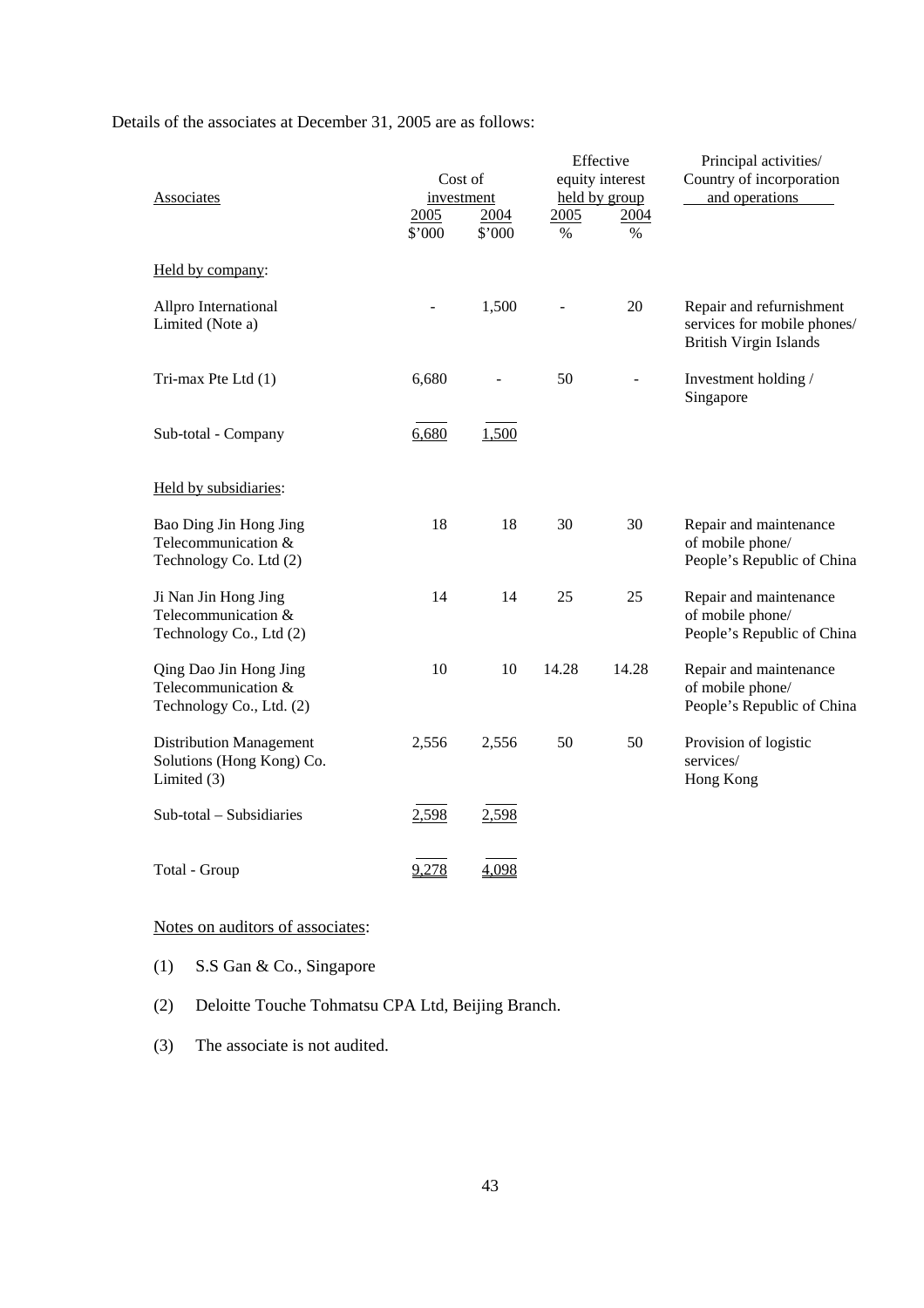#### Note on associates:

#### (a) Allpro International Limited ("AIL")

 Under the sale and purchase agreement with Mobile Communication Service Pte Ltd (the "Vendor"), the company acquired 20% equity interest in AIL for \$1,500,000. Under the agreement, the company was also granted an option to exchange its 20% equity interest in AIL for a 20% equity interest in the Vendor. The exercise price payable was based on 20% of certain number of times of earnings of the vendor subject to a certain cap. During the financial year, the company exercised the option to exchange its 20% equity interest in AIL into 20% equity interest in Mobile Communication Service Pte Ltd [Note 15(c)].

#### 12 INVESTMENT IN SUBSIDIARIES

|                                                  | Company   |         |
|--------------------------------------------------|-----------|---------|
|                                                  | 2005      | 2004    |
|                                                  | \$'000    | \$'000  |
| Unquoted equity shares, at cost                  | 33,095    | 31,496  |
| Provision for impairment                         | (11, 453) | (7,567) |
|                                                  | 21,642    | 23,929  |
| Movement in provision for impairment:            |           |         |
| Balance at beginning of year                     | 7,567     |         |
| <b>Transfer from</b>                             |           |         |
| - provision for advance payments for investments |           | 2,754   |
| - provision for liabilities [Note 2(E)]          | 3,886     |         |
| Current year provision                           |           | 4,813   |
| Balance at end of year                           | 11.453    | 7.567   |
|                                                  |           |         |

 During the year, the company carried out a review of the recoverable amounts of its investment in subsidiaries. The review led to the recognition of an impairment loss of \$3,886,000 mainly determined from value in use calculations. The key assumptions for the value in use calculations are those regarding the discount rates, growth rates and expected changes to selling prices and direct costs during the period. Management estimates discount rates using pre-tax rates that reflect current market assessments of the time value of money and the specific risks. The growth rates are based on industry growth forecasts. Changes in selling prices and direct costs are based on past practices and expectations of future changes in the market.

 The company prepares cash flow forecast derived from the most recent financial budgets approved by management for the next 1 year and extrapolates cash flows for the following 4 years based on estimated growth rates of 5% to 10%. These rates do not exceed the average long-term growth rate of the relevant markets.

The rates used to discount the forecast cash flows range from 3% to 16.7%.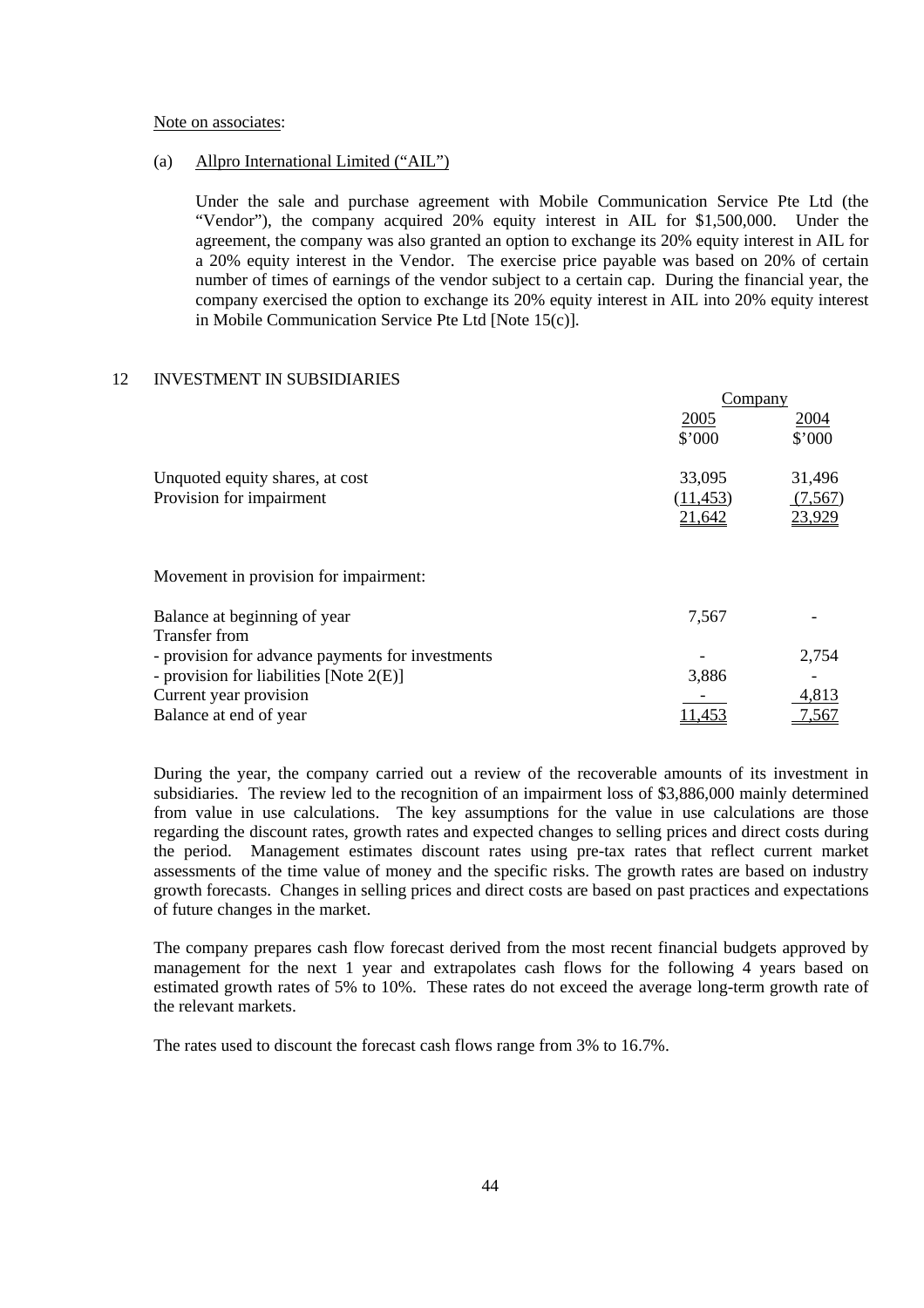The principal activities of the subsidiaries are the provision of after-market services except for Distribution Management Solutions Limited, whose principal activities are the provision of distribution management solutions for mobile communication devices and high-tech consumer products, investment holding and retailing of consumer electronic products.

Details of the subsidiaries are as follows:

| Subsidiaries                                                                                                                                               | Cost<br>of investment |        |      | Effective<br>equity interest | Country of<br>incorporation and<br>operations |  |
|------------------------------------------------------------------------------------------------------------------------------------------------------------|-----------------------|--------|------|------------------------------|-----------------------------------------------|--|
|                                                                                                                                                            | 2005                  | 2004   | 2005 | 2004                         |                                               |  |
|                                                                                                                                                            | \$'000                | \$'000 | $\%$ | $\%$                         |                                               |  |
| <b>Accord Customer Care</b><br>Solutions (Asia) Limited<br>[formerly known as<br><b>Accord Customer Care</b><br>Solution (H.K.) Ltd] (1a)<br>(Note $a)$ ** | 66                    | 66     | 100  | 100                          | Hong Kong                                     |  |
| <b>Accord Customer Care</b><br>Solutions (M) Sdn. Bhd. (1b)                                                                                                | 340                   | 340    | 100  | 100                          | Malaysia                                      |  |
| <b>Accord Customer Care</b><br>Solutions (Taiwan) Corp (1c)                                                                                                | 2,965                 | 2,965  | 100  | 100                          | Taiwan                                        |  |
| <b>Accord Customer Care</b><br>Solutions Philippines, Inc. (1d)                                                                                            | 125                   | 125    | 100  | 100                          | Philippines                                   |  |
| <b>Accord Customer Care</b><br>Solutions (Korea) Co., Ltd (11)*                                                                                            | 248                   | 248    | 100  | 100                          | South Korea                                   |  |
| <b>Accord Customer Care</b><br>Solutions International<br>Limited (2)                                                                                      | (a)                   | (a)    | 100  | 100                          | <b>British Virgin</b><br>Islands              |  |
| <b>Accord Customer Care</b><br>Solutions Japan KK (11)*                                                                                                    | 148                   | 148    | 100  | 100                          | Japan                                         |  |
| <b>Accord Customer Care</b><br>Solutions FZCO (3)                                                                                                          | 243                   | 243    | 100  | 100                          | <b>United Arab Emirates</b>                   |  |
| <b>Accord Customer Care</b><br>Solutions (Vietnam) Limited (4)                                                                                             | 177                   | 177    | 100  | 100                          | Vietnam                                       |  |
| <b>Accord Customer Care</b><br>Solutions India Pvt Ltd (5)                                                                                                 | 4                     | 4      | 100  | 100                          | India                                         |  |
| Accord Customer Care<br>Solutions (Aust) Pty Ltd (6)<br>(Note b)                                                                                           | 6,390                 | 6,390  | 100  | 50                           | Australia                                     |  |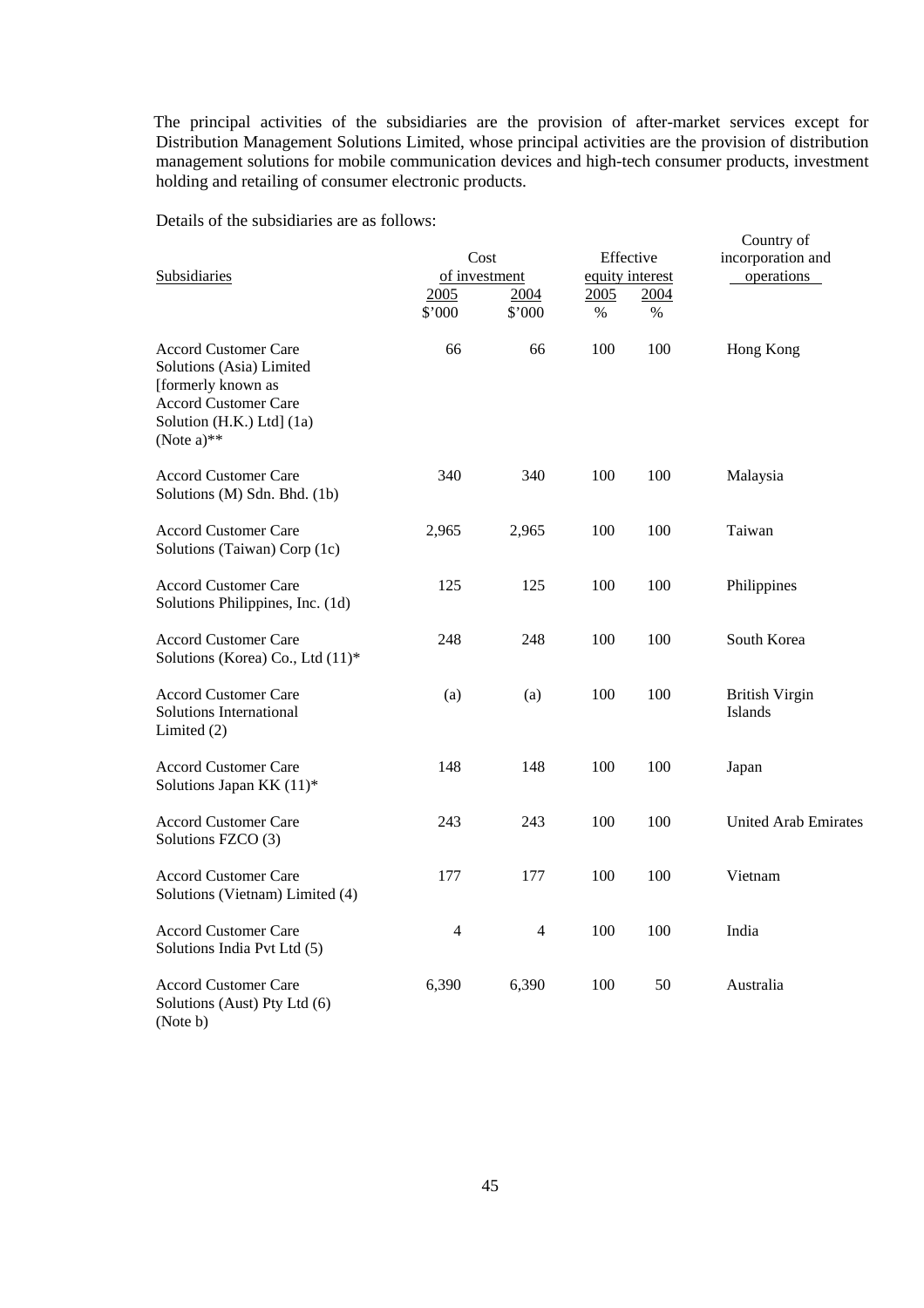| Subsidiaries                                                                                    | 2005<br>\$'000  | Cost<br>of investment<br>2004<br>\$'000 | 2005<br>$\%$ | Effective<br>equity interest<br>2004<br>$\%$ | Country of<br>incorporation and<br>operations |
|-------------------------------------------------------------------------------------------------|-----------------|-----------------------------------------|--------------|----------------------------------------------|-----------------------------------------------|
| <b>After Market Solutions</b><br>$(CE)$ Pte Ltd $(8)$                                           | (a)             | (a)                                     | 100          | 100                                          | Singapore                                     |
| <b>Broadmax Services</b><br>Limited $(2)$                                                       | 6,778           | 5,179                                   | 70           | 70                                           | <b>British Virgin</b><br>Islands              |
| <b>Distribution Management</b><br>Solutions Limited (8)                                         | 8,416           | 8,416                                   | 50           | 50                                           | Singapore                                     |
| Information<br><b>Management Solutions</b><br>Pte Ltd $(8)$                                     | 1,000           | 1,000                                   | 100          | 100                                          | Singapore                                     |
| PT. AccordExpress<br>Customer Care Solutions (9)                                                | 198             | 198                                     | 100          | 100                                          | Indonesia                                     |
| P.T. Accord Customer<br>Care Solutions (9)                                                      | 5,997<br>33,095 | 5,997<br>31,496                         | 75           | 75                                           | Indonesia                                     |
| <b>Subsidiary of Broadmax Services Limited</b>                                                  |                 |                                         |              |                                              |                                               |
| Ucom Technologies Pvt Ltd (5)                                                                   |                 |                                         | 100          | 100                                          | India                                         |
| Subsidiary of After Market Solutions (CE) Pte Ltd                                               |                 |                                         |              |                                              |                                               |
| After Market Solutions (CE) Sdn. Bhd.(1b)                                                       |                 |                                         | 100          | 100                                          | Malaysia                                      |
| Subsidiaries of Accord Customer Care<br>Solutions (Asia) Limited                                |                 |                                         |              |                                              |                                               |
| Accord Customer Care Solutions PRC Limited<br>(formerly known as Porter Profits Limited) (1a)** |                 |                                         | 100          | 100                                          | <b>British Virgin</b><br>Islands              |
| Accord Customer Care Solutions (Suzhou) Co., Ltd (1e) <sup>+</sup>                              |                 |                                         | 100          | 100                                          | People's Republic<br>of China                 |
| Accord (Tianjin) Electronics Co., Ltd (1f) <sup>+</sup>                                         |                 |                                         | 100          | 100                                          | People's Republic<br>of China                 |
| Shanghai ACCS Forte Science & Technology<br>Co., Ltd $(1e)^+$                                   |                 |                                         | 51           | 51                                           | People's Republic<br>of China                 |
|                                                                                                 |                 |                                         |              |                                              |                                               |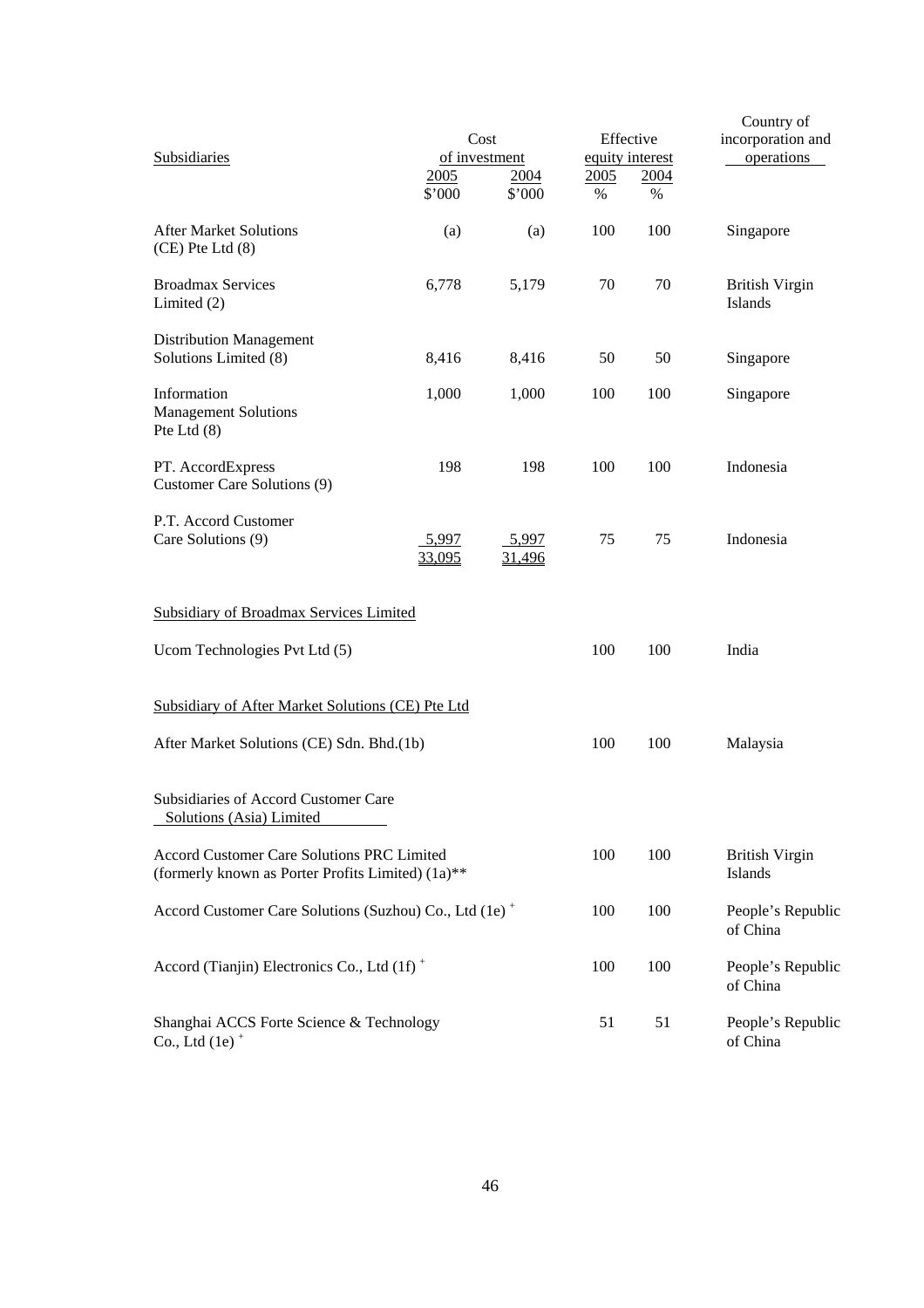| Subsidiaries                                                                    | 2005 | Effective<br>equity interest<br>2004 | Country of<br>incorporation and<br>operations |
|---------------------------------------------------------------------------------|------|--------------------------------------|-----------------------------------------------|
| Subsidiaries of Accord Customer Care<br><b>Solution PRC Limited</b>             | $\%$ | $\%$                                 |                                               |
| Beijing Jin Hong Jing Telecommunication &<br>Technology Co., Ltd (1g)**         | 100  | 100                                  | People's Republic<br>of China                 |
| Cheng De Jin Hong Jing Telecommunication $&$<br>Technology Co., Ltd (1g)**      | 51   | 51                                   | People's Republic<br>of China                 |
| Guangzhou Jacson Telecom Co., Ltd (1h) <sup>+</sup>                             | 100  | 100                                  | People's Republic<br>of China                 |
| Tang Shan Jin Jie Tong Telecommunication &<br>Technology Co., Ltd (1g)**        | 51   | 51                                   | People's Republic<br>of China                 |
| Tian Jin Shi Jin Hong Jing Telecommunication &<br>Technology Co., Ltd $(1g)$ ** | 90   | 90                                   | People's Republic<br>of China                 |
| Zhang Jia Kou Jin Hong Jing Telecommunication &<br>Technology Co., Ltd (1g)**   | 80   | 80                                   | People's Republic<br>of China                 |
| Subsidiaries of Distribution Management<br><b>Solutions Limited</b>             |      |                                      |                                               |
| A-Club Mobile Pte. Ltd (8)                                                      | 50   | 50                                   | Singapore                                     |
| A-Mobile Pte. Ltd. (8)                                                          | 50   | 50                                   | Singapore                                     |
| iDistribution Pte. Ltd. (8)                                                     | 50   | 50                                   | Singapore                                     |
| Menel Pte. Ltd (8)                                                              | 50   | 50                                   | Singapore                                     |
| Pacific Cellular International Limited (2)                                      | 45   | 45                                   | <b>British Virgin Islands</b>                 |
| Pacific Cellular (Thailand) Limited *                                           | 45   | 45                                   | Thailand                                      |
| PC (Singapore) Pte. Ltd (8)                                                     | 50   | 50                                   | Singapore                                     |
| Super Mobile Pte. Ltd (8)                                                       | 50   | 50                                   | Singapore                                     |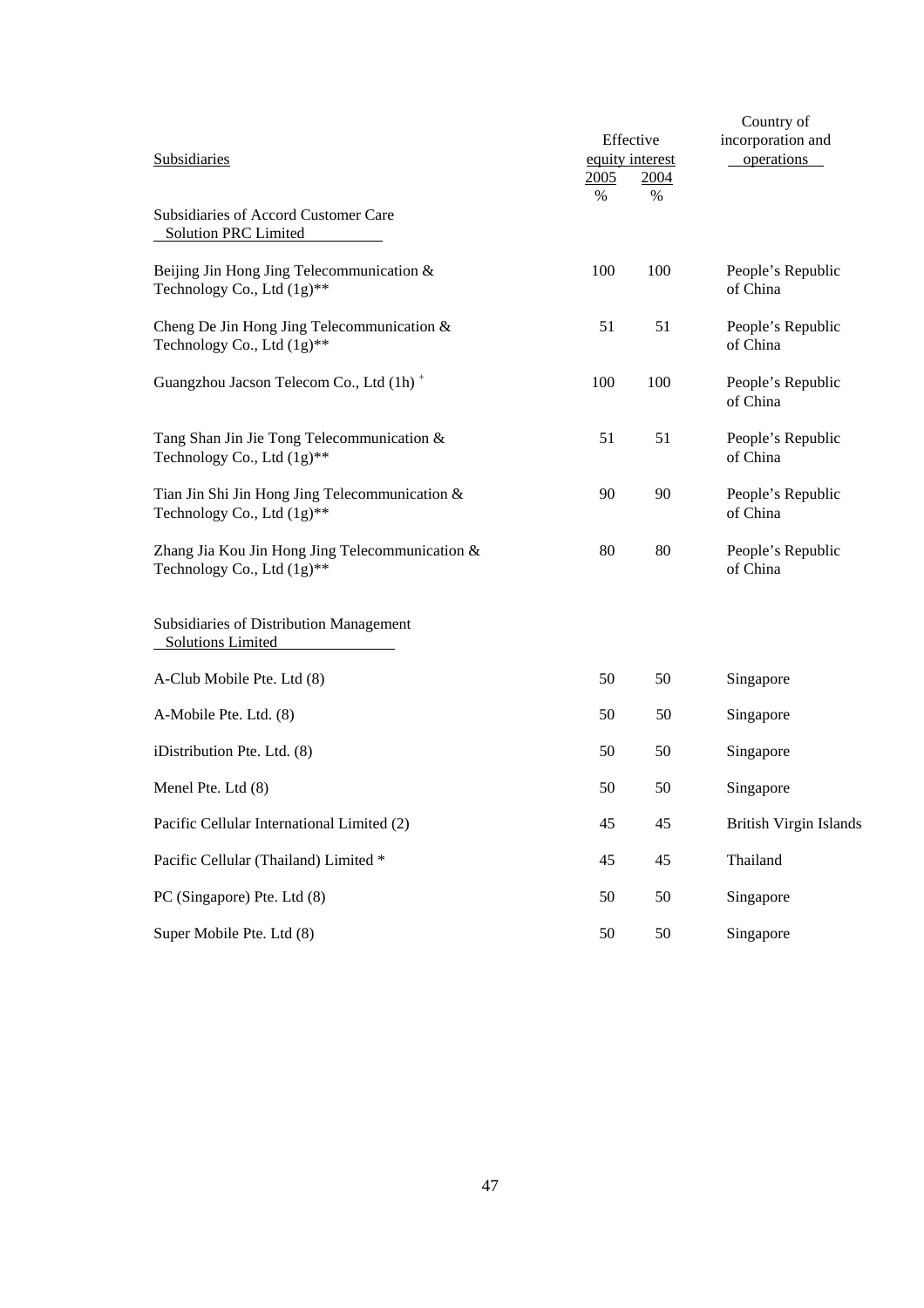| Subsidiaries                                                            | Effective<br>equity interest<br>2005<br>$\frac{0}{0}$ | 2004<br>$\frac{0}{0}$ | Country of<br>incorporation and<br>operations |
|-------------------------------------------------------------------------|-------------------------------------------------------|-----------------------|-----------------------------------------------|
| Subsidiaries of Accord Customer Care<br><b>Solutions (Aust) Pty Ltd</b> |                                                       |                       |                                               |
| Accord Customer Care Solutions (Network) Pty Ltd (6)                    | 100                                                   | 50                    | Australia                                     |
| Accord Customer Care Solutions (NSW) Pty Ltd (6)                        | 100                                                   | 50                    | Australia                                     |
| Accord Customer Care Solutions (SA) Pty Ltd (6)                         | 100                                                   | 50                    | Australia                                     |
| Accord Customer Care Solutions (VIC) Pty Ltd (6)                        | 100                                                   | 50                    | Australia                                     |
| Accord Customer Care Solutions (W.A.) Pty Ltd (6)                       | 100                                                   | 50                    | Australia                                     |
| Accord Customer Care Solutions (QLD) Pty Ltd (6)                        | 100                                                   | 50                    | Australia                                     |
| MSI Pty Ltd (6)                                                         | 100                                                   | 50                    | Australia                                     |
| Accord Customer Care Solutions Pty Ltd (6)                              | 100                                                   | 50                    | Australia                                     |
| First Mobile FZCO (Dubai)*                                              | 100                                                   | 50                    | <b>United Arab Emirates</b>                   |
| Mobile phone repair.com NZ Limited (10)*                                | 65                                                    | 50                    | New Zealand                                   |
| Accord Customer Care Solutions (NZ) Ltd (10)*                           |                                                       | 32.5                  | New Zealand                                   |
| Accord CCS Thailand Co., Ltd (7)                                        | 100                                                   | 75                    | Thailand                                      |

#### Notes on cost

(a) Less than \$1,000.

## Auditors of subsidiaries for 2005:

- (1) Member firms of Deloitte Touche Tohmatsu, of which Deloitte & Touche, Singapore is a member:
	- a) Deloitte Touche Tohmatsu, Hong Kong\*\*
	- b) Deloitte KassimChan, Malaysia
	- c) Deloitte & Touche, Taiwan
	- d) C. L. Manabat & Co., Philippines
	- e) Deloitte Touche Tohmatsu Certified Public Accountants Ltd., Shanghai, PRC
	- f) Deloitte Touche Tohmatsu CPA Ltd, Tianjin Branch
	- g) Deloitte Touche Tohmatsu CPA Ltd, Beijing Branch<sup>\*\*</sup><br>h) Deloitte Touche Tohmatsu CPA Ltd., Guangzhou Branc
	- Deloitte Touche Tohmatsu CPA Ltd., Guangzhou Branch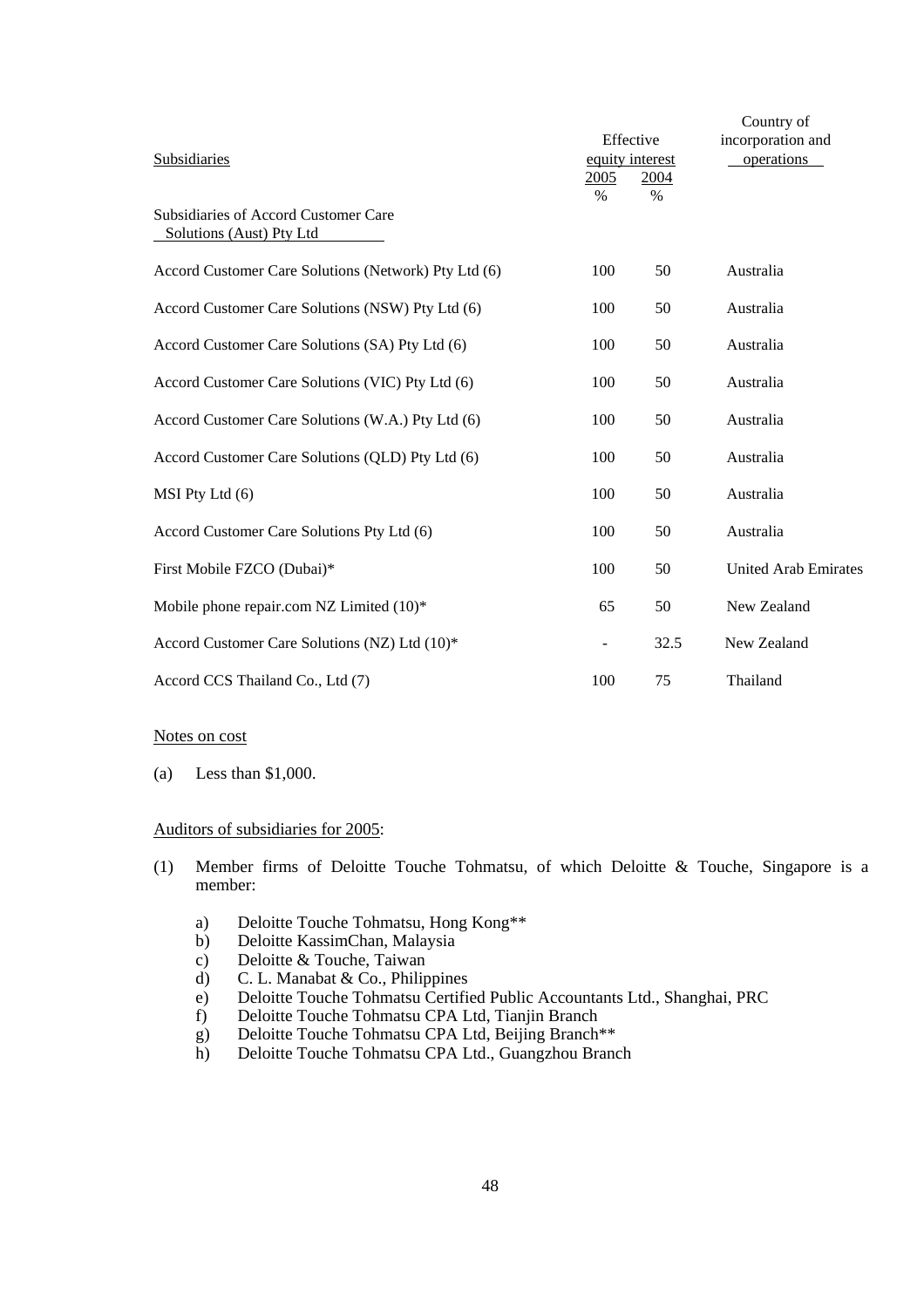- (2) Deloitte & Touche, Singapore for consolidation purposes only and no audit reports issued. Not required to be audited in country of incorporation.
- (3) Talal Abu-Ghazaleh & Co.
- (4) ABB Viet Nam Ltd, Vietnam.
- (5) Vikas Bhatnagar & Co.
- (6) Ernst & Young.
- (7) Amnuayporn Accounting Office Co., Ltd.
- (8) Deloitte & Touche, Singapore.
- (9) Drs Johan, Malonda & Partners (a member of Nexia International)
- (10) MobilefoneRepair.com NZ Limited has amalgamated its operations with Accord Customer Care Solutions (NZ) Ltd with effect from January 1, 2005.
- (11) These subsidiaries have commenced liquidation proceedings during the year.
- \* Management accounts used for consolidation purposes.
- \*\* As of the date of this report, the auditors of these subsidiaries have not provided the required audit clearance and relevant reporting documents to the company's auditors for the purpose of consolidation of the group's results. Further adjustments or disclosures may have to be made to the accompanying financial statements upon completion of the audit for the respective subsidiaries.
- The auditors of these subsidiaries have expressed disclaimer of opinion due to CAD investigations and limitation of scope which are described in notes 8, 10 and 14 of these financial statements.

#### Note on subsidiary

#### Accord Customer Care Solutions (Aust) Pty Ltd ("ACCSA")

- i) In 2004, the company's interest in ACCSA was reduced from 100% to 50%. Under the sale and purchase agreement entered with the Buyer and the Buyer's Guarantor dated December 16, 2004, the company sold 50% equity interest in ACCSA to the Buyer. The consideration was payable as follows : (i) \$4,240,000 in cash within 30 days, (ii) \$5,000,000 in redeemable convertible bonds issued by the Buyer's Guarantor ("Guarantor's Bonds") and (iii) \$4,000,000 less any loss on the inventories of ACCSA realised between January 1 and June 30, 2004, within 6 months of completion. The \$4,000,000 retention is disclosed under other receivables (Note 9).
- ii) On December 12, 2005, the company entered into a sale and purchase agreement with the Buyer and the Buyer's Guarantor as defined in the preceding paragraph to re-gacquire 50% equity interest in ACCSA for \$2, which was determined in accordance with the letter of undertaking provided by the Buyer's Guarantor to sell its 50% equity interest in ACCSA to the company for a nominal consideration. For accounting purpose, the group adopted December 31, 2005 as the effective date of acquisition from 50% to 100%.
- iii) The negative goodwill of \$4,371,000 arising from the re-acquisition was recognised immediately to the profit and loss statement in accordance with FRS 103 (Note 29).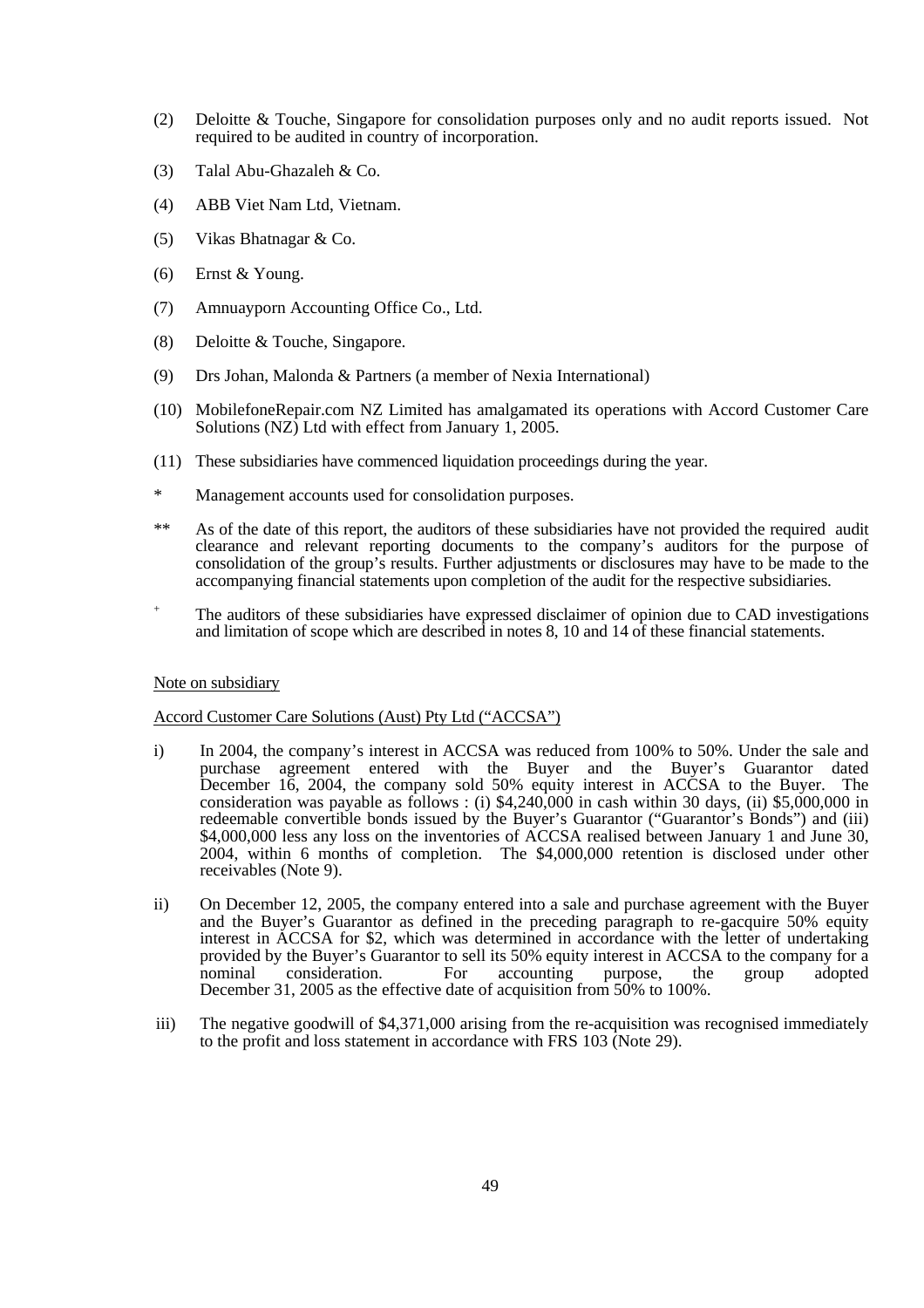# 13 ADVANCE PAYMENTS FOR INVESTMENTS

|                                           | Group    |            |          | Company   |  |
|-------------------------------------------|----------|------------|----------|-----------|--|
|                                           | 2005     | 2004       | 2005     | 2004      |  |
|                                           | \$'000   | \$'000     | \$'000   | \$'000    |  |
| Deposits and advances for acquisition of: |          |            |          |           |  |
| - Mobile Communication                    |          |            |          |           |  |
| Service Pte Ltd                           |          | 10,000     |          | 10,000    |  |
| - Others                                  | 7,055    | 3,333      | 7,055    | 3,333     |  |
| Other investments                         | 4,860    | 4,860      |          |           |  |
|                                           | 11,915   | 18,193     | 7,055    | 13,333    |  |
| Provision for impairment                  | (9,428)  | (18, 193)  | (4,568)  | (13, 333) |  |
|                                           | 2,487    | $\sim$ $-$ | 2,487    |           |  |
| Movement in provision for impairment:     |          |            |          |           |  |
| At beginning of year                      | 18,193   | 17,172     | 13,333   | 17,172    |  |
| Transfer from provision for liabilities   |          |            |          |           |  |
| [Note $2(G)$ ]                            | 4,568    |            | 4,568    |           |  |
| Current year provision                    |          | 18,193     |          | 13,333    |  |
| Reclassification to provision for         |          |            |          |           |  |
| - Investment in associates (Note 11)      | (3,333)  | (1,500)    | (3,333)  | (1,500)   |  |
| - Investment in subsidiaries              |          |            |          | (2,754)   |  |
| - Other investments (Note 15)             | (10,000) |            | (10,000) |           |  |
| - Goodwill on consolidation               |          | (15, 672)  |          |           |  |
| Transfer upon transfer of investment      |          |            |          |           |  |
| in subsidiaries                           |          |            |          | (12, 918) |  |
| At end of year                            | 9,428    | 18,193     | 4,568    | 13,333    |  |

 These represent deposits and advances paid by the company to the vendors for equity stakes in investee companies for which the sales and purchase arrangements have not been completed as at the end of the financial year.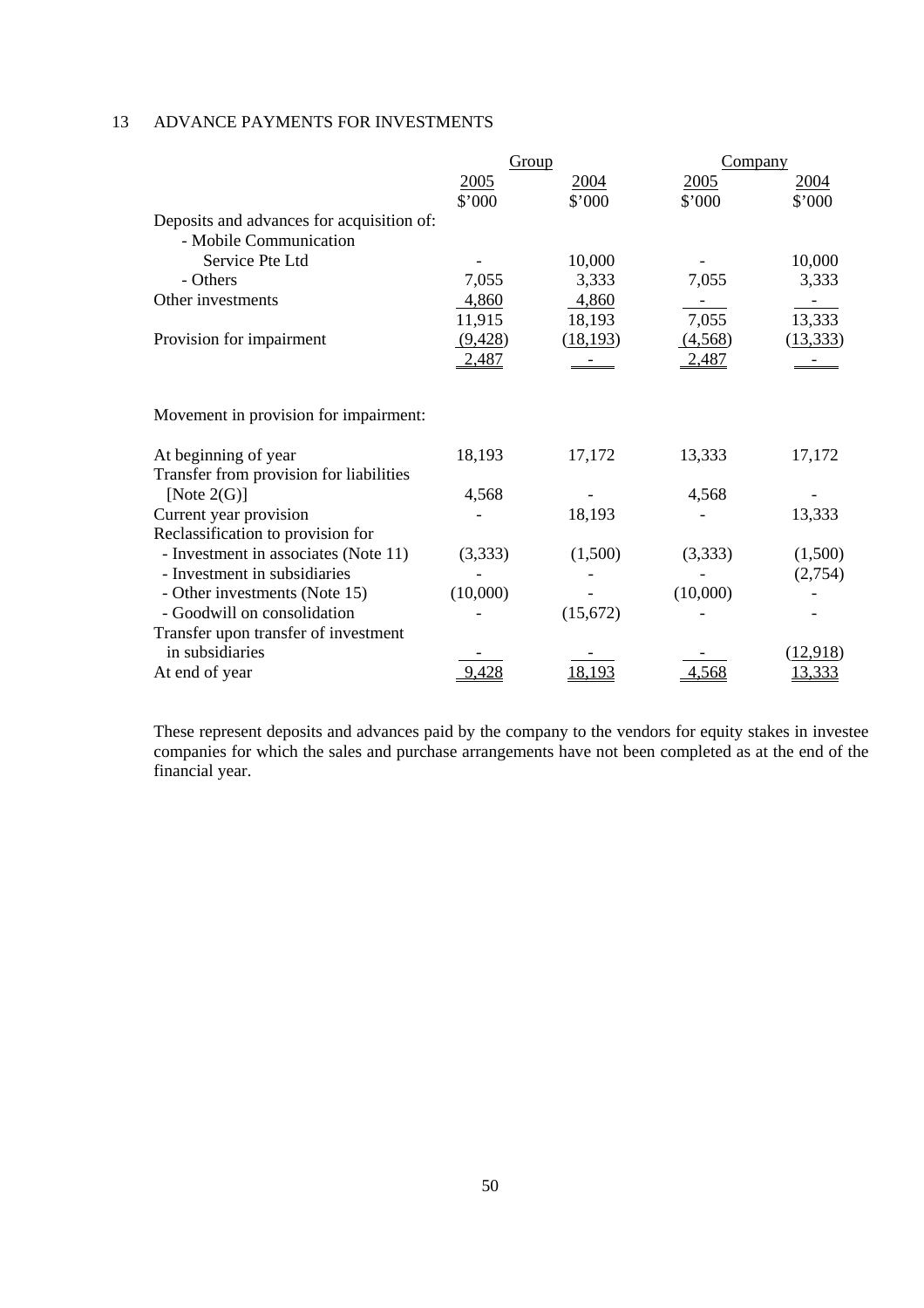# 14 PLANT AND EQUIPMENT

|                                                    | Computers<br>and computer        | Plant and        | Motor                 | Furniture,<br>fittings and |                  |
|----------------------------------------------------|----------------------------------|------------------|-----------------------|----------------------------|------------------|
|                                                    | system                           | equipment        | vehicles              | renovations                | Total            |
|                                                    | \$'000                           | \$'000           | \$'000                | \$'000                     | \$'000           |
| Group                                              |                                  |                  |                       |                            |                  |
| Cost:                                              |                                  |                  |                       |                            |                  |
| At January 1, 2004                                 | 3,706                            | 13,495           | 1,099                 | 7,892                      | 26,192           |
| Exchange adjustment<br>Acquisition of subsidiaries | (4)<br>245                       | (246)<br>1,364   | (7)<br>276            | (182)<br>1,492             | (439)<br>3,377   |
| Additions                                          | 1,003                            | 6,541            | 1,065                 | 4,923                      | 13,532           |
| Reclassifications                                  | (34)                             | 34               |                       | $\overline{\phantom{0}}$   |                  |
| Disposals                                          | (529)                            | (1,163)          | (566)                 | (1,373)                    | (3,631)          |
| At January 1, 2005                                 | 4,387                            | 20,025           | 1,867                 | 12,752                     | 39,031           |
| <b>Exchange differences</b>                        | (741)                            | 484              | 7                     | (33)                       | (283)            |
| <b>Additions</b>                                   | 18                               | 1,613            |                       | 814                        | 2,445            |
| Reclassifications                                  | (738)                            | 802              |                       | (64)                       |                  |
| Disposals                                          | (105)                            | (3,542)          | (589)                 | (1, 596)                   | (5,832)          |
| Written off                                        | $\overline{\phantom{a}}$         | (2,564)          | (45)                  | (2,489)                    | (5,098)          |
| At December 31, 2005                               | 2,821                            | 16,818           | 1,240                 | 9,384                      | 30,263           |
| Accumulated depreciation:                          |                                  |                  |                       |                            |                  |
| At January 1, 2004                                 | 1,083                            | 3,902            | 315<br>$\overline{2}$ | 1,811                      | 7,111            |
| Exchange adjustment<br>Acquisition of subsidiaries | $\overline{4}$<br>$\overline{2}$ | 20<br>227        | 21                    | (12)<br>202                | 14<br>452        |
| Depreciation                                       | 990                              | 2,208            | 322                   | 1,272                      | 4,792            |
| Disposals                                          | (231)                            | (398)            | (168)                 | (286)                      | (1,083)          |
| At January 1, 2005                                 | 1,848                            | 5,959            | 492                   | 2,987                      | 11,286           |
| <b>Exchange differences</b>                        | (42)                             | (103)            | 1                     | (235)                      | (379)            |
| Depreciation                                       | 678                              | 3,062            | 330                   | 1,172                      | 5,242            |
| Disposals                                          | (104)                            | (1,087)          | (197)                 | (518)                      | (1,906)          |
| Written off                                        |                                  | (214)            | (29)                  | (222)                      | (465)            |
| At December 31, 2005                               | 2,380                            | 7,617            | 597                   | 3,184                      | 13,778           |
| Impairment:                                        |                                  |                  |                       |                            |                  |
| At January 1, 2004<br>Impairment loss recognised   |                                  |                  |                       |                            |                  |
| during the year                                    | 556                              | 2,534            |                       | 1,614                      | 4,704            |
| At January 1, 2005                                 | 556                              | 2,534            |                       | 1,614                      | 4,704            |
| Impairment loss recognised                         |                                  |                  |                       |                            |                  |
| during the year                                    | 60                               | 492              |                       | 247                        | 799              |
| Written off                                        | (52)                             | (283)            |                       | (179)                      | (514)            |
| Disposals<br>At December 31, 2005                  | (249)<br>315                     | (1,360)<br>1,383 |                       | (858)<br>824               | (2,467)<br>2,522 |
|                                                    |                                  |                  |                       |                            |                  |
| Carrying amount:<br>At December 31, 2005           | 126                              | 7,818            | 643                   | 5,376                      | 13,963           |
|                                                    |                                  |                  |                       |                            |                  |
| At December 31, 2004                               | 1,983                            | 11,532           | 1,375                 | 8,151                      | 23,041           |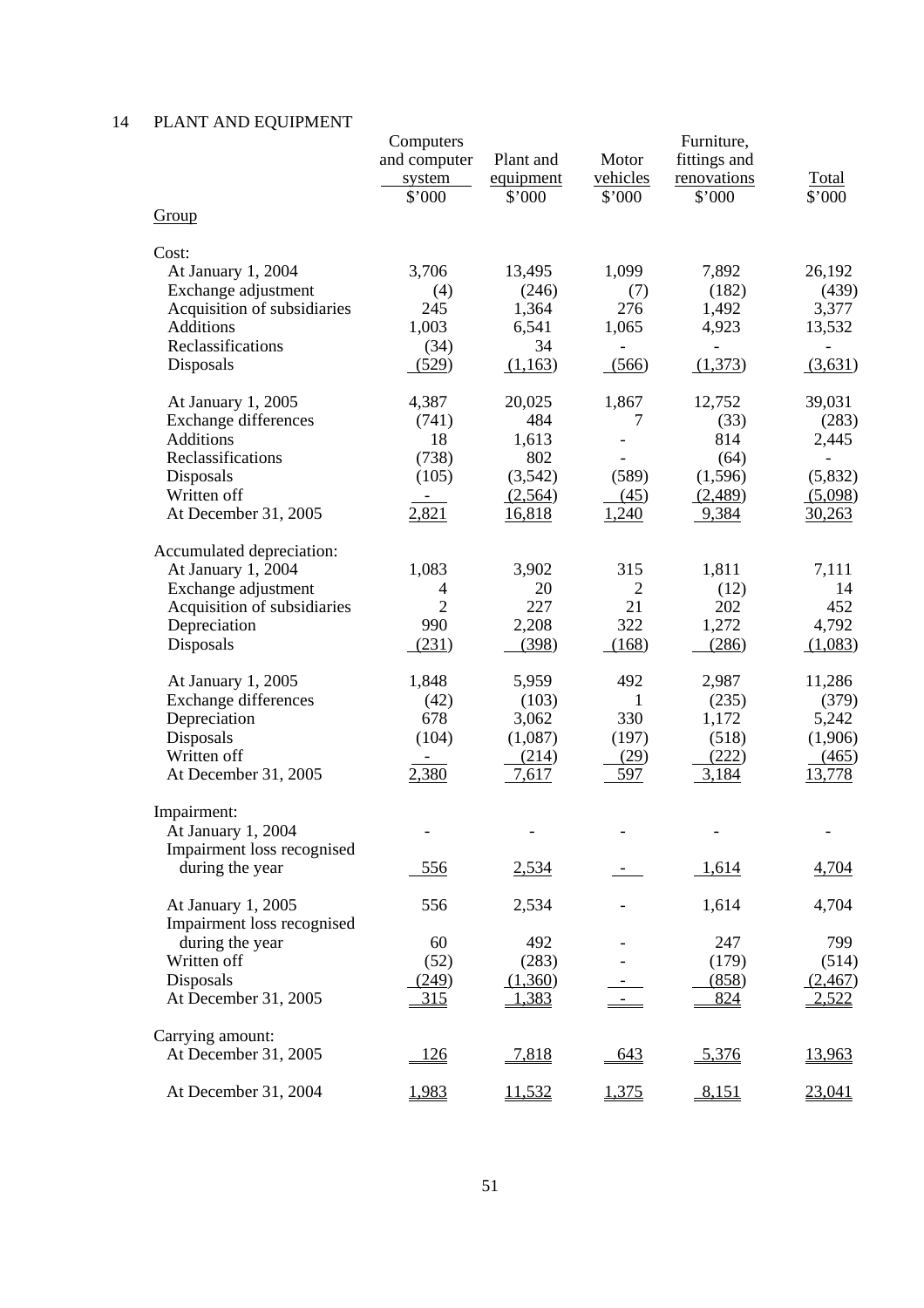|                            | Computers                |                          |                     | Furniture,   |         |
|----------------------------|--------------------------|--------------------------|---------------------|--------------|---------|
|                            | and computer             | Plant and                | Motor               | fittings and |         |
|                            | system                   | equipment                | vehicles            | renovations  | Total   |
|                            | \$'000                   | \$'000                   | \$'000              | \$'000       | \$'000  |
| <b>Company</b>             |                          |                          |                     |              |         |
| Cost:                      |                          |                          |                     |              |         |
| At January 1, 2004         | 3,132                    | 2,206                    | 658                 | 2,784        | 8,780   |
| <b>Additions</b>           | 333                      | 376                      |                     | 208          | 917     |
| Disposals                  | (232)                    | (121)                    | (540)               | (458)        | (1,351) |
| Transfer to a subsidiary   | (310)                    | (1,143)                  |                     | (646)        | (2,099) |
| At January 1, 2005         | 2,923                    | 1,318                    | 118                 | 1,888        | 6,247   |
| <b>Additions</b>           |                          | 167                      |                     | 41           | 208     |
| Disposals                  | (93)                     | (404)                    |                     | (26)         | (523)   |
| Written off                |                          |                          |                     | (728)        | (728)   |
| At December 31, 2005       | 2,830                    | 1,081                    | 118                 | 1,175        | 5,204   |
| Accumulated depreciation:  |                          |                          |                     |              |         |
| At January 1, 2004         | 654                      | 440                      | 127                 | 514          | 1,735   |
| Depreciation               | 661                      | 160                      | 74                  | 225          | 1,120   |
| Disposals                  | (76)                     | (29)                     | (158)               | (99)         | (362)   |
| Transfer to a subsidiary   | (156)                    | (290)                    | $\sigma_{\rm{max}}$ | (182)        | (628)   |
| At January 1, 2005         | 1,083                    | 281                      | 43                  | 458          | 1,865   |
| Depreciation               | 549                      | 143                      | 24                  | 145          | 861     |
| Disposals                  | (65)                     | (118)                    |                     | (7)          | (190)   |
| Written off                | $\overline{\phantom{a}}$ | $\overline{\phantom{a}}$ |                     | (211)        | (211)   |
| At December 31, 2005       | 1,567                    | 306                      | 67                  | 385          | 2,325   |
| Impairment:                |                          |                          |                     |              |         |
| At January 1, 2004         |                          |                          |                     |              |         |
| Impairment loss recognised |                          |                          |                     |              |         |
| during the year            | 701                      | 433                      |                     | 598          | 1,732   |
| At January 1, 2005         | 701                      | 433                      |                     | 598          | 1,732   |
| Reclassification           | (488)                    | 244                      |                     | 244          |         |
| Written off                |                          | $\overline{\phantom{0}}$ |                     | (514)        | (514)   |
| Disposals                  | (148)                    | (92)                     |                     | (126)        | (366)   |
| At December 31, 2005       | 65                       | 585                      |                     | <u>202</u>   | 852     |
| Carrying amount:           |                          |                          |                     |              |         |
| At December 31, 2005       | 1,198                    | 190                      | <u>51</u>           | 588          | 2,027   |
| At December 31, 2004       | 1,139                    | 604                      | 75                  | 832          | 2,650   |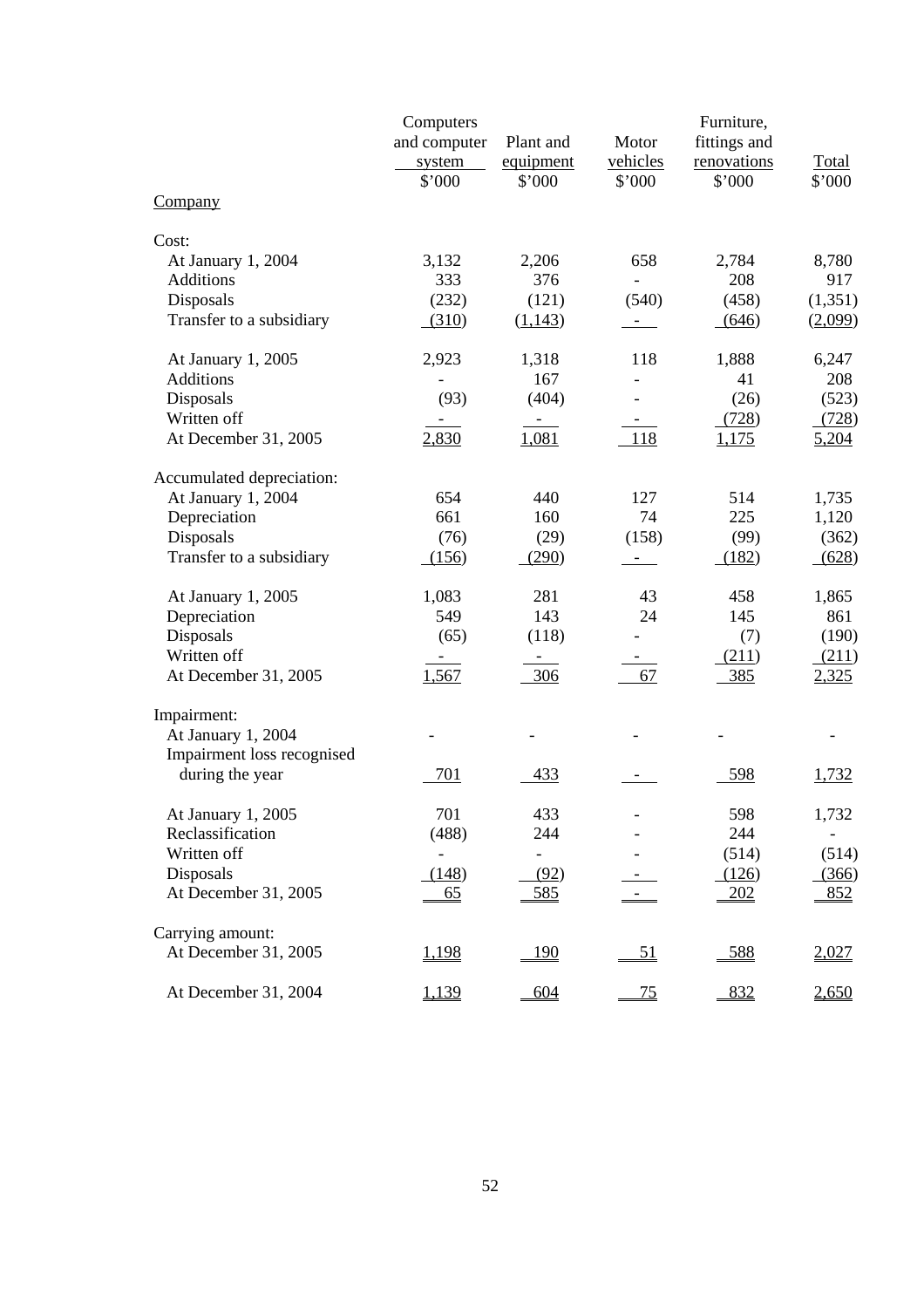- a) During the year, the group carried out a review of the recoverable amount of its plant and equipment. These assets are used in the group's after-market services segment. The review led to the recognition of an impairment loss of \$799,000 due to expiration of a specific after-market services contract with a customer and commencement of liquidation proceedings for certain subsidiaries as there is no possibility of future usage of the related assets.
- b) The auditors of certain subsidiaries expressed a disclaimer of opinion due to limitation of scope on the impairment loss of \$606,000 charged to the profit and loss statement in the current year as they were unable to obtain sufficient audit evidence to determine that the impairment loss, which is based on directors' net selling prices is appropriate, and accordingly, the net carrying amount of plant and equipment amounting to \$750,000 at year end.
- c) The carrying amounts of the group's and company's plant and equipment include amounts of \$349,900 and \$Nil (2004 : \$541,000 and \$Nil) in respect of assets held under finance lease (Note 22).

#### 15 OTHER INVESTMENTS

| Group     |         | Company   |         |
|-----------|---------|-----------|---------|
| 2005      | 2004    | 2005      | 2004    |
| \$'000    | \$'000  | \$'000    | \$'000  |
|           |         |           |         |
|           |         |           |         |
| 20,000    | 15,000  | 20,000    | 15,000  |
| 491       | 491     |           |         |
|           |         |           |         |
|           | 3       |           |         |
| 12,300    | 800     | 11,500    |         |
| 3,662     | 3,430   |           |         |
| 87        | 87      | 87        | 87      |
| 36,540    | 19,811  | 31,587    | 15,087  |
| (18, 809) | (5,998) | (17, 497) | (2,026) |
| 17,731    | 13,813  | 14,090    | 13,061  |
|           |         |           |         |

Movement in provision for impairment:

| 5,998   |       | 2,026  |       |
|---------|-------|--------|-------|
| 857     | 5,998 | 87     | 2,026 |
|         |       |        |       |
| (3,430) |       |        |       |
|         |       |        |       |
| 1,500   |       | 1,500  |       |
| 3,884   |       | 3,884  |       |
|         |       |        |       |
| 10,000  |       | 10,000 |       |
| 18,809  | 5,998 | 17,497 | 2,026 |
|         |       |        |       |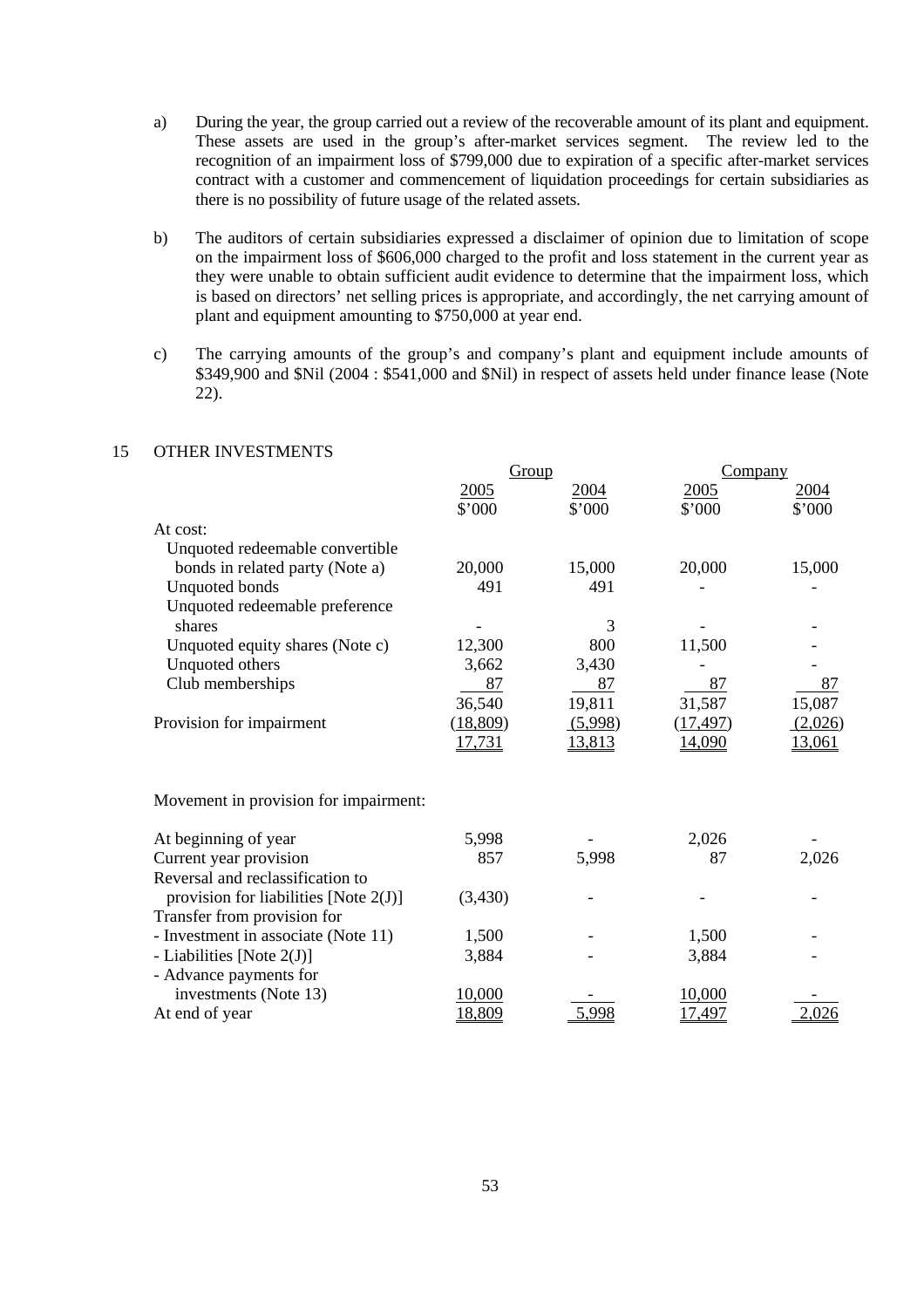a) This represents investment in unquoted redeemable convertible bonds (the "Bonds") amounting to \$20,000,000 in Ventures Management Solutions Pte. Ltd. ("VMS") which is a related party of the group as it has common directors with the company. In January 2005, the company paid \$5,000,000 to VMS to subscribe for additional bonds in VMS. The Bonds are convertible into ordinary shares of VMS, or can be swapped for ordinary shares in the direct investee companies of VMS, subject to certain conditions being met. The Bonds bear simple interest at 10% per annum and are repayable on July 6, 2007 [Note 29].

 The directors of the company have evaluated the recoverability of the Bonds and are of the view that the net carrying value of the bonds of \$14,090,000 (2004 : \$12,974,000) as at December 31, 2005 are substantially recoverable based on the latest market value of the quoted investments held by VMS and its subsidiary.

- b) In 2004, a subsidiary had an investment in unquoted redeemable convertible bonds in other corporation with a face value of \$5,000,000 and a carrying amount of \$Nil at the company and group level. This arose from the disposal of 50% equity interest in Accord Customer Care Solutions (Aust) Pty Ltd [see Note 12] in 2004. The Bonds mature in November 2009 and bear interest at 1% above 6-month SIBOR determined on the due day of payment. In 2005, the unquoted redeemable convertible bonds were cancelled pursuant to the re-acquisition of the 50% equity interest in Accord Customer Care Solutions (Aust) Pty Ltd on December 12, 2005 (Note 12).
- c) As described in note 11(a), this includes investment in Mobile Communication Service Pte Ltd amounting to \$11,500,000 arising from the exercise of option during the year to exchange the company's 20% equity interest in Allpro International Limited into 20% equity interest in Mobile Communication Service Pte Ltd.

## 16 GOODWILL ON CONSOLIDATION

|                                                           | Group          |                |
|-----------------------------------------------------------|----------------|----------------|
|                                                           | 2005<br>\$'000 | 2004<br>\$'000 |
| Cost:                                                     |                |                |
| At beginning of year                                      | 54,609         | 13,157         |
| Arising on                                                |                |                |
| - Adjustment to cost (Note a)                             | 1,598          |                |
| - Acquisition of subsidiaries                             |                | 41,754         |
| - Acquisition of additional equity interest in subsidiary | 976            |                |
| Elimination of amortisation accumulated prior             |                |                |
| to the adoption of FRS 103 (Note 3)                       | (4,094)        |                |
| Adjustment                                                |                | (272)          |
| Exchange adjustment                                       | 477            | (30)           |
| At end of year                                            | 53,566         | 54,609         |
|                                                           |                |                |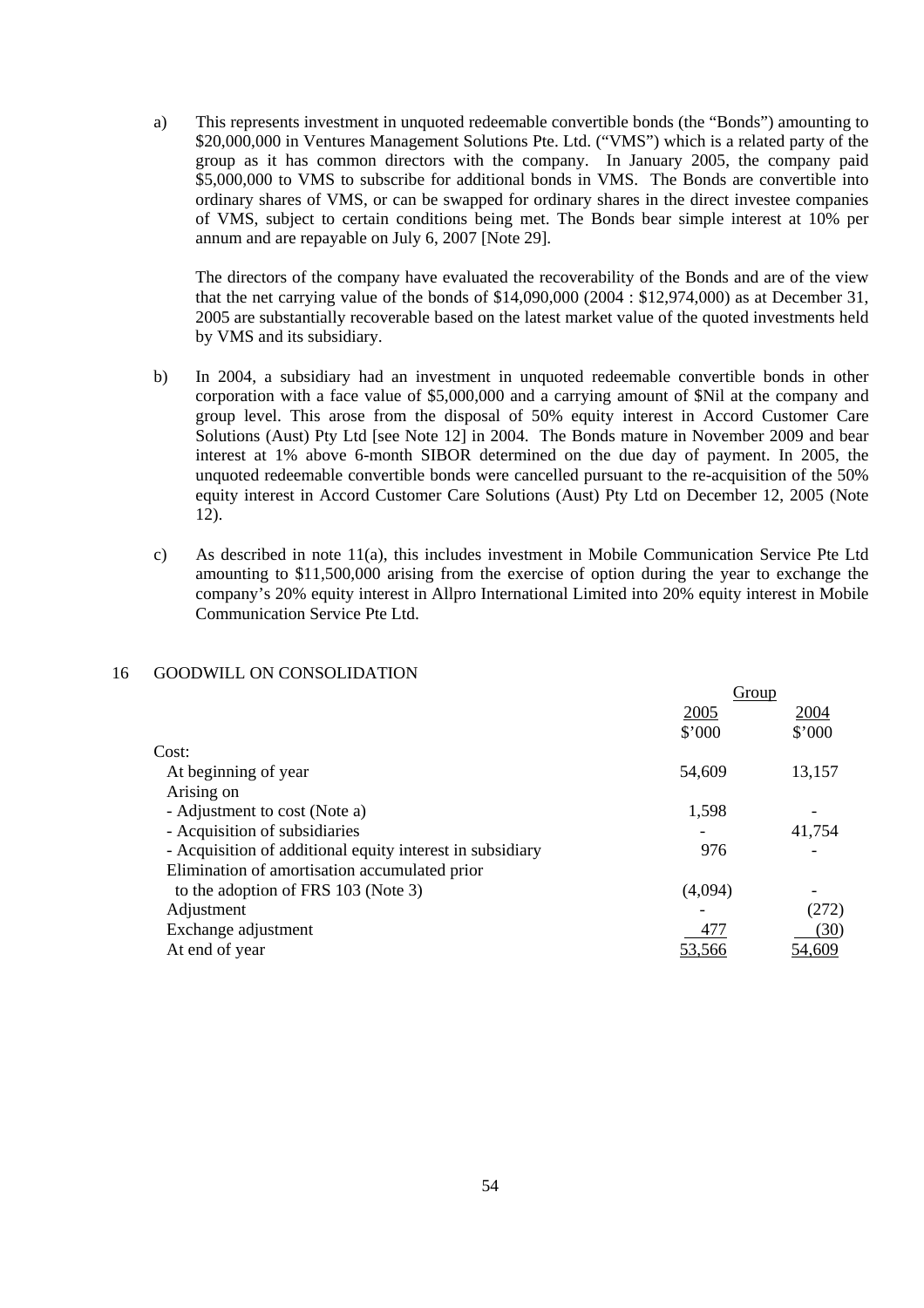|                                                                | Group   |        |
|----------------------------------------------------------------|---------|--------|
|                                                                | 2005    | 2004   |
|                                                                | \$'000  | \$'000 |
| Accumulated amortisation:                                      |         |        |
| At beginning of year                                           | 4,094   | 1,269  |
| Amortisation for the year included in other operating expenses |         | 2,685  |
| Elimination of amortisation accumulated prior to the           |         |        |
| adoption of FRS 103 (Note 3)                                   | (4,094) |        |
| Exchange adjustment                                            |         | 140    |
| At end of year                                                 |         |        |
| Provision for impairment:                                      |         |        |
| Balance at beginning of year                                   | 40,231  |        |
| Transfer from provision for                                    |         |        |
| - Advance payments for investments                             |         | 15,672 |
| - Trade receivables                                            |         | 2,000  |
| - Liabilities [Note 2(H)]                                      | 1,915   |        |
| Provision offset against refurbishment business income         |         | 18,475 |
| Provision charged to profit and loss statement                 | 865     | 4,084  |
| Exchange adjustment                                            | 439     |        |
| Balance at end of year                                         | 43,450  | 40,231 |
| Carrying amount:                                               |         |        |
| At end of year                                                 | 10,116  | 10,284 |
| At beginning of year                                           | 10,284  | 11,888 |

- a) This represents payment of deferred purchase consideration on acquisition of subsidiaries (Note 21).
- b) The group tests goodwill annually for impairment, or more frequently if there are indications that goodwill might be impaired.

 The recoverable amounts are determined from value in use calculations. The key assumptions for the value in use calculations are those regarding the discount rates, growth rates and expected changes to selling prices and direct costs during the period. Management estimates discount rates using pre-tax rates that reflect current market assessments of the time value of money and the specific risks. The growth rates are based on industry growth forecasts. Changes in selling prices and direct costs are based on past practices and expectations of future changes in the market.

The group prepares cash flow forecasts derived from the most recent financial budgets approved by management for the next 1 year and extrapolates cash flows for the following 4 years based on estimated growth rates of 5% to 10%.

The rates used to discount the forecast cash flows range from 3% to 16.7%.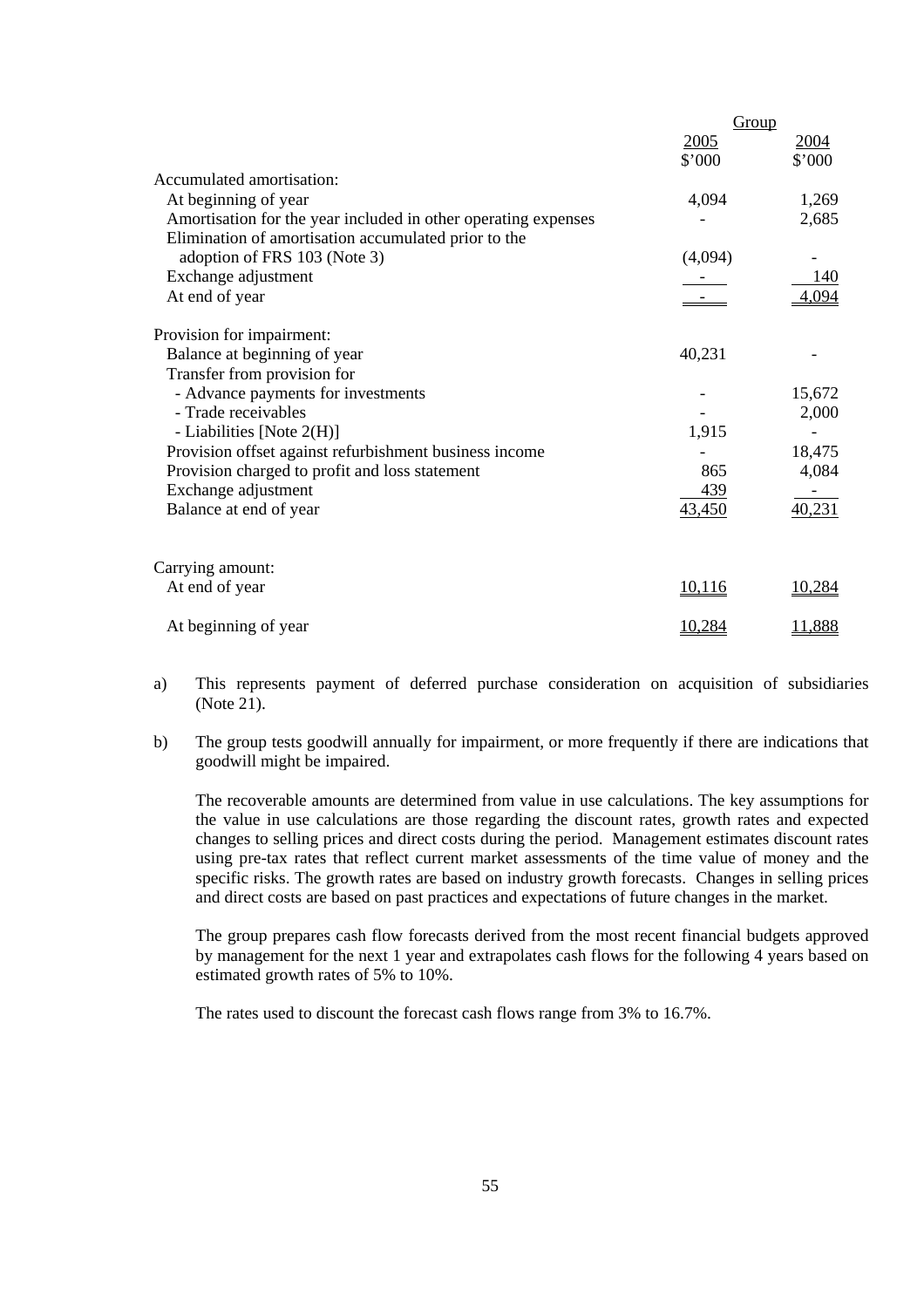### 17 OTHER GOODWILL

|        |                                                                                       | Company                                                                            |                                              |
|--------|---------------------------------------------------------------------------------------|------------------------------------------------------------------------------------|----------------------------------------------|
| 2005   | 2004                                                                                  | 2005                                                                               | 2004<br>\$'000                               |
|        |                                                                                       |                                                                                    |                                              |
| 14,378 | 2,310                                                                                 | 1,052                                                                              | 1,052                                        |
|        | 12,206                                                                                |                                                                                    |                                              |
|        |                                                                                       |                                                                                    |                                              |
|        |                                                                                       |                                                                                    |                                              |
|        |                                                                                       |                                                                                    |                                              |
|        |                                                                                       |                                                                                    |                                              |
|        |                                                                                       |                                                                                    |                                              |
|        |                                                                                       |                                                                                    | ,052                                         |
|        |                                                                                       |                                                                                    |                                              |
|        |                                                                                       |                                                                                    | 39                                           |
|        |                                                                                       |                                                                                    |                                              |
|        |                                                                                       |                                                                                    |                                              |
|        |                                                                                       |                                                                                    | 52                                           |
|        |                                                                                       |                                                                                    |                                              |
|        |                                                                                       |                                                                                    |                                              |
|        |                                                                                       |                                                                                    |                                              |
|        |                                                                                       |                                                                                    |                                              |
|        |                                                                                       |                                                                                    | 91                                           |
|        |                                                                                       |                                                                                    |                                              |
|        |                                                                                       |                                                                                    |                                              |
|        |                                                                                       |                                                                                    |                                              |
|        | 1,100                                                                                 |                                                                                    |                                              |
| 1,100  | 1,100                                                                                 |                                                                                    |                                              |
|        |                                                                                       |                                                                                    |                                              |
| 10,346 | 11,998                                                                                |                                                                                    | <u>961</u>                                   |
|        |                                                                                       |                                                                                    | 1,013                                        |
|        | \$'000<br>(1,280)<br>(1,613)<br>(39)<br>11,446<br>1,280<br>(1,280)<br>1,100<br>11,998 | Group<br>\$'000<br>(138)<br>14,378<br>91<br>1,281<br>(5)<br>(87)<br>1,280<br>2,219 | \$'000<br>(91)<br>(961)<br>91<br>(91)<br>961 |

The above relates to goodwill on purchase of after-market service businesses and related assets.

The group tests other goodwill annually for impairment, or more frequently if there are indications that goodwill might be impaired.

The recoverable amounts are determined from value in use calculations. The key assumptions for the value in use calculations are those regarding the discount rates, growth rates and expected changes to selling prices and direct costs during the period. Management estimates discount rates using pre-tax rates that reflect current market assessments of the time value of money and the specific risks. The growth rates are based on industry growth forecasts. Changes in selling prices and direct costs are based on past practices and expectations of future changes in the market.

The group prepares cash flow forecasts derived from the most recent financial budgets approved by management for the next 1 year and extrapolates cash flows for the following 4 years based on growth rate of 5% to 10%.

The rate used to discount the forecast cash flows is 5%.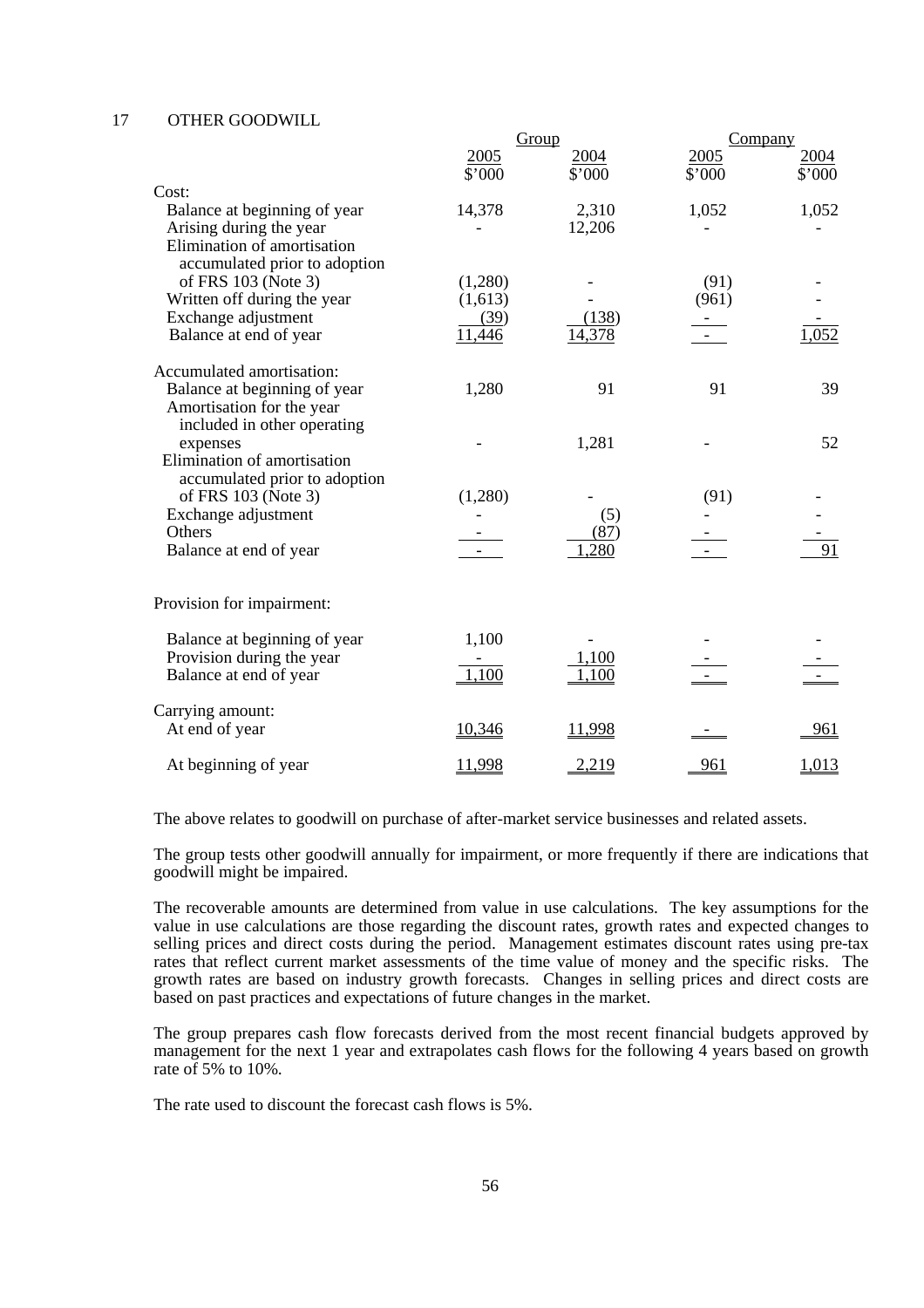#### 18 DUE FROM SUBSIDIARIES

|                          |                       | Company        |
|--------------------------|-----------------------|----------------|
|                          | <u>2005</u><br>\$'000 | 2004<br>\$'000 |
| Long term receivables    |                       | 22,044         |
| Provision for impairment |                       | (10, 243)      |
|                          |                       | 1,801          |

In 2004, the balance was repayable on or after December 31, 2006, unsecured and bore interest at the average prevailing prime lending rate of certain banks with effect from January 1, 2005. In 2005, the amounts due from subsidiaries became repayable on demand, unsecured and interest free.

#### 19 BANK LOANS AND OVERDRAFTS

|                                               | Group          |                | Company        |                |
|-----------------------------------------------|----------------|----------------|----------------|----------------|
|                                               | 2005<br>\$'000 | 2004<br>\$'000 | 2005<br>\$'000 | 2004<br>\$'000 |
| Bank overdrafts (Note c)<br><b>Bank</b> loans | 11,614         |                | 2,413          |                |
| - Unsecured                                   | 18,850         | 32,935         | 6,000          | 7,050          |
| - Secured                                     | 5,152          | 7,740          |                |                |
|                                               | 35,616         | 40,675         | 8,413          | 7,050          |

- a) The above secured bank loans of the group were secured by fixed deposits of \$5,448,000 (2004 : \$8,645,000) of the company (Note 7).
- b) In 2005, unsecured bank loans of subsidiaries amounting to \$12,850,000 (2004 : \$25,885,000) are supported by corporate guarantees from the company.
- c) In 2005, a bank has frozen the bank balances of the company pending the restructuring of the loans owing by certain subsidiaries and an associate.

 In addition, another bank has converted an outstanding loan amounting to \$9,201,000 of a subsidiary into bank overdraft as a subsidiary did not repay the loan upon maturity. The bank has agreed to continue to grant the existing credit facility to the group pending the submission of a repayment plan to the bank by a certain date.

 The other banks continued to provide the group with the existing credit facilities and did not modify, withdraw or suspend any credit facilities provided to the group.

d) The average effective interest rates paid are from 2.83% to 11.08% (2004 : 1.5% to 2.35%) per annum.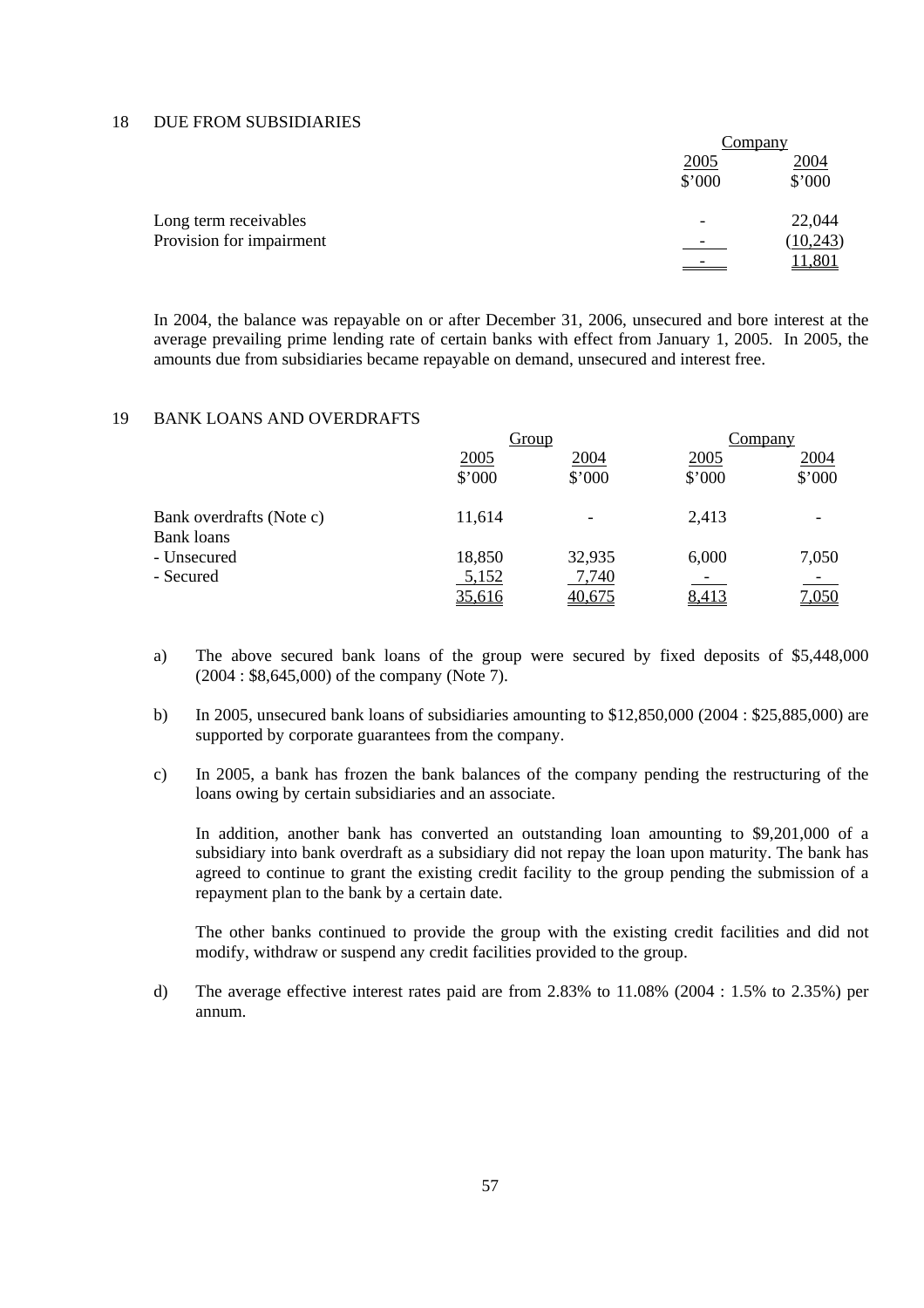# 20 TRADE PAYABLES

|                          | Group                    |                     | Company        |                |
|--------------------------|--------------------------|---------------------|----------------|----------------|
|                          | 2005<br>\$'000           | 2004<br>\$'000      | 2005<br>\$'000 | 2004<br>\$'000 |
| Outside parties          | 10,663                   | 17,944              | 570            | 2,444          |
| Subsidiaries (Note 12)   | $\overline{\phantom{a}}$ |                     | 7,985          | 6,478          |
| Related parties (Note 6) | 247<br>10,910            | <u>11</u><br>17.955 | 8,555          | 8,923          |

The group and company's trade payables that are not denominated in the functional currencies of the respective entities are as follow:

|                       | Group  |        | Company             |                          |
|-----------------------|--------|--------|---------------------|--------------------------|
|                       | 2005   | 2004   | 2005                | 2004                     |
|                       | \$'000 | \$'000 | \$'000              | \$'000                   |
| United States dollars | 1,046  | 1,114  | 70                  | 430                      |
| <b>EURO</b>           | 337    | -      | 56                  | $\overline{\phantom{a}}$ |
| Singapore dollars     | 3,548  | 400    | $\hspace{0.05cm} =$ |                          |

# 21 OTHER PAYABLES

|                                                                 | Group   |        |        | Company |  |
|-----------------------------------------------------------------|---------|--------|--------|---------|--|
|                                                                 | 2005    | 2004   | 2005   | 2004    |  |
|                                                                 | \$'000  | \$'000 | \$'000 | \$'000  |  |
| Deferred purchase consideration                                 |         |        |        |         |  |
| on acquisition of subsidiaries                                  |         | 2,280  |        | 1,095   |  |
| Refundable deposit for partial sale of                          |         |        |        |         |  |
| subsidiary                                                      | 4,668   | 4,668  | 4,668  | 4,668   |  |
| Accrued expenses                                                | 27,491  | 16,363 | 3,458  | 3,239   |  |
| Provision for bank loans of                                     |         |        |        |         |  |
| associate                                                       | 4,620   | 4,620  |        |         |  |
| Provision for liabilities                                       |         | 8,478  |        |         |  |
| Provision for other liabilities (Note 2K)                       | 13,080  | 10,400 | 8,044  | 10,400  |  |
|                                                                 | 49,859  | 46,809 | 16,170 | 19,402  |  |
| Transfer of provision for                                       |         |        |        |         |  |
| - Provision for liabilities via<br>reversal of amounts due from |         |        |        |         |  |
| subsidiaries [Note $2(D)$ ]                                     | (8,067) |        | 8,067  |         |  |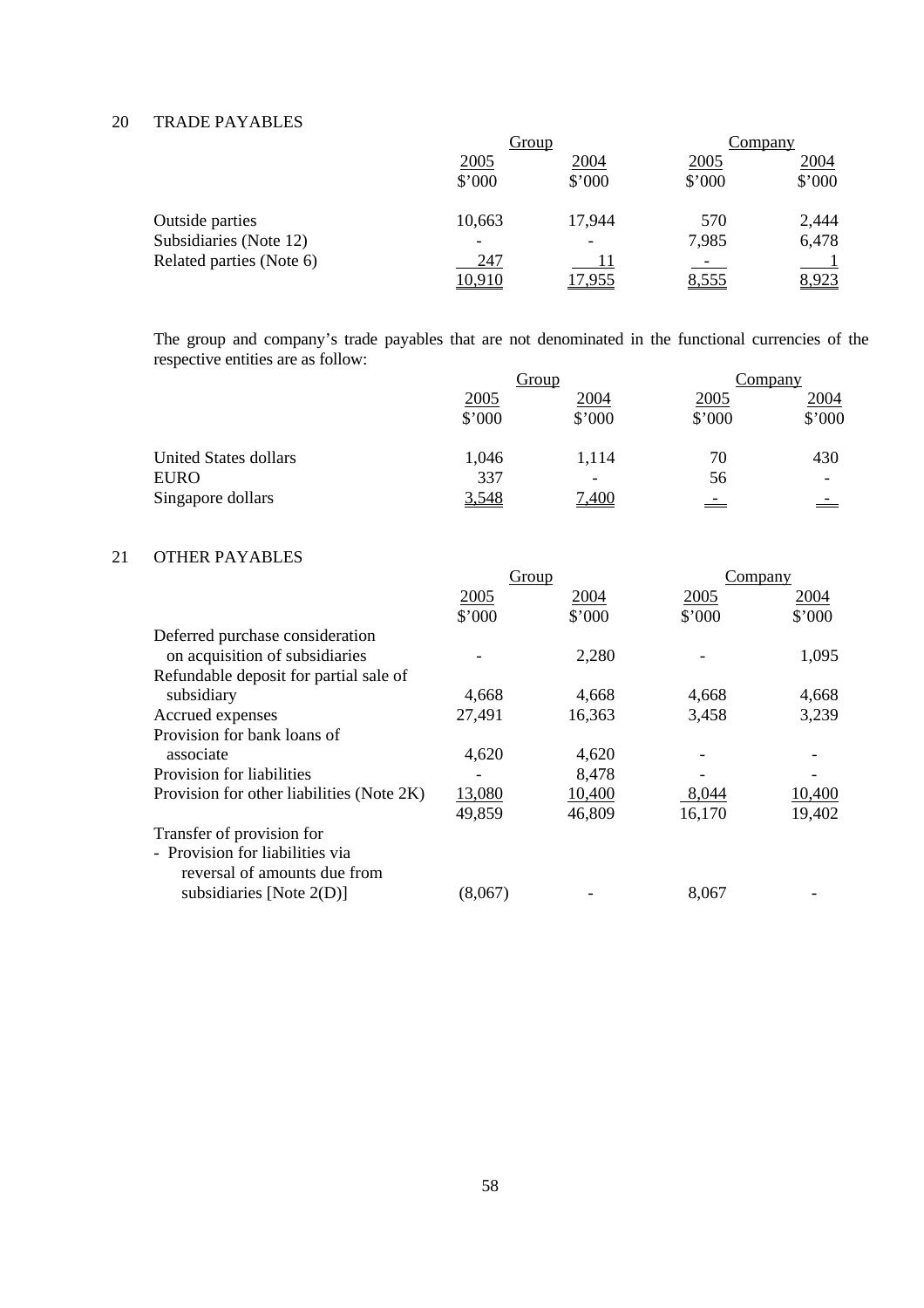|                                                                                                               | Group    |        | Company       |        |
|---------------------------------------------------------------------------------------------------------------|----------|--------|---------------|--------|
|                                                                                                               | 2005     | 2004   | 2005          | 2004   |
|                                                                                                               | \$'000   | \$'000 | \$'000        | \$'000 |
| - Provision for impairment on                                                                                 |          |        |               |        |
| other investments [Note 2(J)]                                                                                 | 3,430    |        | 3,430         |        |
| - Provision for liabilities arising from<br>cash receipts in 2005 relating to<br>reversal of overstatement of |          |        |               |        |
| refurbishment income from                                                                                     |          |        |               |        |
| trade receivables written-off                                                                                 |          |        |               |        |
| [Note $2(A)$ ]                                                                                                | 6,272    |        | 6,272         |        |
| Reclassification from provision                                                                               |          |        |               |        |
| for impairment for trade                                                                                      |          |        |               |        |
| receivables [Note $2(A)$ ]                                                                                    | 644      |        | 644           |        |
|                                                                                                               | 52,138   | 46,809 | 34,583        | 19,402 |
| Transfer to provision for                                                                                     |          |        |               |        |
| - Accrued interest for investment                                                                             |          |        |               |        |
| in unquoted bonds [Note $2(C)$ ]                                                                              | (2,481)  |        | (2,481)       |        |
| - Impairment on investment                                                                                    |          |        |               |        |
| in associate [Note $2(D)$ ]                                                                                   | (3, 347) |        | (3, 347)      |        |
| - Impairment on investment                                                                                    |          |        |               |        |
| in subsidiaries [Note 2(E)]                                                                                   |          |        | (3,886)       |        |
| - Impairment on goodwill                                                                                      |          |        |               |        |
| on consolidation [Note 2(H)]                                                                                  | (1, 915) |        |               |        |
| - Impairment on advance payments                                                                              |          |        |               |        |
| on investments [Note $2(G)$ ]                                                                                 | (4,568)  |        | (4,568)       |        |
| - Impairment on other investments                                                                             |          |        |               |        |
| [Note $2(J)$ ]                                                                                                | (3,884)  |        | (3,884)       |        |
|                                                                                                               | 35,943   | 46,809 | 16,417        | 19,402 |
| Subsidiaries (Note 12)                                                                                        |          |        | 30,515        | 5,157  |
| Related parties (Note 6)                                                                                      | 6,541    | 688    | 5,003         | 682    |
|                                                                                                               | 42,484   | 47,497 | <u>51,935</u> | 25,241 |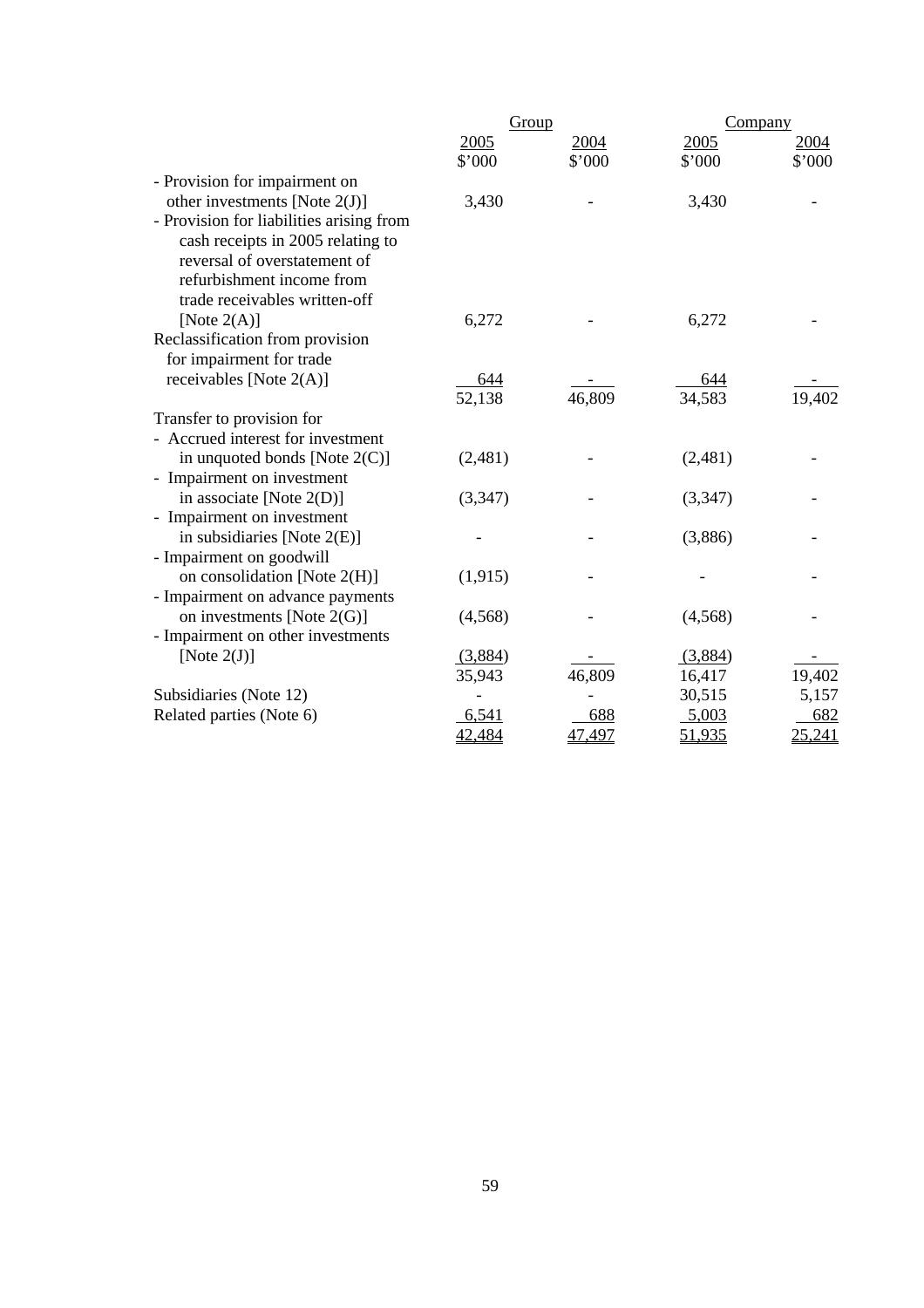## 22 FINANCE LEASES

|                                                                   |             |                      |                           | Present value         |
|-------------------------------------------------------------------|-------------|----------------------|---------------------------|-----------------------|
|                                                                   |             | Minimum              |                           | of minimum            |
|                                                                   |             | <u>lease payment</u> |                           | <u>lease payments</u> |
|                                                                   | <u>2005</u> | 2004                 | 2005                      | 2004                  |
|                                                                   | \$'000      | \$'000               | \$'000                    | $$^{\circ}000$        |
| <b>Group</b>                                                      |             |                      |                           |                       |
| Amounts payable under finance leases:                             |             |                      |                           |                       |
| Within one year                                                   | 77          | 242                  | 68                        | 221                   |
| In the second to fifth year inclusive                             | 228         | 498                  | 197                       | 440                   |
| After five years                                                  | <u>18</u>   |                      | <u> 15</u>                |                       |
|                                                                   | 323         | 740                  | 280                       | 661                   |
| Less: Future finance charges                                      | (43)        | (79)                 | $\underline{\mathbf{NA}}$ | <u>NA</u>             |
| Present value of lease obligations                                | 280         | <u>661</u>           | 280                       | 440                   |
| Less: Amount due from settlement<br>within 12 months (shown under |             |                      |                           |                       |
| current liabilities)                                              |             |                      | (68)                      |                       |
| Amount due for settlement after 12 months                         |             |                      |                           |                       |

 The average lease term is 6 years. The average effective borrowing rate was 3.7% (2004 : 3.0%) per annum. Interest rates are fixed at the contract date and thus expose the group to fair value interest risk. All leases are on a fixed repayment basis and no arrangements have been entered into for contingent rental payments.

The lease obligations are denominated in Singapore and New Zealand dollars.

The fair value of the group's lease obligations approximates their carrying amount.

The group's obligations under finance leases are secured by the lessors' title to the leased assets.

# 23 DEFERRED INCOME TAX

|                                                            | Group          |                  | Company        |                |
|------------------------------------------------------------|----------------|------------------|----------------|----------------|
|                                                            | 2005<br>\$'000 | 2004<br>\$'000   | 2005<br>\$'000 | 2004<br>\$'000 |
| At beginning of year<br>Charge (Credit) to profit and loss | 593            | 842              | 912            | 912            |
| for the year                                               | 422            | (337)            |                |                |
| Exchange adjustment<br>At end of year                      | <u>021,</u>    | <u>88</u><br>593 |                |                |

 The balance comprises mainly the tax effect of the excess of tax depreciation over book depreciation of plant and equipment.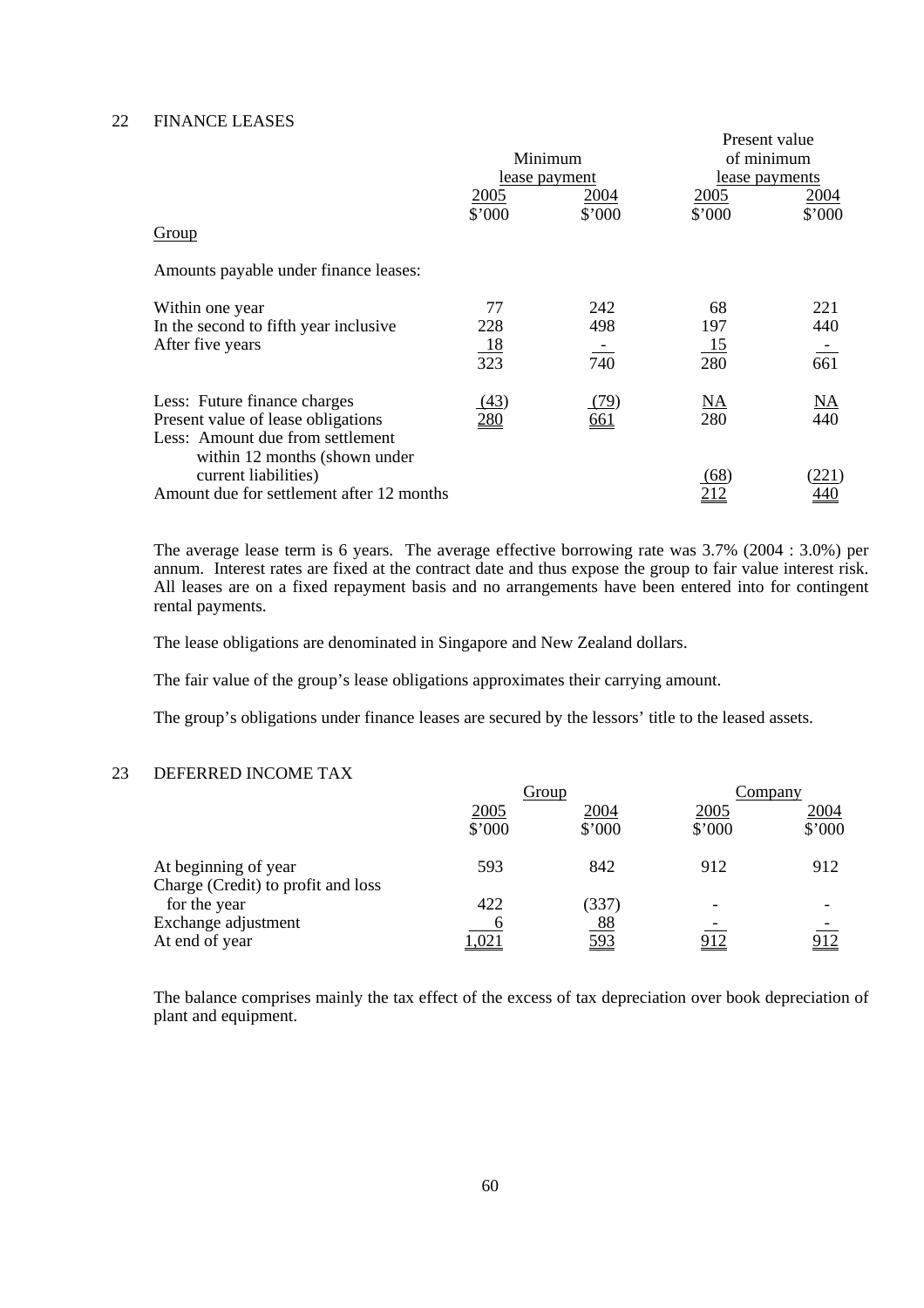# 24 LONG-TERM BANK LOAN (UNSECURED)

|                                           | Group      |        | Company |        |
|-------------------------------------------|------------|--------|---------|--------|
|                                           | 2005       | 2004   | 2005    | 2004   |
|                                           | \$'000     | \$'000 | \$'000  | \$'000 |
| Long-term bank loan                       | 832        | 1,282  |         |        |
| The borrowings are repayable as follows:  |            |        |         |        |
| On demand or within one year              | 508        | 490    |         |        |
| In the second year                        | 324        | 792    |         |        |
|                                           | 832        | 1,282  |         |        |
| Less: Amount due for settlement           |            |        |         |        |
| within 12 months (shown under             |            |        |         |        |
| current liabilities)                      | (508)      | 490)   |         |        |
| Amount due for settlement after 12 months | <u>324</u> | 792    |         |        |

 The loan is repayable over monthly instalments till March 2007. Average effective interest is charged at 5.86% (2004 : 5.86%) per annum.

The directors estimate that the fair value of the group's borrowings by discounting their future cash flows at the market rate to approximate their carrying amounts.

## 25 RETIREMENT BENEFIT OBLIGATIONS

#### *Defined contribution plans*

a) The employees of the company and its subsidiaries that are located in Singapore, India, Australia, Malaysia and Thailand are members of the state managed retirement benefit plan as governed by the respective Governments of those countries, are required to contribute a specified percentage of payroll costs to the retirement benefit scheme to fund the benefits. The subsidiaries operating in Philippines and UAE accrue for retirement benefits based on the local statutory requirements for its qualified employees.

 The total expense recognised in the profit and loss statement of \$3,005,000 (2004 : \$3,040,000) represents contributions payable to these plans by the group at rates specified in the rules of the plans. As at December 31, 2005, contributions of \$131,000 (2004 : \$91,000) due in respect of current financial year had not been paid over to the plans. The amounts were paid over subsequent to balance sheet date.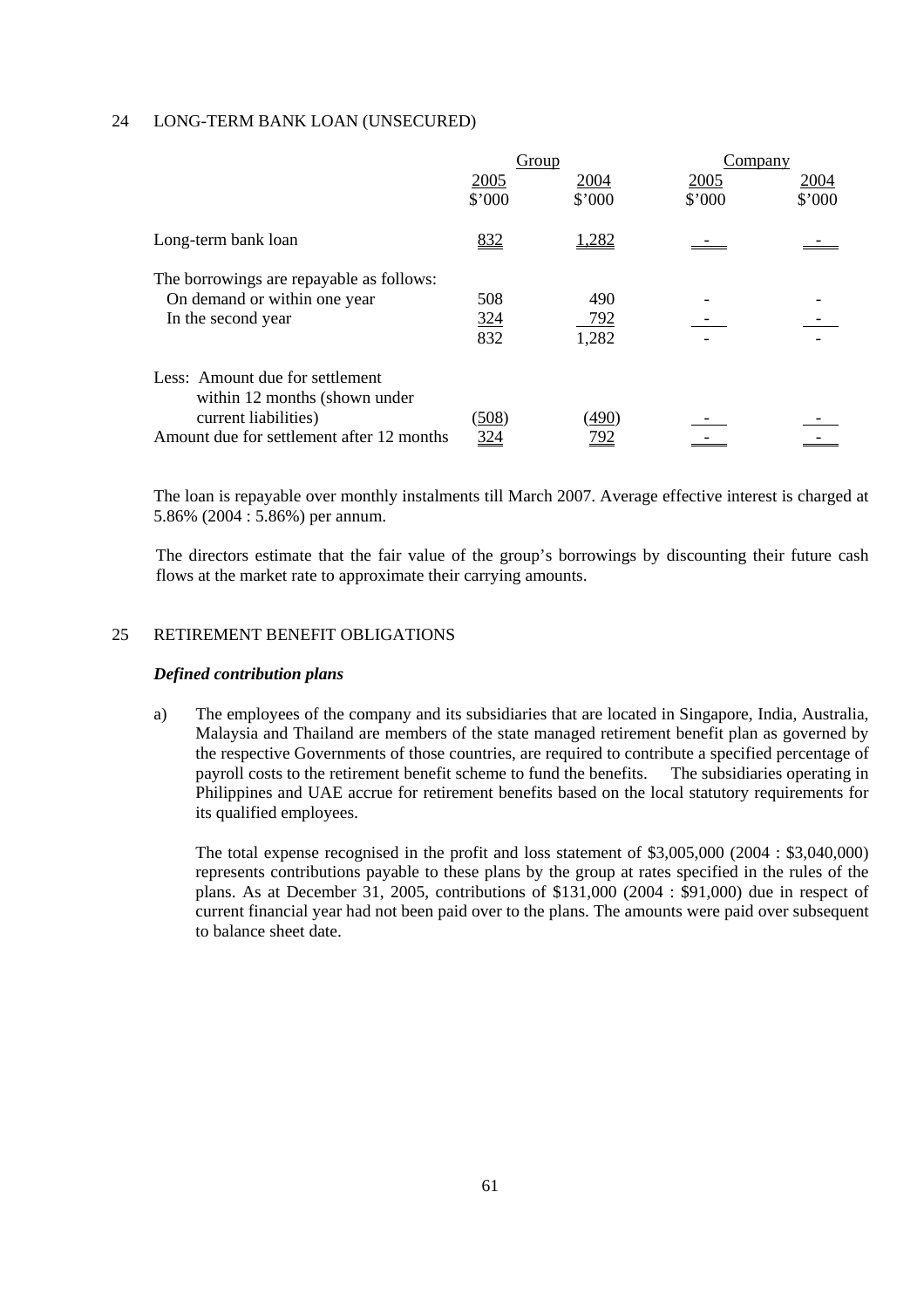b) Pursuant to the relevant regulations of the PRC government, the Group has participated in central pension schemes ("the Schemes") operated by local principal municipal governments whereby the Group is required to contribute a certain percentage of the basic salaries of their employees to the Schemes to fund their retirement benefits. The local municipal governments undertake to assume the retirement benefit obligations of all existing and future retired employees of the Group. The only obligation of the Group with respect to the Schemes is to pay the ongoing required contributions under the Schemes. Payments to the Schemes are charged as expenses as they fall due.

 The total expense recognised in the profit and loss statement of \$304,000 (2004 : \$185,000) represents contributions payable to these plans by the group at rates specified in the rules of the plans. As at December 31, 2004 and 2005, there were no outstanding contributions that have not been paid over to the plans.

#### 26 SHARE CAPITAL

|                                                                                                                                                | 2005<br>2004<br>Number of ordinary<br>shares of \$0.025 each |                | 2005<br>\$'000 | 2004<br>\$'000 |  |
|------------------------------------------------------------------------------------------------------------------------------------------------|--------------------------------------------------------------|----------------|----------------|----------------|--|
| <b>Authorised</b>                                                                                                                              | 20,000,000,000                                               | 20,000,000,000 | 500,000        | 500,000        |  |
| Issued and fully paid:                                                                                                                         |                                                              |                |                |                |  |
| At beginning of year                                                                                                                           | 960,652,480                                                  | 633,162,320    | 24,017         | 15,829         |  |
| Issuance of 316,581,160 ordinary<br>shares of \$0.025 each as a<br>bonus issue on the basis of<br>1 bonus share for every<br>2 ordinary shares |                                                              | 316,581,160    |                | 7,915          |  |
| Issuance of 10,909,000 ordinary<br>shares of \$0.025 each pursuant<br>to the ACCS share<br>Option Scheme 2003                                  |                                                              | 10,909,000     |                | 273            |  |
| Issuance of 318,000 ordinary<br>shares of \$0.025 each pursuant<br>to the ACCS share<br>Option Scheme 2003                                     | 318,000                                                      |                |                |                |  |
| At end of year                                                                                                                                 | 960,970,480                                                  | 960,652,480    | 24.024         |                |  |

 At the end of the financial year, pursuant to the company's ACCS Share Option Scheme 2003 as disclosed in paragraph 6 of the Report of the Directors, there were 22,497,000 (2004 : 29,570,000) unissued ordinary shares of the company under option.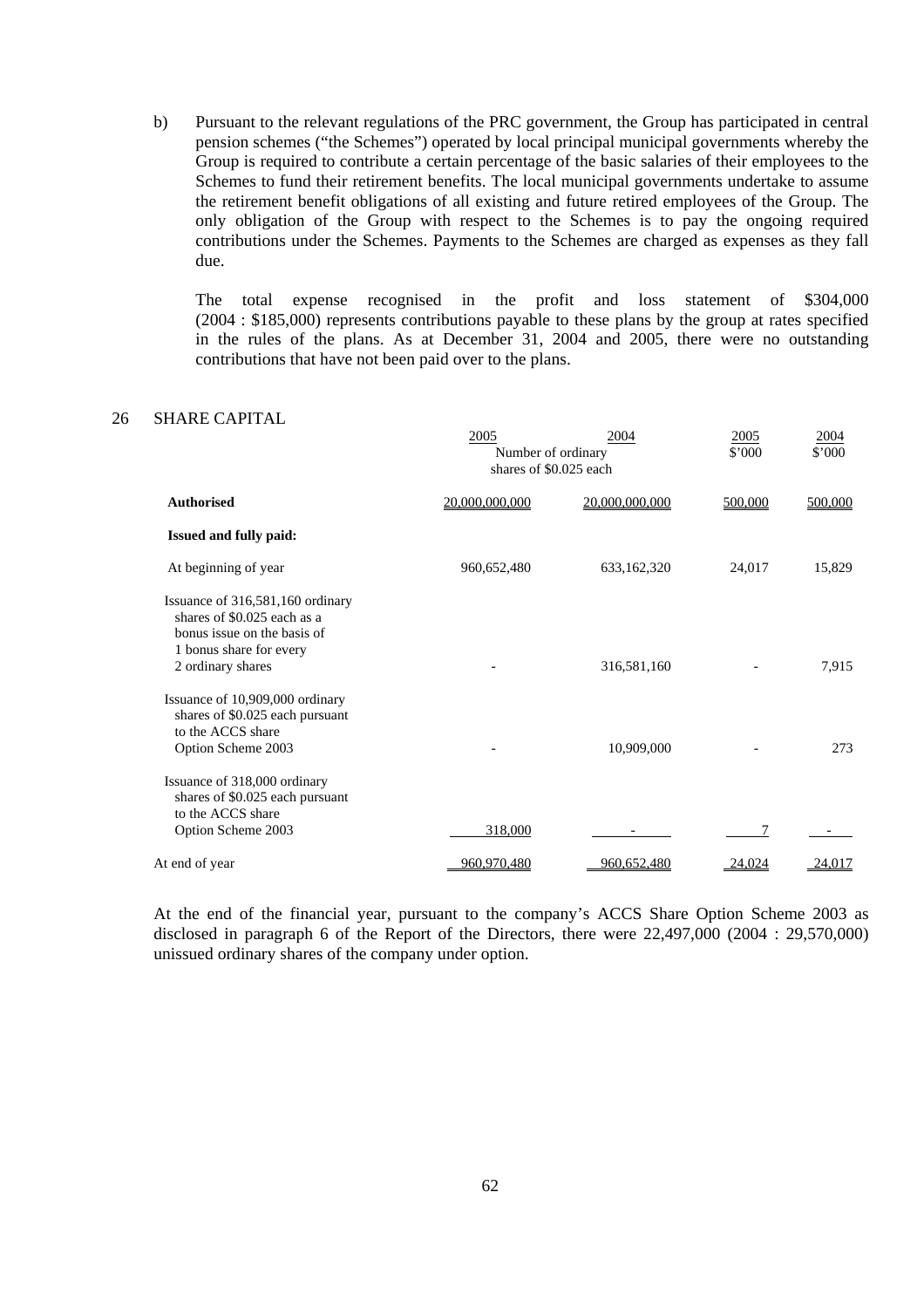#### 27 SHARE-BASED PAYMENTS

#### *Equity-settled share option scheme*

The company has a share option scheme for all employees of the company. The scheme is administered by the Remuneration Committee. Options are exercisable at a price based on the market price ("Market Price Options"). The Remuneration Committee may at its discretion fix the exercise price at a discount not exceeding 20%. The vesting period is 1 year for market price options and 2 years for options issued at a discount. If the options remain unexercised after a period of 10 years from the date of grant, the options expire. Options holders may exercise any unexercised options within 1 month from the last date of employment after which, options are forfeited.

Details of the share options outstanding during the year are as follows:

|                                    | Group and company |          |              |          |
|------------------------------------|-------------------|----------|--------------|----------|
|                                    | 2005              |          | 2004         |          |
|                                    |                   | Weighted |              | Weighted |
|                                    | Number of         | average  | Number of    | average  |
|                                    | share             | exercise | share        | exercise |
|                                    | options           | price    | options      | price    |
|                                    | \$                |          | \$           |          |
| Outstanding at the                 |                   |          |              |          |
| beginning of the year              | 29,570,000        | 0.629    | 14,055,000   | 0.400    |
| Granted during the year            | 7,000,000         | 0.155    | 28.210.500   | 0.651    |
| Exercised during the year          | (318,000)         | 0.400    | (10,909,000) | 0.400    |
| Lapsed / cancelled during the year | (13,755,000)      | 0.651    | (1,786,500)  | 0.576    |
| Outstanding at the                 |                   |          |              |          |
| end of the year                    | 22,497,000        | 0.478    | 29,570,000   | 0.629    |
| Exercisable at the end of the year | 15.497.000        | 0.624    | 2.612.000    | 0.400    |

 The weighted average share price at the date of exercise for share options exercised during the year was \$0.133 (2004 : \$0.749). The options outstanding at the end of the year have a weighted average remaining contractual life of 9 years (2004 : 10 years).

 In 2005, options were granted on September 22. The estimated fair values of the options granted on that date ranges from \$0.0276 to \$0.0405. In 2004, options were granted on April 14. The estimated fair values of the options granted ranges from \$0.119 to \$0.195.

These fair values of the options granted during the year were calculated using The Black-Scholes pricing model. The inputs into the model were as follows:  $\overline{a}$  in the set of  $\overline{a}$ 

|                                 | Options granted in |       |  |
|---------------------------------|--------------------|-------|--|
|                                 | 2005               | 2004  |  |
| Weighted average share price    | 0.154              | 0.651 |  |
| Weighted average exercise price | 0.155              | 0.651 |  |
| <b>Expected volatility</b>      | 29%                | 29%   |  |
| Risk free rate                  | 2.22% to 2.46%     | 2.37% |  |
| Expected dividend yield         | Nil%               | Nil%  |  |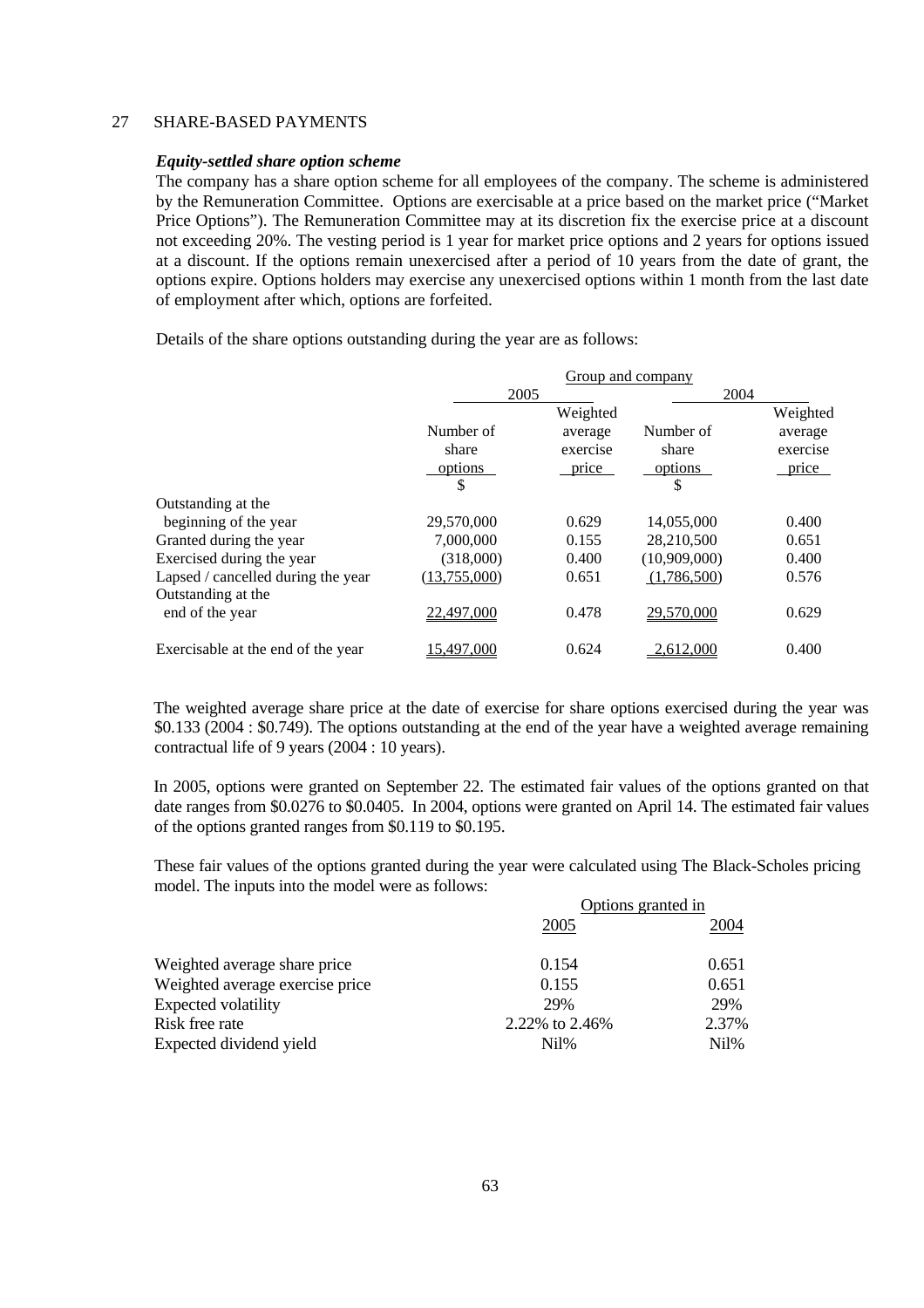Expected volatility was determined by calculating the historical volatility of the company's share price over the previous 84 days. The expected life used in the model has been adjusted, based on management's best estimate, for the effects of non transferrability, exercise restrictions and behavioural considerations and the effects arising from the restatement and adjustments to the group's and company's financial statements in 2003 and 2004 respectively.

The group recognised total expenses of \$813,000 (2004 : \$1,903,000) related to equity-settled sharebased payment transactions during the year.

### 28 REVENUE

|                                          | Group   |         |
|------------------------------------------|---------|---------|
|                                          | 2005    | 2004    |
|                                          | \$'000  | \$'000  |
| In warranty                              | 47,225  | 45,149  |
| Out warranty                             | 14,314  | 18,136  |
| <b>Others</b>                            | 12,221  | 12,468  |
| After-market services income             | 73,760  | 75,753  |
| Sales of goods                           | 190,325 | 181,429 |
| Service and incentive income             | 20,235  | 19,561  |
| Distribution management solutions income | 210,560 | 200,990 |
|                                          | 284,320 | 276.743 |

 Revenue from provision of after-market services comprises retrofit services and repair management services, and sales of parts and accessories. Out warranty service income includes retrofit income.

 Distribution management solutions income comprises the sale of mobile communication products and the provision of distribution management solutions for mobile communication and high-tech consumer products.

Sales for the group are net of intercompany sales.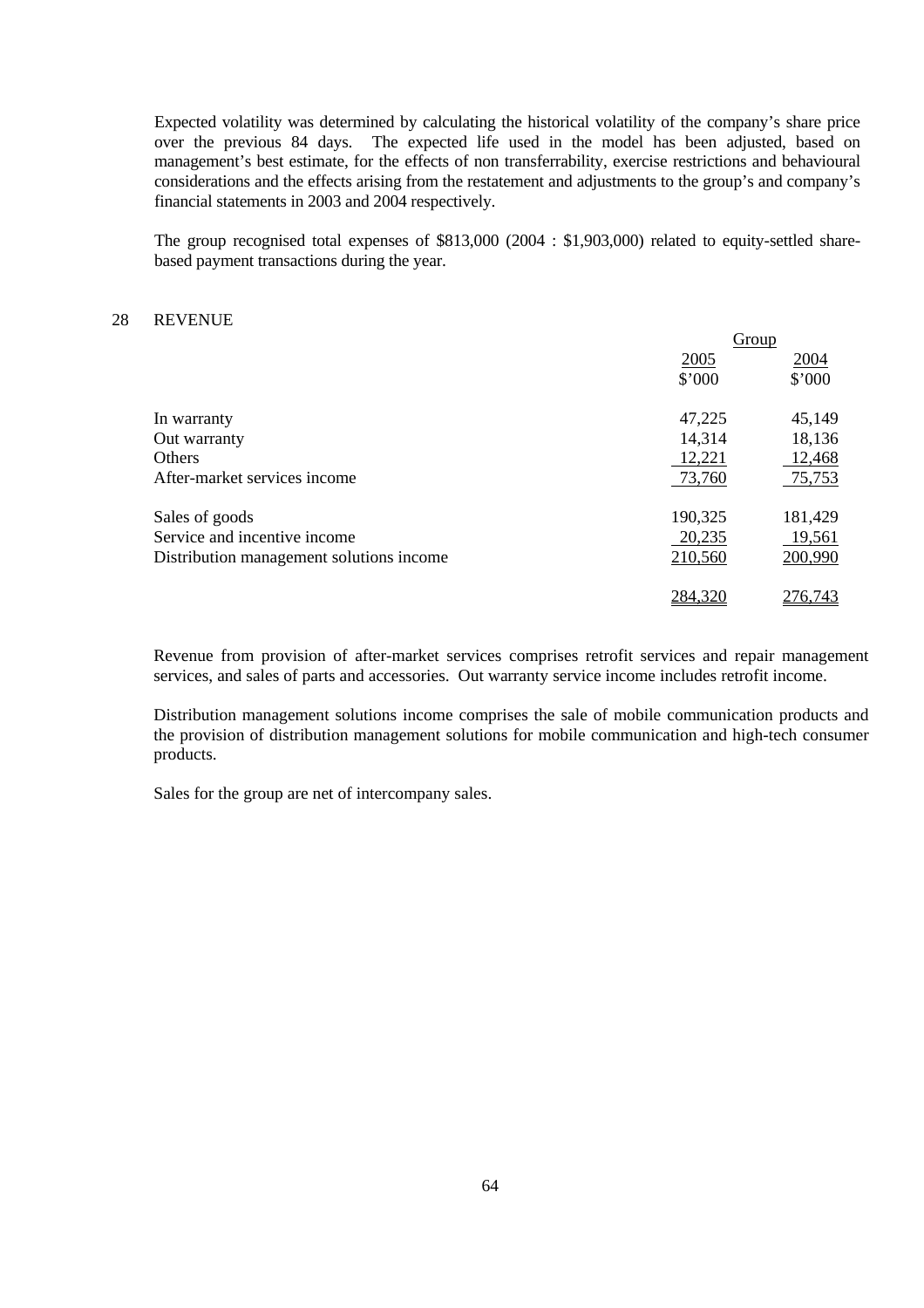# 29 OTHER OPERATING INCOME

|                                                             | Group  |                |
|-------------------------------------------------------------|--------|----------------|
|                                                             | 2005   | 2004           |
|                                                             | \$'000 | $$^{\circ}000$ |
| Management and corporate advisory fee.                      |        | 114            |
| Rental income                                               | 321    | 515            |
| Interest income on:                                         |        |                |
| <b>Bank balances</b>                                        | 199    | 152            |
| Bonds in related party (Note 15)                            | 1,985  | 496            |
| Gain on dilution of interest in Distribution Management     |        |                |
| Solutions Limited                                           |        | 10,103         |
| Gain on partial disposal of Distribution Management         |        |                |
| Solutions Limited                                           |        | 5,789          |
| Gain on partial disposal of Accord Customer Care Solutions  |        |                |
| (Aust) Pty Ltd                                              |        | 361            |
| Release of negative goodwill to income on re-acquisition of |        |                |
| Accord Customer Care Solutions (Aust) Pty Ltd (Note 12)     | 4,371  |                |
| Government grant                                            | 148    | 42             |
| Others                                                      | 44     | (241)          |
|                                                             | 7,068  | 17.331         |

# 30 OTHER OPERATING EXPENSES

|                                                                                                                                |                | Group          |
|--------------------------------------------------------------------------------------------------------------------------------|----------------|----------------|
|                                                                                                                                | 2005<br>\$'000 | 2004<br>\$'000 |
| Minimum lease payments under operating leases                                                                                  | 11,665         | 11,335         |
| Reversal of provision for retention receivable [Note $2(C)$ ]                                                                  | (3,250)        |                |
| Reversal of provision for other liabilities arising from cash<br>receipts for trade receivables written off due to reversal of |                |                |
| invalid commission income [Note 2(B)]                                                                                          | (2,597)        |                |
| Reversal of impairment on plant and equipment - net                                                                            | (2,182)        |                |
| Plant and equipment written-off                                                                                                | 4,119          |                |
| (Gain) Loss on disposal of plant and equipment                                                                                 | (399)          | 364            |
| Impairment of goodwill on consolidation                                                                                        | 865            |                |
| Other goodwill written-off                                                                                                     | 1,613          |                |
| Impairment of other investments                                                                                                | 87             |                |
| Amortisation of goodwill on consolidation                                                                                      |                | 2,685          |
| Amortisation of other goodwill                                                                                                 |                | 1,281          |
| Allowance for inventories                                                                                                      | 3,333          |                |
| Allowance for doubtful trade receivables                                                                                       | 1,440          | 1,096          |
| Depreciation expenses                                                                                                          | 5,242          | 4,792          |
| Foreign currency exchange adjustment loss                                                                                      | 1,065          | 723            |
| Additional provisions [Note 2]                                                                                                 |                | 37,960         |
|                                                                                                                                | 21,001         | 60,236         |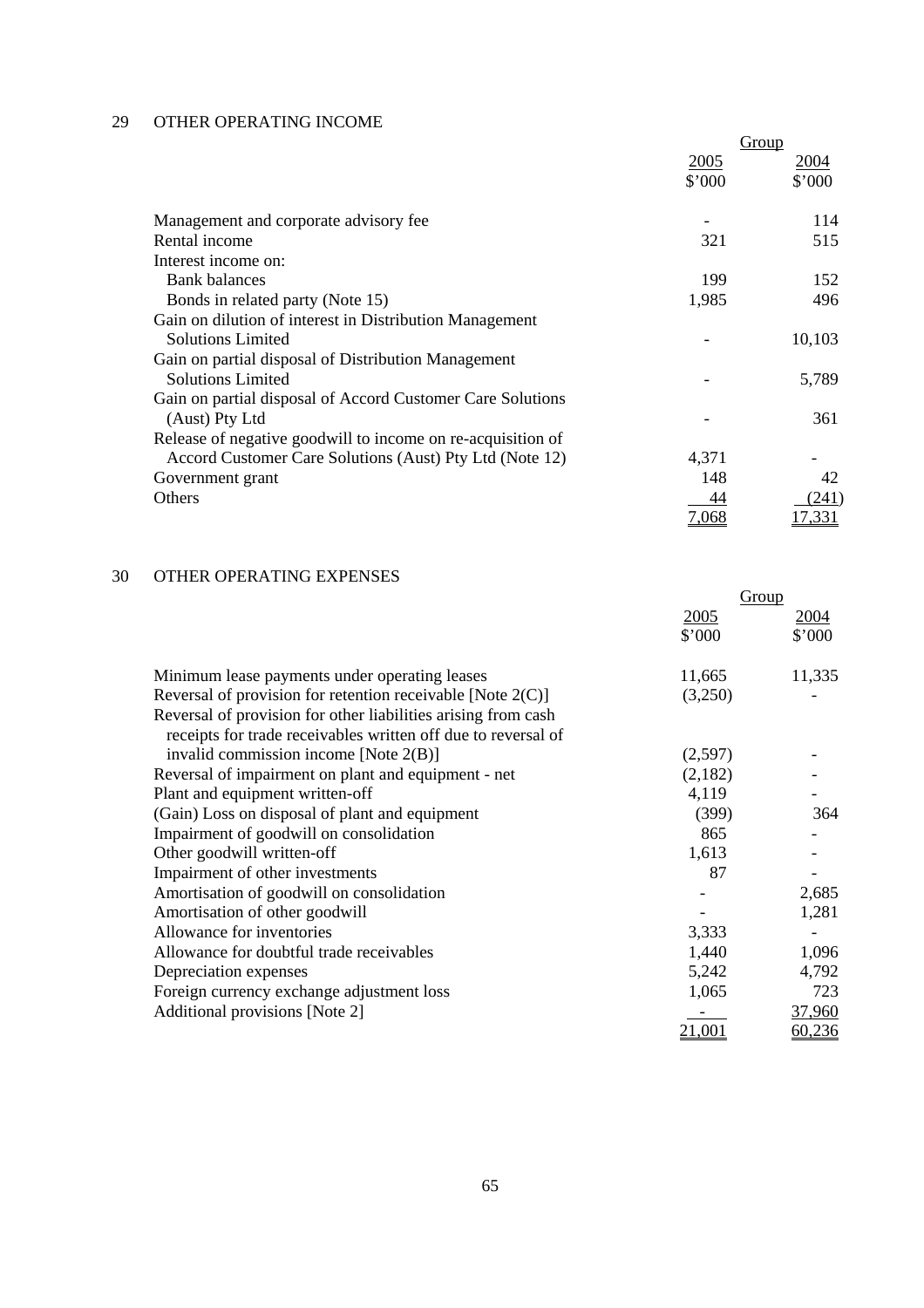#### 31 FINANCE COST

|    |                                       | Group          |                |
|----|---------------------------------------|----------------|----------------|
|    |                                       | 2005<br>\$'000 | 2004<br>\$'000 |
|    | Interest on bank loans                | 2,054          | 1,378          |
|    |                                       |                |                |
| 32 | <b>INCOME TAX</b>                     |                |                |
|    |                                       | Group          |                |
|    |                                       | 2005           | 2004           |
|    |                                       | \$'000         | \$'000         |
|    | Current tax                           | 1,201          | 3,010          |
|    | Deferred tax                          | 422            | (337)          |
|    |                                       | 1,623          | 2,673          |
|    | (Over) Under provision in prior years | (1, 123)       | 104            |
|    | Total/Net                             | 500            | 2,777          |

 The Economic Development Board of Singapore granted a 5 year Development and Expansion Incentive under the Business Headquarters Programme, to the company commencing from January 1, 2004.

 Subject to certain conditions, income derived by the company for its qualifying activities, in excess of a base of \$1,095,000, will be taxed at a concessionary rate of 13%. Income from non-qualifying activities and the base of \$1,095,000 will be taxed at the standard Singapore income tax rate.

Taxation for other jurisdictions is calculated at the rates prevailing in the relevant jurisdictions.

 The income tax credit for the group varied from the amount of income tax credit determined by applying the Singapore tax rate of 20% (2004 : 20%) to loss before income tax as a result of the following:

|                                            | Group                        |         |  |
|--------------------------------------------|------------------------------|---------|--|
|                                            | 2005                         | 2004    |  |
|                                            | \$'000                       | \$'000  |  |
| Tax credit at the statutory rate           | (2,698)                      | (6,804) |  |
| Non deductible items                       | 4,590                        | 9,094   |  |
| Tax exempt income                          | $\qquad \qquad \blacksquare$ | (21)    |  |
| Tax savings on qualifying income forfeited |                              | 453     |  |
| Others                                     | (269)                        | (49)    |  |
|                                            | 1,623                        | 2,673   |  |
| (Over) Under provision in prior years      | (1, 123)                     | 104     |  |
| <b>Net</b>                                 | 500                          |         |  |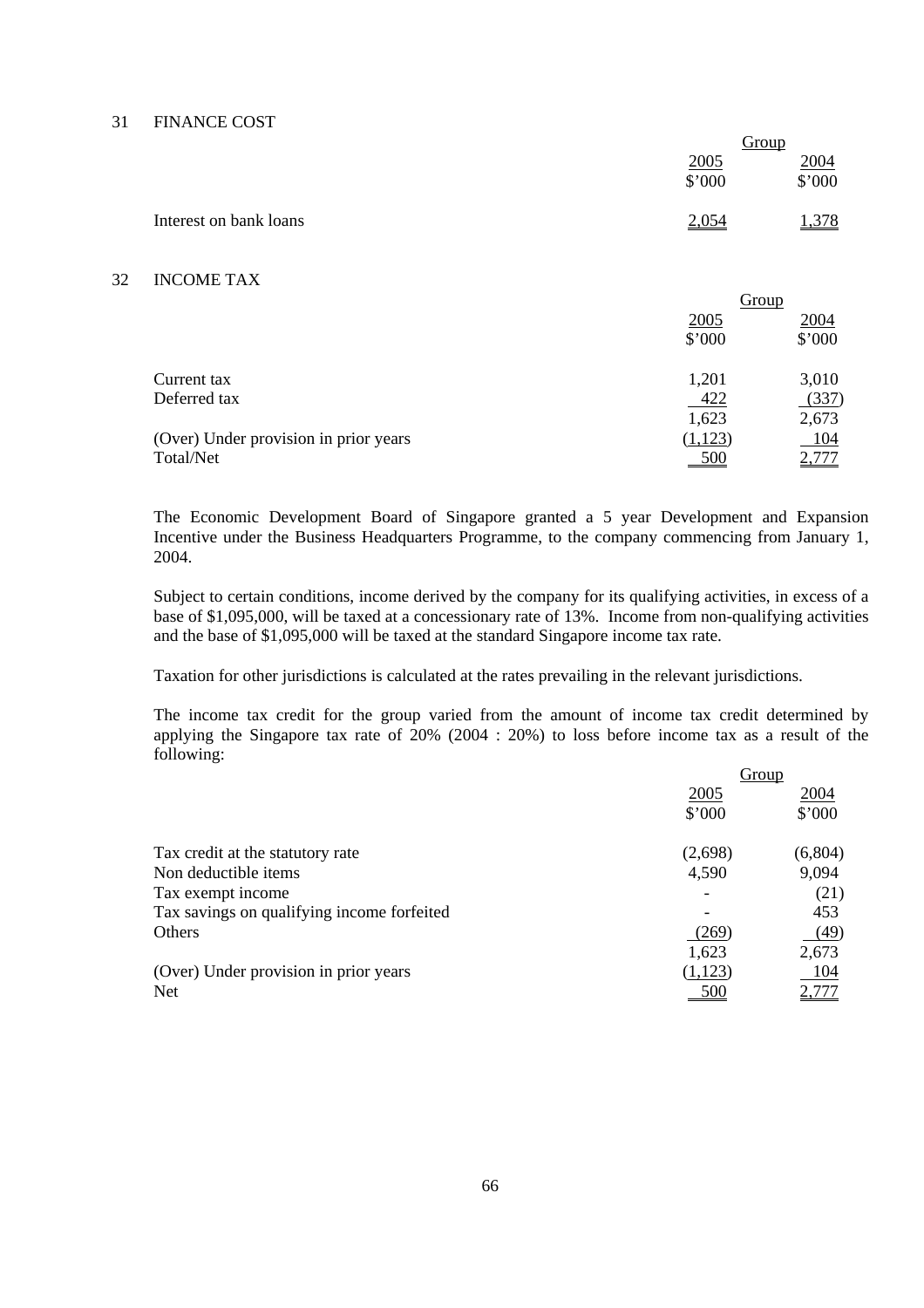# 33 LOSS FOR THE YEAR

Loss for the year has been arrived at after charging:

|                                                   | Group        |        |
|---------------------------------------------------|--------------|--------|
|                                                   | 2005         | 2004   |
|                                                   | \$'000       | \$'000 |
| Directors' remuneration:                          |              |        |
| Directors of the company                          | 291          | 858    |
| Directors of subsidiaries                         | 30           | 182    |
| Directors' fees                                   | 334          | 225    |
| Employees benefits expenses (including directors' |              |        |
| remuneration)                                     | 6,958        | 8,724  |
| Auditors' fees:                                   |              |        |
| Paid to auditors of the company                   |              |        |
| Current year                                      | 719          | 306    |
| Underprovision in prior year                      | 361          | 20     |
| Paid to other auditors                            | 215          | 500    |
| Non-audit fees:                                   |              |        |
| Paid to auditors of the company                   | 220          | 531    |
| Paid to other auditors                            | 2,375        | 31     |
| Depreciation of plant and equipment               | <u>5,242</u> | 4,792  |
|                                                   |              |        |

Number of directors of the company in remuneration bands is as follows:

|                        |                        | 2005                           |                |                        | 2004                           |       |
|------------------------|------------------------|--------------------------------|----------------|------------------------|--------------------------------|-------|
|                        | Executive<br>directors | Non-<br>executive<br>directors | Total          | Executive<br>directors | Non-<br>executive<br>directors | Total |
| \$500,000 and above    |                        |                                | -              |                        |                                |       |
| \$250,000 to \$499,999 |                        |                                |                |                        |                                |       |
| Below \$250,000        |                        |                                | $\overline{4}$ |                        | $\circ$                        | 10    |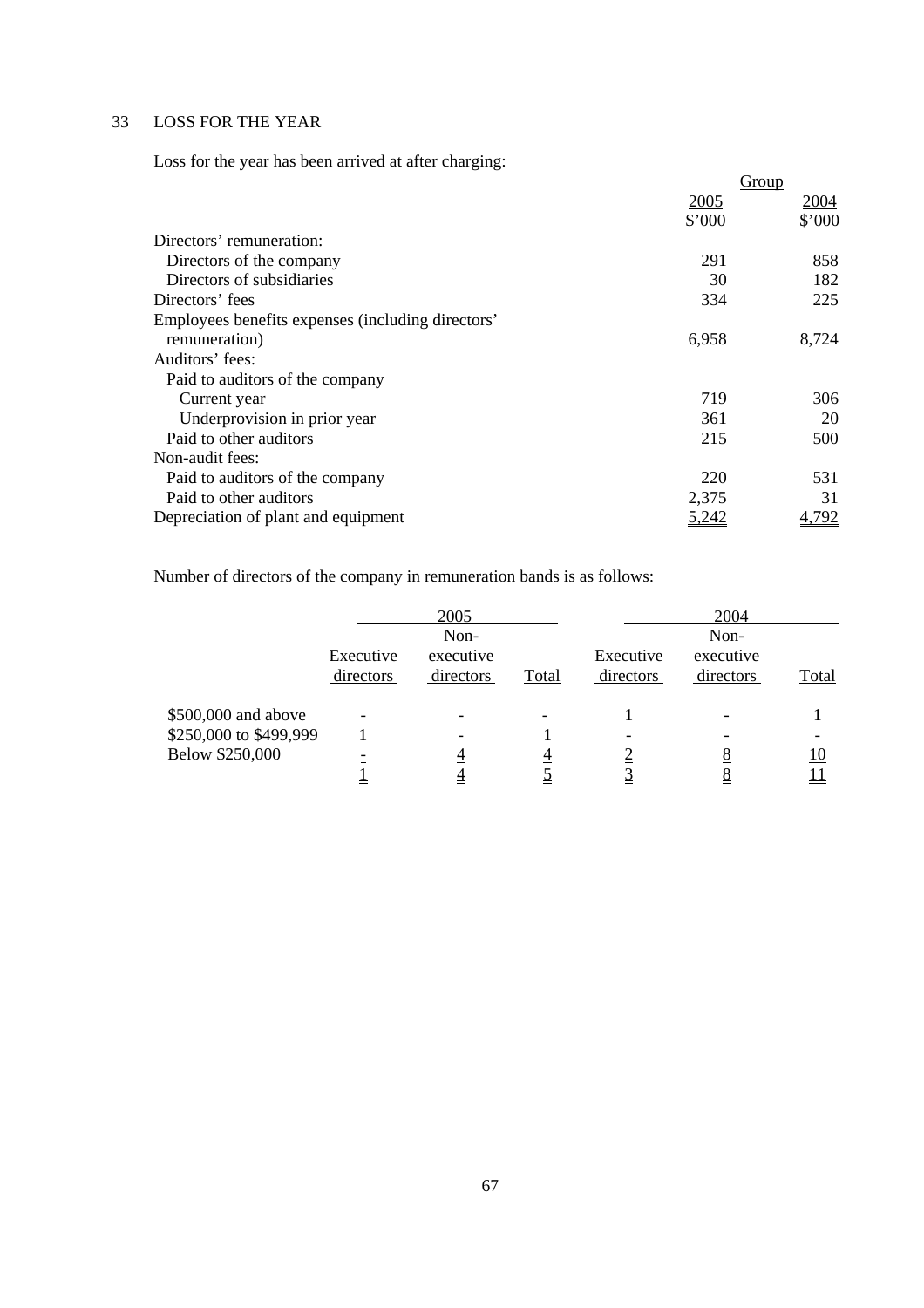#### 34 LOSS PER SHARE

 The calculation of basic earnings per ordinary share is calculated on the group loss attributable to equity holders of the company of \$9,946,000 (2004: \$38,893,000) divided by the weighted average number of ordinary shares of 960,935,417 (2004 : 952,369,850) in issue during the year.

 Fully diluted earnings per ordinary share is based on 960,935,417 (2004 : 952,369,850) ordinary shares assuming the full exercise of share options outstanding (where dilutive) and adjusting the weighted average number of ordinary shares to reflect the effect of all potentially dilutive ordinary shares.

|                                                                      | Group       |             |              |             |  |  |
|----------------------------------------------------------------------|-------------|-------------|--------------|-------------|--|--|
|                                                                      |             | 2005        |              | 2004        |  |  |
|                                                                      | Basic       | Diluted     | <b>Basic</b> | Diluted     |  |  |
|                                                                      |             |             | (restated)   | (restated)  |  |  |
| Net loss attributable to equity<br>holders of the company $(\$'000)$ | (9,946)     | (9,946)     | (38,893)     | (38, 893)   |  |  |
|                                                                      |             |             |              |             |  |  |
| Ordinary shares of \$0.025 each:                                     |             |             |              |             |  |  |
| Weighted average shares                                              | 960,935,417 | 960,935,417 | 952,369,850  | 952,369,850 |  |  |
| Adjustment for potential dilutive                                    |             |             |              |             |  |  |
| ordinary shares                                                      |             |             |              |             |  |  |
| Weighted average number of<br>ordinary shares used to                |             |             |              |             |  |  |
| compute earnings per share                                           | 960,935,417 | 960,935,417 | 952,369,850  | 952,369,850 |  |  |
| Loss per share (cents)                                               | (1.03)      | (1.03)      | (4.08)       | (4.08)      |  |  |

#### *Impact of changes in accounting policy*

Changes in the group's accounting policies during the year are described in detail in Note 3 to the financial statements. To the extent that those changes have had an impact on results reported for 2005 and 2004, they have had an impact on the amounts reported for earnings per share. The following table summarises that impact on both basic and diluted earnings per share:

|                               | Impact on basic<br>earnings per share |       | Impact on diluted<br>earnings per share |       |
|-------------------------------|---------------------------------------|-------|-----------------------------------------|-------|
|                               |                                       |       |                                         |       |
|                               | 2005                                  | 2004  | 2005                                    | 2004  |
|                               | cents                                 | cents | cents                                   | cents |
| Recognition of share-based    |                                       |       |                                         |       |
| payments as expenses          | (0.08)                                | (0.2) | (0.08)                                  | (0.2) |
| Non-amortisation of goodwill  |                                       |       |                                         |       |
| (replaced by impairment loss) |                                       |       |                                         |       |
| Total impact of changes in    |                                       |       |                                         |       |
| accounting policy             | (0.08)                                | (0.2) | (0.08)                                  | (0.2) |
|                               |                                       |       |                                         |       |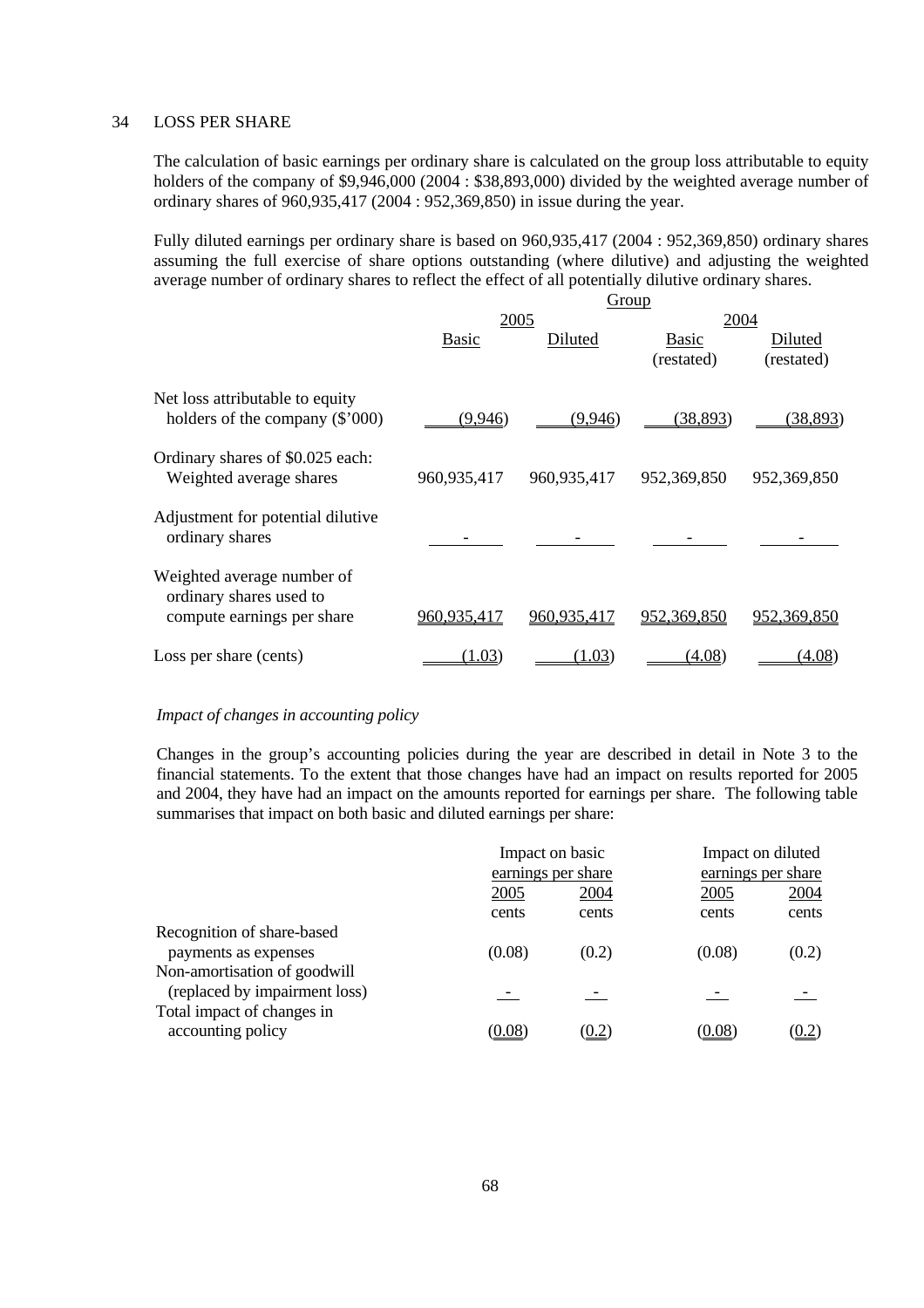#### 35 OPERATING LEASE COMMITMENTS

#### *The group as lessee*

|                                               | Group  |        |
|-----------------------------------------------|--------|--------|
|                                               | 2005   | 2004   |
|                                               | \$'000 | \$'000 |
| Minimum lease payments under operating leases |        |        |
| recognised as an expense in the year          | 11.665 | 11,335 |

 At the balance sheet date, the group and company have outstanding commitments in respect of noncancellable operating leases for the rental of office premises and service centers, which fall due as follows:

|                                       | Group  |               | Company |                          |
|---------------------------------------|--------|---------------|---------|--------------------------|
|                                       | 2005   | 2004          | 2005    | 2004                     |
|                                       | \$'000 | \$'000        | \$'000  | \$'000                   |
| Within one year                       | 6,105  | 9,414         | 88      | 1,122                    |
| In the second to fifth year inclusive | 1,683  | 10,932        | 241     | 779                      |
| After five years                      |        |               |         | $\overline{\phantom{a}}$ |
| Total                                 | 7,788  | <u>20,350</u> | 329     | 90.                      |

 Operating lease payments represent rentals payable by the group for certain of its office premises and service centres. Leases are negotiated for an average term of 2 years and rentals are fixed for 2 years.

#### 36 CONTINGENT LIABILITIES (UNSECURED)

- a) In 2005, the company has outstanding banker's guarantees amounting to \$421,300 (2004 : \$3,884,000) issued in favour of financial institutions undertaken for the granting of short term bank loans to a subsidiary of \$Nil (2004 : \$2,980,000) operating lease agreements of \$421,300 (2004 : \$439,000), deferral of custom duties of \$Nil (2004 : \$53,000) and supply of inventories of \$Nil (2004 : \$413,000) entered in the normal course of business.
- b) The company has outstanding corporate guarantees amounting to \$56,700,000 (2004 : \$56,700,000) issued in favour of financial institutions for granting credit facilities to its subsidiaries and an associate. As at December 31, 2005, the outstanding amount of the credit facilities utilised amounted to \$17,470,000 (2004 : \$28,320,000), which includes \$4,620,000 (2004 : \$4,620,000) which this subsidiary is jointly liable for credit facilities utilised by the subsidiary's 50% owned associate. As at December 31, 2005, the group has made a provision for loss of \$3,380,000 (2004 : \$3,380,000) on the bank loan of the associate.
- c) The company has outstanding corporate guarantees amounting to \$5,152,500 (2004 : \$3,000,000) issued in favour of a financial institution for the granting of short-term bank loans and standby documentary credit facilities to its subsidiary.
- d) Certain subsidiaries have several outstanding banker's guarantees amounting to \$9,493,800 (2004 : \$10,592,000) issued in favour of equipment principals, entered in the normal course of business and under supply agreements.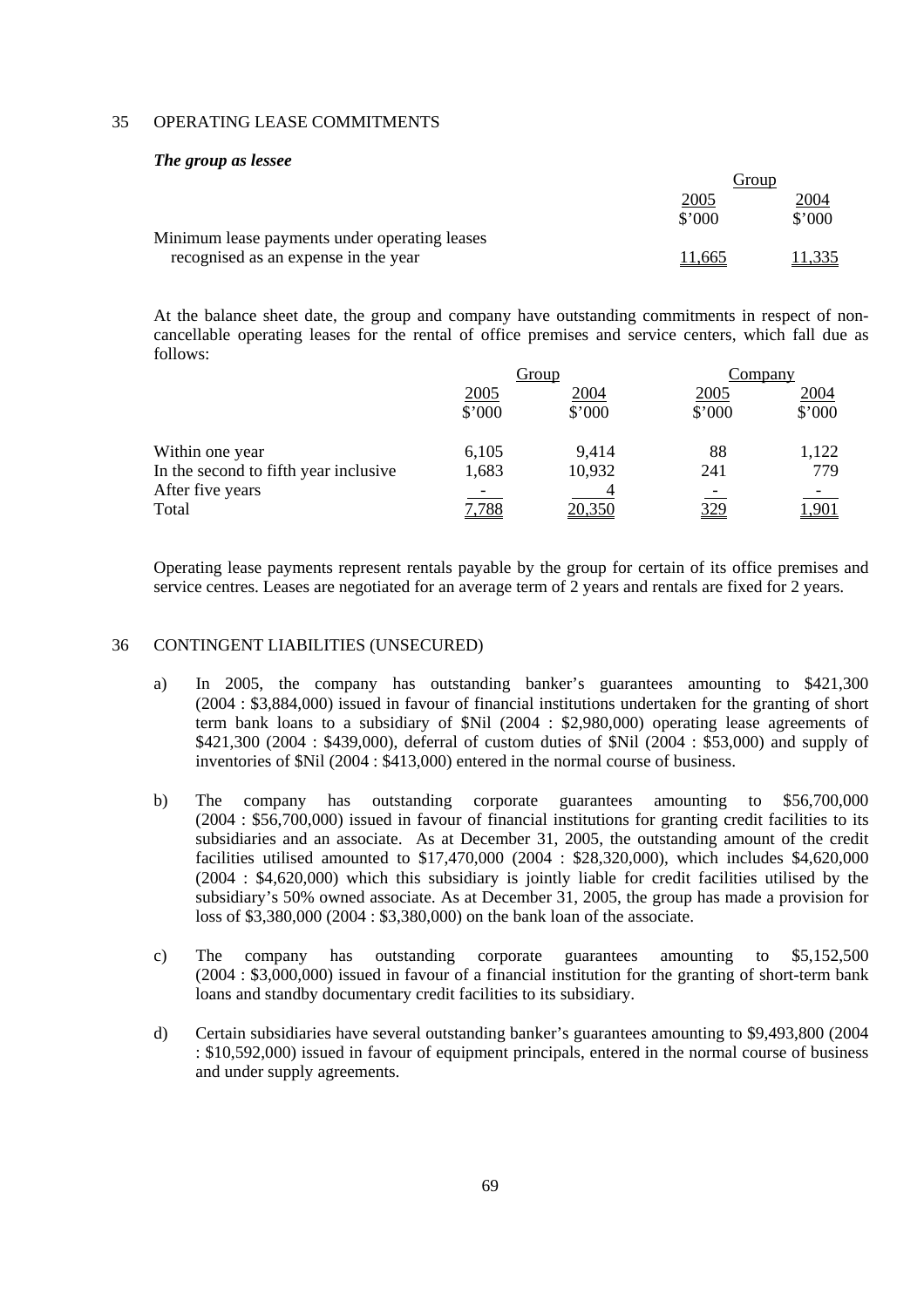#### 37 SEGMENT INFORMATION

 For management purposes, the Group is organised on a world-wide basis into three major operating divisions – South Asia, North Asia and South Pacific. The divisions are the basis on which the Group reports its primary segment information.

 The dominant source and nature of the group's risk and returns are based on the geographical areas where its service centers are located. Therefore, the primary segment is geographical segments by location of our service centers.

 South Asia comprises Indonesia, the Philippines, Thailand, Malaysia, India, Vietnam, United Arab Emirates and Singapore.

North Asia comprises People's Republic of China, Hong Kong SAR, Taiwan, Japan and South Korea.

South Pacific comprises Australia and New Zealand.

 Primary segment information for the group based on geographical segments for the year ended December 31, 2005 are as follows:

## By Geographical Operations

 Segment revenue and expense: Segment revenue and expense are the operating revenue and expense reported in the group's profit and loss statement that are directly attributable to a segment and the relevant portion of such revenue and expense that can be allocated on a reasonable basis to a segment.

 Segment assets and liabilities: Segment assets include all operating assets used a segment and consist principally of operating receivables, inventories and plant and equipment, net of allowances and provisions. Capital expenditure includes the total cost incurred to acquire property, plant and equipment, and intangible assets directly attributable to the segment. Segment liabilities include all operating liabilities and consist principally of accounts payable and accrued expenses.

 Inter-segment transfers: Segment revenue and expenses include transfers between business segments. Inter-segment sales are charged at cost. These transfers are eliminated on consolidation.

 Investment in associates: Income from associates are not allocated as they are not specifically attributable to any of the major business segments, and correspondingly the investments in associates are included as unallocated assets of the group.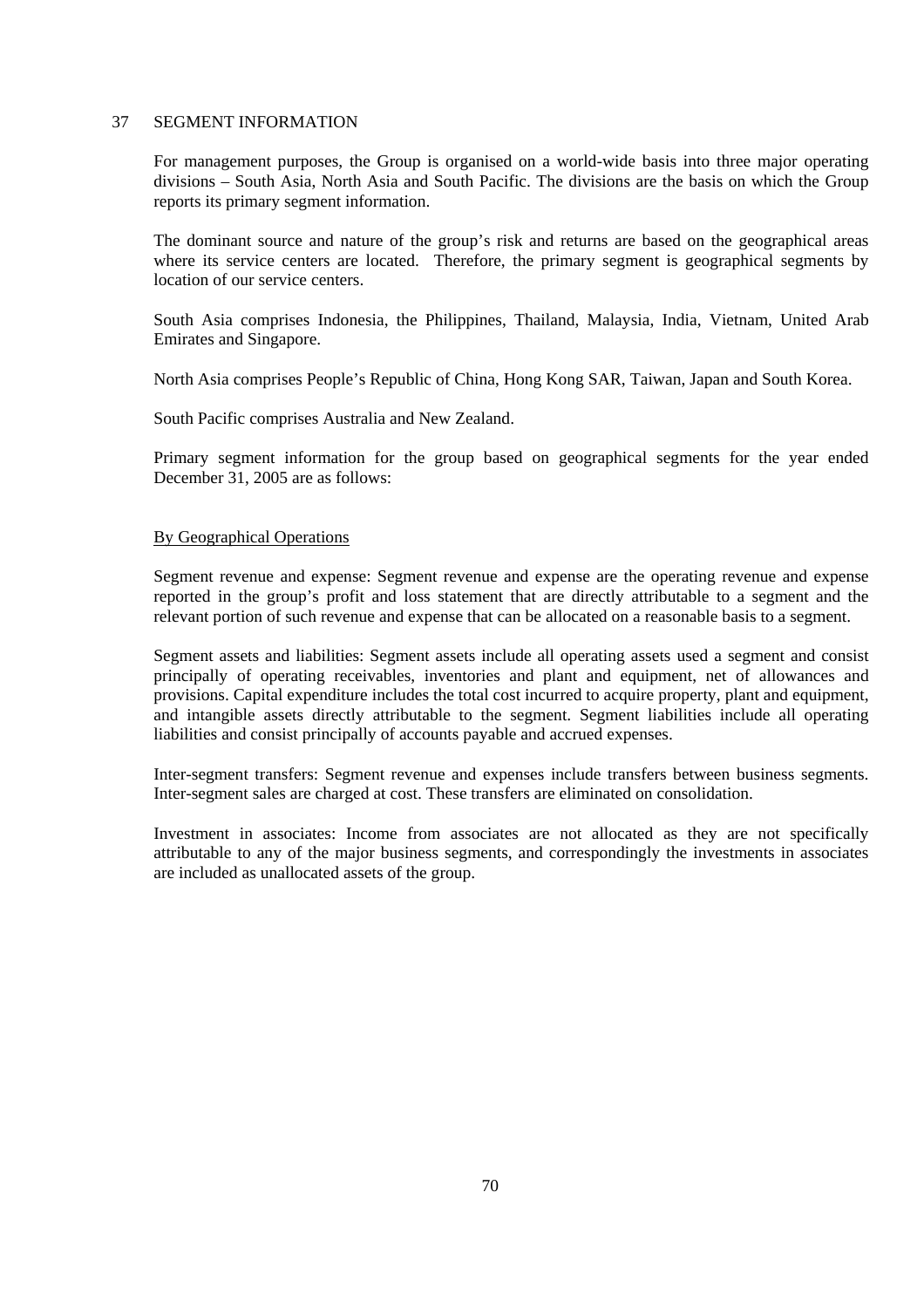|                                   | South Asia | North Asia | South Pacific | Consolidated |
|-----------------------------------|------------|------------|---------------|--------------|
| December 31, 2005                 | \$'000     | \$'000     | \$'000        | \$'000       |
|                                   |            |            |               |              |
| <b>REVENUE</b>                    |            |            |               |              |
| <b>External</b> sales             | 227,263    | 10,310     | 46,747        | 284,320      |
| <b>RESULTS</b>                    |            |            |               |              |
| Segment result                    | $-1,933$   | (6,465)    | (6,902)       | (11, 434)    |
| Finance costs                     |            |            |               | (2,054)      |
| Profit before income tax          |            |            |               | (13, 488)    |
| Income tax expense                |            |            |               | (500)        |
| Profit before minority interest   |            |            |               | (13,988)     |
| <b>ASSETS</b>                     |            |            |               |              |
| Segment assets                    | 82,978     | 3,596      | 20,503        | 107,077      |
| Unallocated corporate assets      |            |            |               | 20,462       |
| Consolidated total assets         |            |            |               | 127,539      |
| <b>LIABILITIES</b>                |            |            |               |              |
| <b>Segment liabilities</b>        | 40,055     | 4,677      | 8,662         | 53,394       |
| Bank loans and overdrafts         |            |            |               | 36,448       |
| Income tax payable                |            |            |               | 1,198        |
| Unallocated corporate liabilities |            |            |               | 1,301        |
| Consolidated total liabilities    |            |            |               | 92,341       |
| <b>OTHER INFORMATION</b>          |            |            |               |              |
| Capital expenditure               | 1,277      | 400        | 768           | 2,445        |
| Depreciation                      | 2,879      | 679        | 1,684         | 5,242        |
| Plant and equipment written off   | 119        | 1,676      | 2,324         | 4,119        |
| Reversal of impairment of plant   |            |            |               |              |
| and equipment                     | (2,196)    | (271)      |               | (2,467)      |
| Impairment of plant and equipment | 684        | 115        |               | 799          |
| Other goodwill written off        | 1,613      |            |               | 1,613        |
| Impairment of goodwill on         |            |            |               |              |
| consolidation                     |            |            | 865           | 865          |
| Impairment of other assets        | 857        |            |               | 857          |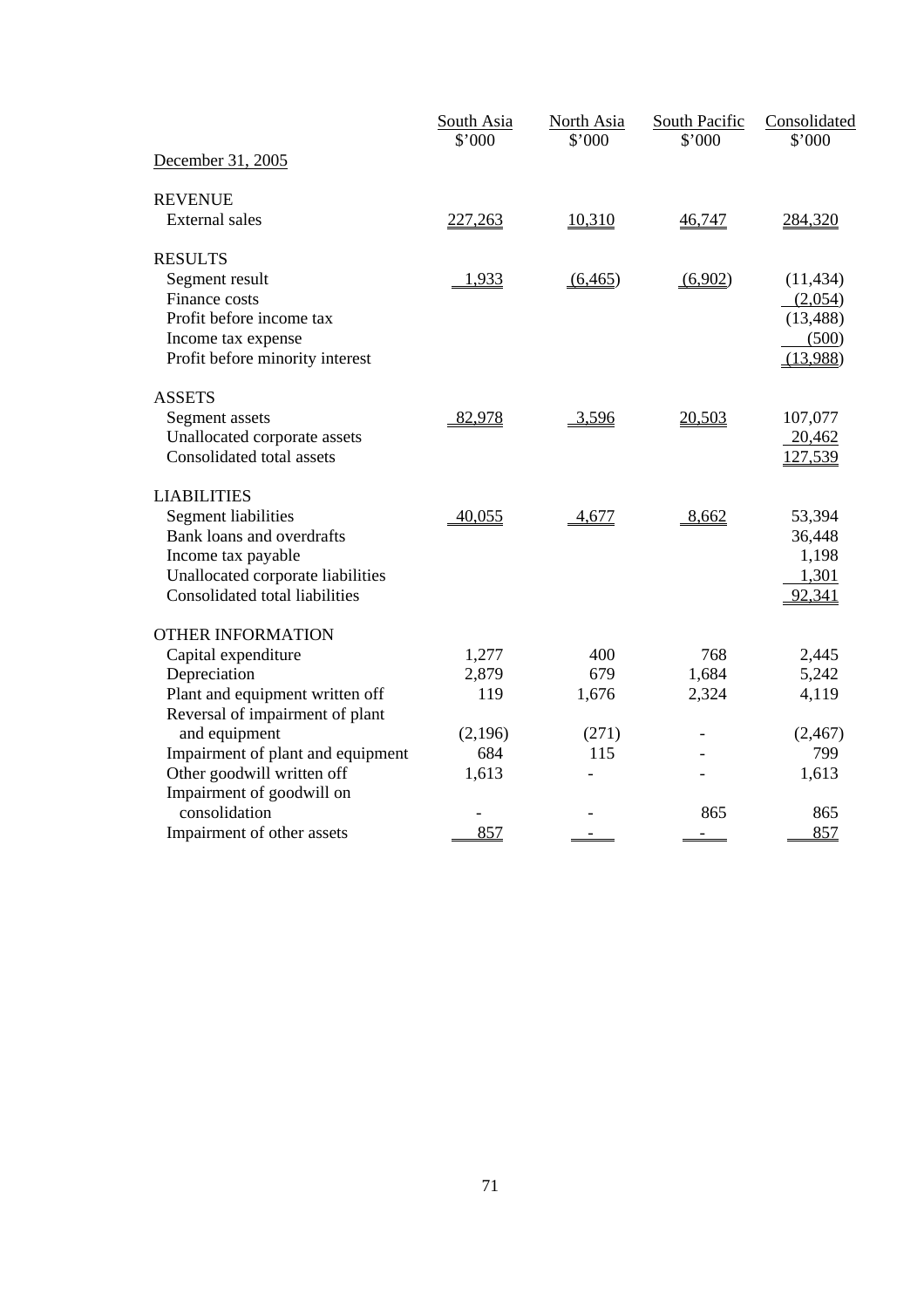|                                   | South Asia<br>\$'000 | North Asia<br>\$'000     | South Pacific<br>\$'000 | Consolidated<br>\$'000 |
|-----------------------------------|----------------------|--------------------------|-------------------------|------------------------|
| December 31, 2004 (restated)      |                      |                          |                         |                        |
| <b>REVENUE</b>                    |                      |                          |                         |                        |
| <b>External sales</b>             | 221,249              | 16,582                   | 38,912                  | 276,743                |
| <b>RESULTS</b>                    |                      |                          |                         |                        |
| Segment result                    | (33,912)             | (3,131)                  | 2,547                   | (34, 496)              |
| Share of results of associates    |                      |                          |                         | (47)                   |
| Finance costs                     |                      |                          |                         | (1,378)                |
| Profit before income tax          |                      |                          |                         | (35, 921)              |
| Income tax expense                |                      |                          |                         | (2,777)                |
| Profit for the year               |                      |                          |                         | (38,698)               |
| <b>ASSETS</b>                     |                      |                          |                         |                        |
| Segment assets                    | 103,118              | 9,980                    | 28,402                  | 141,500                |
| Unallocated corporate assets      |                      |                          |                         | 22,282                 |
| Consolidated total assets         |                      |                          |                         | 163,782                |
| <b>LIABILITIES</b>                |                      |                          |                         |                        |
| <b>Segment liabilities</b>        | 43,467               | 13,049                   | 8,936                   | 65,452                 |
| <b>Bank loans</b>                 |                      |                          |                         | 41,957                 |
| Income tax payable                |                      |                          |                         | 2,601                  |
| Unallocated corporate liabilities |                      |                          |                         | 1,254                  |
| Consolidated total liabilities    |                      |                          |                         | 111,264                |
| <b>OTHER INFORMATION</b>          |                      |                          |                         |                        |
| Amortisation of goodwill          | 2,704                | 828                      | 434                     | 3,966                  |
| Capital expenditure               | 5,980                | 4,009                    | 3,543                   | 13,532                 |
| Depreciation                      | 2,438                | 1,027                    | 1,327                   | 4,792                  |
| Impairment of plant and equipment | 4,433                | 271                      |                         | 4,704                  |
| Impairment of other goodwill      | 1,100                |                          |                         | 1,100                  |
| Impairment of goodwill on         |                      |                          |                         |                        |
| consolidation                     | 4,084                | $\overline{\phantom{0}}$ | $\blacksquare$          | 4,084                  |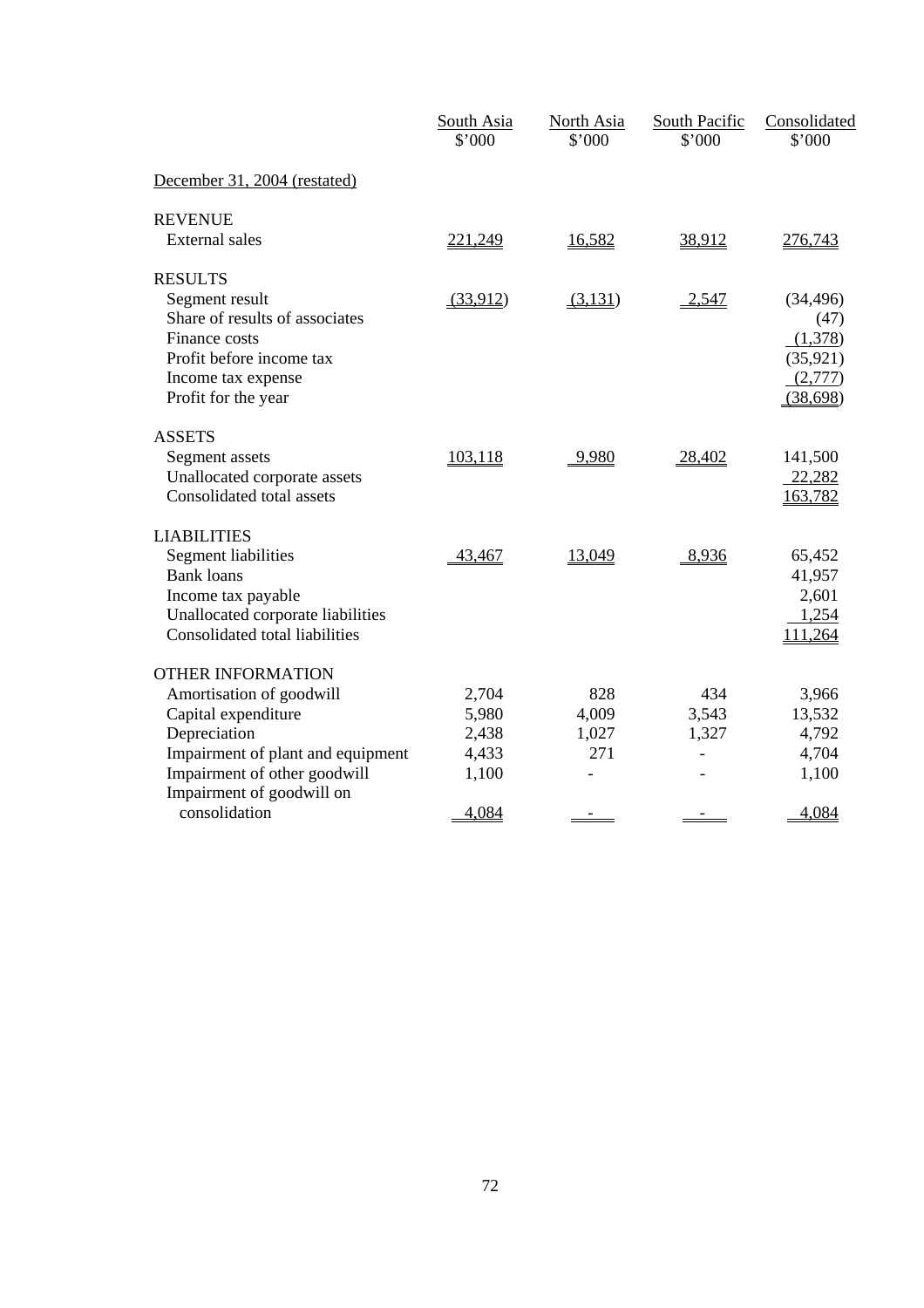## By Business Segment

 The group operates in two business segments - after-market services ("AMS") and distribution management solutions ("DMS").

 Segment revenue: Segment revenue is the operating revenue reported in the group's profit and loss statement that is directly attributable to a segment and the relevant portion of such revenue that can be allocated on a reasonable basis to a segment.

Segment assets and capital expenditure: Segment assets and capital expenditure are analysed based on those assets used by a segment. Capital expenditure includes the total cost incurred to plant and equipment, and any intangible assets.

|       |         |                |                |         | Capital |               |  |
|-------|---------|----------------|----------------|---------|---------|---------------|--|
|       |         | <u>Revenue</u> |                | Assets  |         | expenditure   |  |
|       | 2005    | 2004           | 2005           | 2004    | 2005    | 2004          |  |
|       | \$'000  | \$'000         | \$'000         | \$'000  | \$'000  | \$'000        |  |
| AMS   | 73,760  | 75,753         | 79,112         | 109,230 | 2,080   | 11,489        |  |
| DMS   | 210,560 | 200,990        | 48,427         | 54,552  | 365     | 2,043         |  |
| Total | 284,320 | 276,743        | <u>127,539</u> | 163,782 | 2,445   | <u>13,532</u> |  |

## 38 EVENTS SUBSEQUENT TO THE BALANCE SHEET DATE

- a) Proposed Acquisition of the entire issued and paid-up share capital in Semitech Mobility Solutions Pte Ltd ("SMS"), Semitech Electronics (HK) Limited ("SHE") and SEM Technology Sdn Bhd ("SEM") (collectively, the "Sale Companies")
	- (i) On March 1, 2006, the company entered into a conditional sale and purchase agreement (the "Agreement") with Semitech Electronics Limited ("Semitech") to acquire from Semitech the entire issued and paid-up share capital of the Sale Companies (the "Sale Shares") for an aggregate purchase consideration of \$7.5 million (the "Purchase Consideration").
	- (ii) The purchase consideration will be satisfied in full by the allotment and issue of 65,331,010 ordinary shares in the capital of the company (the "Consideration Shares") at an issue prise of \$0.1148 for each Consideration Share (the "Issue Price") to Semitech. The Issue Price is based on the average volume weighted price of the company's shares over the ten full market days prior to the date of signing of the Agreement for which there was trading in the company's shares. Under the Agreement, fifty percent (50%) of the Consideration Shares are subject to a twelve-month moratorium from the date of completion of the acquisition.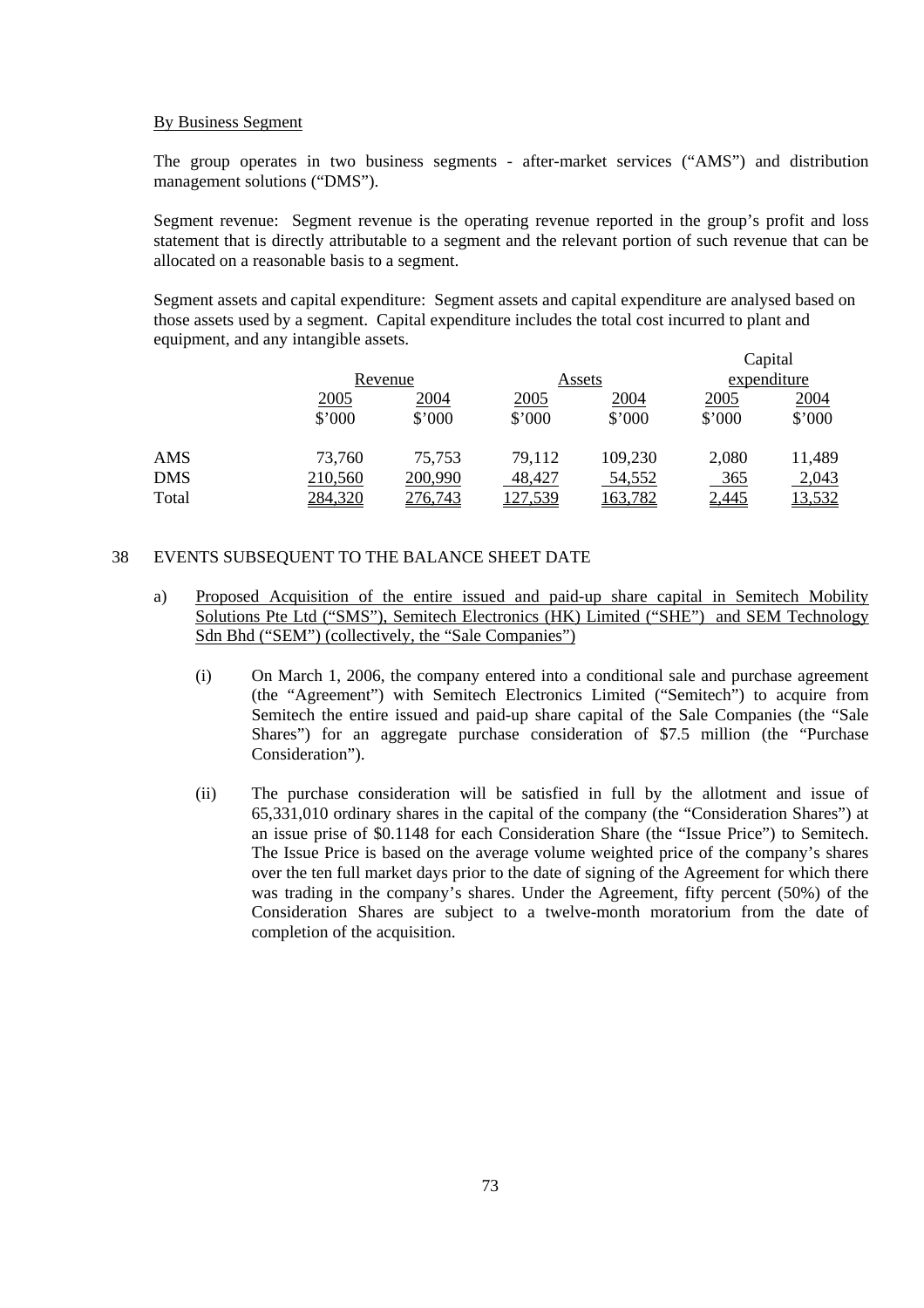- (iii) The Agreement is conditional, inter-alia, upon:
	- the results of a due diligence review of the business, affairs, operations, assets, financial condition, prospects, records and affairs of the Sale Companies, being satisfactory to the company;
	- the approval of the shareholders of Semitech being given for the sale of the Sale Shares by Semitech to the company on the terms and conditions of the Agreement;
	- approval in-principle for the listing and quotation of the Consideration Shares on the SGX-ST being obtained from SGX-ST.
- (iv) The acquisition of the Sale Companies is expected to improve earnings per share and net tangible assets per share by 5.11% and 14.59% of the group respectively.

## b) Proposed Renounceable Non-Underwritten Rights Issue

- (i) On March 1, 2006, the company announced the proposal to undertake a renounceable non-underwritten rights issue (the "Rights Issue") of up to 520,275,242 new ordinary shares (the "Rights Shares") in the share capital of the company at an issue price of \$0.04 for each Rights Shares on the basis of one Rights Share for every two existing ordinary shares (the "Shares") in the share capital of the company held by shareholders of the company as at a time and date to be determined by the directors.
- (ii) As at March 1, 2006, the company is expected to issue up to 520,275,242 Rights Shares pursuant to the Rights Issue based on the following assumptions:
	- Full exercise of 14,249,000 outstanding exercisable options;
	- The allotment and issue of  $65,331,010$  new shares in connection with the proposed acquisition of the Sale Companies described in paragraph 38(a) above; and
	- Existing issued share capital of 960,970,475 ordinary shares.
- (iii) Certain shareholders and/or directors of the company, Henry Tan Hor Thye ("Henry Tan"), Ronnie Poh Tian Peng ("Ronnie Poh"), Accord Holdings Pte. Ltd, 2G Capital Pte. Ltd., Gay Chee Cheong and Goh Thiam Poh (collectively the "Undertaking Shareholders") holding aggregate of 305,774,676 ordinary shares in the company, representing 31.8% of the total issued share capital of the company has given an undertaking to the company, inter alia on the following:
	- not to transfer, dispose or otherwise reduce any of their respective interests in the Shares during the period between March 1, 2006 and the books closure date;
	- to subscribe and pay and/or procure subscribers and payment in full for all their respective entitlements of Rights Shares (except for Henry Tan and Ronnie Poh); and
	- to vote all of their respective shareholdings in the company in favour of the Rights Issue at the extraordinary general meeting to be convened to seek approval of the shareholders for the Rights Issue.
- (iv) Ronnie Poh has undertaken to subscribe and pay and/or procure subscribers and payment for 25,000,000 Rights Shares, representing approximately 44.3% of his entitlement of Rights Shares.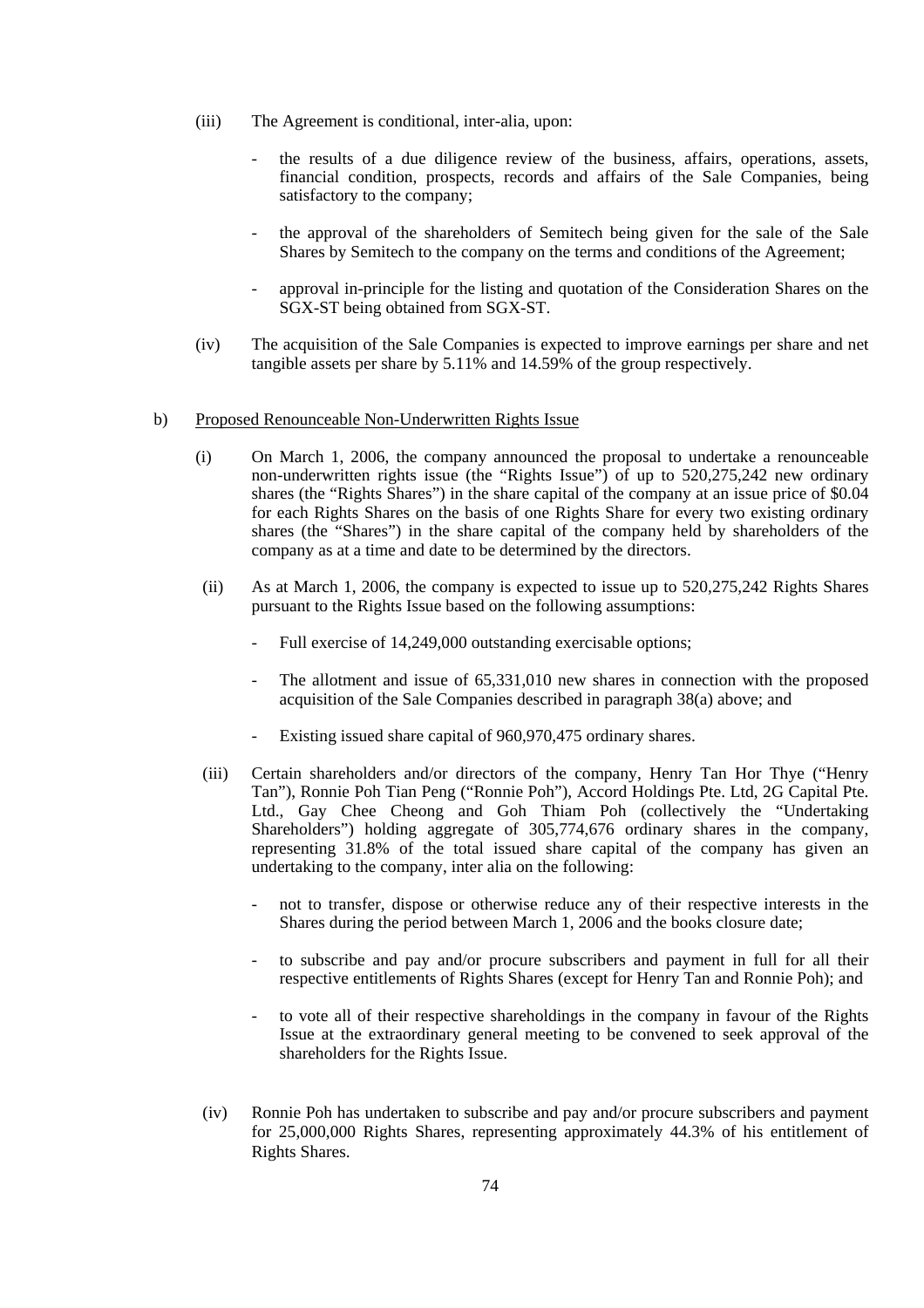- (v) Henry Tan has undertaken to subscribe and pay and/or procure subscribers and payment for:
	- 35,750,000 Rights Shares, representing approximately 52.0% of this entitlement of Rights Shares, in the event that the allotment and issue of the Acquisition Shares is not completed by the books closure date; and
	- 63,500,000 Rights Shares, representing approximately 92.5% of his entitlement of Rights Shares, in the event that the allotment and issue of the Acquisition Shares is completed by the books closure date.
- (vi) The Rights Issue is expected to raise net proceeds of up to \$20.6 million which will be used for working capital purposes and expansion of the after-market services and distribution management solutions businesses.
- (vii) The Rights Issue is subject to the following conditions, inter alia:
	- approval in-principle of the SGX-ST for the listing and quotation of the Rights Shares on SGX-ST;
	- approval by shareholders at an extraordinary general meeting to be convened; and
	- lodgement by the company of the offer information statement with the Monetary Authority of Singapore.
- (vii) The Rights Shares when issued, will rank pari passu with the existing Shares in issue.